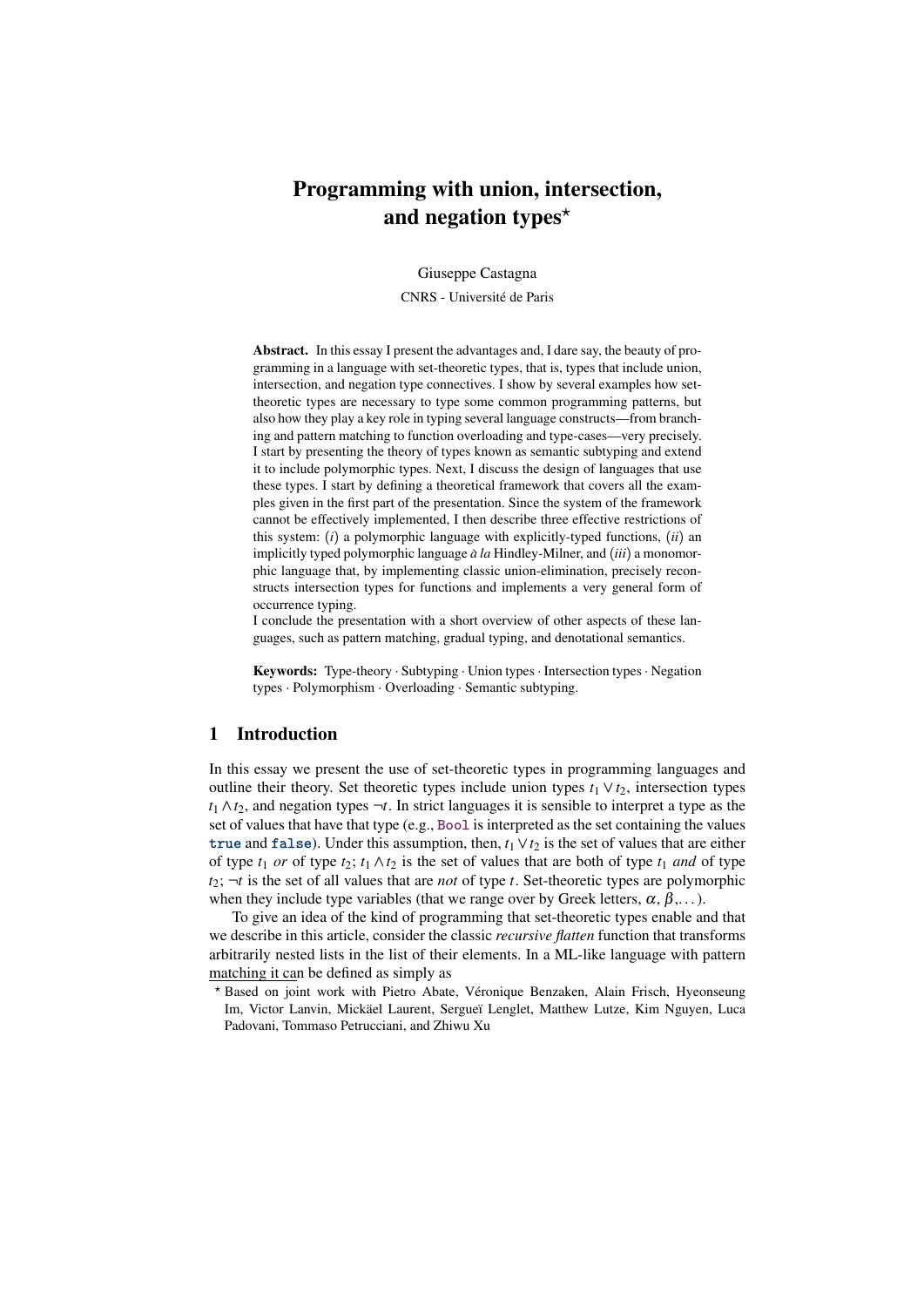```
let rec flatten = function
     | [] -> []
     | h::t \frac{1}{x} (flatten h)@(flatten t)<br>| x -> [x]
        x \rightarrow \lceil x \rceil
```
The function flatten returns the empty list  $[]$  when its argument is an empty list; if its argument is a non-empty list, then it flattens the argument's head  $h$  and tail  $t$  and returns the concatenation (denoted by @) of the results; if its argument is not a list, then flatten returns the list containing just the argument.

The flatten function is completely polymorphic: it can be applied to any argument and, if lists are finite, always terminates. Although its semantics is easy to understand, giving a simple and general polymorphic type to this function (i.e., a type that, without complex metaprogramming constructions, allows the function to be applied to every well-typed argument) defies all existing programming languages [\[29\]](#page-56-0) with a single exception: CDuce [\[17\]](#page-56-1). This is because CDuce is a language that uses a complete set of set-theoretic type connectives and we need all of them (union, intersection, and negation) to define  $Tree(\alpha)$ , the type of nested lists whose elements are of type  $\alpha$ :

```
type Tree(\alpha) = (\alpha\text{List(Any)}) | List(Tree(\alpha))
```
in this type definition "|" denotes a union, "\" difference (i.e., intersection with the negation:  $t_1 \lambda t_2 \stackrel{\text{def}}{=} t_1 \wedge \neg t_2$ , List(*t*) is the type of lists of elements of type *t*, and Any is the type of all values, so that  $List(\texttt{Any})$  is the type of any list.<sup>[1](#page-1-0)</sup> In words, Tree ( $\alpha$ ) is the type of nested lists whose leaves (i.e., the elements that are not lists) have type  $\alpha$ . Thus it is either a leaf or a list of  $Tree(\alpha)$ . Then, it just suffices to annotate flatten with the right type

```
let rec flatten: Tree(\alpha) \rightarrowList(\alpha) = function ...
```
for the definition to type-check in CDuce. In other terms, in CDuce the above definition of flatten is of type  $\forall \alpha$ . Tree $(\alpha) \rightarrow$ List $(\alpha)$ . The important point is that whatever the type of the argument of flatten is, the application is always well-typed: if the argument is not a list, then  $\alpha$  is instantiated to the type of the argument; if it is a list, then it is also a nested list, and  $\alpha$  is instantiated with the union of the types of the nonlist elements of this nested list. In other terms, flatten can be applied to expressions of any type and the type inferred for such an application is  $List(t)$  where the type *t* is the union of the types of all the leaves of the argument, a non-list argument being itself a leaf. For instance, the type statically deduced for the application

```
flatten [3 "r" [4 [true 5]] ["quo" [[false] "stop"]]]
is List(Int|Bool|String).
2
```
<span id="page-1-0"></span><sup>&</sup>lt;sup>1</sup> We mainly use " $\&$ ", "|", and "\" in code snippets for intersections, unions, and differences and reserve "∨" , "∧", and "¬" for formal types.

<span id="page-1-1"></span> $2$  CDuce syntax is actually slightly different. The valid CDuce code for our example is:

type  $Tree('a) = ('a([Any*]) | [ (Tree('a))* ]$ let flatten (  $(Tree('a))$  ->  $['a*]$  )  $|$   $\Box$   $\rightarrow$   $\Box$ | [h;t] -> (flatten h)@(flatten t)  $|x \rightarrow [x]$ 

and the type deduced by CDuce for the application is more precise than the above since it is:  $[$  (Bool | 3--5 | 'o'--'u')\* ] ("--" is for intervals and  $[t*]$  for lists of *t* elements).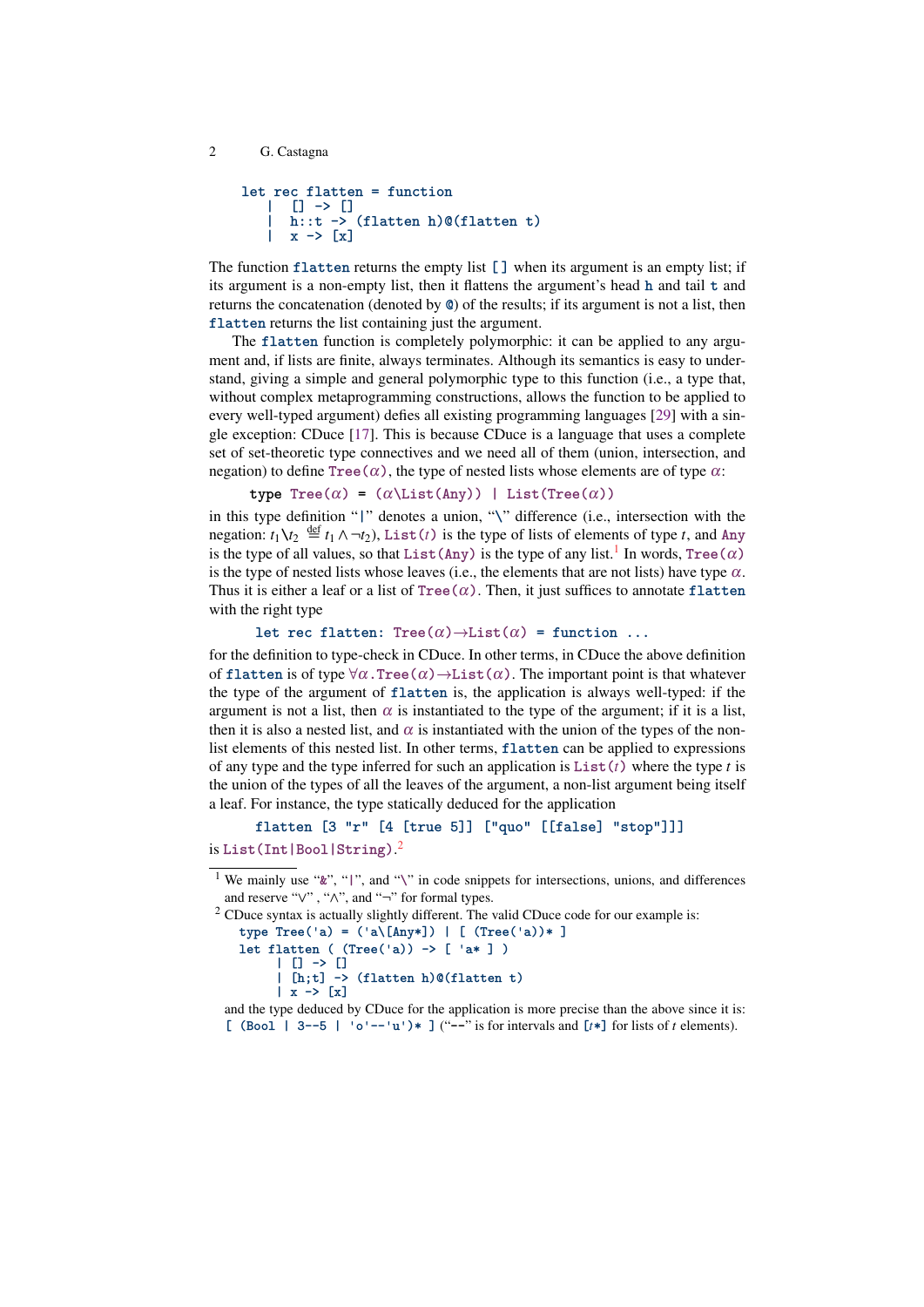The overall type inference system is quite expressive: it types more expressions or gives more precise types (but worse error messages) than typical core-ML systems. However, such a deduction is possible only because the function flatten is explicitly typed: fail to specify the type annotation  $Tree(\alpha) \rightarrow List(\alpha)$  and flatten will be rejected by all existing type-checking systems. That current type-systems cannot infer a type as sophisticated as the type of flatten without an explicit annotation is not surprising as it combines the full palette of set-theoretic connectives (union, intersection, *and* negation) and recursive types. However, an important limitation of current programming languages is that none of them is able to infer intersection types for functions without explicit annotations. So while any ML-like language can deduce for

# let not = fun  $x \rightarrow$  if x then false else true

the type Bool→Bool, current languages with intersection types cannot deduce for the same function the more precise type (true→false)&(false→true) (where true and false denote the singleton types containing the respective values) without being instructed to do so by an explicit type annotation. The latter type is an intersection of types, meaning that not has both type true→false *and* type false→true. The intersection type is more precise than the type  $Bool \rightarrow Bool$ : it states that when  $not$  is applied to an expression of type true, the result is not only a Boolean but actually false, and likewise for arguments of type false. As we show later on, this degree of "precision" between two types is formally defined since (true→false)&(false→true) is a strict subtype of Bool→Bool: every function of the former type is also of the latter type, but not viceversa. Actually, if we adopt for if-then-else a semantics similar to the one in JavaScript and consider every expression different from false to be "truthy" (i.e., equivalent to true), then an even better intersection type for not\_would be (¬false→false)&(false→true) which completely specifies the behavior of the function since the function not<sub>-</sub> above returns false for every argument that is not false (i.e., for "truthy" values such as 42). The more precise is a type the less functions it types, a most precise type being one that, as  $(\neg false \rightarrow false \rightarrow true)$ completely defines the semantics of a function.

We will discuss recent systems by Castagna et al. [\[5,](#page-55-0) [16\]](#page-55-1) that are able to deduce the most precise intersection type for the definition of not\_ even without any annotation. This inference is obtained by considering the conditional in the definition of not akin to a type-case that tests whether x is of type  $\neg$ false or not. The body of not is then analyzed separately under the hypotheses that x has type  $\neg$ false and  $\neg\neg$ false (i.e., false), yielding the corresponding intersection type. This is performed also for multiple arguments, allowing the cited systems to deduce for

#### let and = fun x  $y \rightarrow$ if x then (if y then false else true) else false

the following type

 $(false \rightarrow Any \rightarrow false)$  &  $(\neg false \rightarrow ((\neg false \rightarrow true) \& (false \rightarrow false))),$ 

which completely specifies the semantics of and : if the first argument is false, then the result will be false for a second argument of any type; if the first argument is not false then the result will be true for a second argument not false, and false otherwise. It is important to notice that the analysis performed in [\[5,](#page-55-0) [16\]](#page-55-1) is type-theoretic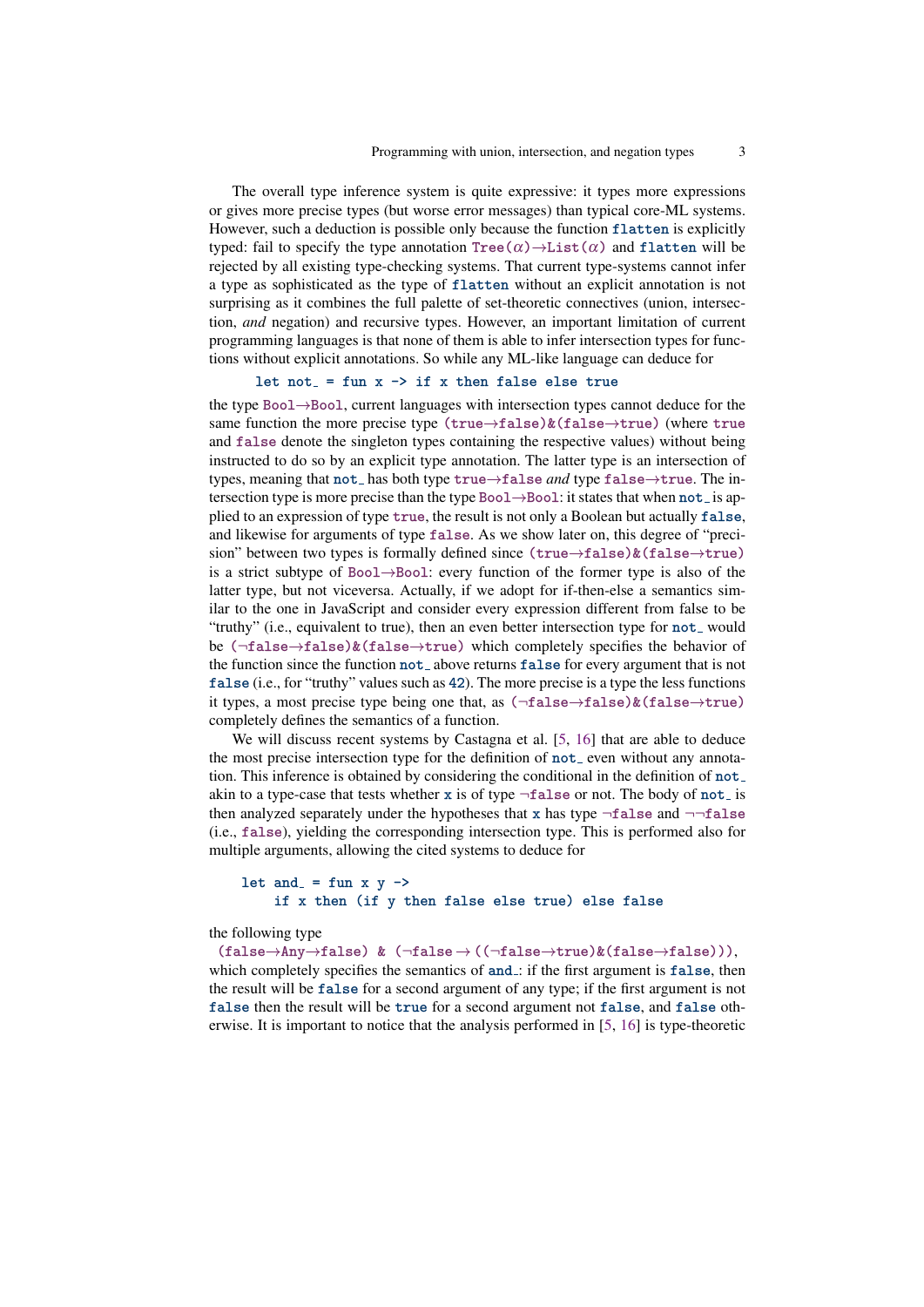rather than syntactic: the arrows forming the intersection type of a function are not determined by a syntactic recognition of type-cases, but are inferred from the types involved in the definition of the function. To illustrate the advantages of a type-based approach over a syntactic one it suffices to consider the following definition of  $\sigma$ -that combines the previous  $not$  and and definitions according to De Morgan's laws:

```
let or = fun x y \rightarrow not_{-} (and (not x) (not y))
```
The type  $(\neg false \rightarrow Any \rightarrow true)$  & (false  $\rightarrow ((\neg false \rightarrow true)$  & (false $\rightarrow false)$ )) is deduced for this definition despite that no branching appears in it. For the same reasons we could equivalently define the previous and function using a double call to not so that a second argument that is not false yields true:

let and = fun x  $y \rightarrow if x$  then not (not y) else false

and obtain the same type as for the previous definition of and .

The ultimate goal of the research we present in this article is to define a programming language whose type-inference subsumes ML-core type-inference, that can also deduce intersections of arrows types for implicitly-typed functions such as  $not_$ , and, and or –, and where the programmer would be obliged to specify type annotations only in particular cases, such as for flatten. Unfortunately, while there exist systems that provide some of these features, it is not currently possible to have all of them simultaneously in a unique language, as we discuss in Section [4.](#page-15-0)

# <span id="page-3-0"></span>2 Motivations

In the previous section we gave few specific examples of use of polymorphic settheoretic types. One of the key features of these types that makes them versatile is that they encompass all the three main forms of polymorphism, namely:

- *Parametric polymorphism:* which describes code that can act uniformly on any type, using type variables that can be instantiated with the appropriate type (e.g., typing the identity function as  $\forall \alpha \cdot \alpha \rightarrow \alpha$ ). In this article we consider only the so-called *prenex* or *second-class* polymorphism (in the sense of [\[31\]](#page-56-2)) where variable quantification cannot appear below type constructors or type connectives.
- *Ad-hoc polymorphism:* which allows code that can act on more than one type, possibly with different behavior in each case, as in function overloading (e.g., allowing + to have both types  $Int \times Int \rightarrow Int$  and  $String \times String \rightarrow String$ , corresponding to different implementations).
- *Subtype polymorphism:* which creates a hierarchy of more or less precise types for the same code allowing it to be used wherever any of these type is expected (e.g., typing 3 as both Int and Real, with Int≤Real).

In this section we reframe polymorphic set-theoretic types in a more general setting showing how these types allow us to type several features and idioms of programming languages effectively. We illustrate this with some examples.

UNION TYPES: The simplest use cases for union types include branching constructs. In a language with union types, we can type precisely conditionals that return results of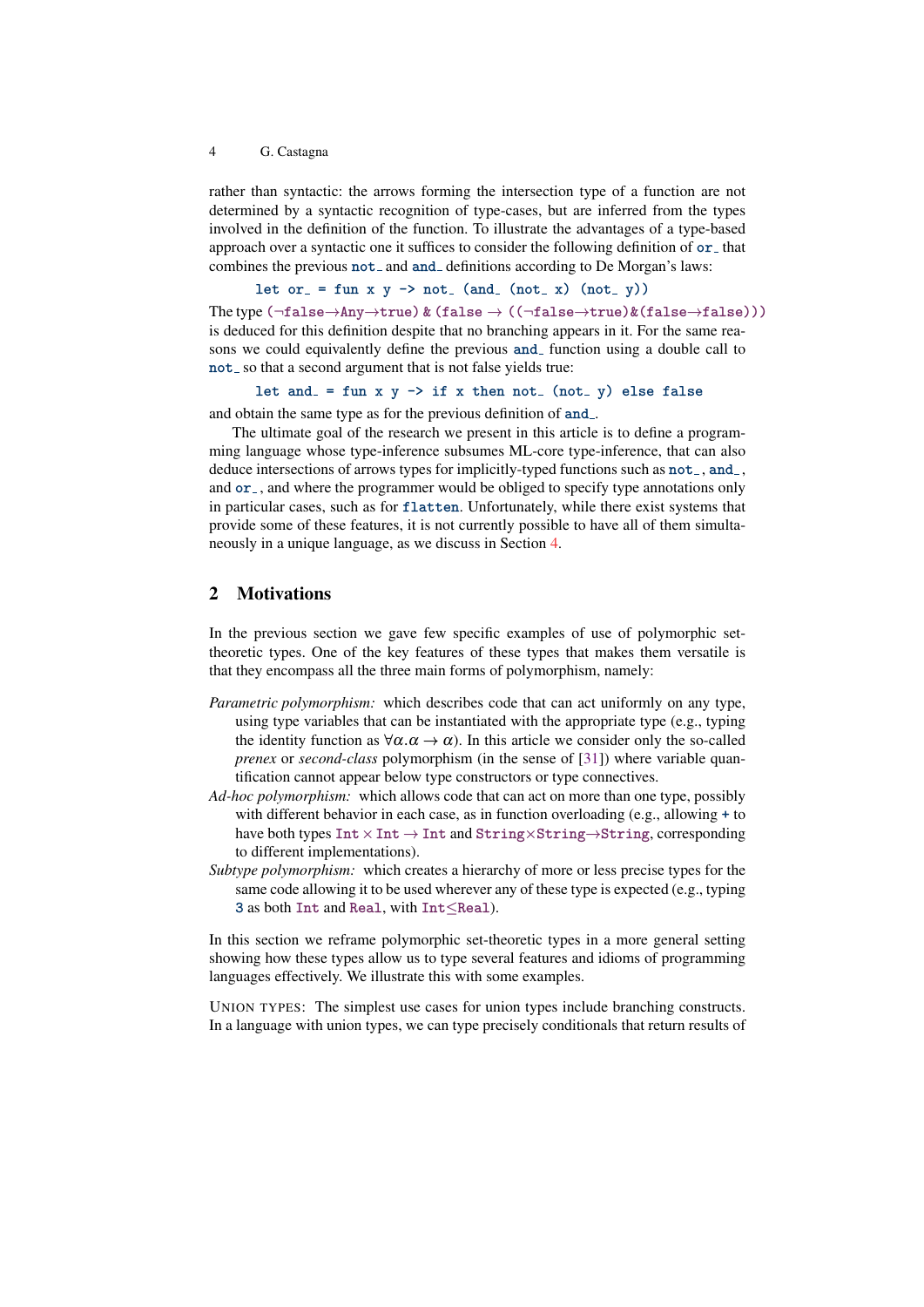different types: for instance, if *e* then 3 else true has type Int∨Bool (provided that *e* has type Bool). Without union types, it could have an approximated type (e.g., a top type) or be ill-typed. Similarly, we can use union types for structures like lists that mix different types: we already saw an example of this in the previous section when an application of flatten returned the list  $[3 "r" 4 true 5 "quo" false "stop"]$ of type List(Int|Bool|String).

This makes union types invaluable to design type systems for existing untyped languages: witness for example their inclusion in Typed Racket [\[59\]](#page-58-0) which allows the incremental addition of statically-checked type annotations on a dialect of Scheme and in TypeScript [\[43\]](#page-57-0) and Flow [\[21\]](#page-56-3) which extend JavaScript with static type checking.

FUNCTION OVERLOADING: We can use intersection types to assign more than one type to an expression. This is particularly relevant for functions. We have already seen it in the previous section for the functions  $not_$ , and  $,$  and or . But even the simple identity function can be typed as (Int→Int)∧(Bool→Bool): this means it has both types Int→Int and Bool→Bool, because it maps integers to integers and Booleans to Booleans. This type describes a uniform behavior over two different argument types (the function uniformly maps an argument into itself independently from the argument's type), which can also be described using parametric polymorphism. However, intersection types let us express *ad-hoc* polymorphism (i.e., function overloading) if coupled with some mechanism that allows functions to test the type of their arguments. For example, let  $(e \in t)$  ?  $e_1 : e_2$  be the type-case expression that first evaluates *e* to a value *v* and continues as  $e_1$  if *v* is of type *t*, and as  $e_2$  otherwise. The function  $\lambda x$ . ( $x \in$ Int)? ( $x + 1$ ): ¬*x* checks whether its argument *x* is an Int and returns the successor of *x* in that case, its negation otherwise. The function can be applied to integers, returning their successor, and to Booleans, returning their negation. This behavior can be described by the same type (Int  $\rightarrow$  Int)  $\land$  (Bool  $\rightarrow$  Bool) used for the identity function, but does not correspond to parametric behavior.

A function of type  $(t_1 \rightarrow t_1') \land (t_2 \rightarrow t_2')$  can be safely applied to any argument of type  $t_1 \vee t_2$ , since it is defined on both  $t_1$  and  $t_2$ . We know that the result will always have type  $t'_1 \vee t'_2$ . However, if we know the type of the argument more precisely, we can predict the type of the result more precisely: for example, if the argument is of type  $t_1$ , then the result will be of type  $t'_1$ . So the intersection type of the function  $\lambda x$ *.*( $x \in Int$ )?( $x +$ 1): $\neg x$  allows us to deduce that its application to an integer will return an integer.

We said that the type  $(Int \rightarrow Int) \wedge (Bool \rightarrow Bool)$  can be assigned to the identity function and expresses parametric behavior. In this respect, we can see intersection types as a finitary form of parametric polymorphism; however, they are not constrained to represent uniform behavior, as our other example illustrates. Conversely, we could see a polymorphic type (or type scheme)  $\forall \alpha \cdot \alpha \rightarrow \alpha$  as an infinite intersection (intuitively,  $\bigwedge_{t \in \text{Types}} t \to t$ , where Types is the set of all types), but infinite intersections do not actually exist in our types.

OCCURRENCE TYPING: *Occurrence typing* or *flow typing* [\[60,](#page-58-1) [47,](#page-57-1) [18\]](#page-56-4) is a typing technique pioneered by Typed Racket that uses the information provided by a type test to specialize the type of some variables in the branches of a conditional. For example, if *x* is of type Int∨Bool, then to type the expression (*x*∈Int) ?*e*<sup>1</sup> : *e*<sup>2</sup> we can assume that the occurrences of  $x$  in  $e_1$  have type Int and those in  $e_2$  have type Bool, because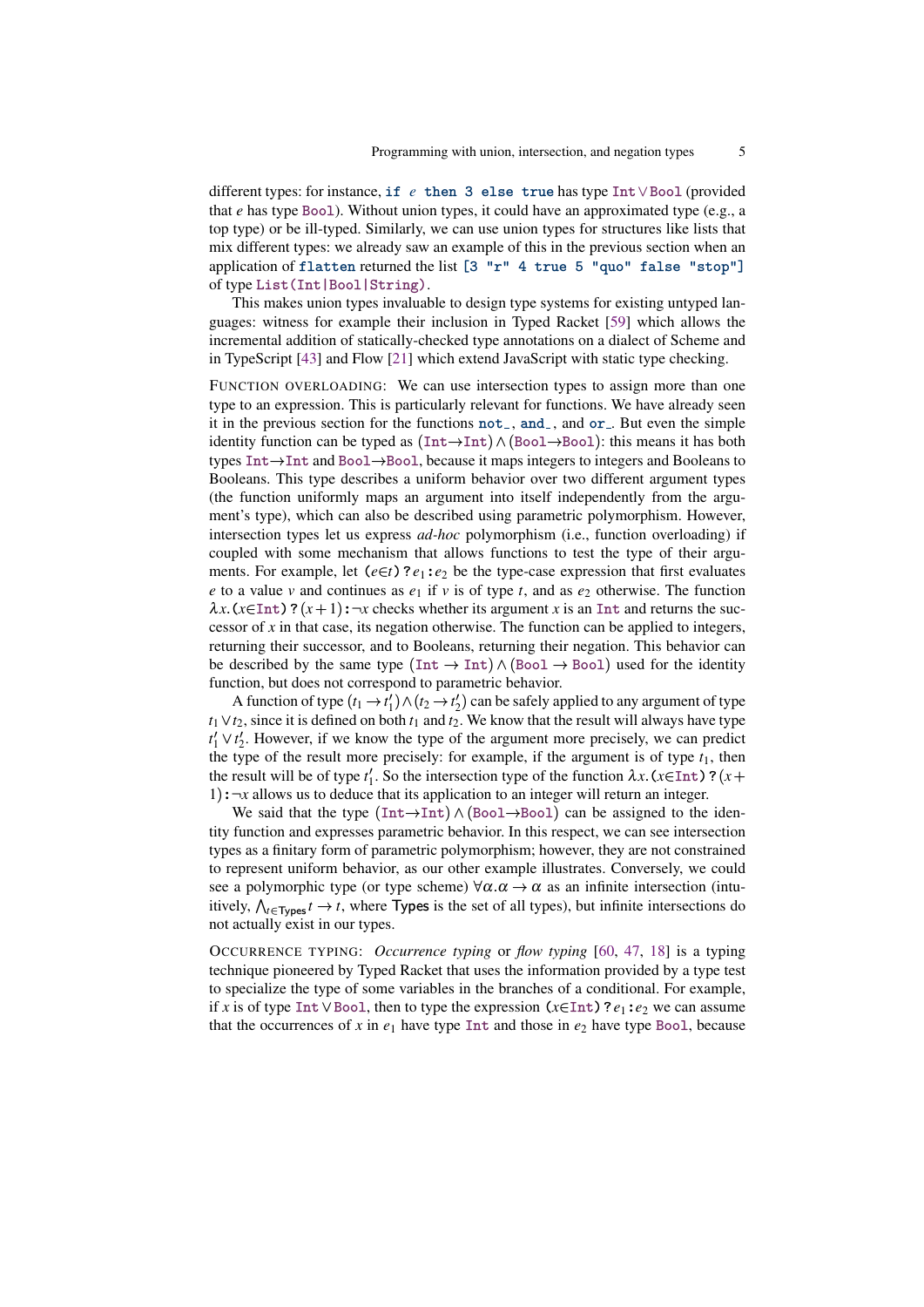the first branch will only be reached if  $x$  is an Int and the second if it is not an Int (and is therefore a Bool). Intersection and negation types are useful to describe this type discipline. If we test  $x$  for the type  $Int$  as in our example, then we can assign to  $x$  the type Int if the test succeeds and  $\neg$ Int if it fails. Using intersections, we can add this information to what we already knew, so the type of x is (Int  $\vee$ Bool)∧Int (which is equivalent to Int) in the first branch and (Int∨Bool)∧ ¬Int (which is equivalent to Bool) in the second branch. We already implicitly used this technique when, earlier in this section, we said that  $\lambda x$ *.*( $x \in \text{Int}$ )?( $x + 1$ ): $\neg x$  is of type ( $\text{Int} \rightarrow \text{Int}$ ) $\wedge$ (Bool  $\rightarrow$ Bool) since we must assume that *x* is of type Int to type  $x + 1$  and that it is of type Bool to type  $\neg x$ : we took into account the result of the type-test.

This method of refining types according to conditionals is important in type systems for dynamic languages and in those that enforce null safety: some examples include Ceylon [\[39\]](#page-57-2), Dart [\[28\]](#page-56-5), Flow, Kotlin [\[38\]](#page-57-3), Typed Racket, TypeScript, and Whiley [\[48\]](#page-57-4). In particular, Ceylon relies on intersection types [\[39,](#page-57-2) [44\]](#page-57-5) and Whiley on both intersection and negation types [\[47\]](#page-57-1).

This same method is at the basis of the systems by Castagna et al. [\[5,](#page-55-0) [16\]](#page-55-1) we cited in the introduction as the sole capable of inferring intersection of arrow types for functions without needing explicit type annotations. These systems use the characteristics of set-theoretic types, as outlined above, to implement and generalize occurrence typing and decide how to split the type analysis to deduce intersection types for function expressions, as we detail in Section [4.4.](#page-40-0)

ENCODING DISJOINT UNION TYPES: Disjoint union types (also known as variant or sum types) are an important feature of functional programming languages. They can be encoded using union types and product (or record, or object) types. It is also useful to have *singleton types*, that is, types that correspond to a single value as we already saw with the two types true and false for the respective constants, both subtypes of the Boolean type (which we can then see as equivalent to the union true∨false).

For instance, consider this example in Flow.<sup>[3](#page-5-0)</sup>

```
type Success = \{ success: true, value: boolean \}type Failed = { success: false, error: string }
type Response = Success  Failed
function handleResponse(response: Response) {
  if (response.success) { var value: boolean = response.value }
  else { var error: string = response.error }
}
```
The type Response is the union (denoted by |) of two object types: both have a Boolean field success, but the types state that success must be true for objects of type Success and false for objects of type Failure. An analogous type could be declared in OCaml as type response = Success of bool | Failed of string. Occurrence typing is used to distinguish the two cases, like pattern matching could do in ML: if response.success is true, then response must be of type Success; if it is false, response must be of type Failure.

<span id="page-5-0"></span><sup>&</sup>lt;sup>3</sup> This example is copied verbatim from the documentation of Flow, available at [https://](https://flow.org/en/docs/types/unions) [flow.org/en/docs/types/unions](https://flow.org/en/docs/types/unions).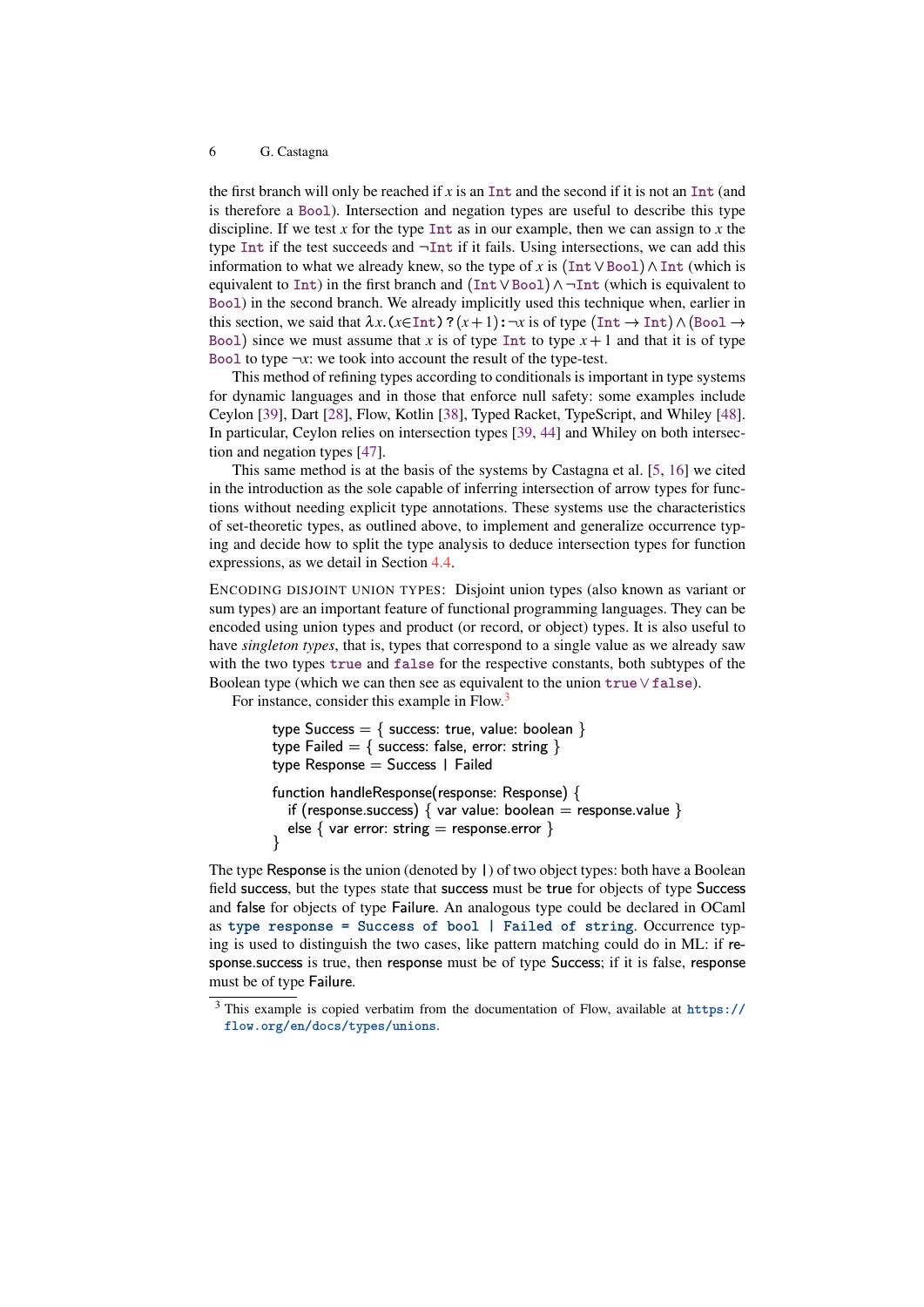ENCODING BOUNDED POLYMORPHISM: Using union and intersection types, we can encode bounded polymorphism without adding specific syntax for the bounds in quantifications. For example, a type scheme with bounded polymorphism is  $\forall (\alpha \leq t) . \alpha \rightarrow$ α: it describes functions that can be applied to arguments of any subtype of *t* and that return a result of the same type as the argument. Using intersection types, we can write this type scheme as  $\forall \alpha .(\alpha \wedge t) \rightarrow (\alpha \wedge t)$ , writing the bound on the occurrences of the type variable and not on the quantifier: as the previous type scheme it accepts only arguments of a type smaller than *t* and returns results of the same type.[4](#page-6-0) Analogously, we can use union types to represent lower bounds: in general, a bound  $t' \leq \alpha \leq t$  on a type variable can be eliminated by replacing every occurrence of  $\alpha$  in the type with  $t' \vee (\alpha \wedge t)$ , yielding bounded quantifications of the form  $\forall (t' \leq \alpha \leq t)$ .*t''*. Notice however that the form of bounded polymorphism we obtain by this encoding is limited, insofar as two bounded types may be in subtyping relation only if they have the same bounds,<sup>[5](#page-6-1)</sup> yielding a second-class polymorphism more akin to Fun [\[3\]](#page-54-0) (where  $\forall (\alpha \leq s_1) . t_1 \leq \forall (\alpha \leq s_2) . t_2$  is possible only for  $s_1 = s_2$ ) than to  $F_{\leq 1}$  (which allows  $\forall (\alpha < s_1) . t_1 < \forall (\alpha < s_2) . t_2$  even for  $s_1 \neq s_2$ , typically  $s_2 < s_1$ ).

As a concrete example, consider again the flatten function of the introduction. We can give this function a type slightly more precise than the one in the introduction by using the annotation  $Tree(\alpha) \rightarrow List((\alpha \text{List(Anv)}))$  which states that the elements of the resulting list cannot be themselves lists: the list is flat. With such an annotation the current version of polymorphic CDuce deduces for flatten the (equivalent) type  $\forall \alpha \text{.Tree}(\alpha \text{List(Any)})) \rightarrow \text{List}((\alpha \text{List(Any)})).$  Since  $t_1 \backslash t_2 = t_1 \wedge \neg t_2$ , this corresponds to the bounded quantification  $\forall (\alpha \leq \neg List(\text{Any}))$ . Tree $(\alpha) \rightarrow List(\alpha)$ stating that  $\alpha$  can be instantiated with any type that is not a list (though the domain Tree( $\alpha$ ) can still match any type).

TYPING PATTERN MATCHING: Pattern matching is widely used in functional programming. However, using pattern matching in ML-like languages, we can write functions that cannot be given an exact domain in the type system. For instance, the OCaml code

## let  $f = function 0 \rightarrow true 1 \rightarrow false$

defines a function that can only be applied to the integers 0 and 1, but OCaml infers the unsafe type int  $\rightarrow$  bool (albeit with a warning that pattern matching is not exhaustive). The precise domain cannot be expressed in OCaml. Using set-theoretic types and singleton types, we can express it precisely as 0∨1. Furthermore, we can use the inference of intersection of arrows we outlined in the introduction, which for the function f gives the type  $(0 \rightarrow true)$   $\& (1 \rightarrow false)$  which completely defines the semantics of f.

More generally, set-theoretic types are a key ingredient to achieve a precise typing of pattern matching. For instance, in a language as CDuce the set of values that

<span id="page-6-0"></span><sup>&</sup>lt;sup>4</sup> Of course, the syntax  $\forall (\alpha \leq t) . \alpha \rightarrow \alpha$  is likely to be clearer to a programmer and should be privileged. The point is that set-theoretic types provide all is needed to account for bounded polymorphism without the need to add new machinery or rules for this sort of typing.

<span id="page-6-1"></span><sup>&</sup>lt;sup>5</sup> This is necessary only for bounded variables that occur in the type both in covariant and in contravariant positions. Notice however that variables that do not satisfy this property can be easily eliminated by replacing Any for all covariantly-only occurring variables, and  $\neg$ Any for all contravariantly-only occurring ones.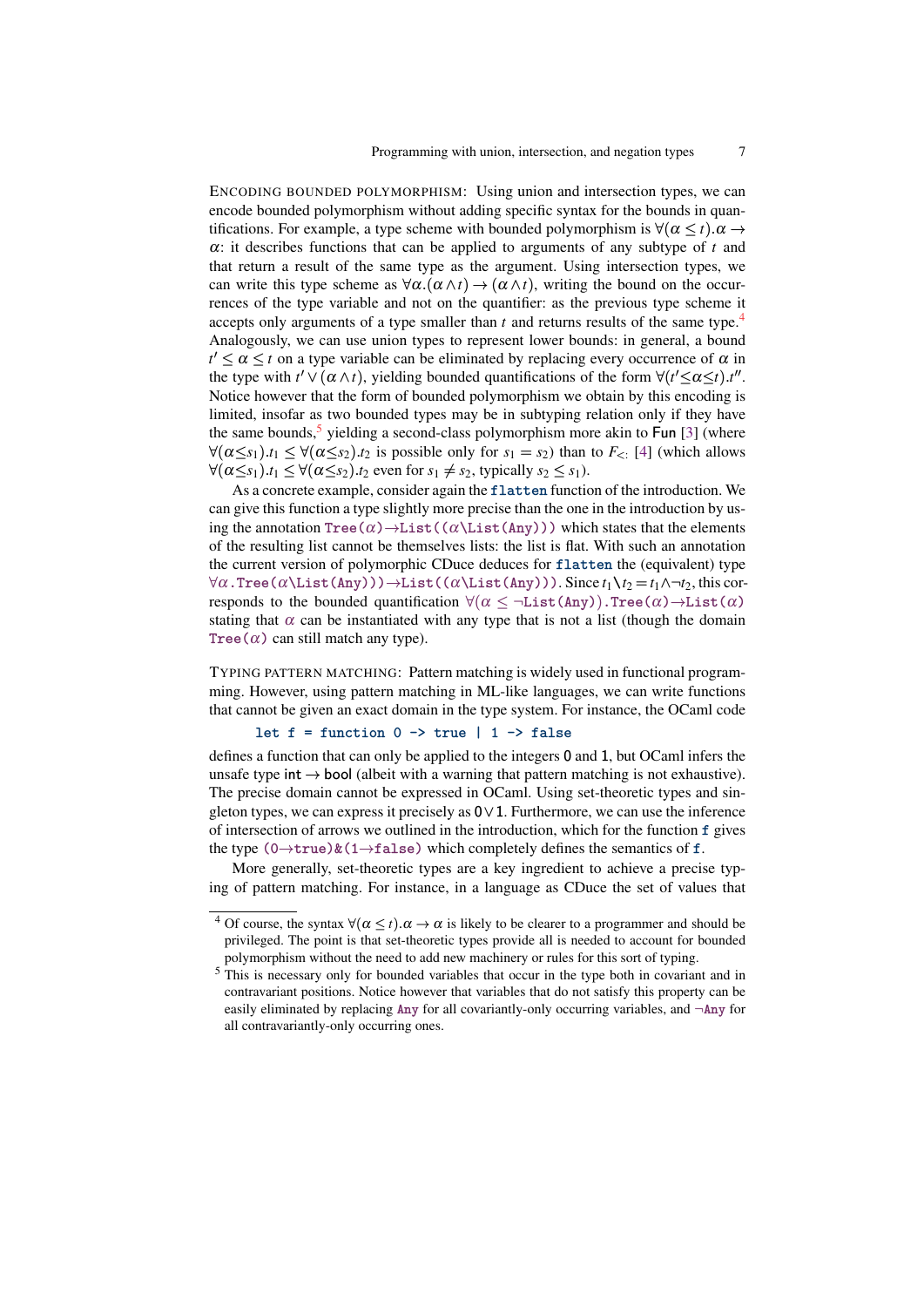match a given pattern form a type (see Section [5.1\)](#page-46-0). This can be used to precisely type a single branch of pattern matching since the set of values processed by a given branch are all the values in the type of the matched expression *minus* (set-theoretic difference) the *union* (set-theoretic union) of all the values matched by the preceding branches, *intersected* (set-theoretic intersection) with the values matched by the pattern of the branch at issue. We will give all the details about it in Section [5.1](#page-46-0) but in this essay we already met several examples of application of this technique. For instance, in the definition of flatten in the introduction, the first pattern [] captures the empty list, that is the singleton type  $[]$ ; the second pattern h:: t captures all the non-empty lists, that is the type  $List(\text{Any})\setminus[]$ ; the third pattern x captures all values, that is the type Any. From that CDuce deduces that the variable  $x$  in the third branch will capture any value that is not captured by the two previous patterns, that is Any minus []∨(List(Any)\[])=List(Any) (i.e., the type captured by the first pattern union the type captured by the second pattern) and deduces that the list returned by the branch cannot contain other lists: this is the key mechanism that allows CDuce to type flatten also when it is annotated with the more precise type  $Tree(\alpha) \rightarrow List((\alpha \text{List(Any)})).$ 

NEGATION TYPES: We have already seen several applications of negation types. In the examples we gave we mostly used type differences, since they better fit a usage for programming, but this is completely equivalent since negation and differences can encode each other (i.e.,  $t_1\lambda t_2 = t_1 \wedge \neg t_2$  and  $\neg t = \text{Any}\lambda t$ ). As a matter of fact, type difference is pervasive in all programming languages that use union types. However the vast majority of these languages hide type difference to the programmer and use it only as a meta-operation on types, implemented in the type-checker which uses it to produce precise types or analyze the flow of values in pattern matching. For instance, to type the type-case expression (*x*∈Int) ?*e*<sup>1</sup> : *e*<sup>2</sup> where *x* has type Int∨Bool, a type checker such as the one for Flow would assume that the occurrences of  $x$  in  $e_2$  have type Bool, since this type is the result of (Int∨Bool)\Int. But to compute this result it would use an internal type-difference operator without exposing it to the programmer: the programmer can write its types by using unions, intersections, but not differences.

Nevertheless, first-class difference (or negation) types are useful to type several programming patterns and idioms. We already seen this with the flatten function, whose type critically relies on the use of difference types to define the type of nested lists. But much simpler examples exist: consider for instance a function  $\lambda x$ *.*( $x \in Int$ )?( $x + 1$ ): *x*. It can act on arguments of any type, computing the successor of integers and returning any other argument unchanged. Using intersection and difference types, plus parametric polymorphism, we can type it as  $\forall \alpha$ .(Int  $\rightarrow$  Int)  $\land$  ( $\alpha$ )Int  $\rightarrow$   $\alpha$ )Int), which expresses the function's behavior fairly precisely and that corresponds to the bounded quantification  $\forall (\alpha \leq \neg \text{Int})$ .(Int  $\rightarrow$  Int)  $\land (\alpha \rightarrow \alpha)$ : the function returns integer results for integer arguments and returns  $\alpha$  results for  $\alpha$  arguments that are not integers.

Although the example  $\lambda x$ . ( $x \in Int$ ) ? ( $x + 1$ ): *x* is not very enthralling, it yields a type that is extremely useful in practice since it precisely types functions defined by pattern matching with a last default case that returns the argument. In [\[11,](#page-55-3) Appendix A] the reader can find the detailed presentation of a couple of compelling examples of standard functions (on binary trees and SOAP envelopes) whose typing is only possible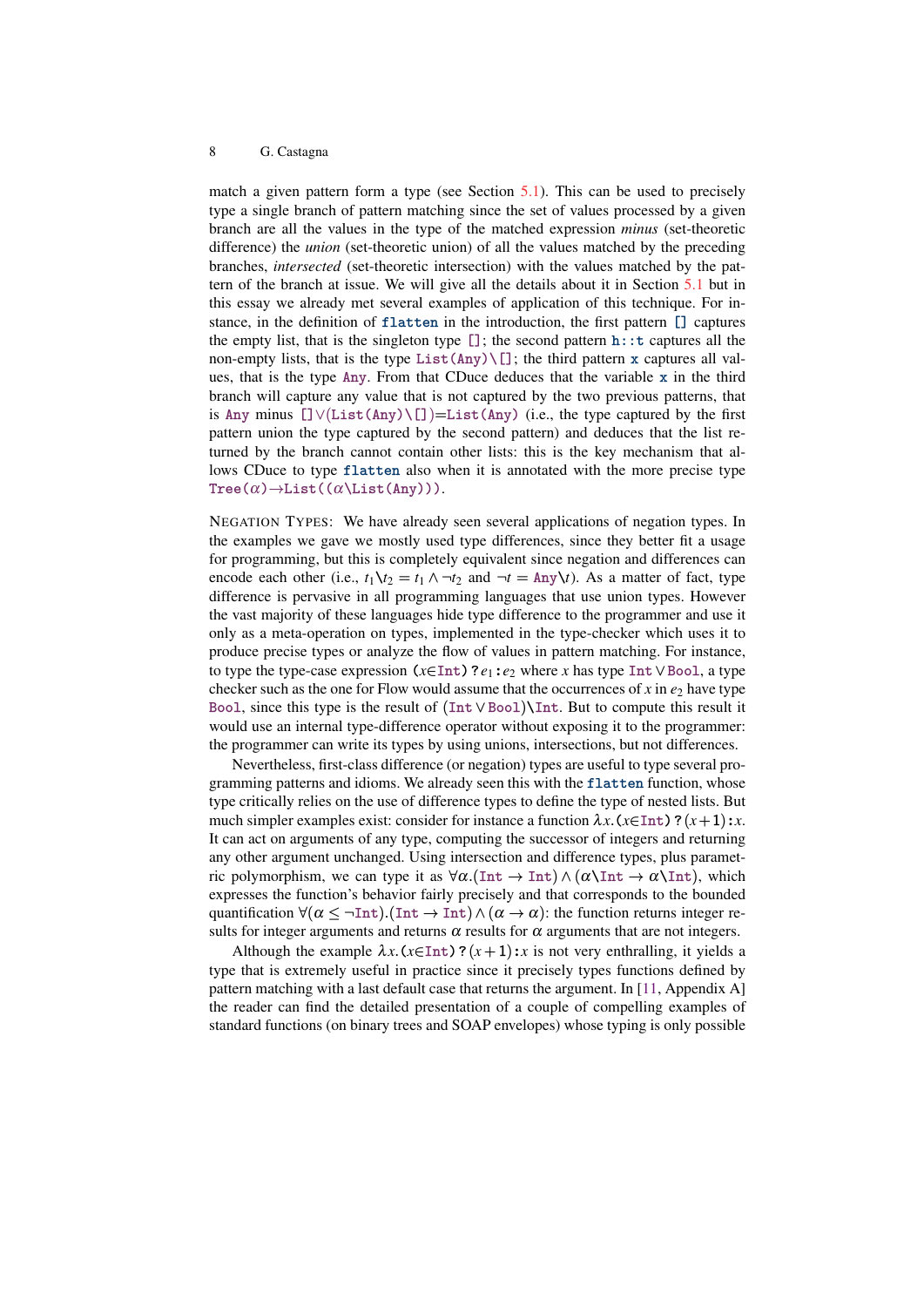or can be improved thanks to set-theoretic types that use differences as in the example above. In particular, [\[11\]](#page-55-3) shows how to type the function to insert a new node in a red-black tree (one of the most popular implementation of self-balancing binary search tree, due to Guibas and Sedgewick [\[30\]](#page-56-6)). The types used in the definition given in [\[11\]](#page-55-3) enforce three out of the four invariants of red-black trees, <sup>[6](#page-8-0)</sup> requiring only the addition of type annotations to the code and no other change to a standard implementation due to Okasaki [\[45,](#page-57-6) [46\]](#page-57-7) to which the reader can refer for more details. The core of Okasaki's definition is the balance function which is defined (in our ML-like syntax) as follows:

```
type RBTree(\alpha) = Leaf | ( (Red|Black), \alpha, RBTree(\alpha), RBTree(\alpha))
let balance = function
  | (Black, z, (Red, y, (Red, x, a, b), c), d)
  | (Black, z, (Red, x, a, (Red, y, b, c)), d)
  | (Black, x, a, (Red, z, (Red, y, b, c), d))
  | (Black, x, a, (Red, y, b, (Red, z, c, d))) ->
          (Red, y, (Black, x, a, b), (Black, z, c, d))
  | x \rightarrow x
```
which is of type RBTree( $\alpha$ )  $\rightarrow$ RBTree( $\alpha$ ). In the definition of RBTree( $\alpha$ ) nothing distinguishes a red-black tree from a vanilla binary tree with some red or black tags. If we want to enforce some of the invariants of red-black trees (cf. Footnote  $6$ ) we must modify the type definition as follows

```
type RBTree(\alpha) = BTree(\alpha) | RTree(\alpha)
type BTree(\alpha) = ( Black, \alpha, RBTree(\alpha), RBTree(\alpha)) | Leaf
type RTree(\alpha) = (Red, \alpha, BTree(\alpha), BTree(\alpha))
```
However, with these definitions the insert function of binary trees no longer typechecks. But it is just the matter of giving a precise type to balance, since it suffices to add the following type annotation:

( Unbalanced( $\alpha$ ) → RTree( $\alpha$ ) ) & (  $\beta\$  Unbalanced( $\alpha$ ) →  $\beta\$  Unbalanced( $\alpha$ ) ) where

```
type WrongTree(\alpha) = (Red, \alpha, RTree(\alpha), BTree(\alpha))
                          | (Red, \alpha, BTree(\alpha), RTree(\alpha))
type Unbalanced(\alpha) = (Black, \alpha, WrongTree(\alpha), RBTree(\alpha))
                          | (Black, \alpha, RBTree(\alpha), WrongTree(\alpha))
```
The two type definitions state that a wrong tree is a red tree with a black child and that an unbalanced tree is a black tree with a wrong child. The annotation describes the semantics of balance: it transforms an unbalanced tree into a red tree and leaves any other argument unchanged. We recognize in this type the pattern of our simpler example (the same pattern appears also in some other parts of the red-black tree implementation). It is then possible to deduce for the insertion function for red-black trees the type BTree( $\alpha$ )  $\rightarrow \alpha \rightarrow$ BTree( $\alpha$ ). For the valid CDuce code with an explanation of subtler typing details, the reader can refer to Appendix A of [\[11\]](#page-55-3).

<span id="page-8-0"></span><sup>6</sup> Specifically, that the root of the tree is black, that the leaves of the tree are black, and that no red node has a red child; the missing invariant is that every path from the root to a leaf should contain the same number of black nodes.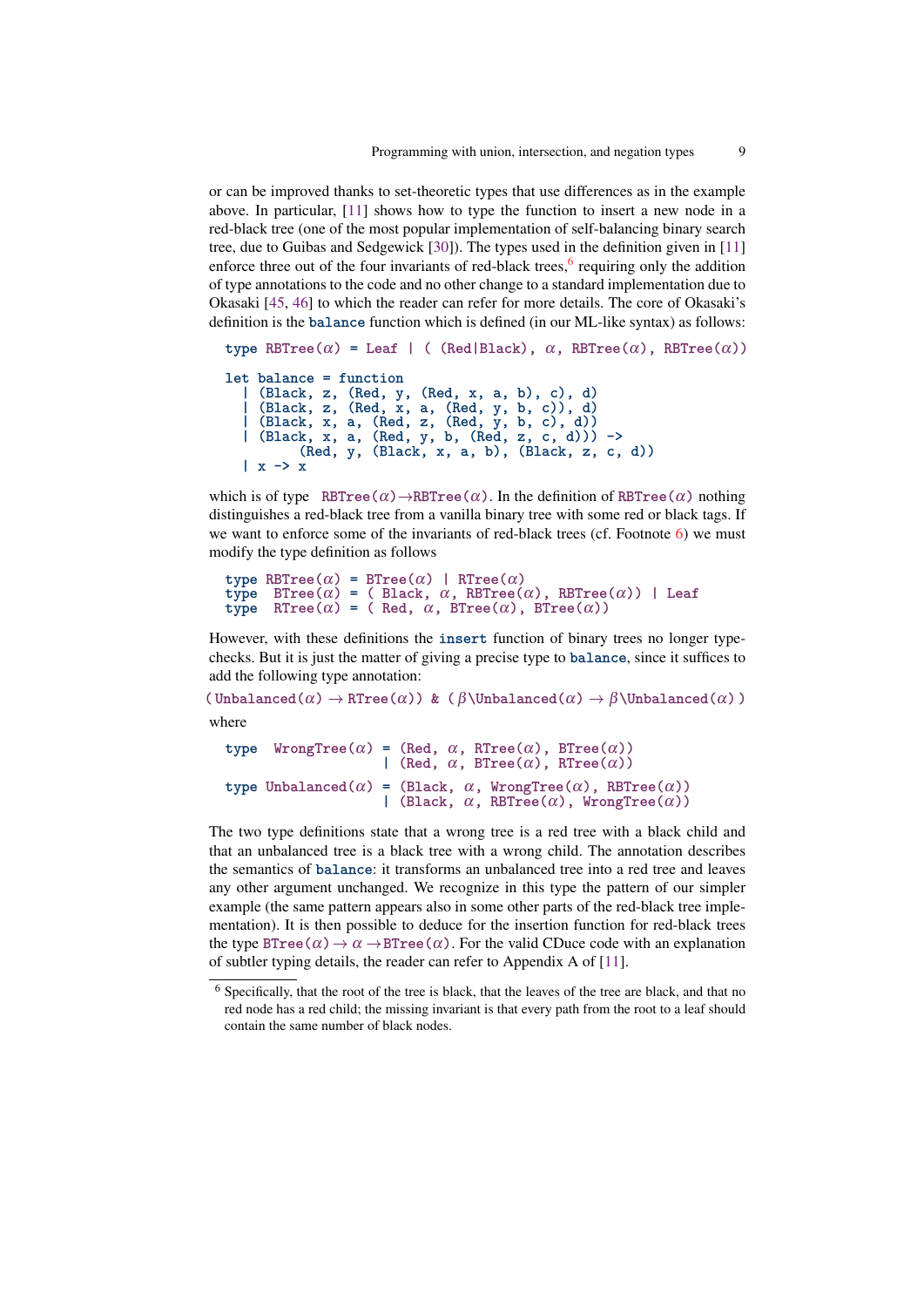Recap. In this section we have seen several examples of use of set-theoretic types. In the next sections we outline their theory. In particular, in Section [3](#page-9-0) we formally define set-theoretic types, their subtyping relation, as well as their extension with type variables for parametric polymorphism. Section [4](#page-15-0) presents various languages that use these types: we start with a theoretical language that covers all the examples we used in this presentation so far and then describe three practical systems that partially implement this theoretical language, each implementation being the result of a certain number of choices and trade-offs that we will discuss.

# <span id="page-9-0"></span>3 Types

We have seen in the previous section that set-theoretic types play a key role in typing several language constructs—from branching and pattern matching to function overloading—very precisely. However, we have glossed over exactly how a type checker should treat them. It is essential to define a suitable notion of *subtyping* on these types. The informal description we have given suggests that certain properties should hold. In particular, we expect union and intersection types to satisfy commutative and distributive properties of Boolean algebras. Moreover, we expect, for example,

 $(Int \t\rightarrow Int) \wedge (Bool \t\rightarrow Bool) \leq (Int \vee Bool) \rightarrow (Int \vee Bool)$ 

to hold, so that the typing of functions with type-cases works as we sketched. To model occurrence typing, we want (Int ∨ Bool) ∧ Int to be equivalent to Int and (Int∨Bool)∧ ¬Int to be equivalent to Bool.

Arguably, it is intuitive to view types and subtyping in terms of sets and set in-clusion, especially to describe set-theoretic types.<sup>[7](#page-9-1)</sup> We can see a type as the set of the values of that type in the language we consider. Then, we expect  $t_1$  to be a subtype of  $t_2$  if every value of type  $t_1$  is also of type  $t_2$ , that is, if the set of values denoted by  $t_1$  is included in the set denoted by  $t_2$ . In this view, union and intersection types correspond naturally to union and intersections of sets; negation corresponds to complementation with respect to the set of all values.

However, most systems reason on subtyping using rules that are sound but not complete with respect to this model: that is, they do not allow  $t_1 \leq t_2$  in some cases in which every value of type  $t_1$  is in fact a value of type  $t_2$ . Incompleteness is not necessarily a problem, but it can result in unintuitive behavior. We show two examples below.

LACK OF DISTRIBUTIVITY: Consider this code in Flow.<sup>[8](#page-9-2)</sup>

type  $A = \{ a: number \}$ type  $B = \{$  kind: "b", b: number  $\}$ type  $C = \{$  kind: "c", c: number  $\}$ type  $T = (A \& B) (A \& C)$ function  $f(x: T)$  { return  $(x.kind == "b")$  ? x.b : x.c }

<span id="page-9-1"></span><sup>7</sup> For instance, this model is used to explain subtyping in the online documentation of Flow at <https://flow.org/en/docs/lang/subtypes>.

<span id="page-9-2"></span><sup>8</sup> Adapted from the StackOverflow question at [https://stackoverflow.com/questions/](https://stackoverflow.com/questions/44635326) [44635326](https://stackoverflow.com/questions/44635326).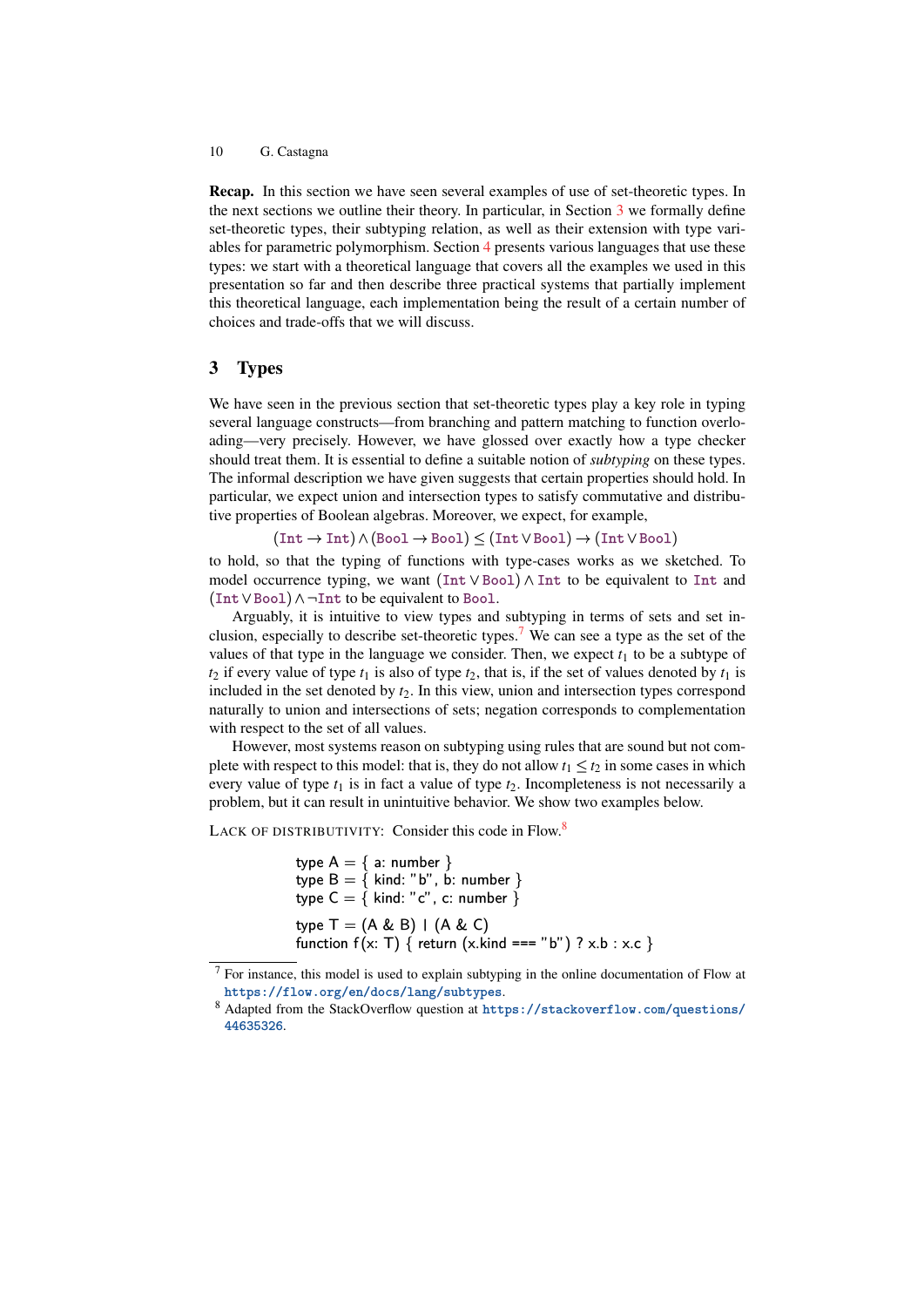The first three lines declare three object types; in B and C, "b" and "c" are the singleton types of the corresponding strings. The type  $\mathsf T$  is defined as the union of two intersection types, namely, A&B (the type of objects with a fields a and b of type number and a field kind of type "b") and  $A\&C$  (the type of objects with a fields a and c of type number and a field kind of type "c").

The function f is well typed: as in handleResponse before, occurrence typing recognizes that  $x$  is of type  $A \& B$  in the branch  $x.b$  and of type  $A \& C$  in the branch  $x.c$ . However, if we replace the definition of T to be type  $T = A \& (B \mid C)$ , the code is rejected by the type checker of Flow. Occurrence typing does not work because  $\mathsf{T}$  is no longer explicitly a union type. Flow considers  $(A \& B)$  |  $(A \& C)$  to be a subtype of A &  $(B \mid C)$ : indeed, this can be proven just by assuming that unions and intersections are respectively joins and meets for subtyping. But subtyping does not hold in the other direction, because Flow does not consider distributivity.

UNION AND PRODUCT TYPES: Apart from distributivity laws, we could also expect interaction between union and intersection types and various type constructors. Consider product types; we might expect the two types  $(t_1 \times t) \vee (t_2 \times t)$  and  $(t_1 \vee t_2) \times t$  to be equivalent (i.e., each one subtype of the other one): intuitively, both of them describe the pairs whose first component is either in  $t_1$  or in  $t_2$  and whose second component is in *t*. But this reasoning is not always reflected in the behavior of type checkers.

For example, consider this code in Typed Racket (similar examples can be written in Flow or TypeScript).

```
(define-type U-of-Pair (U (Pair Integer Boolean) (Pair String Boolean)))
(define-type Pair-of-U (Pair (U Integer String) Boolean))
(define f (lambda ([x : U-of-Pair]) \times))
(define x (ann (cons 3 \#f) Pair-of-U))
(f \times)
```
We define two type abbreviations. In Typed Racket, U denotes a union type and Pair a product type, so U-of-Pair is (Integer×Boolean)∨(String×Boolean), and Pair-of-U is (Integer∨String)×Boolean. The two types are not considered equivalent. To show it, we define a function f whose domain is U-of-Pair (for simplicity, we take the identity function) and try to apply it to an argument  $x$  of type Pair-of-U; to define  $x$ , we use an explicit type annotation (ann) to mark the pair (cons  $3 \# f$ ) as having type Pairof-U. The application is rejected. If we exchange the two type annotations, instead, it is accepted: the type checker considers U-of-Pair a subtype of Pair-of-U, but not the reverse.

#### <span id="page-10-0"></span>3.1 Semantic subtyping

In a nutshell we have to define the subtyping relation so that the types satisfy all the commutative and distributive laws we expect from their set-theoretic interpretation. But a "syntactic" definition of subtyping—i.e., a definition given by a set of deduction rules—is hard to devise since, as shown by the previous examples, it may yield a definition that is sound but not complete. To obviate this problem we follow the *semantic subtyping* approach [\[23,](#page-56-7) [24\]](#page-56-8). In this approach subtyping is defined by giving an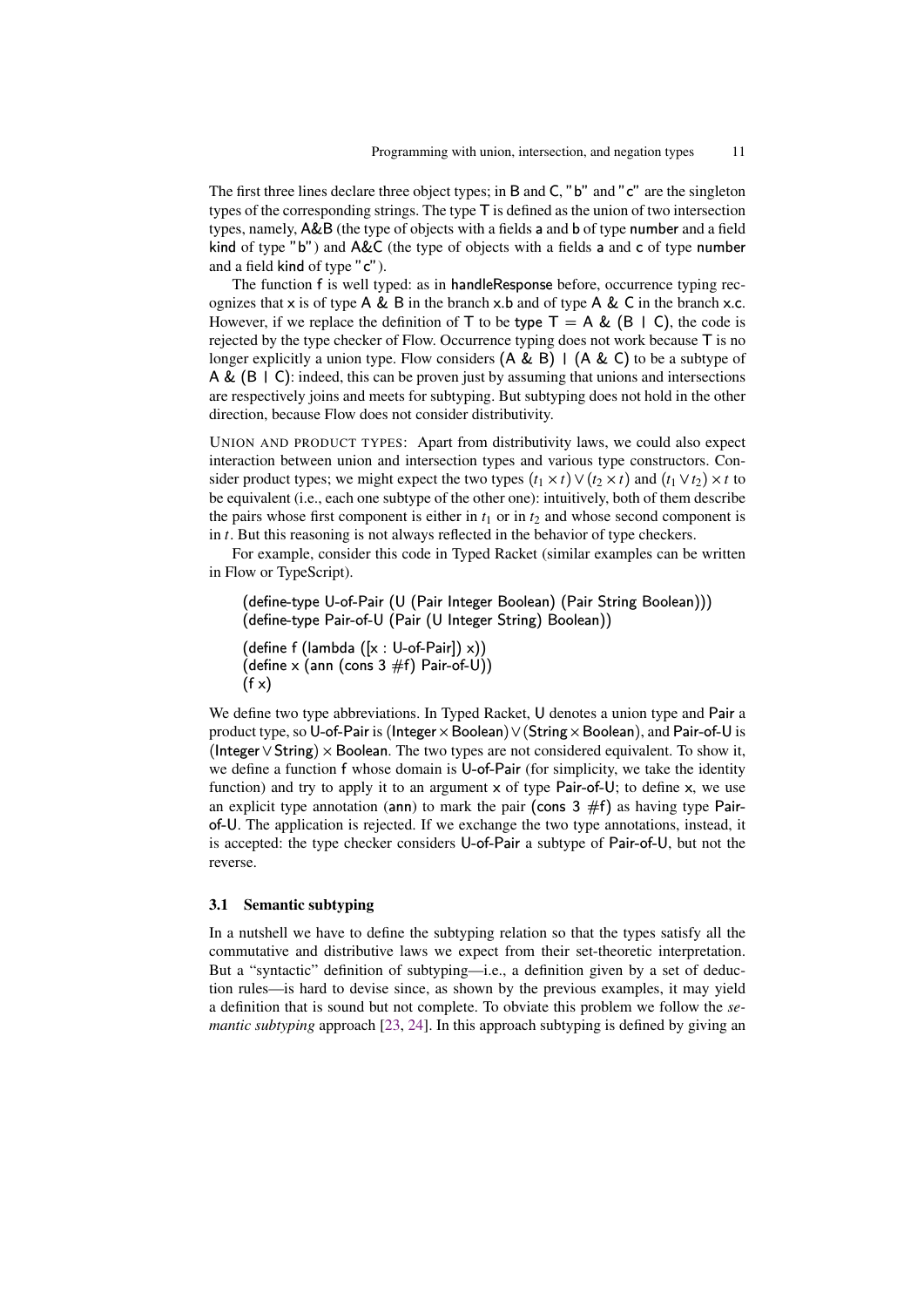interpretation  $\llbracket \cdot \rrbracket$  of types as sets and defining  $t_1 \le t_2$  as the inclusion of the interpretations, that is,  $t_1 \le t_2$  is defined as  $\llbracket t_1 \rrbracket \subseteq \llbracket t_2 \rrbracket$ . Intuitively, we can see  $\llbracket t \rrbracket$  as the set of values that inhabit *t* in the language. By interpreting union, intersection, and negation as the corresponding operations on sets and by giving appropriate interpretations to the other constructors, we ensure that subtyping will satisfy all expected commutative and distributive laws.

Formally, we proceed as follows. We first fix two countable sets: a set  $\mathscr C$  of *language constants* (ranged over by *c*) and a set  $\mathcal{B}$  of *basic types* (ranged over by *b*). For example, we can take constants to be Booleans and integers:  $\mathcal{C} = \{true, false, 0, 1, -1, ...\}$ .  $\mathcal{B}$ might then contain Bool and Int; however, we also assume that, for every constant *c*, there is a "singleton" basic type which corresponds to that constant alone (for example, a type for true, which will be a subtype of Boo1). We assume that a function  $\mathbb{B} : \mathscr{B} \to$  $\mathcal{P}(\mathscr{C})$  assigns to each basic type the set of constants of that type and that a function  $b_{\left(\cdot\right)}$ :  $\mathscr{C} \to \mathscr{B}$  assigns to each constant *c* a basic type  $b_c$  such that  $\mathbb{B}(b_c) = \{c\}$ .

<span id="page-11-1"></span>**Definition 1 (Types).** The set  $\mathscr T$  of types is the set of terms t coinductively produced *by the following grammar*

$$
t ::= b \mid t \times t \mid t \to t \mid t \vee t \mid \neg t \mid \emptyset
$$

*and which satisfy two additional constraints:* (1) regularity*: the term must have a finite number of different sub-terms;* (2) contractivity*: every infinite branch must contain an infinite number of occurrences of the product or arrow type constructors.*

We use the abbreviations  $t_1 \wedge t_2 \stackrel{\text{def}}{=} \neg(\neg t_1 \vee \neg t_2), t_1 \vee t_2 \stackrel{\text{def}}{=} t_1 \wedge (\neg t_2), \text{ and } 1 \stackrel{\text{def}}{=} \neg 0 \text{ (in } \mathbb{C})$ particular, **1** corresponds to the type Any we used in the examples of Section [2\)](#page-3-0). We refer to *b*,  $\times$ , and  $\rightarrow$  as *type constructors*, and to  $\vee$ ,  $\neg$ ,  $\wedge$ , and  $\wedge$  as *type connectives*. As customary, connectives have priority over constructors and negation has the highest priority—e.g.,  $\neg s \lor t \rightarrow u \land v$  denotes  $((\neg s) \lor t) \rightarrow (u \land v)$ .

Coinduction accounts for recursive types and it is coupled with a contractivity condition which excludes infinite terms that do not have a meaningful interpretation as types or sets of values: for instance, the trees satisfying the equations  $t = t \vee t$  (which gives no information on which values are in it) or  $t = \neg t$  (which cannot represent any set of values). Contractivity also gives an induction principle on  $\mathscr T$  that allows us to apply the induction hypothesis below type connectives (union and negation), but not below type constructors (product and arrow). As a consequence of contractivity, types cannot contain infinite unions or intersections. The regularity condition is necessary only to ensure the decidability of the subtyping relation.

<span id="page-11-0"></span>In the semantic subtyping approach we give an interpretation of types as sets; this interpretation is used to define the subtyping relation in terms of set containment. We want to see a type as the set of the values that have that type in a given language. However, this set of values cannot be used directly to define the interpretation, because of a problem of circularity. Indeed, in a higher-order language, values include well-typed λ-abstractions; hence to know which values inhabit a type we need to have already defined the type system (to type  $\lambda$ -abstractions), which depends on the subtyping relation, which in turn depends on the interpretation of types. To break this circularity, types are actually interpreted as subsets of a set  $\mathscr{D}$ , an *interpretation domain*, which is not the set of values, though it corresponds to it intuitively (in [\[24\]](#page-56-8), a correspondence is also shown formally: we return to this point in Section  $4.2.1$ ). We use the following domain.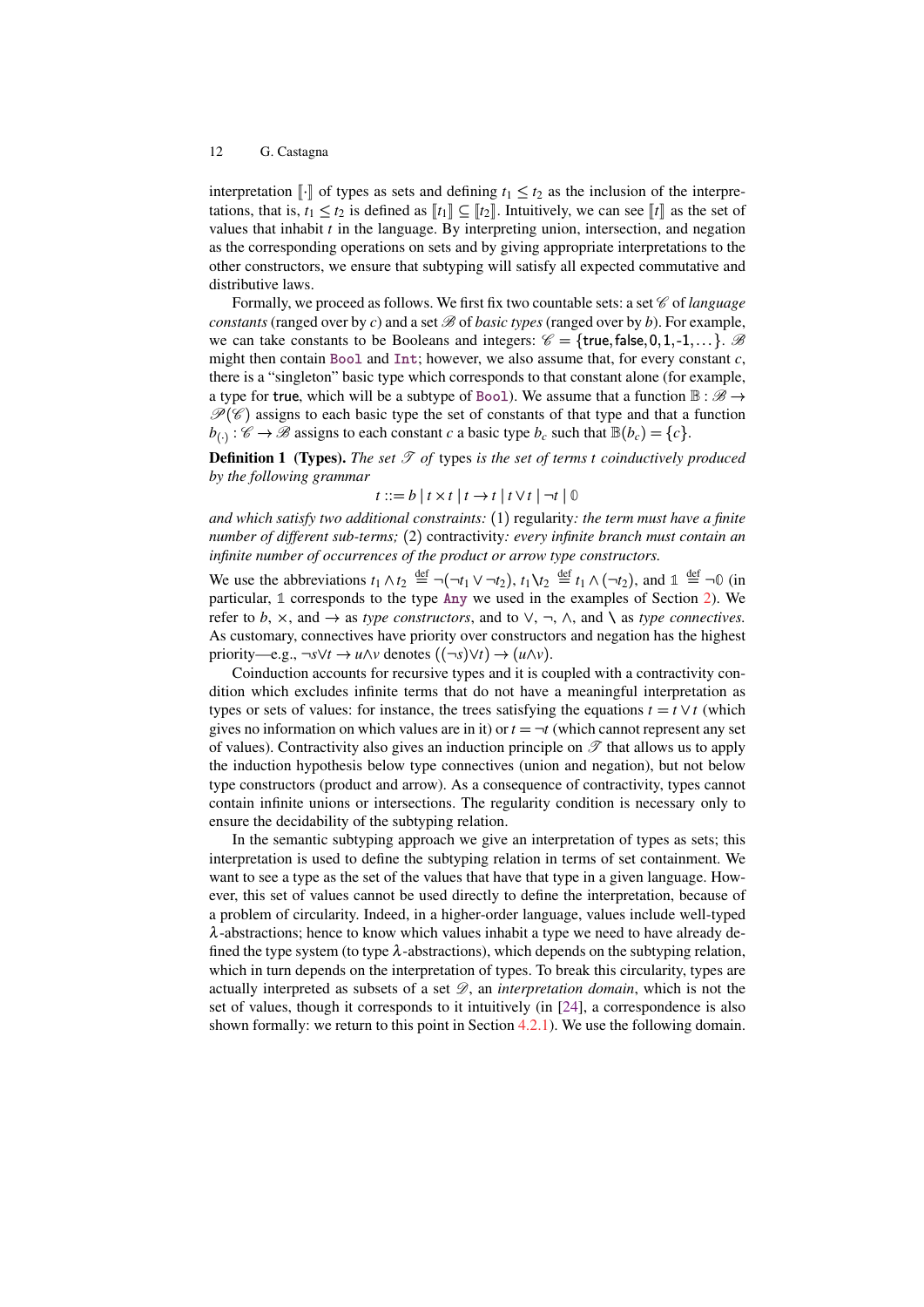**Definition 2** (Interpretation domain). *The* interpretation domain  $\mathscr{D}$  *is the set of finite terms d produced inductively by the following grammar*

$$
d ::= c \mid (d,d) \mid \{(d,\partial), \ldots, (d,\partial)\}\qquad \qquad \partial ::= d \mid \Omega
$$

*where c ranges over the set* C *of constants and where*  $\Omega$  *is such that*  $\Omega \notin \mathcal{D}$ *.* 

The elements of  $\mathscr D$  correspond, intuitively, to the results of the evaluation of expressions. These can be constants or pairs of results, so we include both in  $\mathscr{D}$ . Also, in a higher-order language, the result of a computation can be a function which are represented in this model by finite relations of the form  $\{(d_1, \partial_1), \ldots, (d_n, \partial_n)\}\)$ , where  $\Omega$ (which is not in  $\mathscr{D}$ ) can appear in second components to signify that the function fails (i.e., evaluation is stuck) on the corresponding input.

The restriction to *finite* relations is standard in semantic subtyping and it is one of its subtler aspects (see [\[7\]](#page-55-4) for a detailed explanation of this aspect). In principle, given some mathematical domain  $\mathscr{D}$ , we would like to interpret  $t_1 \rightarrow t_2$  as the set of functions from  $\llbracket t_1 \rrbracket$  to  $\llbracket t_2 \rrbracket$ . For instance if we consider functions as binary relations, then  $[I_1 \rightarrow t_2]$  could be the set  $\{ f \subseteq \mathcal{D}^2 \mid \text{for all } (d_1, d_2) \in f, \text{ if } d_1 \in [t_1] \text{ then } d_2 \in [t_2] \}$ or, compactly,  $\mathscr{P}(\llbracket t_1 \rrbracket \times \llbracket t_2 \rrbracket)$ , where the  $\overline{S}$  denotes the complement of the set *S* within the appropriate universe (in words, these are the sets of pairs in which it is *not* true that the first projection belongs to  $\llbracket t_1 \rrbracket$  and the second does not belong to  $\llbracket t_2 \rrbracket$ ). But here the problem is not circularity but cardinality, since this would require  $\mathscr{D}$  to contain  $\mathscr{P}(\mathscr{D}^2),$ which is impossible. The solution given by [\[24\]](#page-56-8) relies on the observation that in order to use types in a programming language we do not need to know what types are, but just how they are related (by subtyping). In other terms, we do not require the interpretation of an arrow type to be *exactly* the set of all functions of that type. We just require that this interpretation induces the same subtyping relation as interpreting an arrow type with this set would yield. That is, the interpretation must satisfy the (weaker) property

$$
[\![s_1\!\!\rightarrow\!\! s_2]\!] \subseteq [\![t_1\!\!\rightarrow\!\! t_2]\!] \iff \mathscr{P}(\overline{[\![s_1]\!] \times \overline{[\![s_2]\!]}}) \subseteq \mathscr{P}(\overline{[\![t_1]\!] \times \overline{[\![t_2]\!]}}).
$$

If we interpret  $t_1 \rightarrow t_2$  as the set  $\mathscr{P}_{\text{fin}}(\llbracket t_1 \rrbracket \times \overline{\llbracket t_2 \rrbracket})$  (where  $\mathscr{P}_{\text{fin}}$  denotes the restriction of the powerset to finite subsets), then this property holds.

The above explains why we use a domain  $\mathscr D$  with finite relations and define the interpretation  $\llbracket t \rrbracket$  of a type *t* so that it satisfies the following equalities, where  $\mathscr{D}_{\Omega}$  =  $\mathscr{D} \cup$ {Ω}:

$$
\begin{aligned}\n[\![t_1 \vee t_2]\!] &= [\![t_1]\!] \cup [\![t_2]\!] & [\![\neg t]\!] &= \mathscr{D} \setminus [\![t]\!] & [\![0]\!] &= \emptyset \\
[\![b]\!] &= \mathbb{B}(b) & [\![t_1 \times t_2]\!] &= [\![t_1]\!] \times [\![t_2]\!] \\
[\![t_1 \to t_2]\!] &= \{R \in \mathscr{P}_{\text{fin}}(\mathscr{D} \times \mathscr{D}_{\Omega}) \mid \forall (d, \partial) \in R. d \in [\![t_1]\!] \implies \partial \in [\![t_2]\!] \}\n\end{aligned}
$$

This interpretation is reminiscent of a common practice in denotational semantics that consists in interpreting functions as the set of their finite approximations: we will discuss this relation more in Section [5.3.](#page-52-0) A consequence of this interpretation is that the type  $\mathbb{0} \to \mathbb{1}$  contains all the (well-typed) functions: it will play an important role in Sec-tion [4.](#page-15-0) The interpretation also explains the need of the constant  $\Omega$ : this constant is used to ensure that  $1 \rightarrow 1$  is not a supertype of all function types: in a domain without  $\Omega$ (i.e., where the last of the equalities above would use  $d$  instead of  $\partial$ ) every well-typed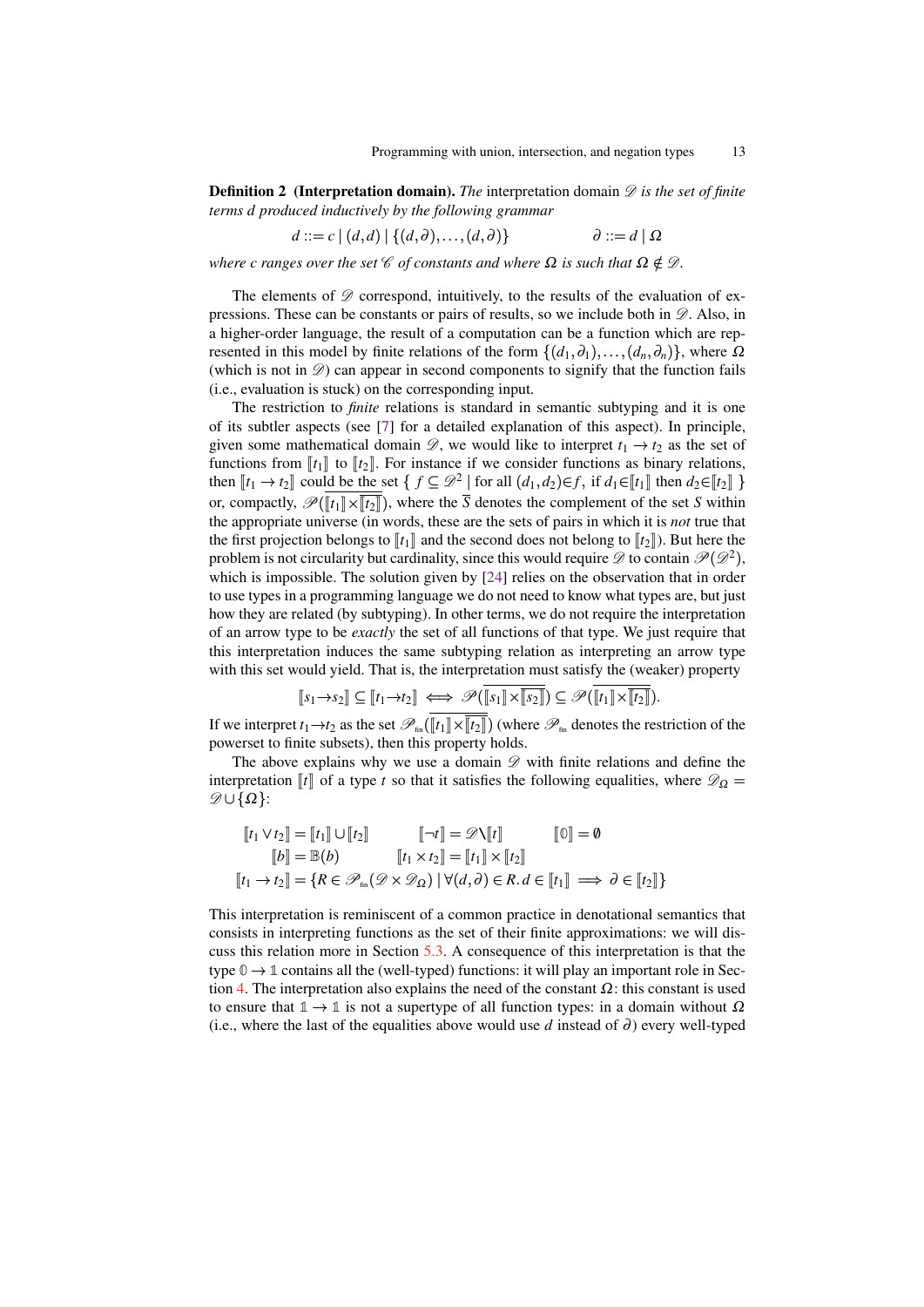function could be subsumed to  $1 \rightarrow 1$  and, therefore, every application could be given the type **1**, independently from the types of the function and of its argument; thanks to  $\Omega$  instead  $\mathbb{1} \to \mathbb{1}$  contains only the functions whose domain is exactly  $\mathbb{1}$ , since a function with domain, say, Int, could map non-integer elements to  $\Omega$ , thus excluding it from  $\mathbb{1} \rightarrow \mathbb{1}$  (since  $\Omega \notin \mathbb{1}$ ): see Section 4.2 of [\[24\]](#page-56-8) for details.

We cannot take the equations above directly as an inductive definition of  $\lbrack \cdot \rbrack$  because types are not defined inductively but coinductively. Therefore we give the following definition, which validates these equalities and which uses the aforementioned induction principle on types and structural induction on  $\mathscr{D}$ .

<span id="page-13-0"></span>Definition 3 (Set-theoretic interpretation of types). *We define a binary predicate*  $(\partial : t)$  *("the element*  $\partial$  *belongs to the type t"), where*  $\partial \in \mathcal{D} \cup {\Omega}$  *and*  $t \in \mathcal{T}$ *, by induction on the pair*  $(\partial, t)$  *ordered lexicographically. The predicate is defined as:* 

$$
(c:b) = c \in \mathbb{B}(b)
$$
  
\n
$$
((d_1,d_2):t_1 \times t_2) = (d_1:t_1) \text{ and } (d_2:t_2)
$$
  
\n
$$
(\{(d_1,\partial_1),\ldots,(d_n,\partial_n)\}:t_1 \to t_2) = \forall i \in \{1,\ldots,n\}.\text{ if } (d_i:t_1) \text{ then } (\partial_i:t_2)
$$
  
\n
$$
(d:t_1 \lor t_2) = (d:t_1) \text{ or } (d:t_2)
$$
  
\n
$$
(d:-\tau) = \text{not } (d:t)
$$
  
\n
$$
(\partial:t) = \text{false}
$$
 otherwise

*We define the* set-theoretic interpretation  $\llbracket \cdot \rrbracket$  :  $\mathcal{T} \to \mathcal{P}(\mathcal{D})$  *as*  $\llbracket t \rrbracket = \{ d \in \mathcal{D} \mid (d : t) \}.$ 

Notice that  $\Omega \notin [t]$ , for any type *t*. Finally, we define the subtyping preorder and its associated equivalence relation as:

<span id="page-13-1"></span>**Definition 4 (Subtyping).** We define the subtyping relation ≤ and the subtyping equivalence *relation*  $\simeq$  *as*  $t_1 \leq t_2 \iff [t_1] \subseteq [t_2]$  *and*  $t_1 \simeq t_2 \iff (t_1 \leq t_2)$  and  $(t_2 \leq t_1)$ .

The subtyping relation is decidable. Deciding whether  $t_1$  is a subtype of  $t_2$  is equivalent to deciding whether  $t_1 \wedge \neg t_2$  is the empty type, insofar as  $t_1 \leq t_2 \iff ||t_1|| \subseteq ||t_2|| \iff$  $\llbracket t_1 \rrbracket \cap (\mathscr{D}\setminus \llbracket t_2 \rrbracket) \subseteq \varnothing \iff \llbracket t_1 \wedge \neg t_2 \rrbracket \subseteq \varnothing \iff t_1 \wedge \neg t_2 \leq \varnothing$ . A detailed description of the subtyping algorithm and of the data structures used to implement it efficiently can be found in [\[6\]](#page-55-5).

#### <span id="page-13-2"></span>3.2 Polymorphic Extension

The examples we gave at the beginning of this article used polymorphic types. Syntactically, this means extending the grammar of types with type variables drawn from a countable set  $\mathcal V$  ranged over by  $\alpha$ :

<span id="page-13-3"></span>
$$
t ::= b | t \times t | t \rightarrow t | t \vee t | \neg t | 0 | \alpha
$$
 (1)

However, extending the semantic subtyping approach to define a subtyping relation on these types is not straightforward and has been a longstanding open problem. The reason is explained by Hosoya et al. [\[37\]](#page-57-8) who point out that the naive solution of defining subtyping of two polymorphic types as equivalent to the subtyping of all their ground instances yields a subtyping relation that is both untreatable and counterintuitive. They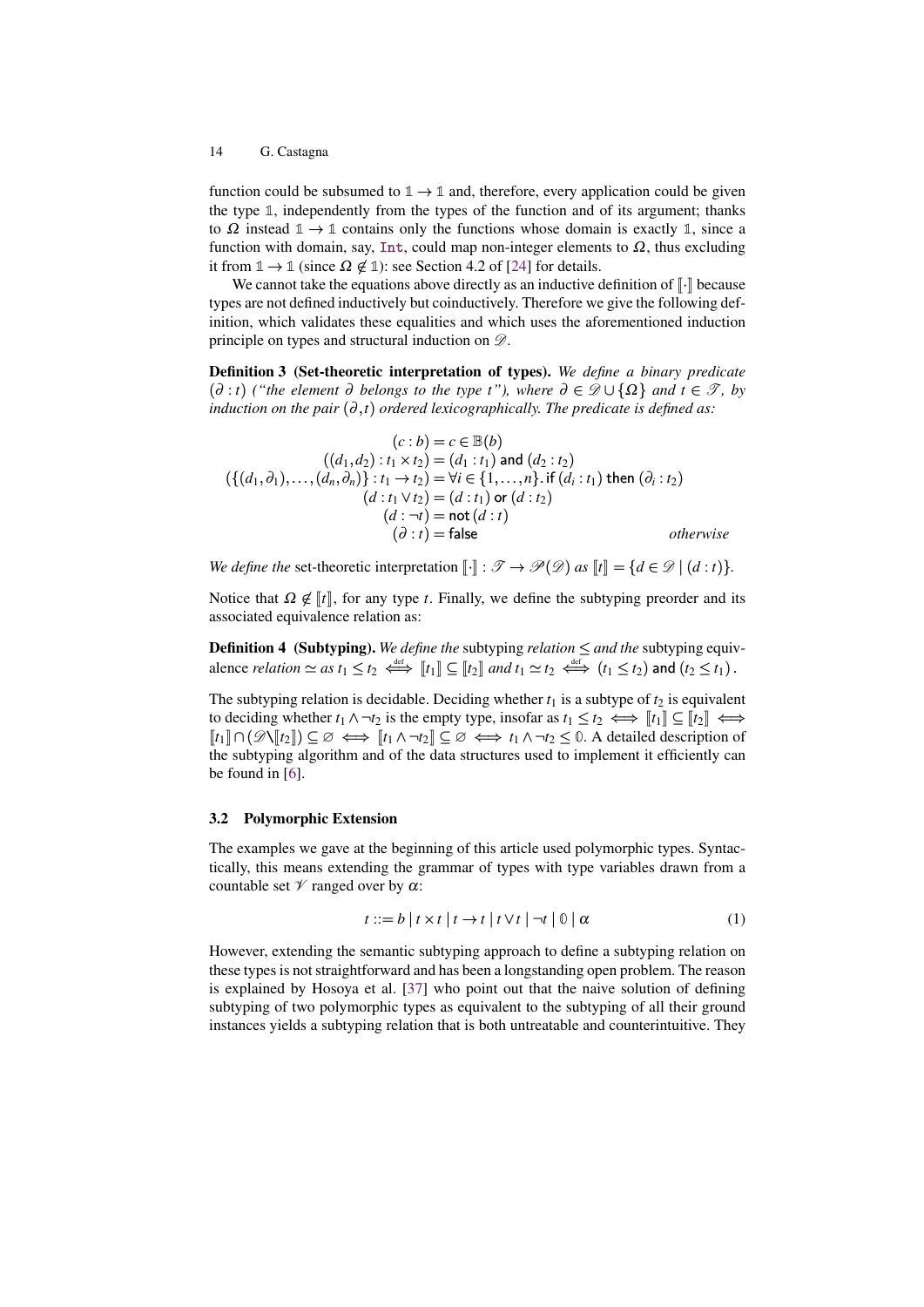demonstrate this by defining the following problematic example:

$$
t \times \alpha \le (t \times \neg t) \vee (\alpha \times t)
$$

One could expect this judgment not to hold, because the type variable  $\alpha$  appears in unrelated positions in the two types (in the second component on the left of a product, in the first one on the right). According to the naive definition, instead, the judgment holds if and only if *t* is a singleton type.

The solution to this problem was found by Castagna and Xu [\[9\]](#page-55-6) who argue that one should consider only interpretations of types where judgments such as the above do not hold. This should ensure that subtyping on type variables behaves closer to the expectations for parametric polymorphism, so that a type variable can occur on the right-hand side of a subtyping judgment only if it occurs in a corresponding position on the left-hand side. To that end Castagna and Xu [\[9\]](#page-55-6) propose *convexity* as a general property of interpretations that avoid pathological behavior such as the example above. We leave the interested reader to refer to [\[9\]](#page-55-6) for details on the convexity property and its interpretation. Here we present a very simple way to extend the interpretation of Definition [3](#page-13-0) into a convex interpretation for polymorphic types. The idea, due to Gesbert et al. [\[26,](#page-56-9) [27\]](#page-56-10), is to consider the domain  $\mathscr D$  of Definition [2](#page-11-0) in which all elements are labeled by a finite set of type variables

$$
d ::= cL | (d,d)L | \{ (d,\partial),..., (d,\partial) \}L \qquad \qquad \partial ::= d | \Omega
$$

with  $L \in \mathscr{P}_{\text{fin}}(\mathscr{V})$ , and interpret a type variable  $\alpha$  by the set of all elements that are labeled by  $\alpha$ , that is  $[\![\alpha]\!] = \{d \mid \alpha \in \text{tags}(d)\}$  (where  $\text{tags}(c^L) = \text{tags}((d, d')^L) = \text{Loss}(f(d, \lambda))$  (*d*,  $\lambda$ ))  $L$ ) = *L*). The interpretation of all other types disregards la  $\text{tags}(\{(d_1, \partial_1), \ldots, (d_n, \partial_n)\}^L) = L$ ). The interpretation of all other types disregards labels (e.g., the interpretation of Int is the set of all integer constants labeled by any set of variables). It is straightforward to modify Definition [3](#page-13-0) to validate the equality  $\llbracket \alpha \rrbracket = \{d \mid \alpha \in \text{tags}(d)\}$ : it suffices to use the new domain and just add the clause

$$
(d : \alpha) = \alpha \in \mathsf{tags}(d)
$$

No further modification is needed (apart from adding labels in the first clauses) and Definition [4](#page-13-1) is still valid. $9$ 

While the interpretation of type variables is not very intuitive, it is easy to check that it yields a subtyping relation that has all the sought properties. First and foremost, according to this interpretation a type is empty if and only if all its instances are empty. In particular, as expected, the interpretation of a type variable  $\alpha$  is never empty (it contains all the elements tagged by  $\alpha$ ) insofar as  $\alpha$  could be instantiated into a nonempty type. Also, the interpretation of a variable is contained in the interpretation of another variable if and only if the two variables are the same. $10$ 

<span id="page-14-0"></span><sup>&</sup>lt;sup>9</sup> The reason why the interpretation thus obtained is convex is that every type is interpreted into an infinite set (even singletons types, since, e.g.,  $[\text{true}] = {\text{true}^L \mid L \in \mathcal{P}_{fin}(\mathcal{V})}$ ).<br>See Cestagre and X<sub>1</sub> [0] to see how this implies convexity. See Castagna and Xu [\[9\]](#page-55-6) to see how this implies convexity.

<span id="page-14-1"></span><sup>&</sup>lt;sup>10</sup> It is important to avoid confusion between (sub)type equivalence and unification. There is a fundamental difference between being the same type (i.e., denoting the same set of values) and to be unifiable: two variables can always be unified, but if they are not the same, then it is not safe to use an expression whose type is one variable where an expression whose type is a different variables is expected. For instance,  $fun(x: \alpha \rightarrow \alpha, y: \beta) = xy$  is not well typed (since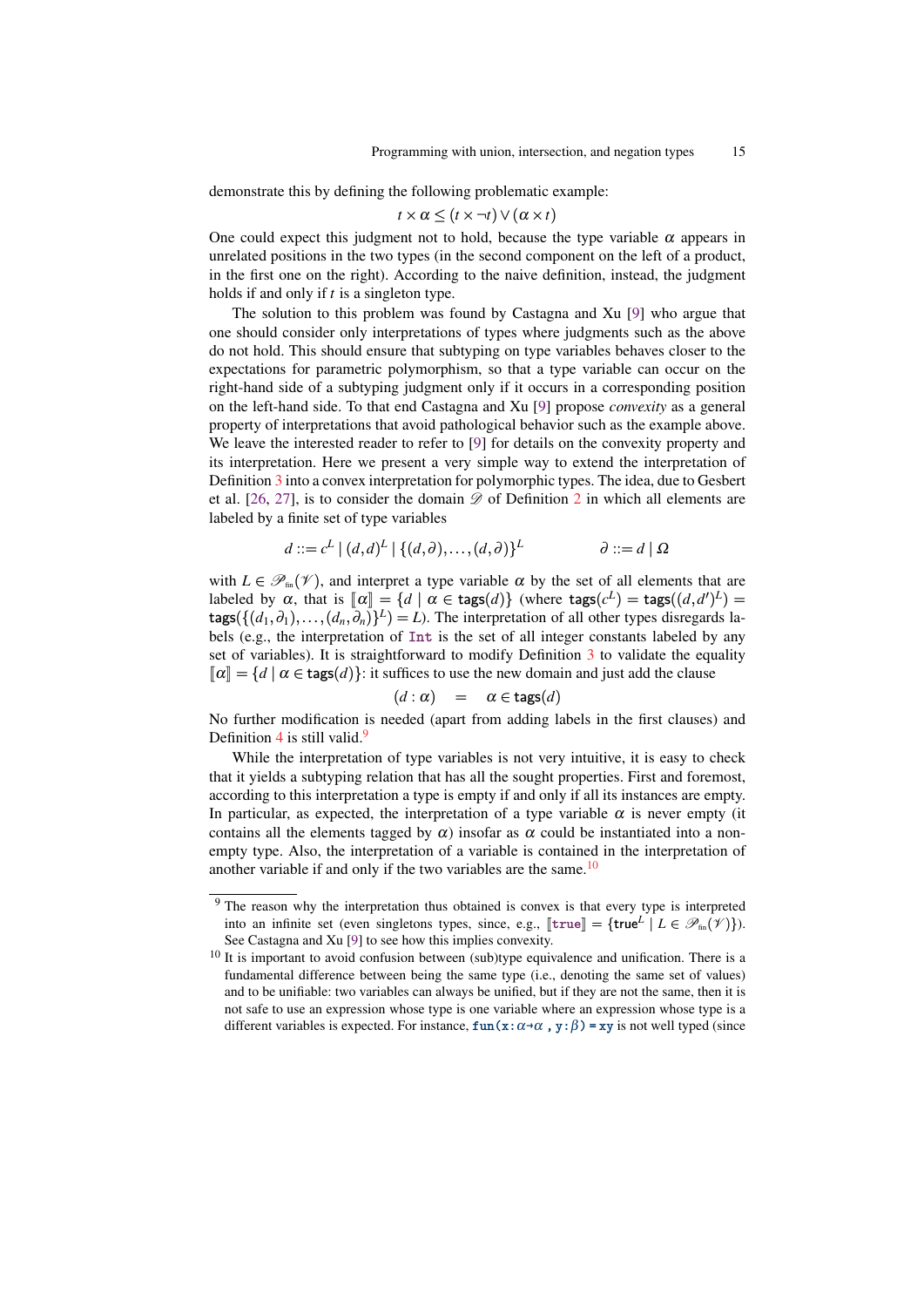Finally,  $\alpha \wedge t$  is empty if and only if t is empty since, otherwise, we could obtain a non-empty type by instantiating  $\alpha$  with *t*. For instance, since  $\llbracket \alpha \rrbracket = \{d \mid \alpha \in \text{tags}(d)\}\$ and  $[\![\text{Int}]\!] = \{n^L \mid n \in \mathbb{Z}\},\}$  then  $[\![\alpha \wedge \text{Int}]\!] = \{n^L \mid n \in \mathbb{Z}, \alpha \in L\}$ : we see that  $\alpha \wedge$ <br>The is not empty since it contains at least  $\{2\}^{\{\alpha\}}$ . Likewise, since  $[\![\alpha \wedge \text{Int}]\!]$  contains Int is not empty since it contains at least  $42^{\{\alpha\}}$ . Likewise, since  $\[\alpha \wedge \text{Int}\]$  contains Int is not empty since it contains at least  $42^{\{\alpha\}}$ . Likewise, since  $[\![\alpha \wedge \text{Int}]\!]$  contains both  $42^{\{\alpha\}}$  and  $42^{\{\alpha,\beta\}}$ , then neither  $\alpha \wedge \text{Int} \leq \beta$  nor  $\alpha \wedge \text{Int} \leq \neg \beta$  hold, the former because  $42^{\{\alpha\}} \notin [\beta]$  the latter because  $42^{\{\alpha,\beta\}} \notin [\neg \beta]$  (by definition  $[\neg \beta] = \{d \mid \beta \notin [\alpha, \alpha] \}$ ). The subtuning relation is again decideble (see [0] for a detailed description  $\text{tags}(d)$ ). The subtyping relation is again decidable (see [\[9\]](#page-55-6) for a detailed description of the algorithm) and, although it is not evident from the interpretation, the subtyping relation is preserved by type substitutions, a property needed to ensure soundness for polymorphic type systems.

# <span id="page-15-0"></span>4 Languages

The natural candidate languages for the types we presented in the previous section are  $\lambda$ -calculi (functional languages) with at least pairs and type-cases. Intuitively, we need  $a \lambda$ -calculus because we have arrow types, we need pairs to inhabit product types, while type-cases are needed to define overloaded functions and thus inhabit any intersection of arrow types. We will see in Section [4.2](#page-22-1) (cf. Section [4.2.1](#page-22-0) in particular) that the correspondence between set-theoretic types and a language satisfying these criteria can be formally stated.

We start by describing a generic theoretical language that covers all the features we outlined in the motivation section. While theoretically interesting the language will not be effective: it is a language so generic and expressive that defining a reasonably complete type-inference algorithm seems very hard. We will then discuss some tradeoffs and define three effective (sub-)systems for which type inference is possible, but each of which will be able to capture only a part of the examples of Section [2.](#page-3-0)

#### <span id="page-15-1"></span>4.1 Theoretical framework

The expressions and values of our theoretical language are defined as follows:

<span id="page-15-2"></span>Expressions

\n
$$
e ::= c |x| \lambda x.e |ee| (e,e) | \pi_i e | (e \in t) ? e : e
$$
\nValues

\n
$$
v ::= c | \lambda x.e | (v, v)
$$
\n(2)

Expressions are an untyped  $\lambda$ -calculus with constants *c*, pairs (*e*, *e*), pair projections  $\pi_i e$ , and type-cases ( $e \in t$ ) ? *e*: *e*. A type-case ( $e_0 \in t$ ) ?  $e_1 : e_2$  is a dynamic type test that first evaluates  $e_0$  and, then, if  $e_0$  reduces to a value *v* evaluates  $e_1$  if *v* has type *t* or  $e_2$ otherwise. Formally, the reduction semantics is that of a call-by-value pure  $\lambda$ -calculus with pairs and type-cases. The reduction is given by the following notions of reductions

the programmer wrote these variables, then they are considered monomorphic and it is unsound to use a  $\beta$  expression where an  $\alpha$  expression is expected) while  $\text{fun}(x:\alpha \rightarrow \alpha , y:\alpha) = xy$  is well typed, and so is  $fun(x,y) = xy$ . To type the latter the type system assigns the type  $\alpha$  to x and  $\beta$  to y and then *unifies*  $\alpha$  with  $\beta \rightarrow \gamma$  which yields the type  $(\beta \rightarrow \gamma) \times \beta$ )  $\rightarrow \gamma$  of the function.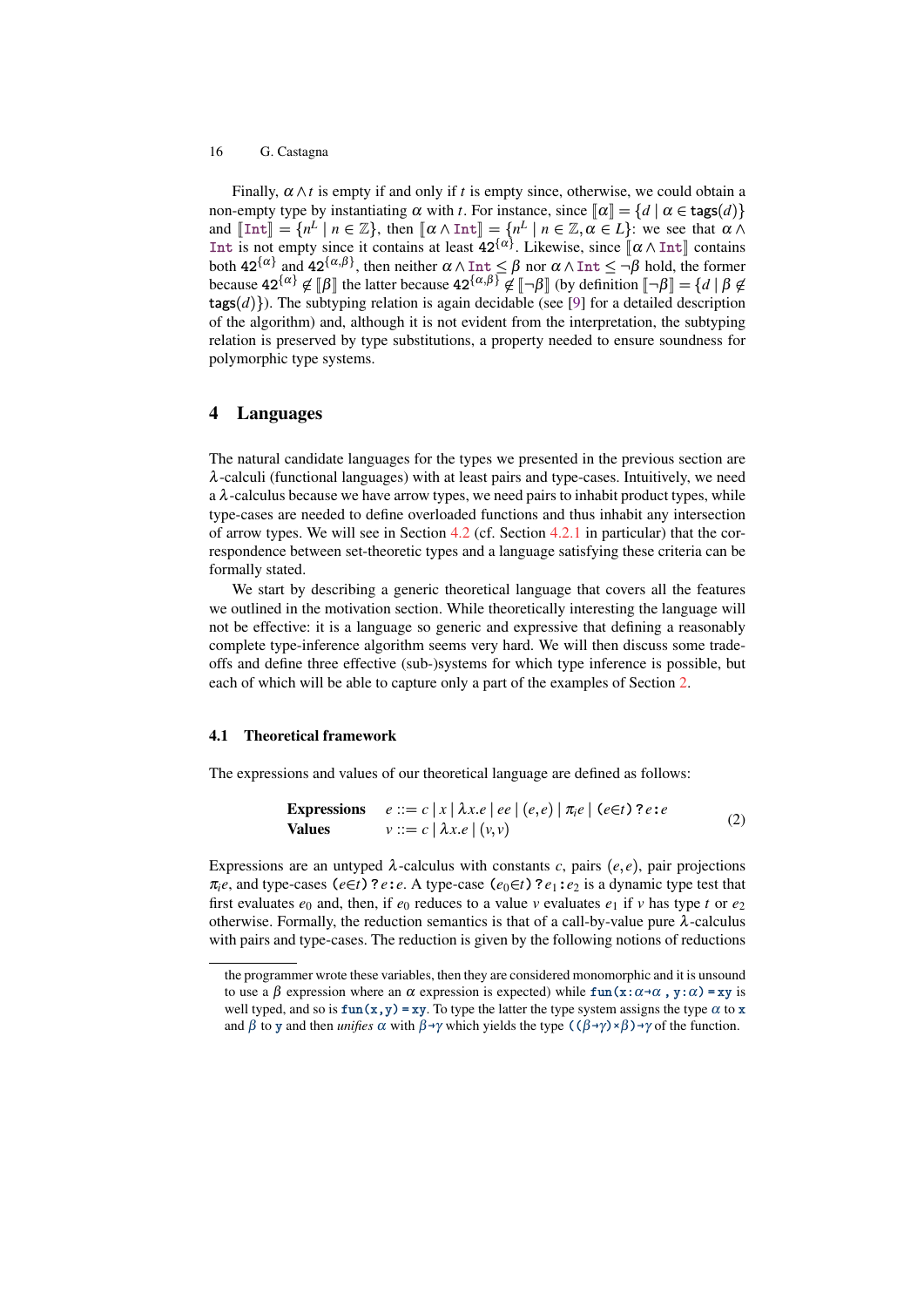(where  $e\{v/x\}$  denotes the capture avoiding substitution of *v* for *x* in *e*)

| $(\lambda x.e)v \rightsquigarrow e\{v/x\}$ | $(v \in t)$ ? $e_1$ : $e_2 \rightsquigarrow e_1$ | if $v \in t$    |
|--------------------------------------------|--------------------------------------------------|-----------------|
| $\pi_1(v_1,v_2) \rightsquigarrow v_1$      | (vEt)? $e_1$ : $e_2 \rightsquigarrow e_2$        | if $v \notin t$ |
| $\pi_2(v_1,v_2) \rightsquigarrow v_2$      |                                                  |                 |

together with the context rules that implement a leftmost outermost reduction strategy, that is,  $E[e] \rightsquigarrow E[e']$  if  $e \rightsquigarrow e'$  where the evaluation contexts  $E[\cdot]$  are defined as  $E ::= \prod_{i=1}^{n}$  $vE | Ee | (v,E) | (E,e) | \pi_i E | (E \in t)$ ? *e*: *e*. In the reduction rules we used the notation  $v \in t$  to indicate that the value *v* has type *t*. Here, this corresponds to deducing the judgment  $\emptyset \vdash v : t$  using the rules given in Figure [1,](#page-16-0) rules that form the type-system of our language; but we will see that for the three system variations we present later on, the relation  $v \in t$  can be defined without resorting to the type-system: this is an important property since we do not want to call the type-inference algorithm to decide at run-time the branching of a type-case.

<span id="page-16-0"></span>[ConsT] 
$$
\frac{\Gamma}{\Gamma} + c : b_c
$$
 [VAR]  $\frac{\Gamma}{\Gamma} + x : \Gamma(x) \times \epsilon$  dom( $\Gamma$ )  
\n[ $\rightarrow$  I]  $\frac{\Gamma, x : t_1 \vdash e : t_2}{\Gamma + \lambda x.e : t_1 \rightarrow t_2}$  [ $\rightarrow$  E]  $\frac{\Gamma + e_1 : t_1 \rightarrow t_2 \quad \Gamma + e_2 : t_1}{\Gamma + e_1 e_2 : t_2}$   
\n[ $\times$  I]  $\frac{\Gamma + e_1 : t_1 \quad \Gamma + e_2 : t_2}{\Gamma + (e_1, e_2) : t_1 \times t_2}$  [ $\times$  E<sub>1</sub>]  $\frac{\Gamma + e : t_1 \times t_2}{\Gamma + \pi_1 e : t_1}$  [ $\times$  E<sub>2</sub>]  $\frac{\Gamma + e : t_1 \times t_2}{\Gamma + \pi_2 e : t_2}$   
\n[ $\land$ ]  $\frac{\Gamma + e : t_1 \quad \Gamma + e : t_2}{\Gamma + e : t_1 \land t_2}$  [ $\lor$ ]  $\frac{\Gamma + e' : t_1 \lor t_2 \quad \Gamma, x : t_1 \vdash e : t \quad \Gamma, x : t_2 \vdash e : t}{\Gamma + e \{e'/x\} : t}$  [ $\leq$ ]  $\frac{\Gamma + e : t \quad t \leq t'}{\Gamma + e : t'}$   
\n[0]  $\frac{\Gamma + e : 0}{\Gamma + (e \in t) ? e_1 : e_2 : 0}$  [ $\in$ 1]  $\frac{\Gamma + e : t \quad \Gamma + e_1 : t_1}{\Gamma + (e \in t) ? e_1 : e_2 : t_1}$  [ $\in$ 2]  $\frac{\Gamma + e : \neg t \quad \Gamma + e_2 : t_2}{\Gamma + (e \in t) ? e_1 : e_2 : t_2}$ 

#### Fig. 1: Declarative type system

The rules in the first three rows of Figure [1](#page-16-0) do not deserve any special comment: they are the standard typing rules for a simply-typed  $\lambda$ -calculus with pairs where, as customary,  $\Gamma$  ranges over type environments, that is, finite mappings from variables to types,  $\Gamma, x : t$  denotes the extension of the environment  $\Gamma$  with the mapping  $x \mapsto t$ provided that  $x \notin \text{dom}(\Gamma)$  (we will use  $\emptyset$  to denote the empty type environment).

The rules in the fourth row are also standard. The first rule [∧] is the classic introduction rule for intersection: it states that if an expression has two types, then it has their intersection, too. The second rule  $[\vee]$  is the classic union elimination rule as it was first introduced by MacQueen et al. [\[41\]](#page-57-9): it states that given some expression (here,  $e\{e'/x\}$ ) with a subexpression  $e'$  of type  $t_1 \vee t_2$ , if we can give to this expression the type  $t$  both under the hypothesis that  $e'$  produces a result of type  $t_1$  and under the hypothesis that  $e'$  produces a result in  $t_2$ , then we can safely give this expression type  $t$ . The last rule of the row is the *subsumption* rule  $[\leq]$  that states that if an expression has some type *t*, then it has all super-types of *t*, too. Together, the rules in the first four lines of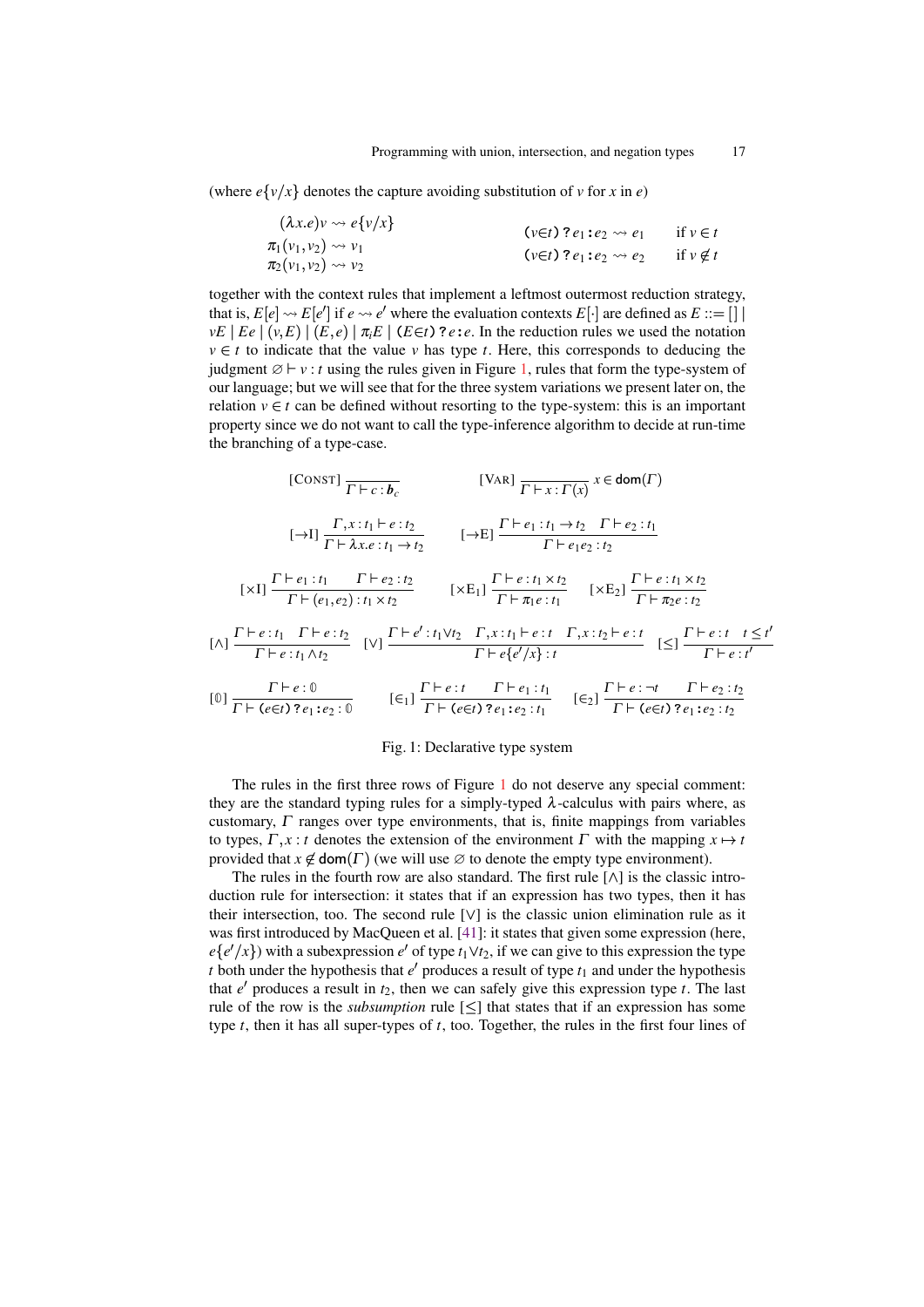Figure [1](#page-16-0) form a well-known type-system, since they are the same rules as those in Definition 3.5 of the classic work on union and intersection types by Barbanera, Dezani, and de'Liguoro [\[1\]](#page-54-1). Although the rules are textually the same as in [\[1\]](#page-54-1), there is an important difference between the system in [\[1\]](#page-54-1) and the one in Figure [1,](#page-16-0) namely, that our types are a strict extension of those of [\[1\]](#page-54-1) since we also have recursive types, negation types, and the empty type. As a consequence our subsumption rule uses the subtyping relation of Definition [4](#page-13-1) which is more general than the one in [\[1\]](#page-54-1) of which it is a conservative extension (cf. [\[19\]](#page-56-11)).

Finally, the last three rules are specific to systems with set-theoretic types and typecases. They are rather new (they were first introduced in [\[16\]](#page-55-1)) and provide a natural and nifty way to type type-case expressions. The first rule states that if the tested expression *e* has the empty type (i.e., if *e* diverges, that is, it can only produce a value that is in the empty set), then so has the whole type-case expression. The second rule states that if *e* can only produce a result in *t*, then the type of ( $e \in t$ ) ?  $e_1 : e_2$  is the type of  $e_1$ . The third rule states that if *e* can only produce a result in  $\neg t$ , then the type of  $(e \in t)$ ?*e*<sub>1</sub>: *e*<sub>2</sub> is the type of  $e_2$ : since the negation type  $\neg t$  is interpreted set-theoretically as the set of all values that are *not* of type *t*, this means that, in that case, *e* can only produce a result *not* of type *t*. The reader may wonder how we type a type-case expression ( $e \in t$ )? $e_1 : e_2$ when the tested expression  $e$  is neither of type  $t$  nor of type  $\neg t$ . As a matter of fact, a type-case is interesting only if we cannot statically determine whether it will succeed or fail. For instance, when discussing occurrence typing, we informally described how to type the expression  $(x\in Int)$ ? $(x+1): \neg x$  when *x* is of type Int∨Bool, that is, in that case, when *x* is neither of type  $Int$  nor of type  $\neg Int$ . Here is where the union elimination rule [∨] shows its full potential. Even though the expression *e* tested in  $(e \in t)$  ?  $e_1 : e_2$  has some type *s* that is neither contained in (i.e., subtype of) *t* nor in  $\neg t$ , we can use intersection and negation to split *s* into the union of two types that have this property, since  $s \simeq (s \wedge t) \vee (s \wedge \neg t)$ . We can thus apply the union rule and check the type-case under the hypothesis that the tested expression has type  $(s \wedge t)$  and under the hypothesis that it has type  $(s \land \neg t)$ . For instance, for  $(x \in Int)$ ? $(x+1): \neg x$  we check the type-case under the hypothesis that *x* has type Int (i.e., (Int∨Bool)∧Int) and deduce the type Int, and under the hypothesis that *x* has type Bool (i.e., (Int∨Bool)∧¬Int) and deduce the type Bool which, by subsumption, gives for the whole expression the type Int∨Bool.

A final important remark is that the deduction system in Figure [1](#page-16-0) is defined modulo  $\alpha$ -conversion. This is crucial in systems with union types since the rule [ $\vee$ ] breaks the  $\alpha$ -invariance property (see Section 2.4 in [\[16\]](#page-55-1) and Discussion 12.5 in [\[32\]](#page-56-12)).

<span id="page-17-0"></span>4.1.1 On deriving negation types. The language and the typing rules we just defined are expressive enough to cover all the examples we described in the first two sections. However, the rules of Figure [1](#page-16-0) are yet not enough to cover the whole palette of application of set-theoretic types. The reason is that in the current system the only way to derive for an expression a negation type is to use the subsumption rule. For instance, we can deduce  $42 : \neg$ Bool by subsumption, since  $42 : \text{Int}$  and  $\text{Int} \leq \neg$ Bool (since all integer constants are contained in the set of values that are not Booleans). But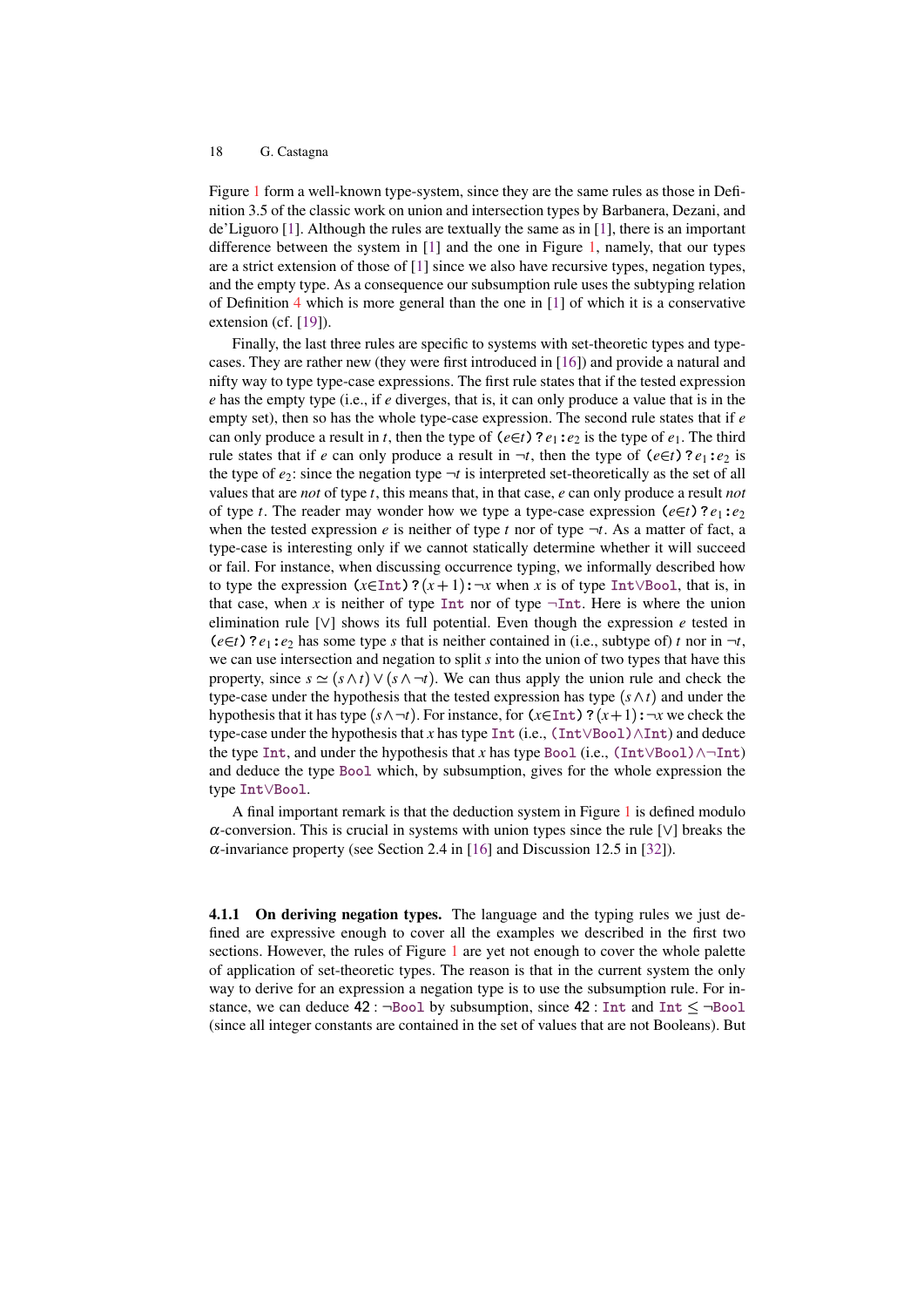while subsumption is sufficient for values formed only by constants,  $\frac{1}{1}$  it is not enough for values with functional components. For example, consider the successor function  $\lambda x.(x+1)$ . This function has type Int  $\rightarrow$  Int but *not* type Bool  $\rightarrow$  Bool: it maps integers to integers but when applied to a Boolean it does not return a Boolean. Therefore, one would expect the type system to deduce for the successor function the type  $\neg$ (Bool  $\rightarrow$  Bool). However, in this case subsumption is of no use since Int $\rightarrow$ Int is *not* a subtype of  $\neg$ (Boo1  $\rightarrow$  Boo1), and rightly so since it is easy to find a value that is of the former type but not of the latter one: for instance, the identity function  $\lambda x.x$  is a function that has type Int → Int but—since it is also of type Bool→Bool—is *not* of type  $\neg$ (Boo1  $\rightarrow$  Boo1).

Intuitively, we would like the type-system to deduce for an expression  $e$  the type  $\neg t$ whenever  $(i)$  *e* is typable with some type  $t'$  and  $(ii)$  it is not possible to deduce the type *t* for it. In a sense we would like to have a rule such as the pseudo-rule  $\neg$  here below on the left:

$$
[\neg] \frac{\Gamma \vdash e : t' \qquad \Gamma \not\vdash e : t}{\Gamma \vdash e : \neg t} \qquad \qquad [\neg(\neg) \,] \frac{\Gamma \vdash \lambda x.e : t' \qquad \Gamma \not\vdash \lambda x.e : t \rightarrow t''}{\Gamma \vdash \lambda x.e : \neg (t \rightarrow t'')}
$$

This pseudo-rule, which puts in formulas what we explained in prose, deduces negation types for a generic expression *e*. However, from a practical perspective a less generic rule such as  $\lbrack \neg^{(+)}\rbrack$  above on the right would suffice: as a matter of fact, deciding negation types is useful in practice to evaluate type-cases and these are decided on values rather than generic expressions. So from a practical viewpoint it suffices to deduce negation types only for values rather than for all expressions and, in particular, for  $\lambda$ abstractions, since for all the other values subsumption is enough (see Footnote [11\)](#page-18-0). So instead of deducing generic negation types for generic expressions, it is enough to deduce negated arrow types for  $\lambda$ -abstractions, yielding the less general pseudo-rule  $[\neg^{(\rightarrow)}]$  above.

A different motivation for deducing negation types is that, for the reasons we explain in Section [4.1.3,](#page-21-0) few practical systems implement the union elimination rule  $[\vee]$  in its full generality, insofar as deciding when [∨] is to be applied is still an open problem (technically, this corresponds to determining an inversion lemma for the [∨] rule). Now, in the absence of a [∨] rule (e.g., in the systems in Section [4.2](#page-22-1) and [4.3\)](#page-30-0), the property of type preservation by reduction (also known as the property of *subject reduction*) requires the following property to hold:

<span id="page-18-1"></span>*For every type t and well-typed value v, either*  $\emptyset \vdash v$  : *t or*  $\emptyset \vdash v$  :  $\neg t$  *holds.* (3)

<span id="page-18-0"></span> $11$  These are either constants or possibly nested pairs of constants. All these values have a smallest type deduced by the rules of Figure [1](#page-16-0) and this smallest type is *indivisible* (i.e., its only proper subtype is the empty type: cf. [\[9\]](#page-55-6)). An indivisible type acts like a point in the set-theory of types: it is either contained in a type or in its negation, and so are their values. This is the reason why subsumption suffices to determine the negation types of this sort of values: they are all the types that do not contain the minimal type of the value at issue. Functions, in general, do not have a smallest type.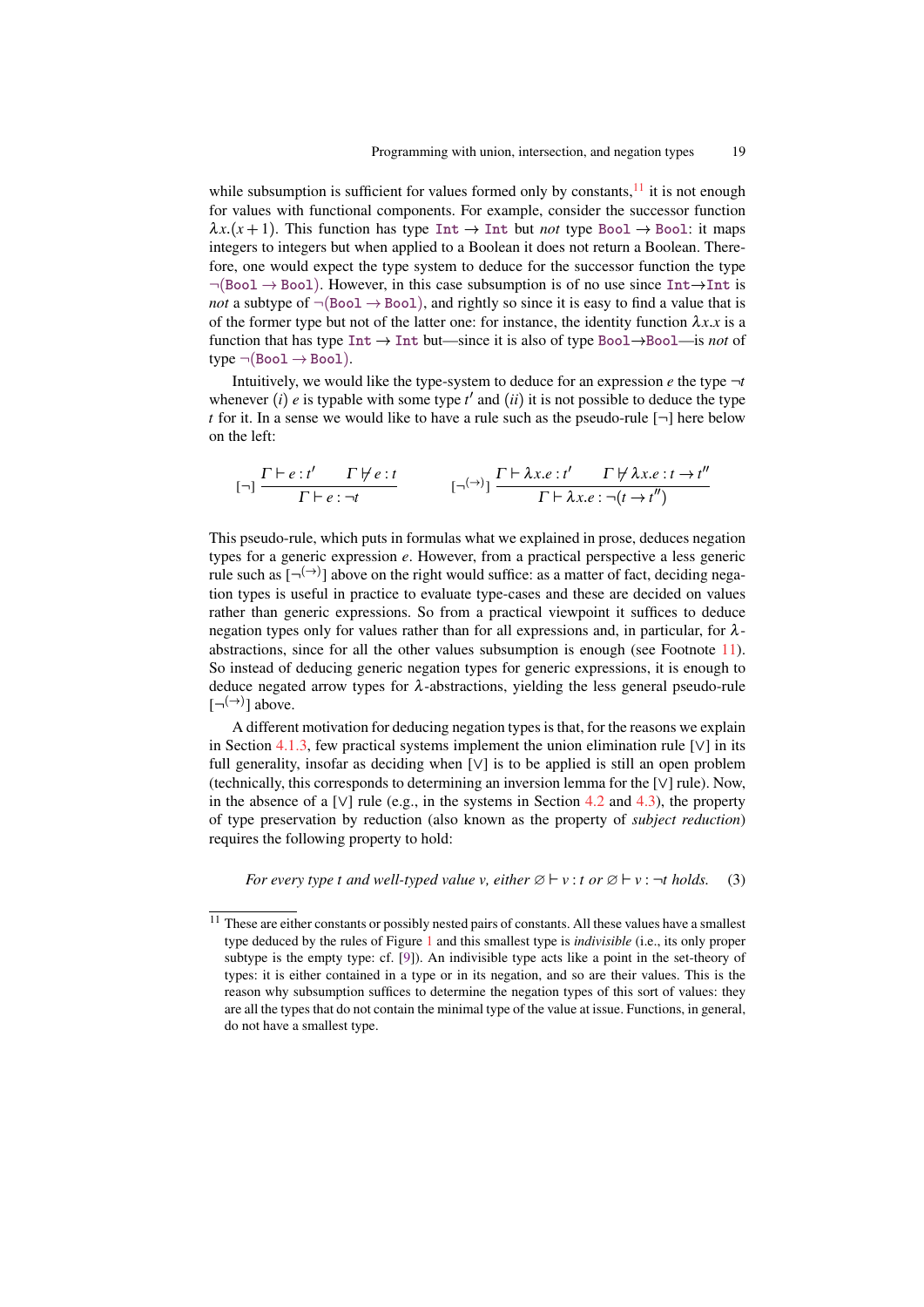To illustrate why this is required, consider the expression  $\lambda x.(x, x)$  and the following typing derivation (for some arbitrary type *t*).

| ĪΛ1 | $\varnothing \vdash \lambda x.(x,x): t \rightarrow (t \times t)$ | $\varnothing \vdash \lambda x.(x,x) : \neg t \rightarrow (\neg t \times \neg t)$                                      |
|-----|------------------------------------------------------------------|-----------------------------------------------------------------------------------------------------------------------|
|     |                                                                  | $\varnothing \vdash \lambda x.(x,x) : (t \rightarrow (t \times t)) \land (\neg t \rightarrow (\neg t \times \neg t))$ |
|     |                                                                  | $\varnothing \vdash \lambda x.(x,x) : \mathbb{1} \rightarrow ((t \times t) \vee (\neg t \times \neg t))$              |

The subsumption rule can be applied because

(*t* → (*t* ×*t*))∧(¬*t* → (¬*t* × ¬*t*)) ≤ **1** → ((*t* ×*t*)∨(¬*t* × ¬*t*)):

in general, it holds that  $(t'_1 \to t_1) \land (t'_2 \to t_2) \le (t'_1 \lor t'_2) \to (t_1 \lor t_2)$ , and  $t \lor \neg t \simeq \mathbb{1}$ . Now consider an arbitrary type  $t$  and a well-typed value  $v$ . Since  $v$  has type  $\mathbb{1}$  by subsumption, the application  $(\lambda x.(x, x))v$  can be typed as  $(t \times t) \vee (\neg t \times \neg t)$ . This application reduces to  $(v, v)$ . Therefore, either  $(v, v)$  has type  $(t \times t) \vee (\neg t \times \neg t)$  or subject reduction does not hold. Since  $t \times t$  and  $\neg t \times \neg t$  are disjoint, to derive the union type for *v* we need either the system to have the [∨] rule, or *v* to have either type *t* or type ¬*t*. This illustrates the need for the property above which in particular requires to be able to derive negation types for functions other than by subsumption: e.g., since we cannot derive for  $\lambda x.x$  the type Int  $\rightarrow$  Bool, then we must be able to derive for it the type  $\neg$  (Int $\neg$ Bool).

However, both  $[\neg]$  and  $[\neg^{(\rightarrow)}]$ , untamed, do not make much sense (which is why we called them pseudo-rules). First, their definitions are circular since they depend on the very relation they are defining. Furthermore, they cannot be used in a deduction system since they would correspond to non-monotone immediate-consequence operators for which a fix-point may not exist and thus cannot be used to define the typing relation by induction. Therefore, it is necessary to put some tight-knit restrictions on the inference of negation types. This requires a lot of care because the very presence of negation types may yield to paradoxes, as it can be evinced from considering the recursive function<sup>[12](#page-19-0)</sup> let rec  $f = \lambda x$ .( $f \in \text{true} \rightarrow \text{true}$ )?false: true; it is easy to see that  $f$  maps true to true if and only if it does not have type true  $\rightarrow$  true.

As hard the inference of negation types is, it cannot be dismissed lightheartedly, since the definition of the relation  $v \in t$  depends on it and so does the semantics of type-cases: if we perform a type test such as  $v \in \neg(\text{Bool} \rightarrow \text{Bool})$ , then we expect it to succeed at least for some functional values (e.g., the successor function). In the second part of this section we will show different solutions proposed in the literature to infer negation types in a controlled way.

<span id="page-19-1"></span>4.1.2 On the feasibility of type-inference. Defining inference of negation types is not the only problem to be solved before obtaining a language usable in practice. The

<span id="page-19-0"></span><sup>&</sup>lt;sup>12</sup> Thanks to recursive types it is easy to define a polymorphic fix-point combinator and thus define recursive functions: for every type  $t$  it is possible to define Curry's fixpoint combinator  $\mathbb{Z}^t$  :  $(t \rightarrow t) \rightarrow t$  as  $\lambda f : t \rightarrow t \cdot \Delta^t \Delta^t$  where  $\Delta^t = \lambda x : \mu X . X \rightarrow t \cdot f(xx)$ . Since our calculus is strict, it is more interesting to define, for any type *s* and *t* the strict fixpoint combinator  $\mathbb{Z}^{s,t} : ((s \to t) \to s \to t) \to s \to t$  as  $\lambda f:(s \to t) \to s \to t \to s^s t \to s^t$  where  $E^{s,t} =$  $λx$ *:* $µX$ *.X* $→$ *s* $→$ *t.f*( $λv$ *:s.xxv*).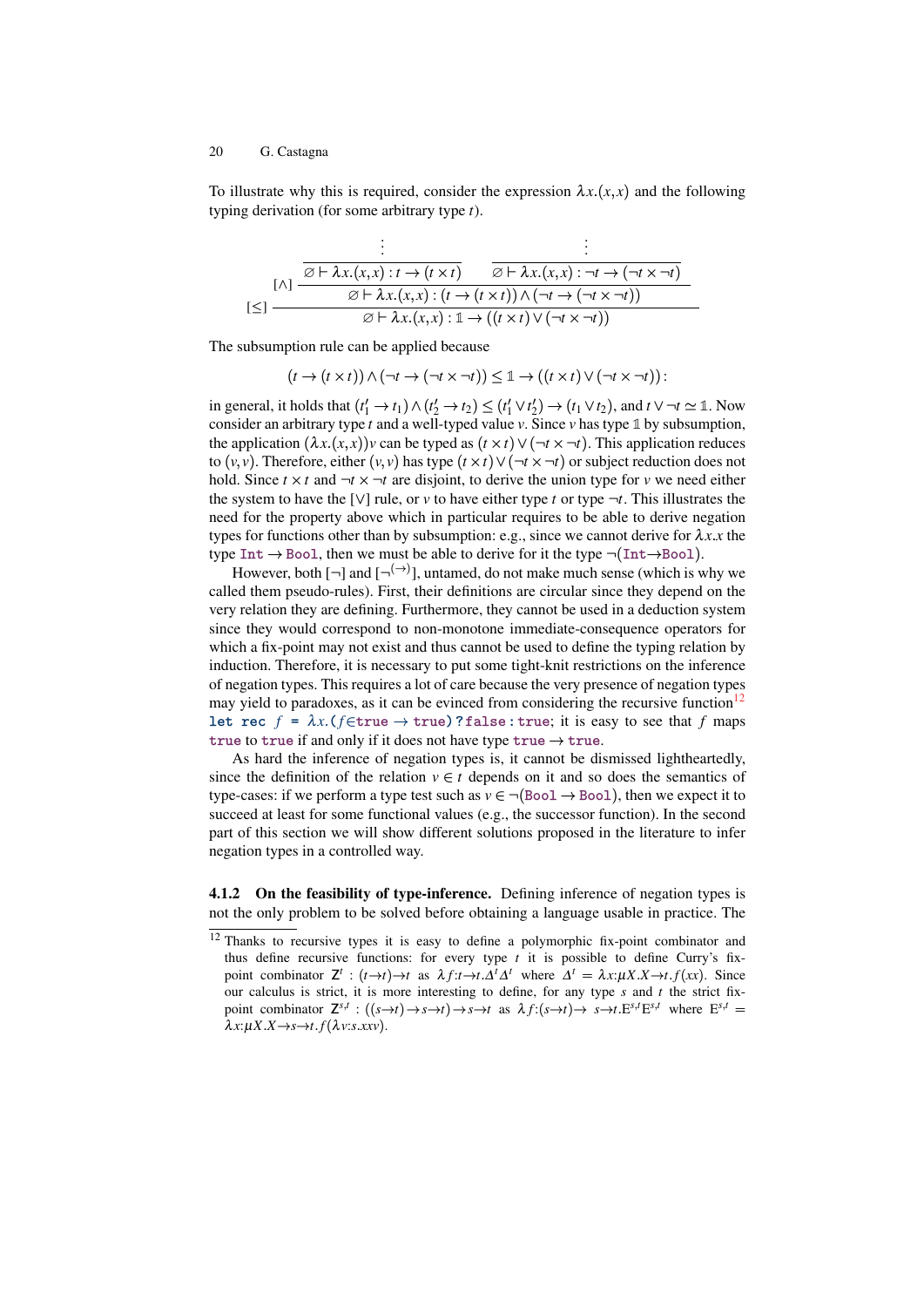rules of Figure [1](#page-16-0) are still a far cry from a practical system that can decide whether a program is well-typed or not. As customary, there are essentially two problems:

- 1. the rules are not *syntax directed*: given a term, to type it we can try to apply some elimination/introduction rule, but also to apply the intersection rule  $[\wedge]$ , or the subsumption rule  $\lceil \leq \rceil$ , or the union rule  $\lceil \vee \rceil$ .
- 2. some rules are *non-analytic*:<sup>[13](#page-20-0)</sup> if we use the  $[\rightarrow I]$  rule to type some  $\lambda$ -abstraction we do not know how to determine the type  $t_1$  in the premise; if we use the [ $\vee$ ] rule we know neither how to determine  $e'$  nor how to determine the types  $t_1$  and  $t_2$  that split the type of  $e'$ .

Notice that [∨] cumulates both problems. The problem that some rules are not syntax directed can be already solved in this system for at least two of the three rules at issue: for the rules [∧] and [≤] it is possible to eliminate them and refactor the use of intersections and subtyping in the remaining rules. This essentially amounts to resorting to some form of canonical derivations in which intersection [∧] and subsumption [<] rules are used at specific places: it can be proved (cf. [\[16\]](#page-55-1)) that a typing judgment is provable with the system of Figure [1](#page-16-0) if and only if there exists a derivation for that typing judgment where (*i*) subsumption is only used on the left premise of an application or a type-case rule, on the right premises of the union rule, and on the premise of a projection rule and  $(ii)$  intersection is only used for expressions that are  $\lambda$ -abstractions, that is, all the premises of an intersection rule are the consequence of a  $[\rightarrow I]$ . This yields an equivalent system formed by the rules in Figure [2,](#page-20-1) plus the rules [CONST],

<span id="page-20-1"></span>
$$
[\rightarrow I^{(\wedge)}] \frac{\forall i \in I \quad \Gamma, x : s_i \vdash_{\text{can}} e : t_i}{\Gamma \vdash_{\text{can}} \lambda x.e : \bigwedge_{i \in I} s_i \rightarrow t_i} \qquad [\rightarrow E^{(\leq)}] \frac{\Gamma \vdash_{\text{can}} e_1 : t \leq t_1 \rightarrow t_2 \quad \Gamma \vdash_{\text{can}} e_2 : t_1}{\Gamma \vdash_{\text{can}} e_1 e_2 : t_2}
$$
\n
$$
[\times E_1^{(\leq)}] \frac{\Gamma \vdash_{\text{can}} e : t \leq t_1 \times t_2}{\Gamma \vdash_{\text{can}} \pi_1 e : t_1} \qquad [\times E_2^{(\leq)}] \frac{\Gamma \vdash_{\text{can}} e : t \leq t_1 \times t_2}{\Gamma \vdash_{\text{can}} \pi_2 e : t_2}
$$
\n
$$
[\vee(\leq)] \frac{\Gamma \vdash e' : t_1 \vee t_2 \qquad \Gamma, x : t_1 \vdash e : s_1 \leq t \qquad \Gamma, x : t_2 \vdash e : s_2 \leq t}{\Gamma \vdash e \{e'/x\} : t} \qquad \qquad \Gamma \vdash_{\text{can}} e : t_2 \leq t_2
$$
\n
$$
[\varepsilon_1^{(\leq)}] \frac{\Gamma \vdash_{\text{can}} e : t_0 \leq t \quad \Gamma \vdash_{\text{can}} e_1 : t_1}{\Gamma \vdash_{\text{can}} (e \in t) ? e_1 : e_2 : t_1} \qquad [\varepsilon_2^{(\leq)}] \frac{\Gamma \vdash_{\text{can}} e : t_0 \leq \neg t \quad \Gamma \vdash_{\text{can}} e_2 : t_2}{\Gamma \vdash_{\text{can}} (e \in t) ? e_1 : e_2 : t_2}
$$

#### Fig. 2: Canonical typing rules

[VAR], [×I], and [**0**] of Figure [1,](#page-16-0) which do not change. We improved the situation on the syntax-directed front since we got rid of  $[\wedge]$  and  $[\leq]$ , but it looks as we worsened the non-analytic front since now *all* rules in Figure [2](#page-20-1) are non-analytic. In particular, nothing tells us how to determine the larger types in the subtyping relations occurring at the premises of these rules. Actually, for the three elimination rules [... $E^{(\le)}$ ] in Figure [2](#page-20-1)

<span id="page-20-0"></span><sup>13</sup> We consider *non-analytic* (or *synthetic*) a rule in which the input (i.e., Γ and *e*) of the judgment at the conclusion is not sufficient to determine the inputs of the judgments at the premises (cf. [\[42,](#page-57-10) [61\]](#page-58-2)).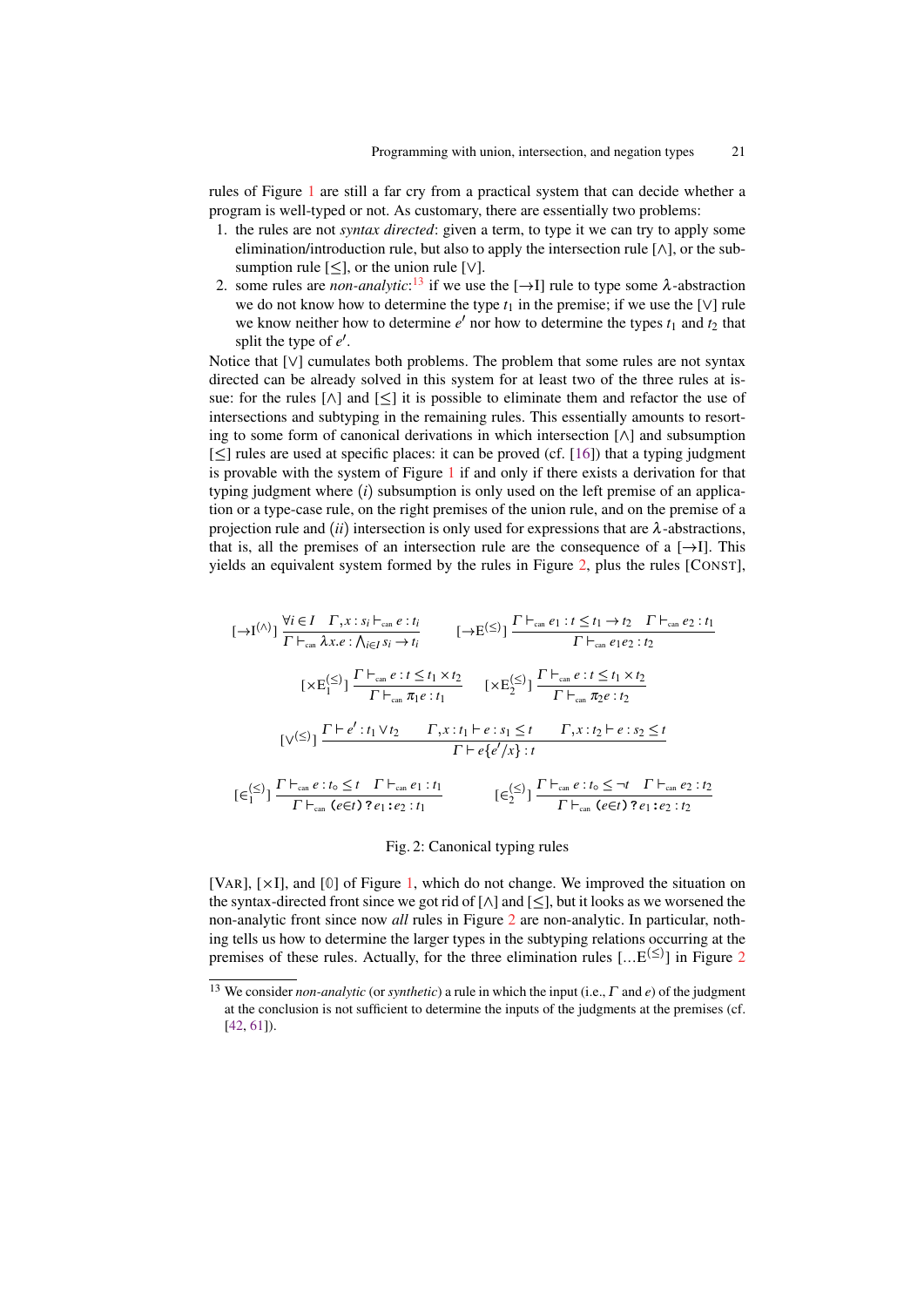there exists a standard way to determine these larger types which resorts to using some type operators defined by Frisch et al. [\[24\]](#page-56-8). To understand it, consider the rule  $[\rightarrow E]$  for applications in Figure [1.](#page-16-0) It essentially does three things: (*i*) it checks that the expression in the function position has a functional type;  $(ii)$  it checks that the argument is in the domain of the function, and (*iii*) it returns the type of the application. In systems without set-theoretic types these operations are straightforward: (*i*) corresponds to checking that the expression in the function position has an arrow type, (*ii*) corresponds to checking that the argument is in the domain of the arrow deduced for the function, and (*iii*) corresponds to returning the codomain of that arrow. With set-theoretic types things get more complicated, since in general the type of a function is not always a single arrow, but it can be a union of intersections of arrow types and their negations.<sup>[14](#page-21-1)</sup> Checking that the expression in the function position has a functional type is easy since it corresponds to checking that it has a type subtype of  $\mathbb{O}\rightarrow\mathbb{1}$ , the type of all functions. Determining its domain and the type of the application is more complicated and needs the operators  $\text{dom}()$  and  $\circ$  defined as  $\text{dom}(t) \stackrel{\text{def}}{=} \max\{u \mid t \leq u \to \mathbb{1}\}\$  and  $t \circ s \stackrel{\text{def}}{=} \min\{u \mid t \leq s \to u\}.$ In short,  $\text{dom}(t)$  is the largest domain of any single arrow that subsumes *t* while  $t \circ s$  is the smallest codomain of any arrow type that subsumes *t* and has domain *s*. Thus the non-analytic rule  $[\rightarrow]E^{(\le)}]$  in Figure [2](#page-20-1) can be replaced by its analytic version  $[\rightarrow]E^{(A)}]$ below:

$$
[\rightarrow E^{(\mathcal{A})}] \frac{\Gamma \vdash e_1 : t_1 \quad \Gamma \vdash e_2 : t_2 \quad t_1 \leq 0 \rightarrow \mathbb{1}}{\Gamma \vdash e_1 e_2 : t_1 \circ t_2} \quad t_2 \leq \text{dom}(t_1) \qquad [\times E_i^{(\mathcal{A})}] \frac{\Gamma \vdash e : t}{\Gamma \vdash \pi_i e : \pi_i(t)} \quad i \leq \mathbb{1} \times \mathbb{1}
$$

We need similar operators for projections since in the rules  $[\times E_i^{(\le)}]$  $\binom{[s]}{i}$  (*i* = 1,2) the type *t* of *e* in  $\pi_i e$  may not be a single product type but, say, a union of products: all we know is that for the projection to be well-typed *t* must be a subtype of  $1 \times 1$ . So let *t* be a type such that  $t \leq \mathbb{1} \times \mathbb{1}$ , we define  $\pi_1(t) \stackrel{\text{def}}{=} \min\{u \mid t \leq u \times \mathbb{1}\}\$ and  $\pi_2(t) \stackrel{\text{def}}{=} \min\{u \mid t \leq u \times \mathbb{1}\}\$  $t \leq \mathbb{1} \times u$ } and replace each non-analytic rule  $[\times E_i^{(\le)}]$  $\binom{S}{i}$  with the corresponding analytic version  $[\times E_i^{(A)}]$  $i<sup>A</sup>$ ] above. All these type operators can be effectively computed (see [\[24\]](#page-56-8)).

<span id="page-21-0"></span>4.1.3 Practical systems. Although we showed how to handle some non-analytic and/or non-syntax-directed rules, filling the gap between our theoretical setting and practical languages still requires to solve three non-trivial problems:

- 1. how to infer the type of  $\lambda$ -abstractions since the rule  $[\rightarrow I^{(\wedge)}]$  in Figure [2](#page-20-1) not only is non-analytic, but also states that we must be able to deduce for  $\lambda$ -abstractions intersection of arrows rather than just a single arrow;
- 2. how to deduce negation types for expressions or, at least, how to deduce negated arrow types for λ-abstractions.
- 3. how to infer the type of type-cases; this in particular implies to tame the unionelimination rule [∨] which, in its present formulation, is still too generic: to use this rule to type some expression *e* one has to guess which subexpression *e'* of *e* to

<span id="page-21-1"></span> $14$  This is the reason why, having eliminated in Figure [2](#page-20-1) the subsumption rule from the system, we need in rule  $[\rightarrow E^{(\leq)}]$  to subsume the type *t* deduced for the function  $e_1$  to an arrow type. Likewise for the type  $t$  of the expression  $e$  in  $[\times E_i]$  which might be different from a product.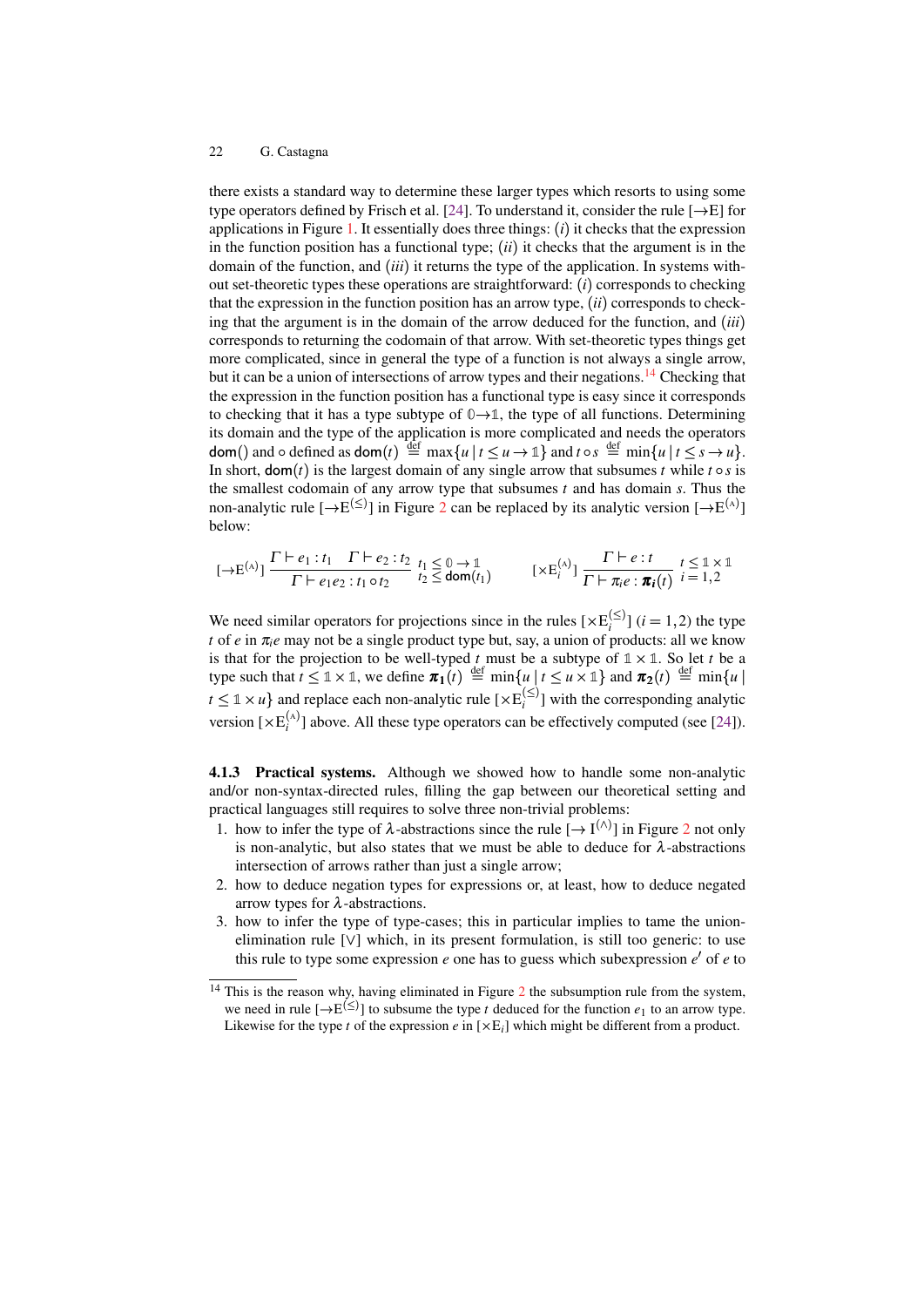single out, which occurrences of  $e'$  in  $e$  are to be tested by replacing them by  $x$ , and how to split the type of this  $e'$  in a union of types to be tested separately.

These three problems are tightly connected: the inference of negation types essentially concerns the typing of functions and it affects the semantics of type-cases; the typing of type-cases must be based on their semantics, and since this typing is essentially performed by the union elimination rule, the taming of this rule cannot thus be disconnected from the semantics of type-cases, ergo, from the deduction of negation types, ergo, from the typing of  $\lambda$ -abstractions.

Unfortunately, for these three problems there is not a one-size-fits-all solution, yet. In the next three subsections we are going to present three different ways to address these problems yielding to three different practical systems, and discuss their advantages and drawbacks. We can summarize these three solutions as follows:

- Core CDuce. Everything is explicit: every function is explicitly annotated with its type and the use of union elimination is limited to type-cases and needs to explicitly specify a variable to capture the tested value. In summary, no type-reconstruction, no general occurrence typing, but intersection of arrows and negation types are inferred for the functions.
- Type Reconstruction. Functions are implicitly typed, that is, they need no annotation: their type is reconstructed but an intersection type can be deduced only if the function is explicitly annotated with it. No general occurrence typing and type-cases can test functional values only in a limited form. Inference of negation types is not performed: it is only used for proving type soundness.
- General Occurrence Typing. Everything can be implicit, full use of union elimination to implement occurrence typing, reconstruction of intersections of arrow types for functions, but no polymorphism or inference of negation types. The typing algorithm is sound but cannot be complete.

# <span id="page-22-1"></span>4.2 Core CDuce

The first solution for the three problems just described in Section [4.1.3](#page-21-0) was given with the definition of the calculus introduced in [\[23,](#page-56-7) [24\]](#page-56-8) to study semantic subtyping, calculus which constitutes the functional core of the programming language CDuce [\[2\]](#page-54-2). In this Core Calculus of CDuce (from now on, just CDuce for short), the problem of inferring intersection types for  $\lambda$ -abstractions is solved by annotating them with an intersection type. Annotations solve also the problem of inferring negated arrow types for  $\lambda$ -abstractions since, as we detail below, we can deduce any negated arrow for a  $\lambda$ -abstraction as long as the intersection of this type with the type annotating the function is not empty. Finally, for what concerns type-cases and union-elimination, CDuce restricts union elimination to type-cases expressions whose syntax is modified so that they specify the binding of the variable used in the union rule.

Before detailing these technical choices it is important to understand the reason that drove their definition. These choices were made to "close the circle":

<span id="page-22-0"></span>4.2.1 Closing the circle. All this presentation long we spoke of types as sets of values. In particular, we said that semantic subtyping consists in interpreting types as sets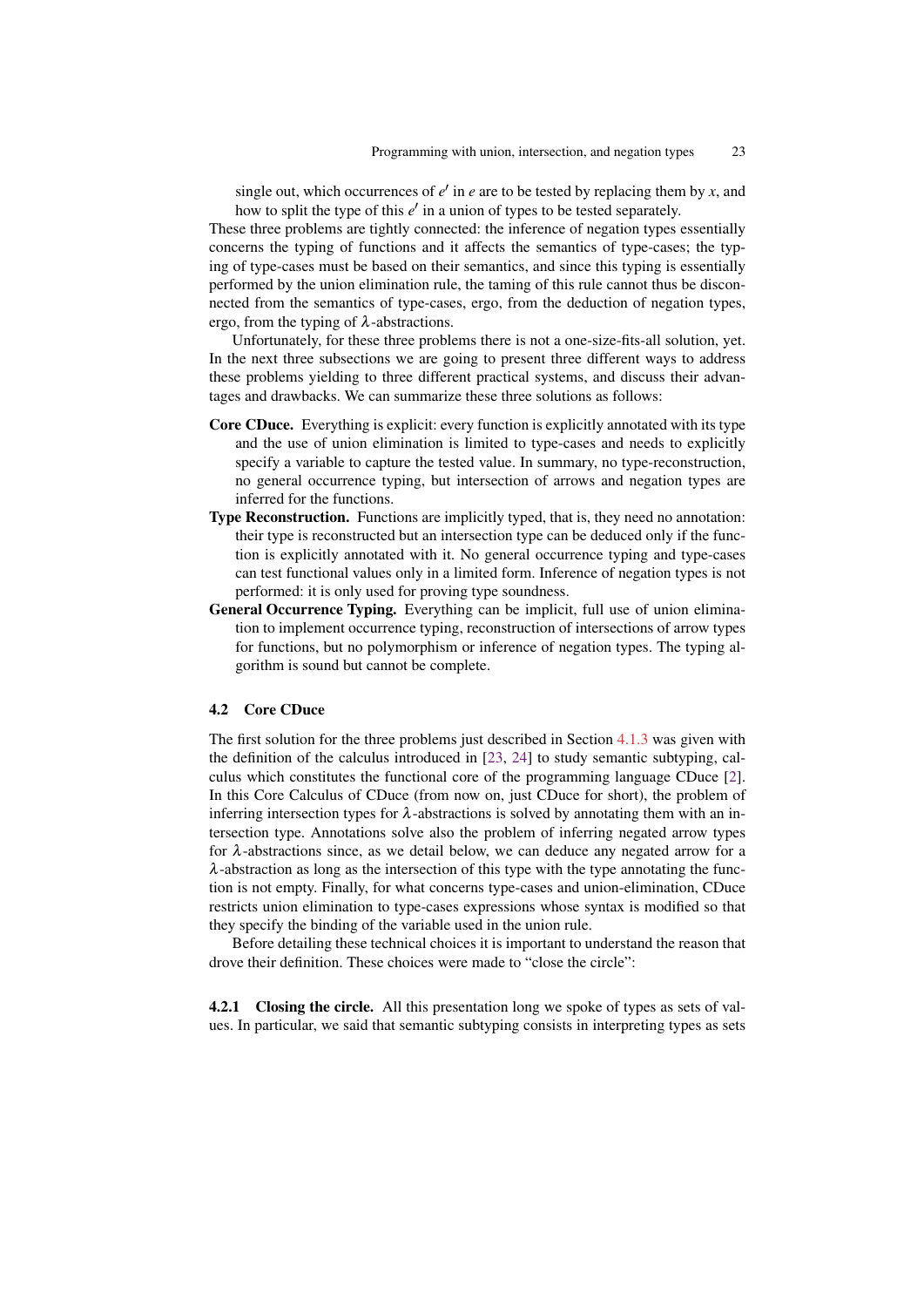of values and then defining one type to be subtype of another if and only if the interpretation of the one type is contained in the interpretation of the other type. Since a subtyping relation is a pre-order, then it immediately induces the notions of least upper bound and greatest lower bound of a set of types. It is then natural to use such notions thus, the subtyping relation—to characterize, respectively, union and intersection types. This property was used in the context of XML processing languages by Hosoya, Pierce, and Vouillon [\[36,](#page-57-11) [34,](#page-57-12) [33,](#page-56-13) [35\]](#page-57-13): by combining union types with product and recursive types they encoded XML typing systems such as DTDs or XML Schemas. The work of Hosoya et al., however, had an important limitation, since it could not define the subtyping relation for functions types and, therefore, it could not be used to type languages with higher order functions. This impossibility resided in a circularity of the definition we already hinted at in Section [3.1:](#page-10-0) to define subtyping one needs to define the type of each value; for non functional values this can be done by induction on their structure, but with functional values—i.e.,  $\lambda$ -abstractions—this requires to type the bodies of the functions which, in turn, needs the very subtyping relation one is defining.

The solution to this circularity problem was found by Frisch et al. [\[23,](#page-56-7) [24\]](#page-56-8) and consisted of three steps: (I) interpret types as sets of elements of some domain  $\mathscr D$  and use this interpretation to define a subtyping relation;  $(\Pi)$  use the subtyping relation just defined to type a specifically tailored functional language and in particular its values;  $(III)$  show that if we interpret a type as the set of values of this language that have that type, then this new interpretation induces the same subtyping relation as the starting one (which interprets types into subsets of the domain  $\mathscr{D}$ ).

Step (I) yielded the definition of the interpretation we gave in Definition [3](#page-13-0) resulting in the subtyping relation of Definition [4.](#page-13-1) For step  $(II)$  we need to define a language such that its set of values satisfies the property in  $(III)$ . For that, the language must provide enough values to separate every pair of distinct types. In other terms, whenever two types do not have the same interpretation in the denotational model, then there must exist a value in the language that is in one type but not in the other one. In order to provide enough values to distinguish semantically different types we need three ingredients, two of which are already present in our system: (*i*) the inference of intersection types for functions (*ii*) a type-case expression, and (*iii*) a random choice operator. We detail each of them in the next subsections.

<span id="page-23-0"></span>4.2.2 Inferring Intersection Types for Functions. The first problem we encounter is how to deduce intersection types for functions. In particular, for every distinct pair of intersections of arrows, we want to be able to define a function that distinguishes them (an intersection of arrows is never empty since it contains at least the function that diverges on all arguments). This is difficult to do in practice unless functions are explicitly annotated. As a matter of fact,  $\lambda x.x$  has type  $t \rightarrow t$  for every type t, and thus it has all possible finite intersections of these types, thus providing an infinite search space for an intersection type, without a best solution (since we do not have infinite intersections). To address this problem one could be tempted to annotate the parameter of a function with the set of the domains of the intersection type we want to deduce. In other terms, one could try to explicitly list the set of the types  $s_i$  to be used by the rule  $[\rightarrow I^{(\wedge)}]$  so that, for instance, the type deduced for  $\lambda x$ : {Int,Bool}.*x*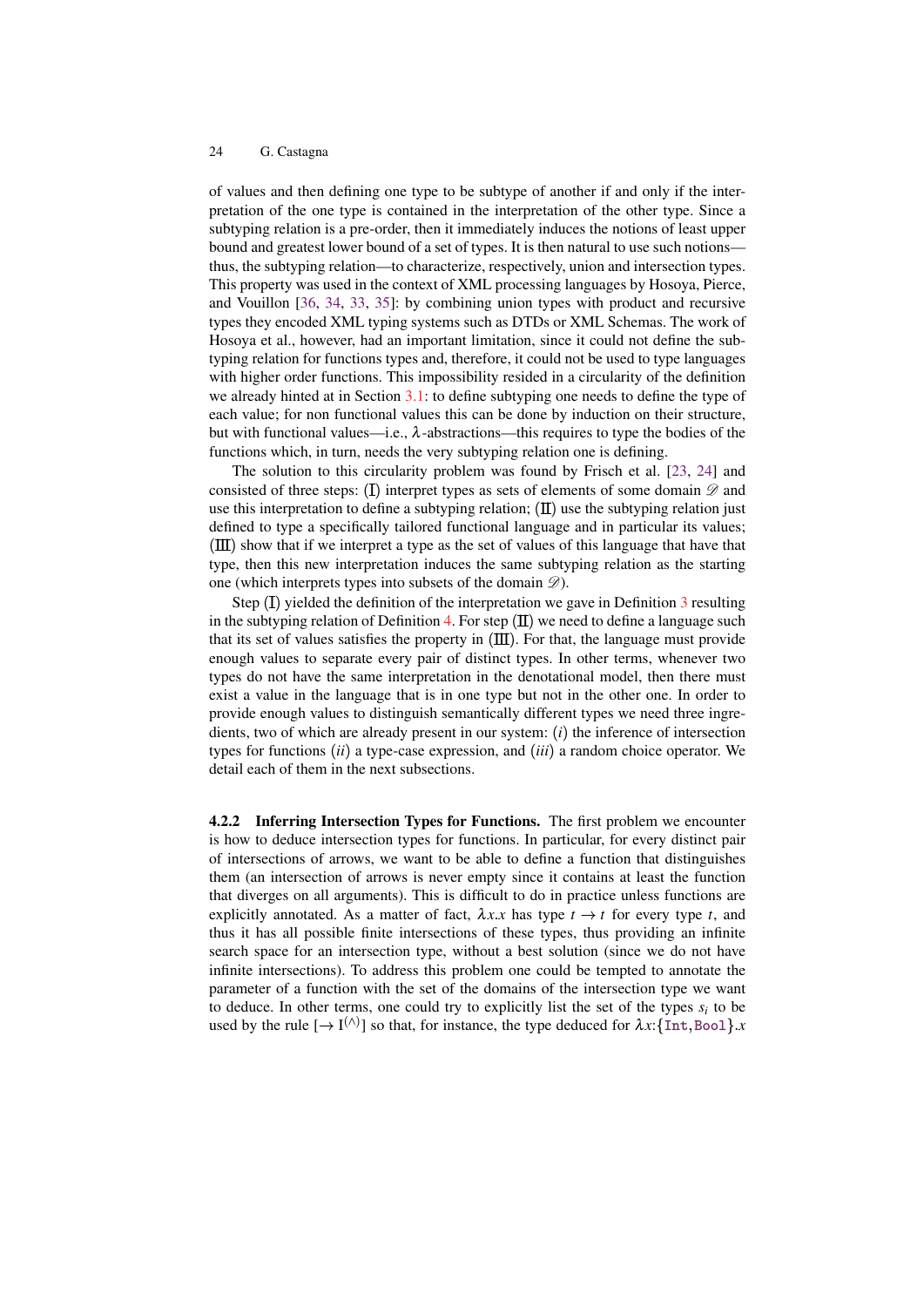would be (Int→Int) ∧ (Bool→Bool). Still, this is not enough because it does not avoid the paradoxes we presented at the end of Section [4.1.1.](#page-17-0) To solve these problems, Frisch et al. [\[24\]](#page-56-8) annotate  $\lambda$ -abstractions with their intersection types, thus providing also their return type(s). So the identity function for integer and Booleans is written in the syntax of [\[24\]](#page-56-8) as  $\lambda^{(\text{Int}\to\text{Int})\wedge(\text{Bool}\to\text{Bool})}x.x$  and the system deduces for it the type (Int→Int) ∧ (Bool→Bool). Using the right annotations it is then easy to define a value that distinguishes two functional types that have different interpretations.

The first modification to the system of Section [4.1](#page-15-1) is then to adopt for functions the syntax and typing rules of Frisch et al.  $[24]$ , that is, we replace in  $(2)$  the production for  $\lambda$ -abstractions by the production  $e ::= \lambda^{\wedge_{i \in I} s_i \to t_i} x.e$  (where *I* is finite) and replace in Figure [2](#page-20-1) the rule  $[\rightarrow I^{(\wedge)}]$  by the following one:

$$
[\rightarrow I^{(\text{cover})}] \frac{\forall i \in I \quad \Gamma, x : s_i \vdash e : t_i \quad t = \land_{i \in I} (s_i \rightarrow t_i)}{\Gamma \vdash \lambda^{\land_{i \in I} s_i \rightarrow t_i} x.e. \quad t \land t'} \frac{t' = \land_{j \in J} \neg (s'_j \rightarrow t'_j)}{t \land t' \not\supseteq \emptyset}
$$

This rule (taken verbatim from [\[24\]](#page-56-8)) checks whether a  $\lambda$ -abstraction has all the arrow types listed in its annotation *t* and deduces for the term this type *t* intersected with an arbitrary finite number of negated arrow types. These negated arrow types can be chosen freely provided that the type  $t \wedge t'$  remains non-empty. This rule ensures that given a function  $\lambda^t x.e$  (where *t* is an intersection type), for every type  $t_1 \to t_2$ , either  $t_1 \to t_2$ can be obtained by subsumption from *t* or  $\neg(t_1 \rightarrow t_2)$  can be added to the intersection *t*. In turn this ensures that, for any function and any type *t* either the function has type *t* or it has type ¬*t* (see [\[49,](#page-57-14) Sections 3.3.2 and 3.3.3] for a thorough discussion on this rule). The consequences of this may look surprising. For example, it allows the system to type λ Int→Int*x.x* as (Int→Int)∧ ¬(Bool→Bool) (notice the negation) even though, disregarding its annotation, the function *does* map Booleans to Booleans. But the language is explicitly typed, and thus we cannot ignore the annotations: indeed, the function does not have type Bool→Bool insofar as its application to a Boolean does not return another Boolean but an error  $\Omega$ . The point is that the theory of semantic subtyping defined by [\[24\]](#page-56-8) gives expressions an *intrinsic semantics* (in the sense of Reynolds [\[54\]](#page-57-15)) since the semantics of  $\lambda$ -abstractions depends on their explicit type annotations. This aspect is apparent when one studies the denotational semantics of CDuce (see Section [5.3](#page-52-0) and Lanvin's PhD dissertation [\[40,](#page-57-16) Chapter 11]): in particular, notice that according to rule  $[\rightarrow]^{(\text{cubic})}$  we have  $\lambda^{\text{Int}\rightarrow42}x.42$ : Int $\rightarrow$ 42 while  $\lambda^{\text{Int}\rightarrow\text{Int}}x.42$ :  $\neg(\text{Int}\rightarrow42)$  (notice the difference in the annotations). Therefore,  $\lambda^{\text{Int}\to\text{Int}}x.42$  and  $\lambda^{\text{Int}\to42}x.42$  must have different denotations since they may yield different results for a type-case on the type Int $\rightarrow$ 42.

The purpose of the rule  $[\rightarrow]$ <sup>[(CDUCE)</sup>] is to ensure that, given any function and any type *t*, either the function has type *t* or it has type  $\neg t$ . This property not only matches the view of types as sets of values that underpins semantic subtyping, but also it is necessary to ensure subject reduction, as we explained in Section [4.1.1](#page-17-0) (see [\[24\]](#page-56-8) for details).<sup>[15](#page-24-0)</sup>

<span id="page-24-0"></span><sup>&</sup>lt;sup>15</sup> Although by this rule it is possible to deduce infinitely many distinct types for the same expression, the system still has a notion of principality, obtained by the introduction of *type schemes*: see Section 6.12 in [\[24\]](#page-56-8).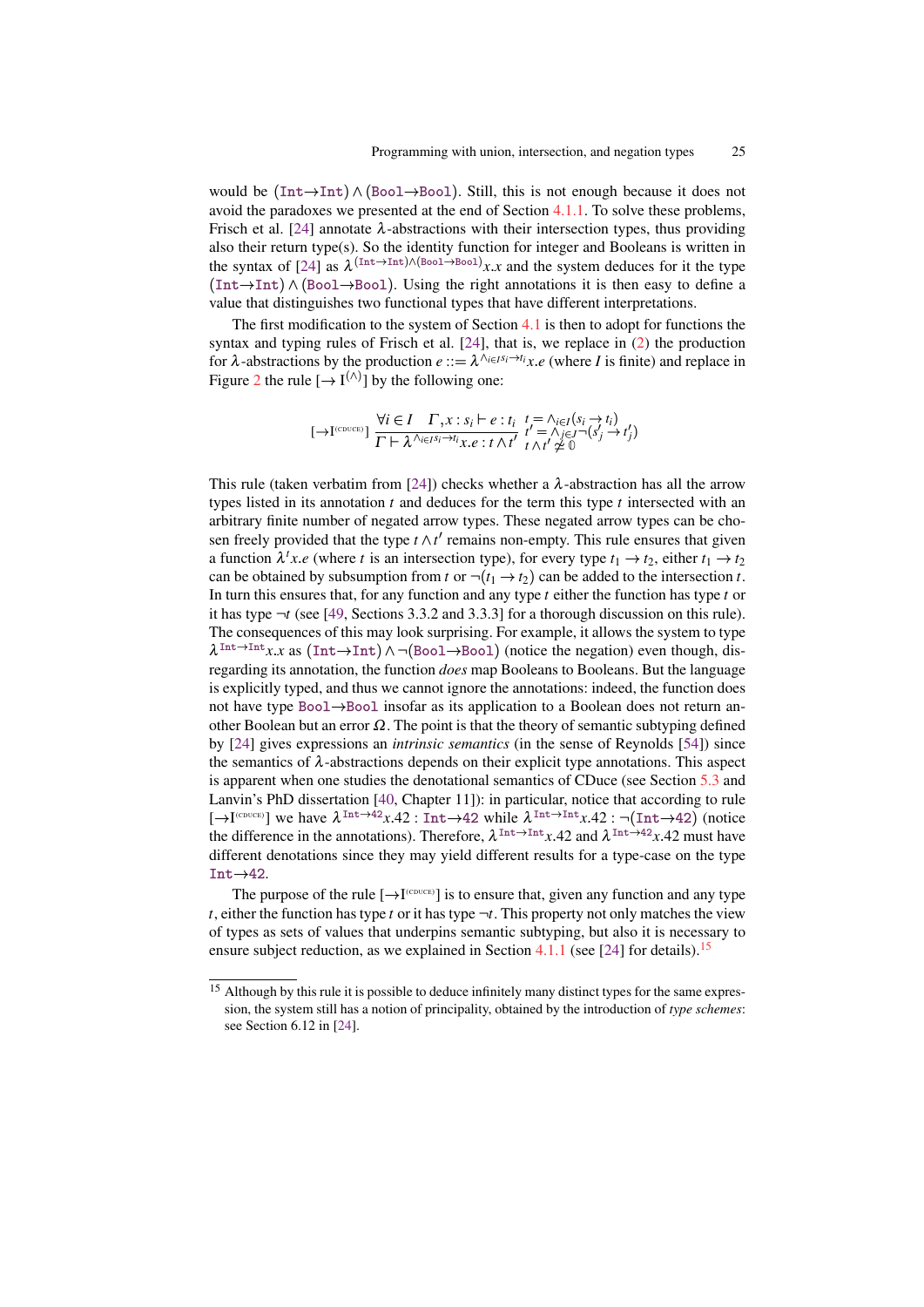<span id="page-25-2"></span>4.2.3 Type-cases. The second ingredient to obtain the system of Frisch et al. [\[24\]](#page-56-8) is the modification of the syntax for type-case expressions by adding an explicit binding. Formally, we replace the type-case expression in [\(2\)](#page-15-2) by the following production:

$$
e ::= (x = e \in t) ? e : e
$$

The expression  $(x=e^{\epsilon}t)$  ?  $e_1$ :  $e_2$  binds the value produced by *e* to the variable *x*, checks whether this value is of type *t*, if so it reduces to  $e_1$ , otherwise it reduces to  $e_2$ . Formally:

$$
(x=v \in t) ? e_1 : e_2 \leadsto e_1 \{v/x\} \qquad \text{if } v \in t
$$
  

$$
(x=v \in t) ? e_1 : e_2 \leadsto e_2 \{v/x\} \qquad \text{if } v \notin t
$$

Since functions are explicitly annotated by their types, it is now possible to define the relation  $v \in t$  without using the type-deduction system.<sup>[16](#page-25-0)</sup> It is easy to prove that for a well typed value *v* and type *t* that  $v \in t$  is decidable (cf. Lemma 6.41 in [\[24\]](#page-56-8))) and that we have  $v \in t \iff v : t \iff \forall v : \neg t \iff v \notin \neg t$  (cf. Lemma 6.22 in [\[24\]](#page-56-8)).

Type-case expressions are needed to define full-fledged overloaded functions as opposed to having just "coherent overloading" as found in Forsythe [\[53\]](#page-57-17). Indeed, the rule  $[\rightarrow]$ <sup>[(CDUCE)</sup>] we added in the previous subsection, when it is not coupled with a typecase expression, allows the system to type only a limited form of *ad hoc* polymorphism known as coherent overloading [\[51,](#page-57-18) [53\]](#page-57-17). In languages with coherent overloading, such as Forsythe or the system by Barbanera et al. [\[1\]](#page-54-1) (or our system without type-case expressions), it is not possible to distinguish  $(s_1 \rightarrow t_1) \land (s_2 \rightarrow t_2)$  from  $(s_1 \lor s_2) \rightarrow (t_1 \land t_2)$ , in the sense that they both type exactly the same set of expressions.<sup>[17](#page-25-1)</sup> The equivalence (or indistinguishability) of the two types above states that it is not possible to have a function with two distinct behaviors chosen according to the type of the argument: the behavior is the same for inputs of type  $s_1$  or  $s_2$  and the intersection of the arrow types is just a way to "refine" this behavior for specific cases. In the subtyping relation of Definition [4,](#page-13-1) instead, the relation

<span id="page-25-3"></span>
$$
s_1 \vee s_2 \to t_1 \wedge t_2 \le (s_1 \to t_1) \wedge (s_2 \to t_2) \tag{4}
$$

is strict (i.e., the converse does not hold). Therefore, for the step  $(III)$  of [\[24\]](#page-56-8) to hold, the language must provide a  $\lambda$ -abstraction that is in the larger type but not in the smaller one, for instance because for some argument in  $s_1$  the  $\lambda$ -abstraction returns a result that is in  $t_1$  but not in  $t_2$ . In general this may require the use of a type-case in the body of the function, as for  $\lambda^{(\text{Int}\rightarrow\text{Bool})\wedge(\text{Bool}\rightarrow\text{Int})}x$ . (*y*=*x*∈Int) ? (*y*==1):42 which is a function that has type (Int→Bool)∧(Bool→Int) but not Int∨Bool → Int∧Bool: since  $Int \triangle Bool = 0$ , then the second type contains only functions that diverge on arguments in Int∨Bool, which is not the case for the function above. Thanks to the presence of type-cases we can thus distinguish these two types by a value; without type-cases, the only functions in (Int→Bool)∧(Bool→Int) we could define would

<span id="page-25-0"></span><sup>&</sup>lt;sup>16</sup> We have  $v \in t$   $\iff$  ∃*s*∈typeof(*v*)*.s* ≤ *t* where typeof(*v*) is inductively defined as:  $\mathsf{typeof}(c) \stackrel{\rm def}{=} \{b_c\},\mathsf{typeof}(\lambda\wedge_{i\in I}s_i\rightarrow t_i x.e) \stackrel{\rm def}{=} \{t\mid t\simeq (\bigwedge_{i\in I}s_i\rightarrow t_i)\wedge (\bigwedge_{j\in J}\neg(s'_j\rightarrow t'_j)), t\not\leq \mathbb 0\},$  $\tt typeof((v_1, v_2)) \stackrel{\text{def}}{=} \t\tt typeof(v_1) \times \t\tt typeof(v_2).$ 

<span id="page-25-1"></span> $17$  It is not possible to prove that the two types are equivalent in the system of [\[53\]](#page-57-17) but this can be done for the system of [\[1\]](#page-54-1).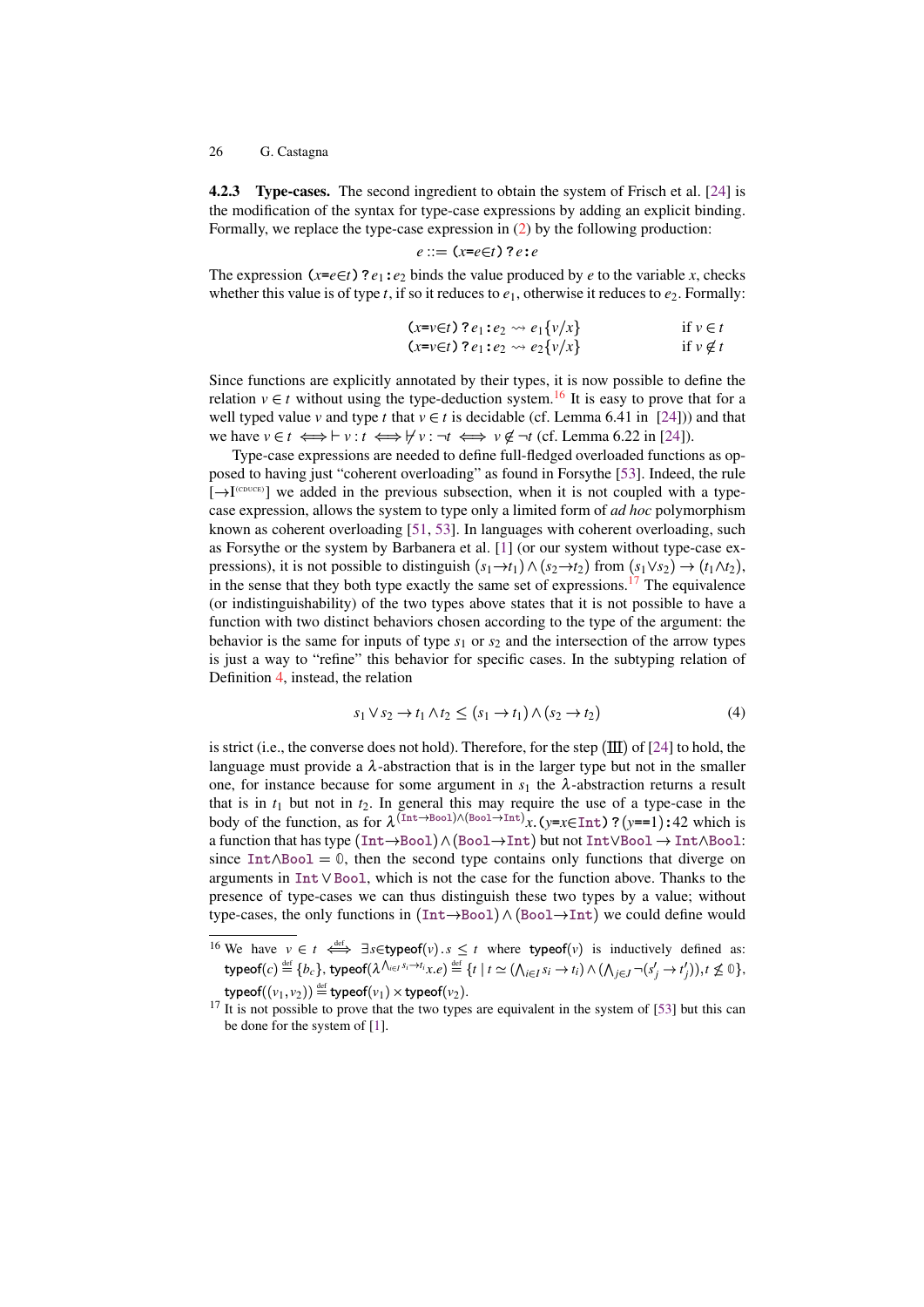be those that (disregarding their annontations) could be typed also by Int∨Bool → **0** and, thus, they would diverge on all their arguments.

The typing rules for type-case expressions are, once again, taken verbatim from [\[24\]](#page-56-8)

[CASE] 
$$
\frac{\Gamma \vdash e : t' \quad \Gamma, x : t' \land t \vdash e_1 : s \quad \Gamma, x : t' \land \neg t \vdash e_2 : s}{\Gamma \vdash (x = e \in t) ? e_1 : e_2 : s}
$$
 [EFQ] 
$$
\frac{\Gamma \vdash e : t' \land \neg t \vdash e_1 : s \vdash e_2 : s}{\Gamma, x : 0 \vdash e : t' \vdash e_2 : s}
$$

and they replace the rules  $[\vee^{(\le)}]$ ,  $[\in_{1}^{(\le)}]$  $\binom{\leq}{1}$ , and  $\lfloor \in \binom{\leq}{2}$  $\binom{[2]}{2}$  $\binom{[2]}{2}$  $\binom{[2]}{2}$  of Figure 2 (thus solving the last problem listed in Section [4.1.3\)](#page-21-0). The  $[CASE]$  rule infers the type  $t'$  of the tested expression *e*, and then infers the types of the branches by taking into account the outcome of the test. Namely, it infers the type of  $e_1$  under the hypothesis that *x* is bound to a value that was produced by *e* (i.e., of type *t* 0 ) and passed the test (i.e., of type *t*): that is, a value of type  $t \wedge t'$ ; it infers the type of  $e_2$  under the hypothesis that *x* is bound to a value that was produced by *e* (i.e., of type *t*<sup>'</sup>) and did *not* pass the test (i.e., of type  $\neg t$ ). The reader will surely have recognized that the rule [CASE] is nothing but a specific instance of the union-elimination rule [V] for a type-case expression, where the expression *e'* of [∨] is the expression tested by the type-case and the bind for the variable *x* is explicitly given by the syntax of the expression. Finally, rule [EFQ] (ex falso quodlibet) is used for when in the rule [CASE] either  $t \wedge t'$  or  $\neg t \wedge t'$  is empty: this means that the corresponding branch cannot be selected whatever the result of *e* is and therefore, thanks to [EFQ] the branch is not typed (it is given any type, in particular the type of the other branch). For more discussion on the [CASE] rule and its various implications, the reader can refer to Section 3.3 of [\[24\]](#page-56-8) or Section 3.3 of [\[7\]](#page-55-4) (see also the related work section of [\[5\]](#page-55-0)).

<span id="page-26-0"></span>4.2.4 Random choice. The very last ingredient to obtain the system of Frisch et al. [\[24\]](#page-56-8) is the addition of expressions for random choice.

Formally we add to the previous grammar the production  $e ::= choice(e, e)$ . The semantics of this expression is just a random choice of one of its arguments:

$$
\begin{array}{l} \mathsf{choice}(e_1, e_2) \rightsquigarrow e_1 \\ \mathsf{choice}(e_1, e_2) \rightsquigarrow e_2 \end{array}
$$

The need for a choice operator can be evinced by considering the interpretation of function spaces given in Definition [3.](#page-13-0) Notice indeed that functions are interpreted as finite relations, but we do not require them to be deterministic, that is, in a finite relation there may be two pairs with the same first projection but different second projections. More concretely, if  $e_1 : t_1$  and  $e_2 : t_2$  then **choice**( $e_1, e_2$ ) allows us to define a value that separates the type  $s \to t_1 \vee t_2$  from the type  $(s \to t_1) \vee (s \to t_2)$  (in Definition [3](#page-13-0) the interpretation of the latter type is strictly contained in the interpretation of the former type), since  $\lambda x$ .choice( $e_1, e_2$ ) is a value in the first type that it is not in the second type. This is formalized by the following straightforward typing rule.

[
$$
[\text{CHOICE}] \frac{\Gamma \vdash e_1 : t_1 \quad \Gamma \vdash e_2 : t_2}{\Gamma \vdash \text{choice}(e_1, e_2) : t_1 \vee t_2}
$$

The complete deduction system for Core CDuce is summarized in Figure [3.](#page-27-0) It is formed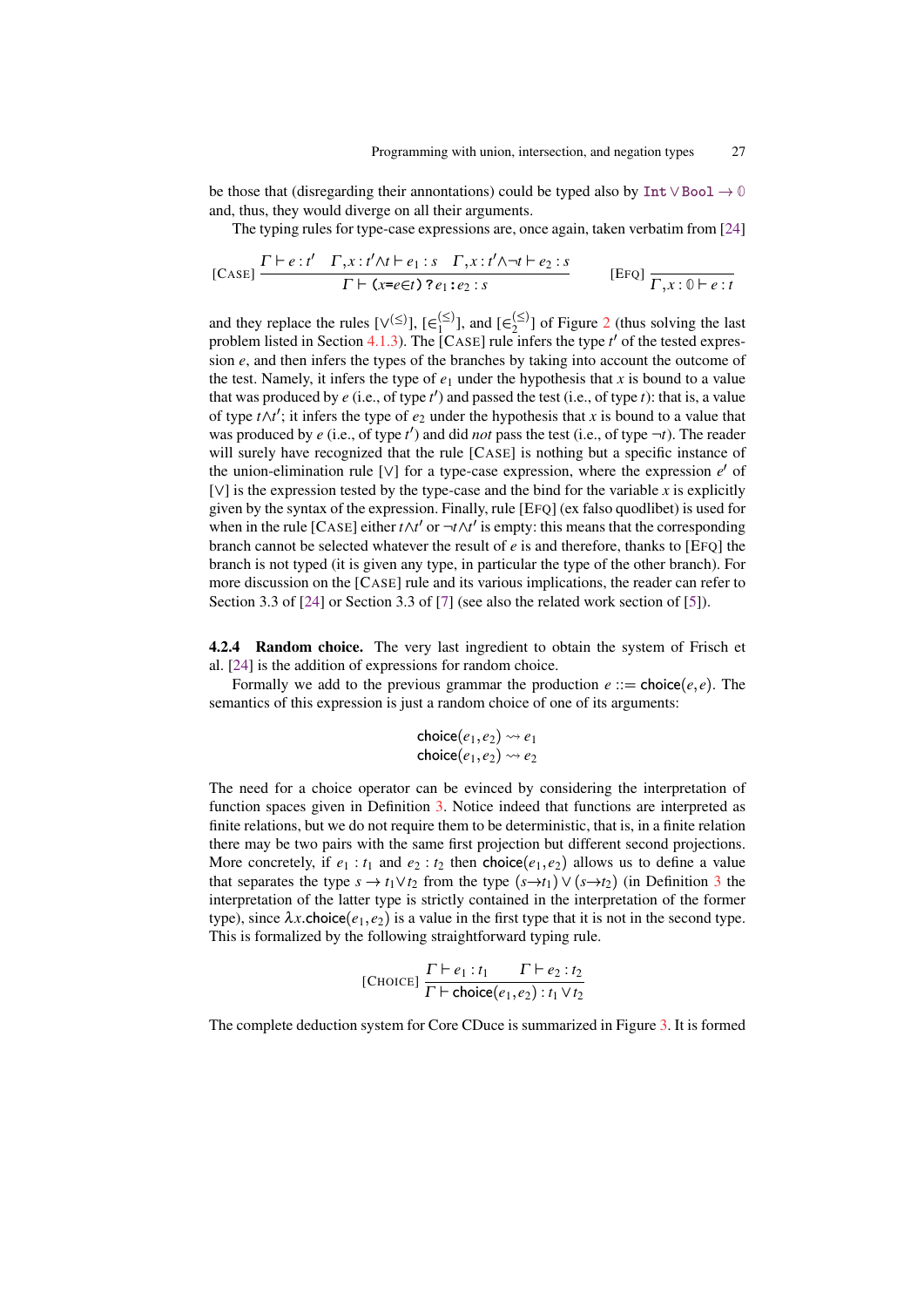<span id="page-27-0"></span>28 G. Castagna  
\n[CONST] 
$$
\frac{\overline{r} + c : b_c}{\Gamma + c : b_c}
$$
 [VAR]  $\frac{\overline{r} + x : \Gamma(x)}{\Gamma + x : \Gamma(x)} x \in dom(\Gamma)$   
\n[ $\rightarrow$ I]  $\frac{\forall i \in I \Gamma, x : s_i \vdash e : t_i}{\Gamma + \lambda^{\wedge i \in I s_i \rightarrow t_i} x.e : t \wedge t'} \frac{t^i = \wedge_{j \in J} \neg (s'_j \rightarrow t'_j)}{t \wedge t' \not\equiv 0} \frac{\Gamma + e_1 : t_1 \Gamma + e_2 : t_2}{\Gamma + e_1 e_2 : t_1 \circ t_2} \frac{t_1 \leq 0 \rightarrow 1}{t_2 \leq dom(t_1)}$   
\n[ $\times$ I]  $\frac{\Gamma + e_1 : t_1 \Gamma + e_2 : t_2}{\Gamma + (e_1, e_2) : t_1 \times t_2}$  [ $\times$ E<sub>i</sub>]  $\frac{\Gamma + e : t}{\Gamma + \pi_i e : \pi_i(t)}$   $i = 1, 2$   
\n[CASE]  $\frac{\Gamma + e : t' \Gamma, x : t \wedge t' \vdash e_1 : s \Gamma, x : \neg t \wedge t' \vdash e_2 : s}{\Gamma + (x = e \in t) ? e_1 : e_2 : s}$  [EFQ]  $\frac{\Gamma + e_1 : t_1 \Gamma + e_2 : t_2}{\Gamma, x : 0 \vdash e : t}$   
\n[CHOICE]  $\frac{\Gamma + e_1 : t_1 \Gamma + e_2 : t_2}{\Gamma + choice(e_1, e_2) : t_1 \vee t_2}$ 

Fig. 3: Algorithmic system for the core calculus of CDuce

by the choice rule plus the rules [CASE] and [EFQ] of Section [4.2.3,](#page-25-2) the rule  $[\rightarrow I^{(\wedge)}]$  of Section [4.2.2,](#page-23-0) the rules  $[\rightarrow E^{(A)}]$  and  $[\times E_i^{(A)}]$  $\binom{A}{i}$  of Section [4.1.2,](#page-19-1) and the rules [CONST], [VAR], and  $[\times I]$  of Figure [1.](#page-16-0) The resulting deduction system is algorithmic: it is syntaxdirected and formed by analytic rules (with a small caveat for  $[\rightarrow I]$ , see Footnote [15\)](#page-24-0). The complete definition of the core calculus for CDuce is summarized for the reader's convenience in Appendix [A.](#page-59-0) Finally, the resulting system has enough points to distinguish all types that have different interpretations. In particular, the value interpretation of types for this language, defined as  $[t]_{\mathcal{V}} = \{v \mid \emptyset \vdash v : t\}$ , induces the same subtyping relation as the interpretation  $\lbrack \cdot \rbrack$  of Definition [3:](#page-13-0) the circle is closed.

As a final remark, it is important to stress that all these types and typing rules can also be used for languages that do not have all the constructs described above and that, thus, do not "close the circle". The only drawback is that the type system will not be used at its full potential and result more restrictive than needed. For instance, if a language does not include overloaded functions, then we we could safely consider the relation in [\(4\)](#page-25-3) to be an equivalence rather than a simple containment and thus safely allow expressions of the type on the right-hand side to be used where expressions of the type on the left-hand side are expected. This is forbidden by the current definition of the subtyping relation which, for such a language, would thus be more restrictive than it should be. Although this looks as a minor problem, it is however possible to modify the definition of the subtyping relation to validate the equality (and close the circle) as it is shown in Section 5.9 of Frisch's PhD thesis [\[22\]](#page-56-14).

<span id="page-27-1"></span>4.2.5 Polymorphic language. Hitherto, the system presented in this section is monomorphic. Although we did not explicitly state it, the meta-variable *t* used so far ranged over the monomorphic types of Definition [1,](#page-11-1) which did not include type-variables. In particular, Theorem 5.2 of [\[24\]](#page-56-8) that states the equivalence of type containment in the value interpretation and in the domain  $\mathscr D$  and, thus, "closed the circle", is valid only for monomorphic types: it is not possible to give a value interpretation to polymorphic types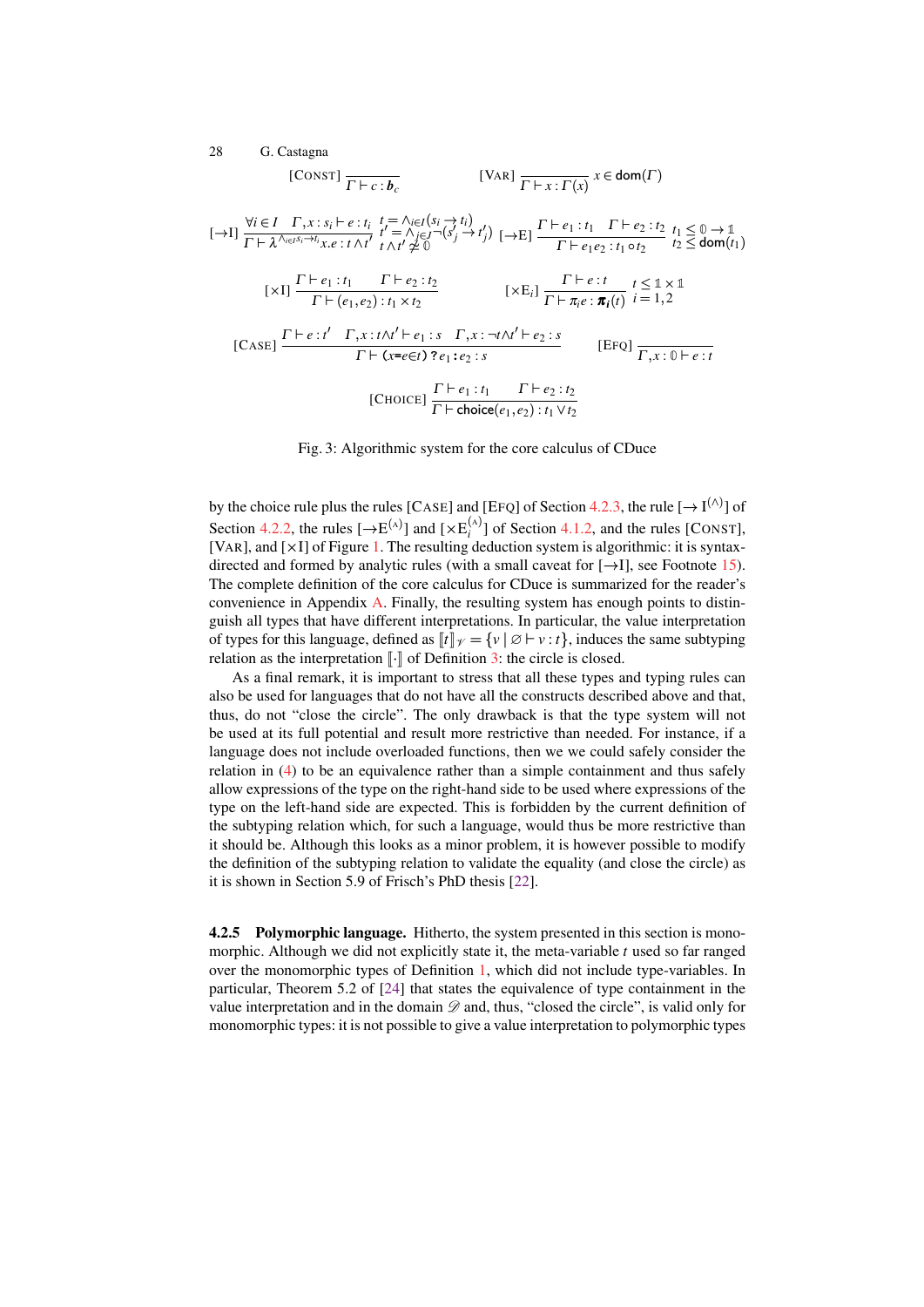insofar as there is no value whose type is a type variable, even though type-variables are *not* empty types. Likewise, the property that for every value *v* and type *t* either *v* : *t* or  $v : \neg t$  no longer holds if type variables may occur in types: for instance, 42 is neither of type  $\alpha$  nor of type  $\neg \alpha$ .

Nevertheless, if we want the function flatten in the introduction to be applicable to any well-typed argument, then we need to add polymorphic types to CDuce, since the monomorphic version of this function requires a different implementation of flatten for each ground instantiation of the type  $Tree(\alpha) \rightarrow List(\alpha)$ . A similar argument holds for the function balance in Section [2.](#page-3-0)

The extension of CDuce with polymorphic types is as conceptually simple as its practical implementation is difficult. To add polymorphism to CDuce it suffices to take the grammar of the monomorphic expressions of CDuce as is and use polymorphic types wherever monomorphic ones were used, with a single exception: since the property that a value *v* has either type *t* or type  $\neg t$ , no longer holds for every type *t*, but just for closed types, then we restrict type-case expressions to test only closed types, that is:

```
Types t := b | t \times t | t \rightarrow t | t \vee t | \neg t | \emptyset | \alphaTest Types \tau ::= b | \tau \times \tau | \tau \rightarrow \tau | \tau \vee \tau | \neg \tau | \emptysetExpressions e ::= c | x | \lambda^{\wedge_{i \in I} t_i \to t_i} x.e | ee | \pi_i e | (e, e) | (x = e \in \tau) ? e : e | choice(e, e)
```
To type these expressions all we need to do is to add a single typing rule to account for the fact that if an expression has a polymorphic type, then it has also all the instances of this type; and since there are multiple instances of a type, then it has also their intersection. In other terms we add to Figure [3](#page-27-0) the following rule

$$
[\text{InST}^{(\wedge)}] \frac{\Gamma \vdash e : t}{\Gamma \vdash e : \bigwedge_{i \in I} t \sigma_i}
$$

where *I* is a finite set,  $\sigma_i$ 's denote type substitutions, that is, finite mappings from variable to types, and  $t\sigma_i$  is their application to a type  $t$ . No other modification is necessary.

Thanks to these modifications it is now possible to define in CDuce, say, the polymorphic identity function  $\lambda^{\alpha \to \alpha} x.x$  which is of type  $\alpha \to \alpha$ . By an application of the [INST<sup>( $\land$ )</sup>] rule we can deduce for it the type  $(Int \rightarrow Int) \land (Bool \rightarrow Bool)$  and, thanks to this deduction it is possible to infer for the application  $(\lambda^{\alpha \to \alpha} x.x)$ (choice(3, true)) the type Int∨Boo1.<sup>[18](#page-28-0)</sup>

Why then is the practical implementation of this system so difficult? The reader will have noticed that since we added  $[Instr^{(\wedge)}]$  to the deduction system in Figure [3,](#page-27-0) then the system is no longer algorithmic. The new rule is neither syntax-directed (it applies to a generic expression *e*) nor analytic (it is not clear how to determine the set of type substitutions  $\{\sigma_i\}_{i \in I}$  to apply in the rule). The latter, that is determining type substitutions, is the real challenge for implementing polymorphic CDuce. We will not explain the details about how to do it: this has needed two distinct papers (part 1 [\[10\]](#page-55-7) and part 2 [\[12\]](#page-55-8)) to which the reader can refer for all details. Bottom line, all this

<span id="page-28-0"></span><sup>&</sup>lt;sup>18</sup> As a side note, even if property [\(3\)](#page-18-1) does not hold in this system (e.g., **42** is neither of type  $\alpha$ nor of type  $\neg \alpha$ ) this does not hinder the soundness of system since subject reduction holds for all well typed terms with ground types, that is for all ground instances of a program. This is enough to prove the soundness of the system.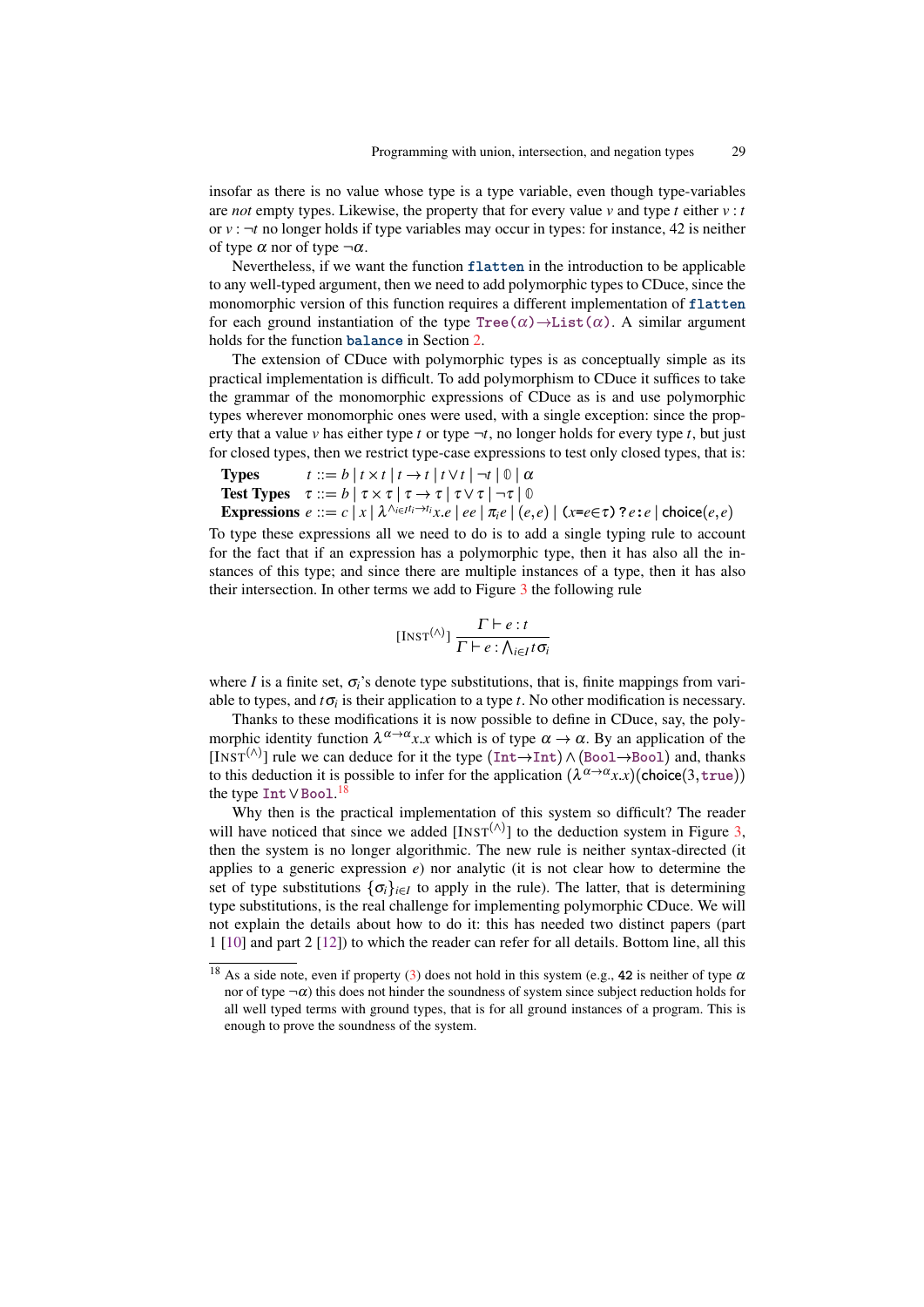complexity is hidden to the programmer: CDuce does it for her. Nevertheless, we want to outline some aspects that can give the reader a flavor of the complexity that underlies this implementation.

A first ingredient that is necessary in all languages with implicit parametric polymorphism (also known as *prenex* or *second-order* polymorphism) is type unification: to type the application of a (polymorphic) function of type  $t \rightarrow t'$  to an argument of type  $t''$ one has to unify the type of the argument with the domain of the function, viz., to find a type substitution  $\sigma$  such that  $t\sigma = t''\sigma$ . However, in a polymorphic language with subtyping this may not be enough since, in general, we need a type-substitution that makes the type of the argument *a subtype* of the domain of the function. In other terms we need to solve the *type tallying problem* [\[12\]](#page-55-8), that is, given two types *t* and *t'* find all type substitutions  $\sigma$  such that  $t\sigma \leq t'\sigma$ . For instance, consider the types we defined at the end of Section [2:](#page-3-0) if we want to apply a function whose domain is RBTree( $\alpha$ ) (a red-black tree with generic labels) to an argument of type RTree(Int) (a *red* tree with integer labels), then we need the substitution  $\sigma = {\alpha \mapsto \text{Int}}$  since  $(\text{RTree}(\text{Int}))\sigma$  $=$  RTree(Int) $\leq$ (BTree(Int) $\vee$ RTree(Int)) = (RBTree( $\alpha$ )) $\sigma$  (notice that the subtyping relation in the middle is strict). The type tallying problem is decidable for the polymorphic types of Section [3.](#page-9-0) In Castagna et al. [\[12,](#page-55-8) Appendix C] we defined an algorithm that returns a set of type-substitutions that is sound and complete with respect to the tallying problem: every substitution in the set is a solution, and every solution is an instance of the substitutions in the set. The reason why the tallying problem admits as solution a principal set of substitutions—rather than a single principal substitution—is due to the presence of set-theoretic types. For instance the problem of finding a substitution  $\sigma$  such that  $(\alpha_1 \times \alpha_2)\sigma \leq (\beta_1 \times \beta_2)\sigma$  admits three incomparable solutions: (*i*)  $\{\alpha_1 \mapsto \emptyset\}$ , (*ii*)  $\{\alpha_2 \mapsto \emptyset\}$ , and (*iii*)  $\{\alpha_1 \mapsto \beta_1, \alpha_2 \mapsto \beta_2\}$ .

While the capacity of solving the type tallying problem is necessary to type the applications of polymorphic functions, this capacity alone is not sufficient. The reason is that functions can be typed not only by instantiating their types, but also by what is commonly called *expansion*: as stated by rule [INST(∧) ] an expression, thus a function, can be typed by any intersection of instantiations of its type. Consider the function:

```
let even : (Int \rightarrow Bool) & (\alpha \int Int \rightarrow \alpha \int Int) =fun x \rightarrow (x \in Int) ? ((x mod 2)==0) : x
```
or, in Core CDuce syntax,  $\lambda^{(\text{Int}\rightarrow\text{Bool})\wedge(\alpha\setminus\text{Int}\rightarrow\alpha\setminus\text{Int})}\chi$ *.* ( $y=x\in\text{Int}$ ) ? ((*y* mod 2)==0): *y*. The function is polymorphic: if applied to an integer it returns a Boolean (i.e., whether the argument is even or not), otherwise it returns the argument. Notice that the type of this function is not weird since it follows the same pattern as the type of the balance function we defined in Section [2.](#page-3-0) Next consider the classic map function:

<span id="page-29-1"></span>let rec map : 
$$
(\alpha \rightarrow \beta) \rightarrow List(\alpha) \rightarrow List(\beta)
$$
 =  
\nfun f 1 -> match 1 with  
\n| [] -> []  
\n| h::t -> (f h)::(map f t) (f h) : (map f t)

and the partial application map even for which polymorphic CDuce infers the type

<span id="page-29-0"></span>
$$
\begin{array}{ll}\n\text{map even}: & (\text{ List}(\text{Int}) \to \text{List}(\text{Bool}) ) \land \\
& (\text{ List}(\gamma\text{Int}) \to (\text{List}(\gamma\text{Int})) \land \\
& (\text{ List}(\gamma\text{Int})) \to \text{List}((\gamma\text{Int}) \lor \text{Bool}) )\n\end{array}\n\tag{6}
$$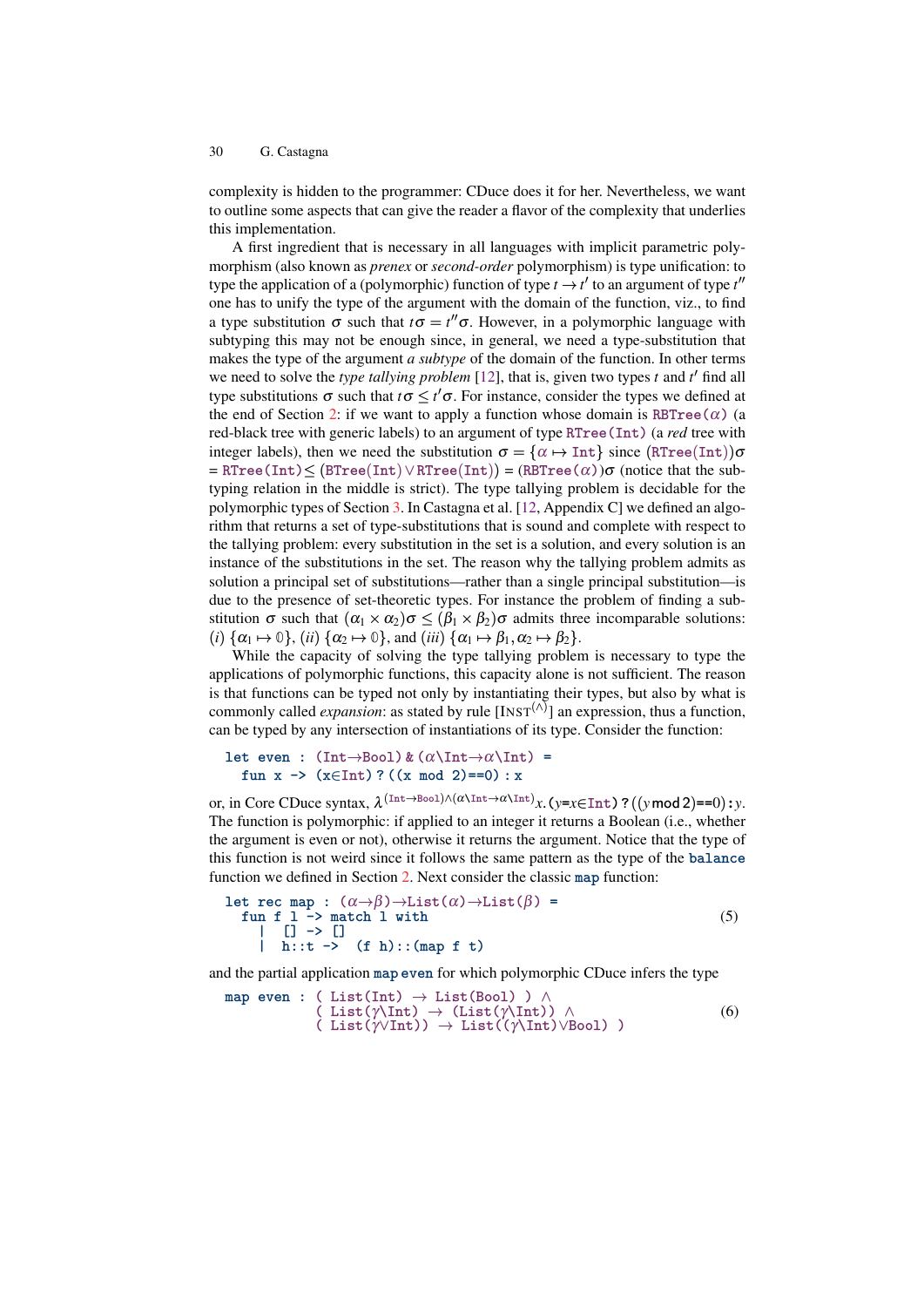stating that map even returns a function that when applied to a list of integers it returns a list of Booleans; when applied to a list that does not contain any integer, then it returns a list of the same type (actually, the same list); and when it is applied to a list that may contain some integers (e.g., a list of reals), then it returns a list of the same type, without the integers but with some Booleans instead (in the case of reals, a list with Booleans and with reals that are not integers). The typing of map even shows that the sole tallying is not sufficient to obtain such a precise type: the result is obtained by inferring three different instantiations<sup>[19](#page-30-1)</sup> of the type of map, taking their intersection and tallying it with the type of even. This is obtained by the CDuce type-checker by trying different expansions of the types of the function and of the argument, implementing a dove-tail search. For a detailed explanation the reader can refer to Castagna et al. [\[12\]](#page-55-8).

The language presented in this subsection is the core of the polymorphic version of CDuce implemented in the development branch of the language. It is possible to define in it the functions flatten, balance, map, and even of Sections [1,](#page-0-0) [2](#page-3-0) and here above as long as they are explicitly typed: CDuce requires every function to be annotated with its type. CDuce also performs occurrence typing, but it requires the tested expression either to be a variable or to be explicitly bound to a variable on which the union elimination rule is applied.

In the next section we show how to get rid of the mandatory annotations for functions (alas at the expense of inferring intersection types for them), while in Section [4.4](#page-40-0) we present a language in which union elimination is implemented without any restriction and intersection types for functions are inferred without need of annotations (alas at the expense of polymorphism).

#### <span id="page-30-0"></span>4.3 An Implicitly-Typed Polymorphic Language with Set-Theoretic Types

The polymorphic language of the previous section requires to explicitly annotate every function with its type. While for top-level functions this may be often advisable and sometime necessary—e.g., for documentation purposes or for exporting the functions in a library—, it is in general an annoying burden for the programmer, especially for local functions many of which seldom require to be documented with a precise type. Besides, determining the right annotation may be mind-boggling if not impossible, even for very simple functions: for instance, consider the function  $\lambda x \cdot (\lambda y \cdot (x, y))x$ which clearly has the type (Int→Int×Int) ∧ (Bool→Bool×Bool) since it always returns a pair obtained by duplicating the function's argument; as an exercise the reader may try to annotate it without polymorphic types (and without reading the solution in the footnote), so as to deduce the above intersection type. $20$ 

<span id="page-30-1"></span><sup>&</sup>lt;sup>19</sup> For map even we need to infer just two instantiations, namely,  $\{\alpha \mapsto (\gamma \text{Int}), \beta \mapsto (\gamma \text{Int})\}$ and  $\{\alpha \mapsto (\gamma \text{Int}), \beta \mapsto (\gamma \text{Int}) \vee \text{Bool}\}.$  The type in [\(6\)](#page-29-0) is redundant since the first type of the intersection is an instance (e.g., for  $\gamma$ =Int) of the third. We included it just for the sake of the presentation.

<span id="page-30-2"></span><sup>&</sup>lt;sup>20</sup> This is impossible since the type to give to the local function  $\lambda y.(x, y)$  depends on the hypothesis on *x*: annotating the inner function with the above intersection type would not work since when *x* is of type Int, then the local function does not have type Bool  $\rightarrow$  Bool×Bool and similarly for the case when  $x$  is of type Bool. The only solution is to annotate both functions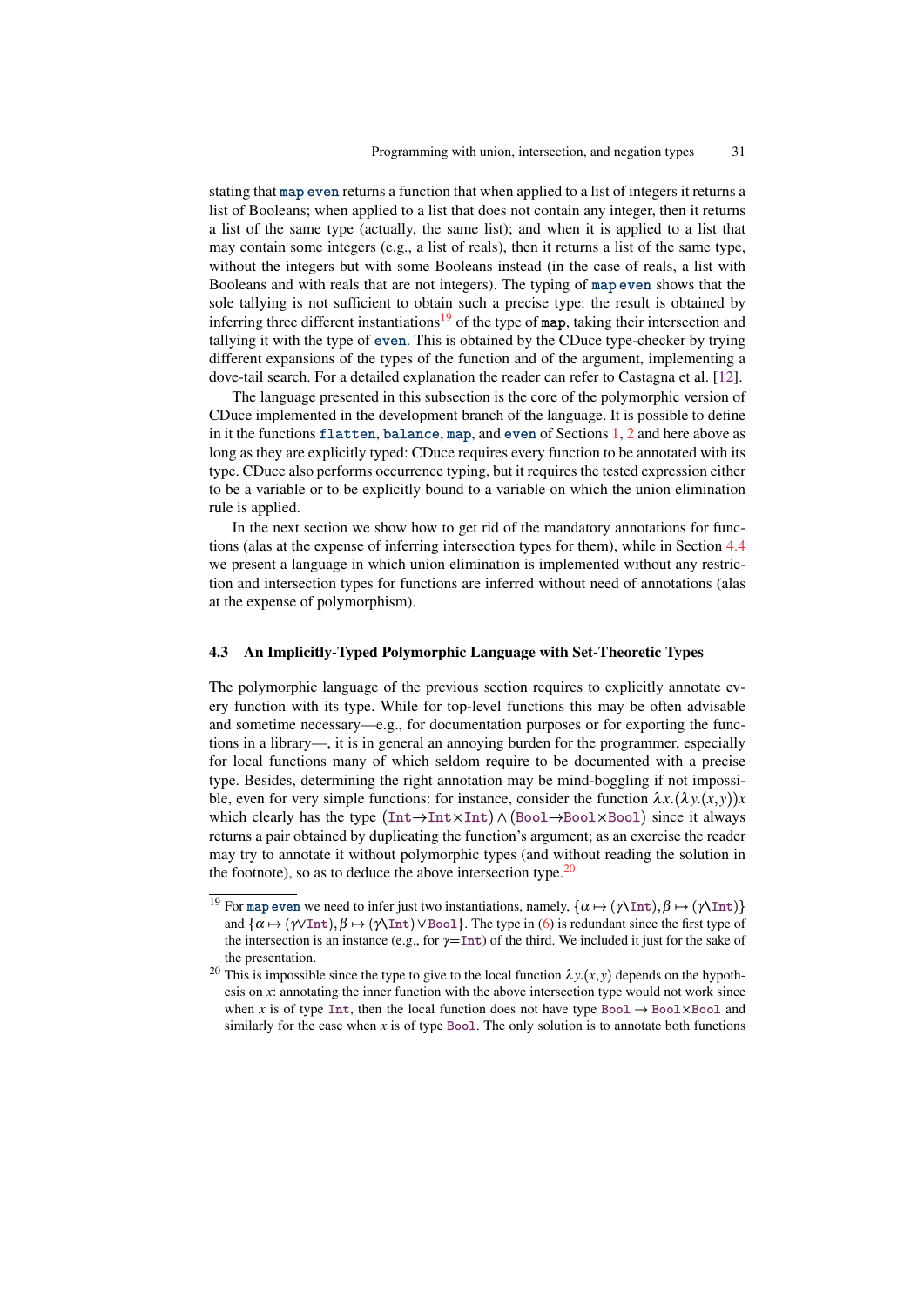To obviate these problems we studied how to type the implicitly-typed language of grammar [\(2\)](#page-15-2) in Section [4.1,](#page-15-1) whose  $\lambda$ -abstractions are not annotated, using the poly-morphic types of Section [3.2.](#page-13-2) The first results of this study were presented in Castagna et al. [\[13\]](#page-55-9) whose system was later greatly improved and superseded by Petrucciani's Ph.D. dissertation [\[49,](#page-57-14) see Part 2] on which the rest of this subsection is largely based. In order to make type-inference for the implicitly-typed  $\lambda$ -abstractions in [\(2\)](#page-15-2) feasible, we define a system that imposes several restrictions that are absent from the explicitlytyped polymorphic CDuce we described in Section [4.2.5,](#page-27-1) namely:

- 1. the system implements the so-called *let-polymorphism*, characteristic of languages of the ML-family or Hindley-Milner systems, according to which the type system can only instantiate the type of expressions<sup>[21](#page-31-0)</sup> that are bound in a let construct. This contrasts with the system in Section [4.2.5](#page-27-1) where the type of every expression can be instantiated.
- 2. type-case expressions can test only types that do not have any functional subcomponent other than  $\mathbb{0} \to \mathbb{1}$ ;
- 3. the type-system does not infer negated arrow types for functions;
- 4. the reconstruction algorithm does not infer intersection types for functions.

Obviously, to implement let-polymorphism we need to extend the grammar [\(2\)](#page-15-2) with a let-expression. The language thus has the following definition:

Test Types  $\tau ::= b | \tau \times \tau | \mathbb{0} \to \mathbb{1} | \tau \vee \tau | \neg \tau | \mathbb{0}$ 

Expressions  $e ::= c | x | \lambda x.e | ee | (e, e) | \pi_i e | (e \in \tau) ? e : e | \text{let } x = e \text{ in } e$ 

As anticipated type-cases cannot test arbitrary types, since they use the restricted grammar for test types  $\tau$ . There are two restrictions with respect to the types in [\(1\)](#page-13-3): types must be ground (as in Section [4.2.5,](#page-27-1)  $\alpha$  does not appear in the definition of  $\tau$ ) and the only arrow type that can appear is  $\mathbb{O}\rightarrow\mathbb{1}$ , that is, the type of all functions. This means that type-cases can distinguish functions from non-functions but cannot distinguish, say, the functions that have type Int→Int from those that do not. Typecases of this form have the same expressiveness as the type-testing primitives of dynamic languages like JavaScript and Racket. The definitions of values and of the reduction semantics rules given in Section [4.1](#page-15-1) do not change. To account for the new let-expressions we add to these definitions the notion of reduction  $\text{let } x = y \text{ in } e \rightarrow$  $e\{v/x\}$  together with the new evaluation context  $\texttt{let} x = E \texttt{in} e$ . As for CDuce, the relation  $v \in t$  (actually,  $v \in \tau$ ) used in the reduction semantics of type-cases can be defined independently from the type system. Here the definition is even simpler than the one given in Section [4.2.3](#page-25-2) (cf. Footnote [16\)](#page-25-0) since we have  $v \in t \iff$  typeof(*v*)  $\leq t$ and  $v \notin t \iff \text{typeof}(v) \leq \neg t$  where  $\text{typeof}(c) \stackrel{\text{def}}{=} b_c$ ,  $\text{typeof}(\lambda x.e) \stackrel{\text{def}}{=} 0 \rightarrow \mathbb{1}$ , and  $\text{typeof}((v_1, v_2)) \stackrel{\text{def}}{=} \text{typeof}(v_1) \times \text{typeof}(v_2)$ . Note that typeof maps every  $\lambda$ -abstraction to **0**→**1**. This approximation is allowed by the restriction on test types in type-cases.

The most important changes with respect to the theoretical framework of Section [4.1](#page-15-1) are to be found in the type-system, defined in Figure [4](#page-32-0) where, as anticipated,  $t$ ,  $t'$ ,  $t_1$ , and  $t_2$  range over the polymorphic types defined in Section  $3.2$  grammar [\(1\)](#page-13-3). The type

with the type  $\alpha \to \alpha \times \alpha$  and deduce the intersection type by applying rule [INST<sup>( $\land$ )</sup>]. See also

<span id="page-31-0"></span>Section [4.4](#page-40-0) which introduces more expressive annotations that can type this example. <sup>21</sup> In practice, values, see the so called *value restriction* suggested by Wright [\[64\]](#page-58-3).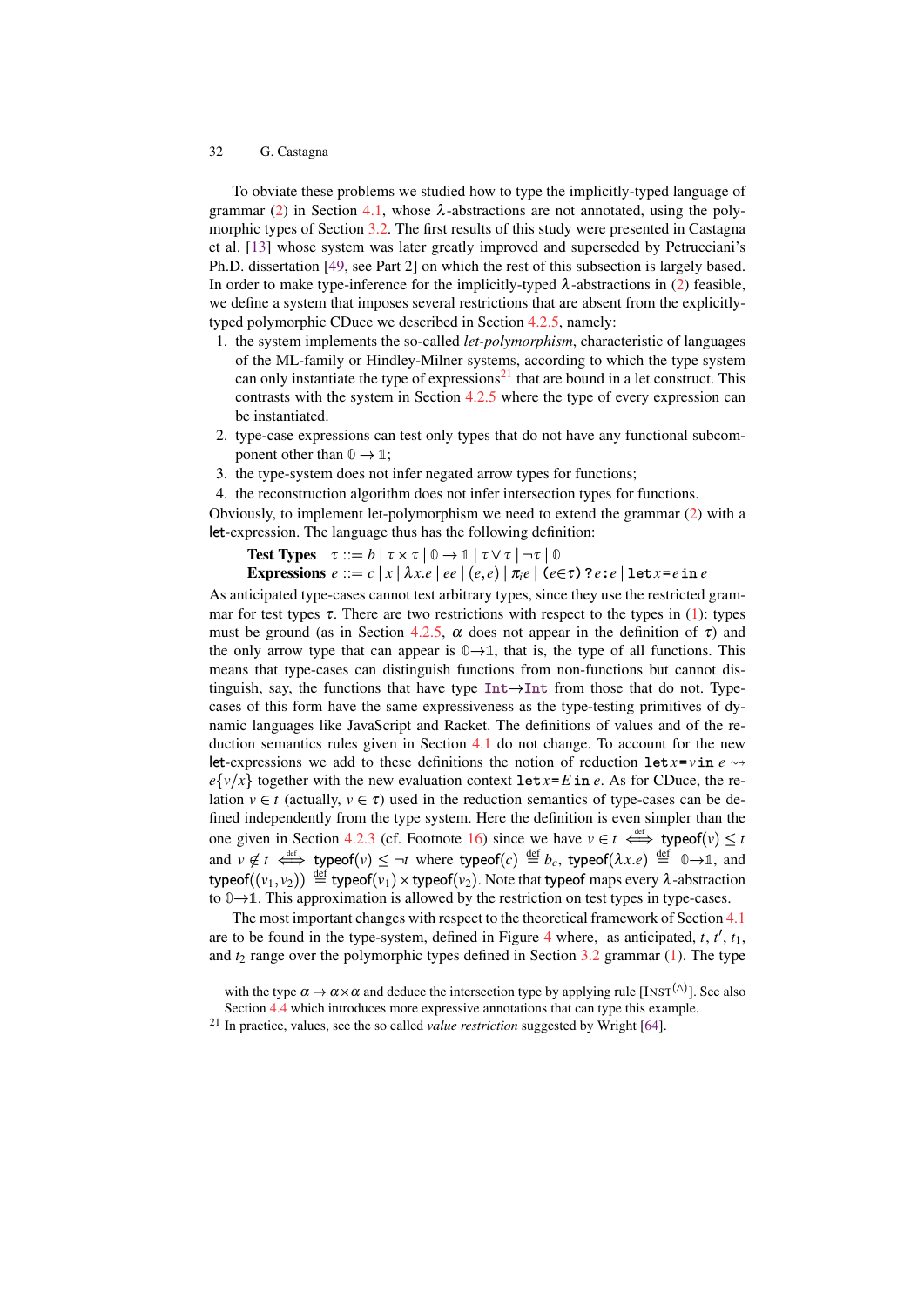Programming with union, intersection, and negation types 33

<span id="page-32-0"></span>[Consr] 
$$
\overline{r} + c : b_c
$$
 [*VAR*]  $\overline{r} + x : t\{\vec{\alpha} \mapsto \vec{t}\}$   $\Gamma(x) = \forall \vec{\alpha} . t$   
\n[ $\rightarrow$  I]  $\frac{\Gamma, x : t_1 \vdash e : t_2}{\Gamma \vdash \lambda x . e : t_1 \rightarrow t_2}$  [ $\rightarrow$  E]  $\frac{\Gamma \vdash e_1 : t_1 \rightarrow t_2 \quad \Gamma \vdash e_2 : t_1}{\Gamma \vdash e_1 e_2 : t_2}$   
\n[ $\times$  I]  $\frac{\Gamma \vdash e_1 : t_1 \quad \Gamma \vdash e_2 : t_2}{\Gamma \vdash (e_1, e_2) : t_1 \times t_2}$  [ $\times$  E<sub>1</sub>]  $\frac{\Gamma \vdash e : t_1 \times t_2}{\Gamma \vdash \pi_1 e : t_1}$  [ $\times$  E<sub>2</sub>]  $\frac{\Gamma \vdash e : t_1 \times t_2}{\Gamma \vdash \pi_2 e : t_2}$   
\n[CASE]  $\frac{\Gamma \vdash e : t' \text{ either } t' \leq \neg t \text{ or } \Gamma \vdash e_1 : s \text{ either } t' \leq t \text{ or } \Gamma \vdash e_2 : s}{\Gamma \vdash (e \in t) ? e_1 : e_2 : s}$   
\n[LET]  $\frac{\Gamma \vdash e : t_1 \quad \Gamma, x : \forall \vec{\alpha} . t_1 \vdash e_2 : t}{\Gamma \vdash \text{let } x = e_1 \text{ in } e_2 : t}$   $\vec{\alpha} \sharp \Gamma$   
\n[ $\wedge$ ]  $\frac{\Gamma \vdash e : t_1 \quad \Gamma \vdash e : t_2}{\Gamma \vdash e : t_1 \land t_2}$  [ $\le$ ]  $\frac{\Gamma \vdash e : t \quad t \leq t'}{\Gamma \vdash e : t'}$ 

Fig. 4: Typing rule for let-polymorphism

system described in Figure [4](#page-32-0) is very similar to a standard Hindley-Milner system: the differences are just the addition of subtyping and intersection introduction, as well as a rule for type-cases. As in Hindley-Milner type systems, we introduce a notion of *type scheme* separate from that of types. A type scheme, denoted by  $\forall \alpha_1, ..., \alpha_n$ *t* and abbreviated as  $\forall \vec{\alpha}.t$ , binds the type variables  $\alpha_1, ..., \alpha_n$  in *t*. We view types as a subset of type schemes identifying  $\forall \vec{\alpha} \cdot t$  with *t* if  $\vec{\alpha}$  is empty. Type environments map variables into type-schemes and we write  $\alpha \sharp \Gamma$  for the property that  $\alpha$  does not occur free in  $\Gamma$ (type schemes are considered equivalent modulo  $\alpha$ -renaming of the type variables).

If we compare the rules in Figure [4](#page-32-0) with those of the theoretical framework in Figure [1](#page-16-0) we will notice several differences. Foremost, the union elimination rule [∨] is no longer present. Since this rule played a key role in typing type-case expressions, then the three rules  $[0], [\epsilon_1],$  and  $[\epsilon_2]$  for type cases are replaced in Figure [4](#page-32-0) by a single rule [CASE] that skips the typing of a branch when this is not selectable. The only other difference is in the rule [VAR]. This is classic in Hindley-Milner system: type environments maps variables into type-schemes and [VAR] instantiates these variables with a set of types  $\vec{t}$ . This rule is coupled with the new rule [LET] that infers the type  $t_1$  of the argument of the let-expression and generalizes this type by binding in the type of *x* all variables  $\vec{\alpha}$  that are not free in  $\Gamma$ . A final observation, while by the rule  $[\wedge]$  it is possible to deduce intersection types for functions, it is not possible to deduce negation types (other than by subsumption). Nevertheless the system is sound, but the proof needs to deduce these negation types which, since the  $\lambda$ -abstractions are not annotated, is not straightforward: see Petrucciani [\[49,](#page-57-14) §3.3].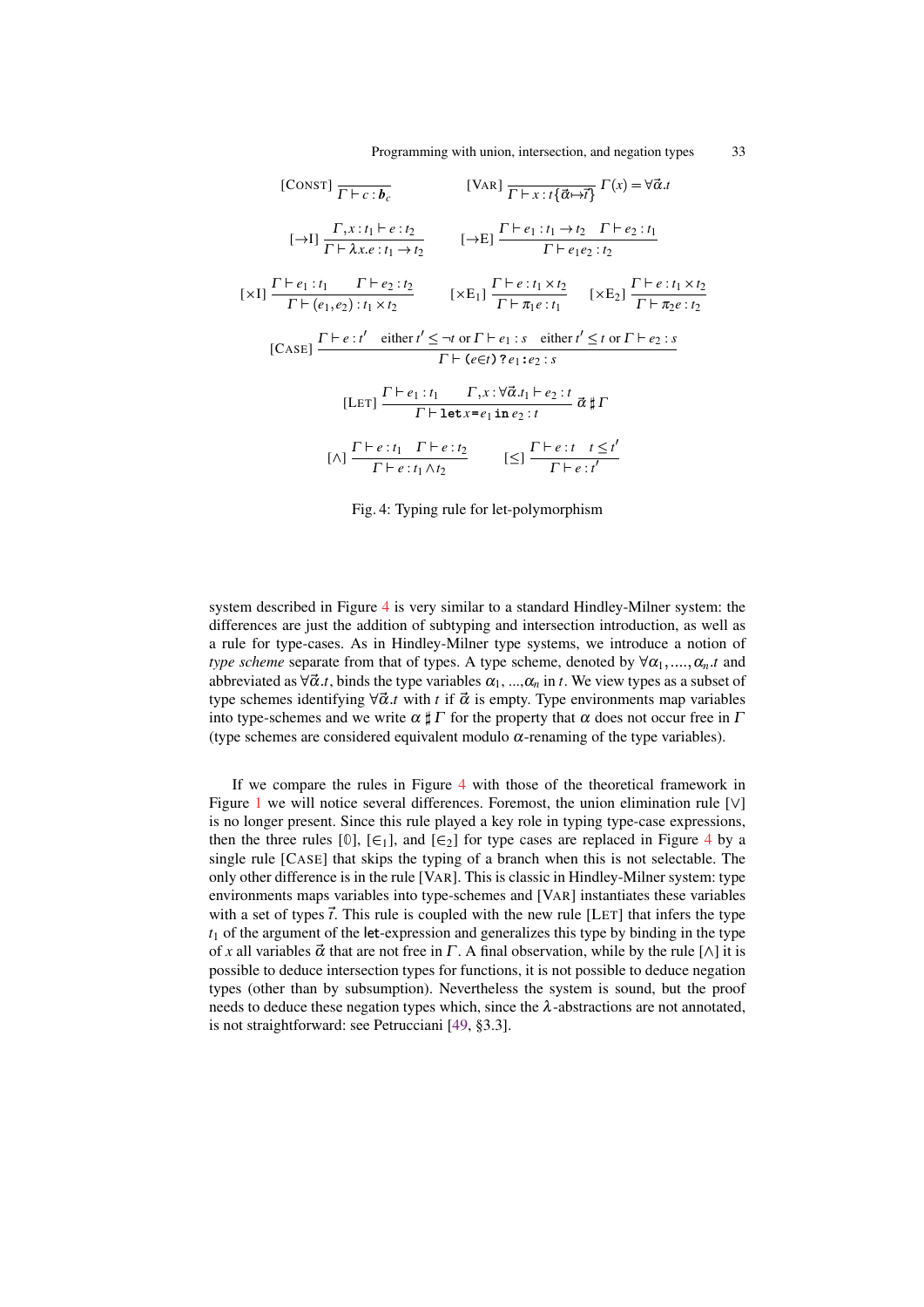<span id="page-33-1"></span>4.3.1 Type reconstruction. The next problem is to define an algorithm of *type reconstruction*[22](#page-33-0) for this implicitly-typed language with set-theoretic types (that we dub Implicit CDuce, for short). The algorithm defined by Petrucciani [\[49,](#page-57-14) Chapter 4] does not attempt to infer intersection types: that would complicate type inference because we cannot easily know how many types we should infer and intersect for a given expression, notably for a function. Therefore, the algorithm of type reconstruction is sound with respect to the type system in Figure [4](#page-32-0) and complete with respect the same system without the rule [∧]. The algorithm follows a pattern that is common with Hindley-Milner system and consists in producing sets of structured constraints, that are then simplified into sets of subtyping constraints to be solved by the tallying algorithm we hinted at in Section [4.2.5.](#page-27-1) For space reasons we just outline its main characteristics and some specificities of type reconstruction for set-theoretic types.

The main difference with respect to Hindley-Milner systems is that we reduce type reconstruction to solving sets of constraints that are subtyping constraints (rather than type equality constraints) that we then solve by using tallying (rather than unification).

A subtlety of the Hindley-Milner type system is in generalization: to type  $e_2$  in **let**  $x = e_1$  in  $e_2$ , we assign to x the type scheme obtained from the type of  $e_1$  by quantifying over all type variables *except those that are free in the type environment*. This restriction is needed to ensure soundness. Therefore, whether the binding for a variable *x* of a let-expression is polymorphic or not (and if it is, which type variables we can instantiate) depends on a comparison of the type variables that appear syntactically in the type of the bound expression and in the type environment. This is problematic with semantic subtyping: we want to see types up to the equivalence relation  $\simeq$  (that is, to identify types with the same set-theoretic interpretation), but two types can be equivalent while having different type variables in them. For instance,  $\alpha \wedge \beta$  and  $\alpha \wedge \alpha$ are both equivalent to  $\mathbb{0}$ , but  $\alpha$  occurs in them and not in  $\mathbb{0}$ . This means that we cannot see type environments up to equivalence of their types, since the type schemes in them were generalized according to the variables that syntactically occurred in the environment. The absence of this property is problematic during constraint resolution, in particular when applying type substitutions. The solution to this problem is to adopt a technique akin to the *reformulated typing rules* of Dolan and Mycroft [\[20\]](#page-56-15). First of all, note that our current type environments  $\Gamma$  bring two different kinds of hypotheses: they map  $\lambda$ -abstracted variables into types (that cannot be instantiated: the variables have monomorphic types) and let-abstracted variables into type schemes (which can be instantiated by replacing the quantified variables by types: the variables have polymorphic types). As a first step, let us separate these two kinds of hypotheses and replace our type environment  $\Gamma$  by a monomorphic type environment *M* for  $\lambda$ -abstracted variables and a polymorphic type environment *P* for let-abstracted variables: for clarity we distinguish the latter variables by superposing a hat on them, such as in  $\hat{x}$  and  $\hat{y}$ . The second step is to notice that type schemes are obtained by generalizing the type variables that do not occur in the *monomorphic* part of the type environment. This observation allows us to get rid of type schemes and generalization by replacing them with *typing schemes* [\[20\]](#page-56-15)

<span id="page-33-0"></span> $22$  We use this term in the sense of Pierce [\[50\]](#page-57-19), that is, reconstructing the type information in an implicitly-typed language. Sometimes the terms *type inference* or *type assignment system* are equivalently used in the literature.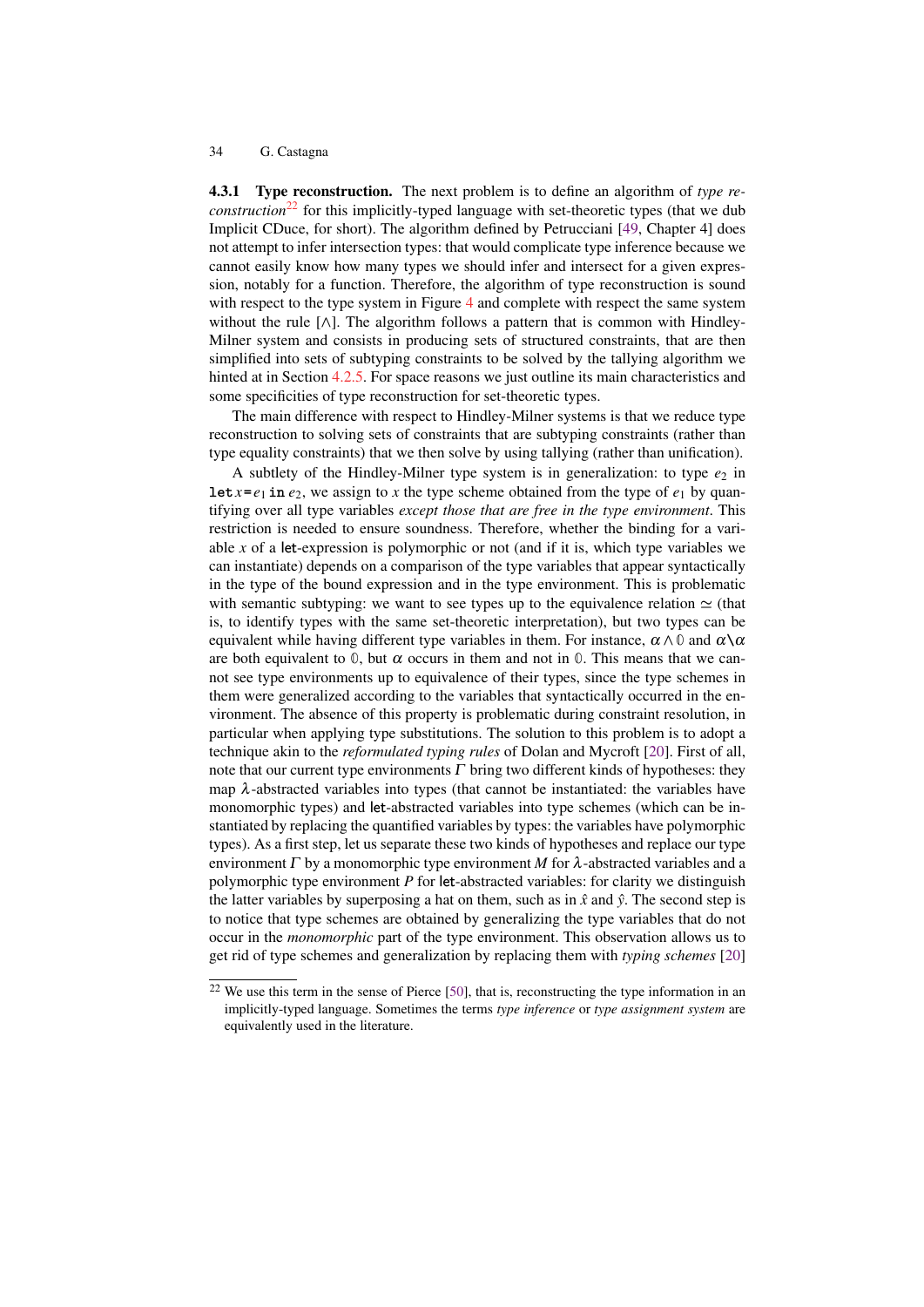that record how a polymorphic type depends on the current monomorphic type environment. So while a monomorphic type environment *M* still maps a  $\lambda$ -abstracted variable *x* into a type *t*, a polymorphic environment *P* maps a let-abstracted variable  $\hat{x}$  into a *typing scheme*  $\langle M \rangle t$  where *M* is a monomorphic type environment and *t* a type. For instance, consider the expression  $\lambda x$ . (let  $\hat{x} = \lambda y$ , (x, y) in e). With type schemes we would choose  $\alpha$  as the type of *x*, type  $\lambda y(x, y)$  as  $\beta \to \alpha \times \beta$ , and then, to type *e*, we would assign to  $\hat{x}$  the type scheme  $\forall \beta \cdot \beta \rightarrow \alpha \times \beta$  (we generalized  $\beta$  but not  $\alpha$ ). In the reformulated system, in contrast,  $\hat{x}$  is assigned the *typing scheme*  $\langle x : \alpha \rangle (\beta \to \alpha \times \beta)$  where all type variables are implicitly quantified (the reconstruction algorithm will be allowed to instantiate all of them: *cf.*, rule  $[\hat{x}]$  in Figure [6\)](#page-35-0) and can be  $\alpha$ -renamed: we could equivalently choose for  $\hat{x}$  the typing scheme  $\langle x : \gamma \rangle (\delta \to \gamma \times \delta)$ , since we do not care which type variables we use, but only that the dependency is recorded correctly. Using this system, the previous difficulties with generalization do not arise: we can give  $\hat{x}$  the type  $\alpha \vee (\gamma \vee \gamma)$  equivalent to  $\alpha$  as long as this does not capture an implicitly quantified type variable of the typing scheme (in the present case γ).

Once we have fixed this point, then reconstruction consists in constraint generation and constraint solving. On the lines of Pottier and Rémy [[52\]](#page-57-20), Petrucciani [\[49,](#page-57-14) Chapter 4] introduces two notions of constraint. The first, *type constraints*  $(t_1 \leq t_2)$ , constraints a solution (a type substitution  $\sigma$ ) to satisfy subtyping between two types (that is, to satisfy  $t_1 \sigma \leq t_2 \sigma$ ). In the absence of let-polymorphism, the type inference problem can be reduced to solving such type constraints, as done by Wand [\[63\]](#page-58-4) for unification. In our setting, as for type inference for ML, it would force us to mix constraint generation with constraint solving. Therefore, we introduce *structured constraints*, which allow us to keep the two phases of constraint generation and constraint solving separate. These constraints can mention expression variables and include binders to introduce new variables. Structured constraints are closely related to those in the work of Pottier and Remy ´ [\[52\]](#page-57-20) on type inference for ML and are defined as follows:

# $C ::= (t \le t) | (x \le t) | (\hat{x} \le t) | C \wedge C | C \vee C | \exists \vec{\alpha} . C | \text{def } x : t \text{ in } C | \text{let } \hat{x} : \forall \alpha [C] \text{ in } C$

Structured constraints include type constraints  $(t \leq t)$  but also several other forms. The two forms  $(x < t)$  and  $(\hat{x} < t)$  constrain the type or typing scheme of the variable. Constraints include conjunction and disjunction. The existential constraint ∃*~*α*.C* introduces new type variables (it simplifies freshness conditions). Finally, the def and let constraints introduce the two forms of expression variables and are used to describe the constraints for  $\lambda$ -abstractions and let-expressions, respectively. Their meaning can be evinced from the definition of the *constraint generation* function  $\langle \langle \cdot \rangle$ :  $\rangle$  that, given an expression *e* and a type *t*, yields a structured constraint  $\langle e : t \rangle$ . This constraint expresses the conditions under which *e* has type *t*σ for some type substitution σ. It is defined in Figure [5](#page-35-1) where  $\alpha$ ,  $\alpha_1$ ,  $\alpha_2$  do not occur in *t*. The constraints for variables and constants are straightforward. To type  $\lambda x.e$  with type *t*, the system generates two fresh variables  $\alpha_1$  and  $\alpha_2$ , generates the constraint for *e* to be of type  $\alpha_2$  under the hypothesis that *x* is of type  $\alpha_1$ , and adds the constraint that *t* subsumes  $\alpha_1 \rightarrow \alpha_2$ . Note that the constraint generation associates  $\lambda x.e$  to a single arrow  $\alpha_1 \rightarrow \alpha_2$  since, as anticipated, it does not attempt to infer intersection types. The constraints for applications, pairs and projections are self-explaining. For type-cases, the system generates the constraint for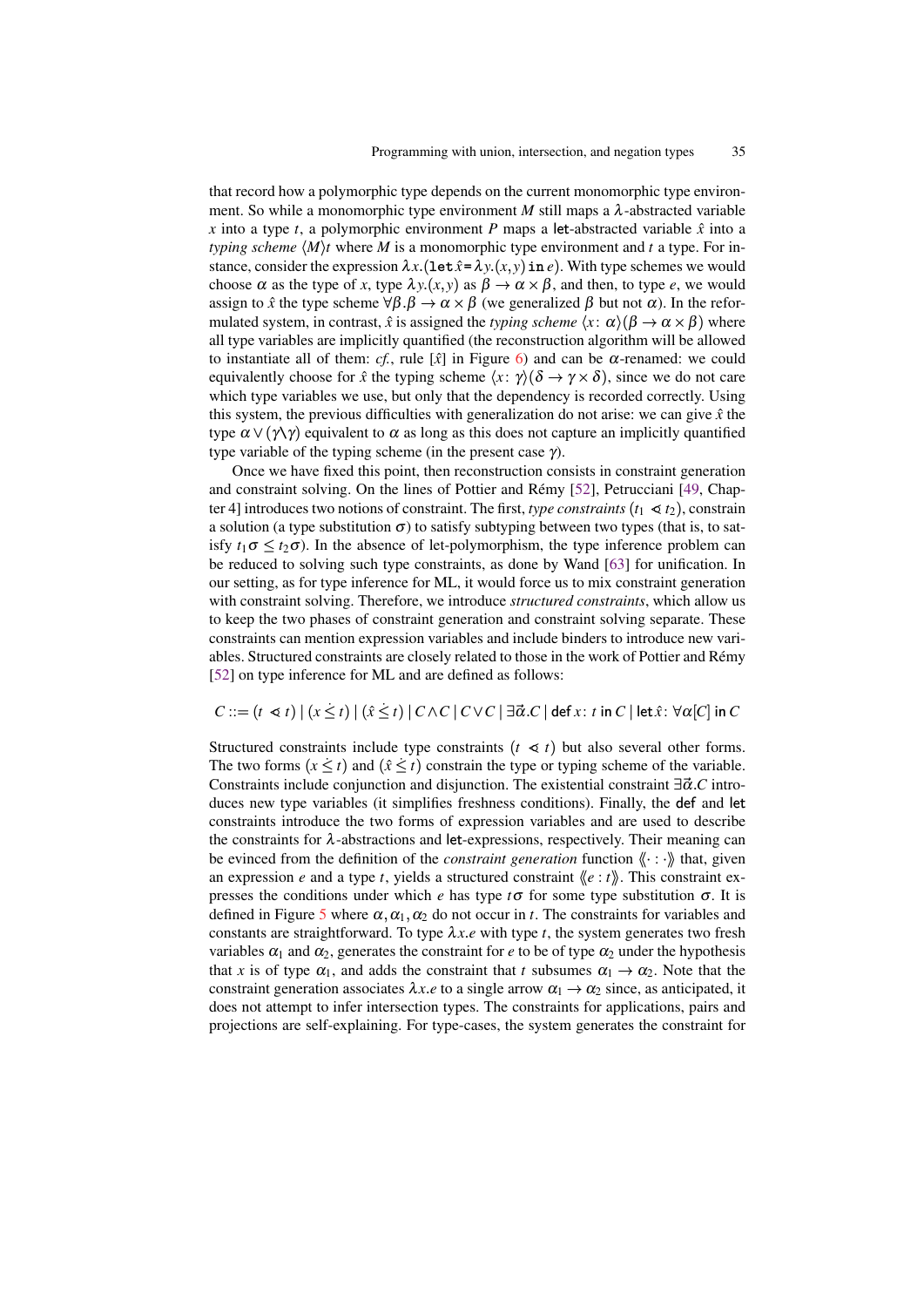<span id="page-35-1"></span>
$$
\langle \hat{x} : t \rangle = (\hat{x} \le t)
$$
  
\n
$$
\langle x : t \rangle = (x \le t)
$$
  
\n
$$
\langle c : t \rangle = (b_c \triangle t)
$$
  
\n
$$
\langle ( \lambda x . e ) : t \rangle = \exists \alpha_1, \alpha_2. (\text{def } x : \alpha_1 \text{ in } \langle e : \alpha_2 \rangle) \wedge (\alpha_1 \rightarrow \alpha_2 \triangle t)
$$
  
\n
$$
\langle (e_1 e_2 : t \rangle) = \exists \alpha_1 \langle e_1 : \alpha \rightarrow t \rangle \wedge \langle e_2 : t \rangle
$$
  
\n
$$
\langle (e_1, e_2) : t \rangle = \exists \alpha_1, \alpha_2. \langle e_1 : \alpha_1 \rangle \wedge \langle e_2 : \alpha_2 \rangle \wedge (\alpha_1 \times \alpha_2 \triangle t)
$$
  
\n
$$
\langle (e_1, e_2) : t \rangle = \exists \alpha_1, \alpha_2. \langle e : \alpha_1 \times \alpha_2 \rangle \wedge (\alpha_i \triangle t)
$$
  
\n
$$
\langle ((e_0 \in \tau) ? e_1 : e_2) : t \rangle = \exists \alpha. \langle e_0 : \alpha \rangle \wedge ((\alpha \triangle \neg \tau) \vee \langle e_1 : t \rangle) \wedge ((\alpha \triangle \tau) \vee \langle e_2 : t \rangle)
$$
  
\n
$$
\langle (1 \text{et } \hat{x} = e_1 \text{ in } e_2) : t \rangle = \text{let } \hat{x} : \forall \alpha [\langle e_1 : \alpha \rangle] \text{ in } \langle e_2 : t \rangle
$$

#### Fig. 5: Constraint generation

the tested expression to be of type  $\alpha$ , for a fresh  $\alpha$ , and then it types the two branches provided that they can be selected, viz., either the constraint that  $e_1$  is of type  $t$  must be satisfied or the first branch cannot be selected since  $\alpha$  is a subtype of  $\neg \tau$ , and similarly for the second branch. Finally, for let-expressions it generates the constraints for  $e_1$  remembering that the type  $\alpha$  of  $e_1$  can be generalized, and under this hypothesis generates the constraints for  $e_2$  to be of type  $t$ .

Once the structured constraints are generated for a given expression they are simplified to obtain a set of *type constraints* whose solution yields the type of the expression. This is done by an algorithm that takes as input a polymorphic type environment *P* and a structured constraint *C* and produces a set of type constraints *D* (which is then solved by tallying), a monomorphic type-environment *M* (which collects the constraints  $x \leq t$ in *C*) and a set of variables  $\vec{\alpha}$  (that collects the type variables introduced during the simplification of *C*). This is written as  $P \vdash C \leadsto D | M | \vec{\alpha}$  and defined by the deduction rules in Figure [6.](#page-35-0)

<span id="page-35-0"></span>[*<*◦] *P* ` (*t*<sup>1</sup> *<*◦ *t*2) {*t*<sup>1</sup> *<*◦ *t*2} | ∅ | ∅ [*x*] *P* ` (*x* ≤˙ *t*) ∅ | (*x* : *t*) | ∅ [ ˆ*x*] *<sup>P</sup>* ` (*x*<sup>ˆ</sup> <sup>≤</sup>˙ *<sup>t</sup>*) {*t*1{*~*α7→*~*β} ◦*<sup>&</sup>lt; <sup>t</sup>*} | *<sup>M</sup>*1{*~*α7→*~*β} | *<sup>~</sup>*<sup>β</sup> ( *P*(*x*ˆ) = h*M*1i*t*<sup>1</sup> *~*α = tvar(h*M*1i*t*1) *~*β *] t* [∧] *P* ` *C*<sup>1</sup> *D*<sup>1</sup> | *M*<sup>1</sup> | *~*α<sup>1</sup> *P* ` *C*<sup>2</sup> *D*<sup>2</sup> | *M*<sup>2</sup> | *~*α<sup>2</sup> *P* ` *C*<sup>1</sup> ∧*C*<sup>2</sup> *D*<sup>1</sup> ∪*D*<sup>2</sup> | *M*<sup>1</sup> ∧ *M*<sup>2</sup> | *~*α<sup>1</sup> ∪*~*α<sup>2</sup> n *~*α<sup>1</sup> *] ~*α2*,C*<sup>2</sup> *~*α<sup>2</sup> *] C*<sup>1</sup> [∨] *P* ` *C<sup>i</sup> D* | *M* | *~*α *P* ` *C*<sup>1</sup> ∨*C*<sup>2</sup> *D* | *M* | *~*α [∃] *P* ` *C D* | *M* | *~*α 0 *P* ` ∃*~*α*.C D* | *M* | *~*α <sup>0</sup> ∪*~*α *~*α 0 *] ~*α [DEF] *P* ` *C D* | *M* | *~*α *P* ` def *x* : *t* in *C D*∪ {*t <*◦ *M*(*x*)} | *M*\*x* | *~*α *~*α *] t* [LET] (*P, x*ˆ: h*M*1σ<sup>1</sup> : ασ1i) ` *C*<sup>2</sup> *D*<sup>2</sup> | *M*<sup>2</sup> | *~*α<sup>2</sup> *P* ` *C*<sup>1</sup> *D*<sup>1</sup> | *M*<sup>1</sup> | *~*α<sup>1</sup> *<sup>P</sup>* ` let *<sup>x</sup>*ˆ: <sup>∀</sup>α[*C*1] in *<sup>C</sup>*<sup>2</sup> *<sup>D</sup>*<sup>2</sup> <sup>|</sup> *<sup>M</sup>*1σ1{*~*α7→*~*β} ∧*M*<sup>2</sup> <sup>|</sup> *<sup>~</sup>*α<sup>2</sup> <sup>∪</sup>*~*<sup>β</sup> σ<sup>1</sup> ∈ tally(*D*1) *~*α = tvar(*M*1σ1) *~*α<sup>1</sup> *]* α *~*β *] C*1*,~*α<sup>2</sup>

Fig. 6: Constraint simplification rules

 $\mathbf{I}$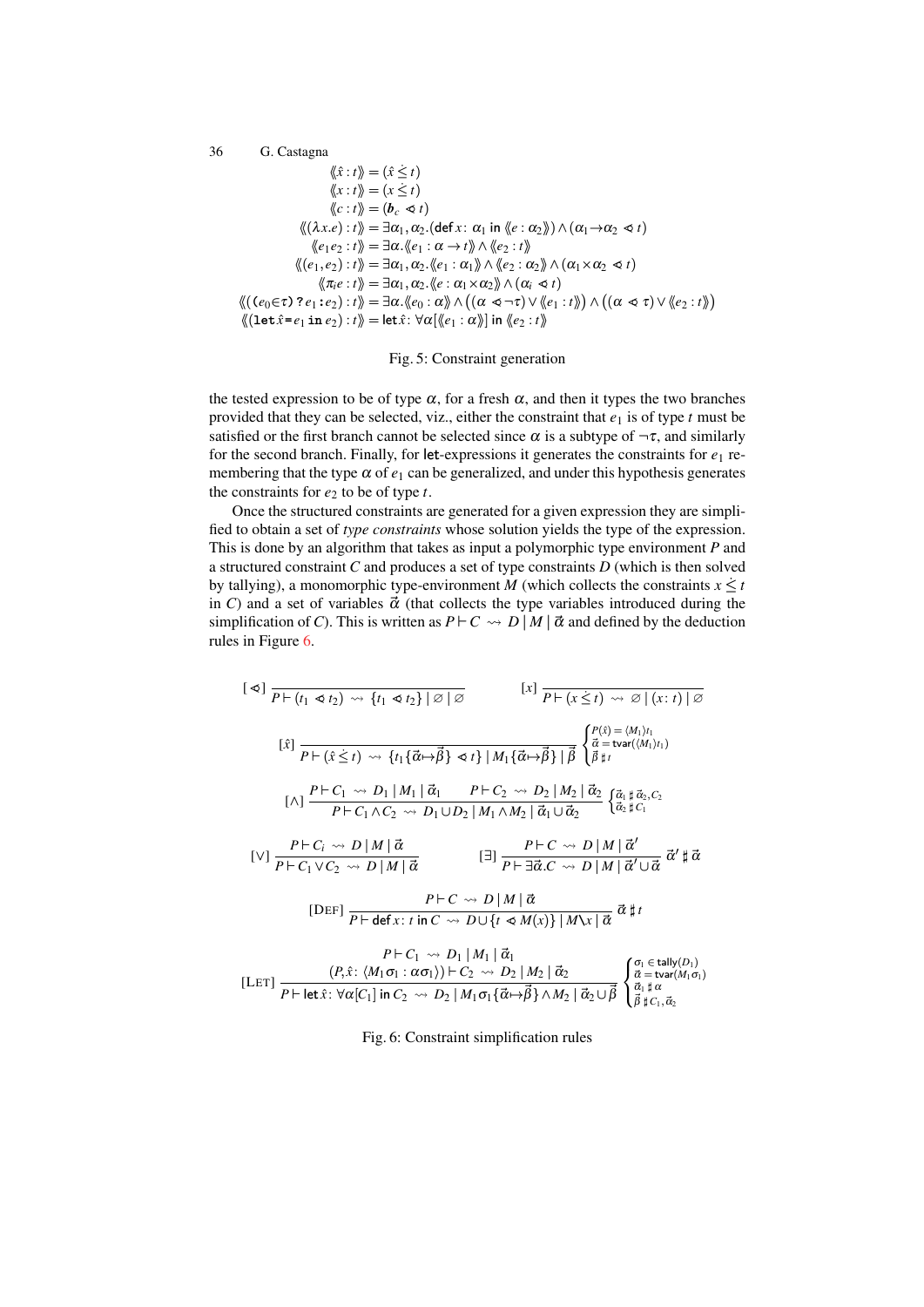A type constraint yields the singleton containing the type constraint itself (rule [*<*◦ ]) while a constraint for a  $\lambda$ -abstracted variable returns the corresponding monomorphic environment without any other constraint (rule  $[x]$ ). The first interesting rule is the one for the constraint of a let-abstracted variable (rule  $[\hat{x}]$ ), since it performs the instantiation: if the typing scheme of  $\hat{x}$  is  $\langle M_1 \rangle t_1$ , then the simplification instantiates *all* the type variables in the typing scheme (i.e., tvar $(M_1 \sigma_1)$ )by some fresh variables  $\vec{\beta}$  (precisely, some variables  $\vec{\beta}$  not occurring in *t*, noted  $\vec{\beta} \sharp t$ , and returns the constraint that the type of  $\hat{x}$  so instantiated is subsumed by *t*, the monomorphic environment  $M_1$ of the constraint so instantiated, and the set  $\vec{\beta}$  of fresh variables used for this instantiation. The rule for conjunction [∧] requires all the constraints to be satisfied and merges the monomorphic environments (where  $M_1 \wedge M_2$  denotes the pointwise inter-section of the environments<sup>[23](#page-36-0)</sup>). Rule [∨] non-deterministically chooses a constraint, while [∃] ensures that the constraint uses fresh variables and records them. Rule [DEF] simplifies the constraint *C* and adds a new type constraint  $t \leq M(x)$  (notice the contravariance, since *t* is the type hypothesis of a λ-abstracted variable it must be *smaller* than the type  $M(x)$  needed to type the body of the function) to remove the binding of *x* from *M*, so that the domain of a monomorphic environment obtained by simplifying a constraint *C* is always the set of  $\lambda$ -abstracted variables free in *C*. Finally, because of let-polymorphism, the simplification algorithm uses the tallying algorithm internally to simplify let-constraints. This is done in [LET] where tally(*D*) denotes the set of type-substitutions that solve the set of type constraints *D*. The rule first simplifies the structured constraint  $C_1$  and solves the resulting  $D_1$  using tallying. Then it non-deterministically chooses a solution  $\sigma_1$  of  $D_1$  to obtain the typing scheme for  $\hat{x}$ , and simplifies  $C_2$  in the expanded environment. The final monomorphic environment returned is the intersection of  $M_2$  and a fresh renaming of  $M_1\sigma_1$ . In most rules, the side conditions force the choice of fresh variables.

The type reconstruction algorithm is sound: let *e* be a program (i.e., a closed expressions) and  $\alpha$  a type variable, if  $\emptyset \vdash \langle e : \alpha \rangle \rangle \rightsquigarrow D \mid \emptyset \mid \alpha$  and  $\sigma \in \mathsf{tally}(D)$ , then  $\varnothing \vdash e : \alpha \sigma$  is derivable by the system in Figure [4.](#page-32-0) The algorithm is also complete with respect to the system without the intersection rule, viz., if a type *t* can be deduced for an expression *e* without using the rule [ $\wedge$ ], then  $\emptyset \vdash \langle \langle e : \alpha \rangle \rangle \leadsto D \mid \emptyset \mid \alpha$  for some *D* and there exists  $\sigma \in \mathsf{t}$  ally(*D*), such that *t* is an instance of  $\alpha \sigma$ . The system we presented here is a simplification of the one by Petrucciani [\[49\]](#page-57-14). In particular we glossed over how to handle non-determinism (disjunctive constraints and multiple solutions of  $tally(D)$  are the two sources of non-determinism for the algorithm) and how the introduction of fresh variables during tallying is addressed. The reader can find these details in Petrucciani [\[49,](#page-57-14) Chapter 4].

In this system we can now write the map function defined in  $(5)$  without specifying its type in the annotation: the type reconstruction algorithm will deduce it for us. This same type is deduced for the map function by any language of the ML-family. But of course, the use of set-theoretic types goes beyond what can be reconstructed in ML. We already gave an example in Section [2](#page-3-0) that shows that, thanks to set-theoretic types, pattern matching can be typed to ensure exhaustivity. A second example is given by the

<span id="page-36-0"></span><sup>&</sup>lt;sup>23</sup> In this rule and in the rule [DEF] we suppose that  $M(x) = 1$  for  $x \notin \text{dom}(M)$ . Thus if  $x \notin$ dom(*M*), then  $(M \wedge M')(x) = M'(x)$  and  $(t \preccurlyeq M(x)) = (t \preccurlyeq 1)$ .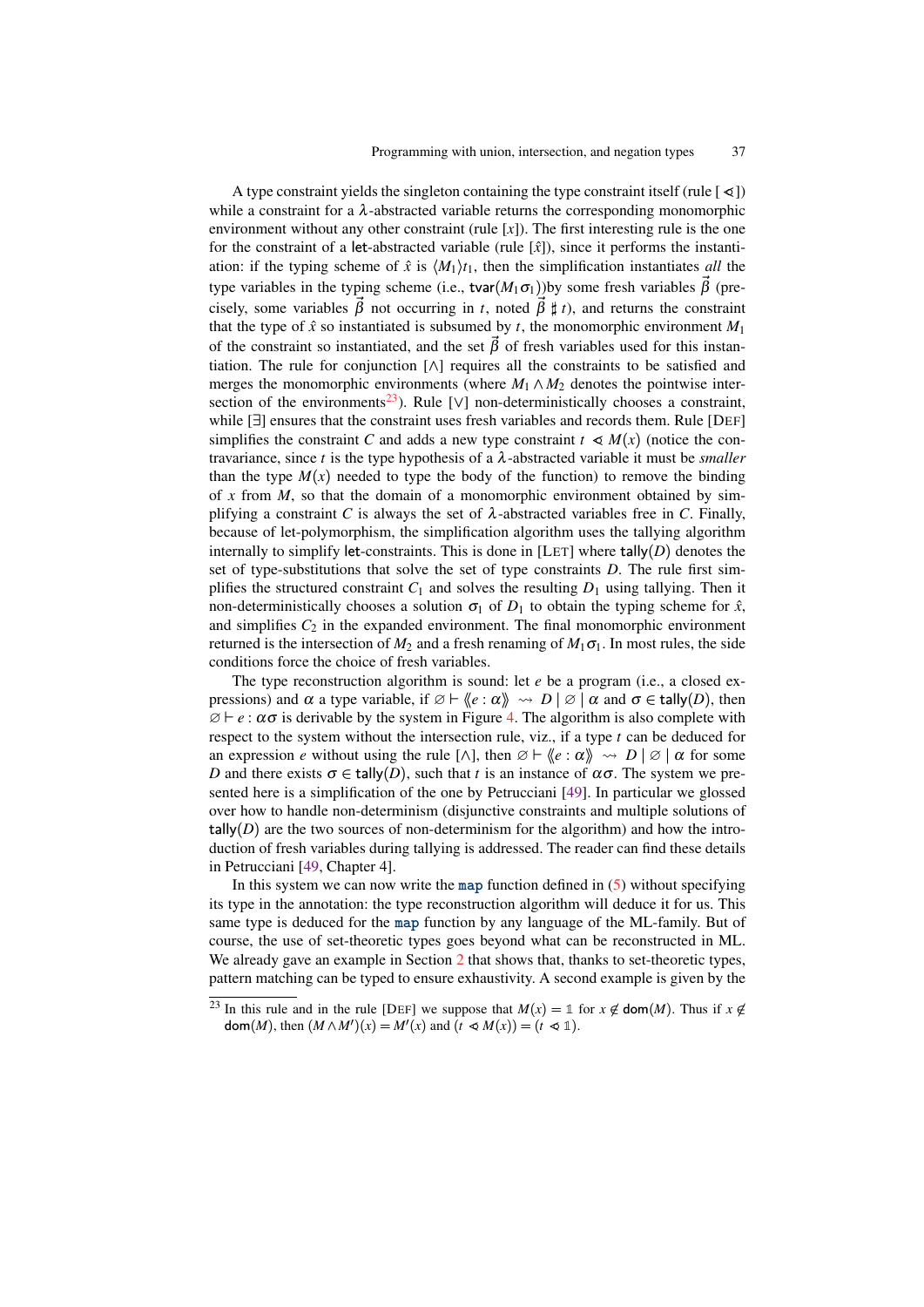function f below which returns true for the pair of *tags* (akin to user-defined constants) (`A,`B), and false for the symmetric pair:

<span id="page-37-0"></span>

| $let f = function$                    | $let g = function$                                                           |     |
|---------------------------------------|------------------------------------------------------------------------------|-----|
| $(\hat{A}, \hat{B}) \rightarrow true$ | $\uparrow$ $\uparrow$ $\uparrow$ $\uparrow$ $\uparrow$ $\uparrow$ $\uparrow$ | (7) |
| $\vert$ ( $B, A$ ) -> false           | $\vert$ x -> x                                                               |     |

the type returned by the reconstruction algorithm for implicit CDuce and the one by OCaml (where this kind of tags are called *polymorphic variants*) are given below.

|        | Implicit CDuce                                                                               | OCaml                                                             |
|--------|----------------------------------------------------------------------------------------------|-------------------------------------------------------------------|
| $-f$ : | $(A, B) \vee (B, A) \rightarrow B$ ool                                                       | $(YAVB, YVB) \rightarrow Bool$                                    |
| g:     | $\forall \alpha$ . AV BV $(\alpha \setminus (\neg \text{AV B})) \rightarrow \text{BV}\alpha$ | $\forall (\alpha \geq A \vee B) \ldotp \alpha \rightarrow \alpha$ |

While OCaml states that the function f can be applied to any pair of tags  $A$  or  $B$  (but the type-checker warns that pattern matching may not be exhaustive since it fails for, say, the pair  $(\hat{A}, \hat{A})$  the reconstruction in implicit CDuce bars out all pairs that would make pattern matching fail. But even when exhaustivity is not an issue, implicit CDuce can return more precise types, as the function g defined in [\(7\)](#page-37-0) shows. The type returned by OCaml states that the function g will return either `A or `B or any other value that is passed to the function.<sup>[24](#page-37-1)</sup> The type inferred by implicit CDuce states that the function g will return either `B or any other value passed to the function provided that it is neither `A or `B: contrary to OCaml, it correctly detects that g will never return a tag `A.

Finally, to understand how the reconstruction algorithm works in the presence of subtyping, consider the following OCaml code snippet (that does not involve any pattern matching or fancy data type: just products) that OCaml fails to type:

fun  $x \rightarrow if$  (fst  $x$ ) then  $(1 + \text{snd } x)$  else x

Our reconstruction algorithm deduces for this function the type

 $(Bool\times Int) \rightarrow (Int | (Bool\times Int) )$ 

To that end, the constraint generation and simplification systems assign to the function the type  $\alpha \to \beta$  and, after simplification, generates a set of four constraints: { $(\alpha \le \alpha)$ } Bool $\times$ 1)*,*( $\alpha \leq 1 \times$ Int)*,*(Int  $\leq \beta$ )*,*( $\alpha \leq \beta$ )}. The first constraint is generated because fst x is used in a position where a Boolean is expected; the second comes from the use of snd x in an integer position; the last two constraints are produced to type the result of an if\_then\_else expression (with a supertype of the types of both branches). To compute the solution of two constraints of the form  $\alpha \ll t_1$  and  $\alpha \ll t_2$ , the tallying algorithm must compute the greatest lower bound of  $t_1$  and  $t_2$  (or an approximation thereof); likewise for two constraints of the form  $s_1 \leq \beta$  and  $s_2 \leq \beta$  the best solution is the least upper bound of  $s_1$  and  $s_2$ . This yields Bool  $\times$  Int for the domain i.e., the intersection of the upper bounds for  $\alpha$ — and (Int | (Bool×Int)) for the codomain—i.e., the union of the lower bounds for  $\beta$ .

This last example further witnesses the interest of having set-theoretic types exposed to the programmer rather than just as meta-operations implemented by the type checker. To perform type reconstruction in the presence of subtyping, one must be able

<span id="page-37-1"></span><sup>24</sup> In OCaml this value can only be another polymorphic variant.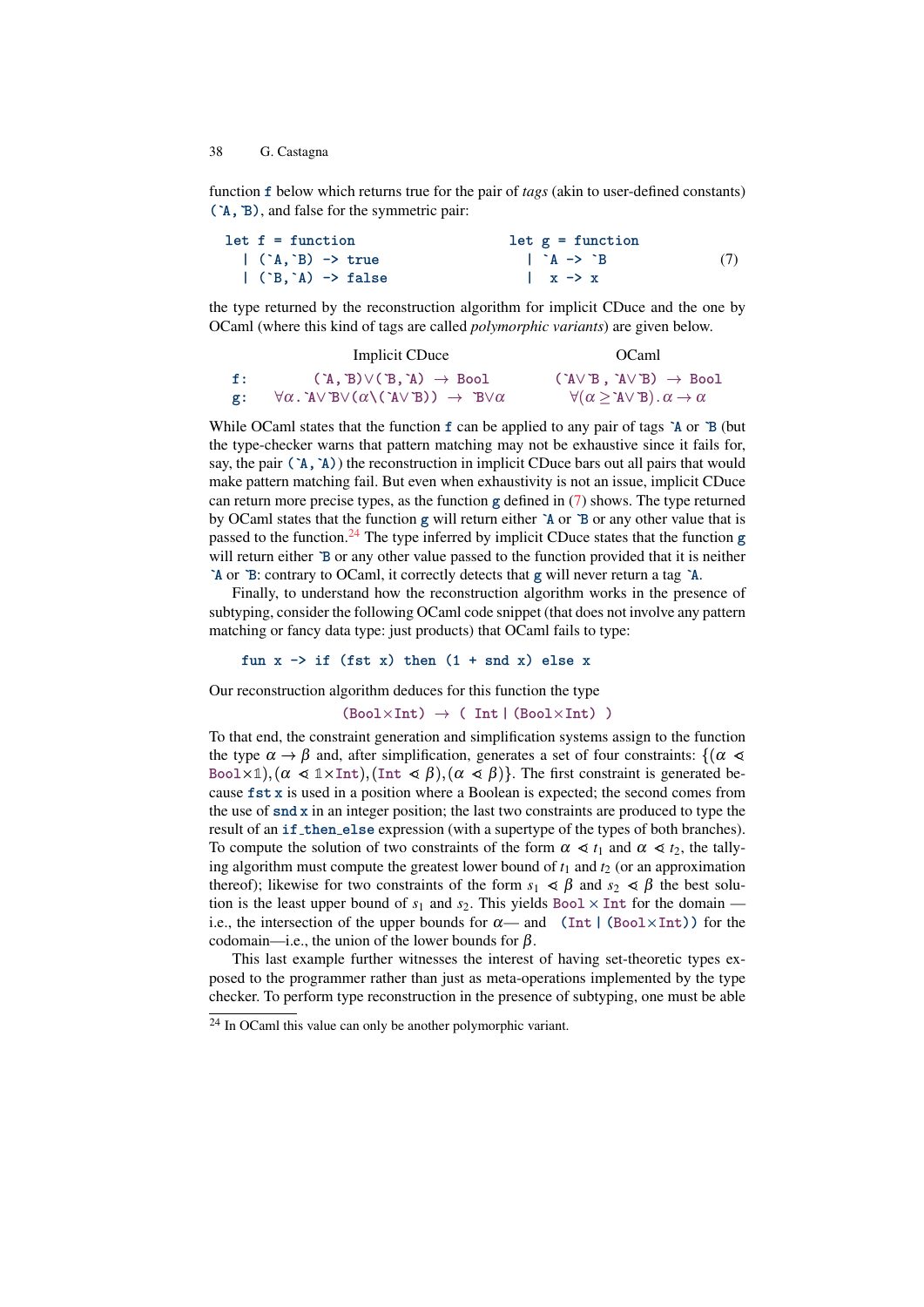to compute unions and intersections of types. In some cases, as for the domain in the example above, the solution of these operations is a type of ML (or of the language at issue): then the operations can be meta-operators computed by the type-checker but not exposed to the programmer. In other cases, as for the codomain in the example, the solution is a type which might not already exist in the language: therefore, the only solution to type the expression precisely is to add the corresponding set-theoretic operations to the types of the language.

<span id="page-38-0"></span>4.3.2 Adding type annotations. The type reconstruction algorithm we just described cannot infer intersection types for functions. However it is possible to explicitly annotate functions (actually, any expression) with an intersection type and the system will *check* whether the function has that type [see [49,](#page-57-14) Chapter 5]. For instance, we can specify for the functions  $f$  and  $g$  in [\(7\)](#page-37-0) the following annotations.

```
f : ((\A, \Bbb{B}) \rightarrow true) \wedge ((\B, \A) \rightarrow false)
```
 $g : \forall \alpha \, (\hat{A} \rightarrow B) \land ((\alpha \hat{A}) \rightarrow (\alpha \hat{A}))$ 

and the type system will accept both of them. With these explicit annotations we almost recover all the expressiveness of the system in Section [4.2.5](#page-27-1) (it just lacks the possibility of testing function types other than **0**→**1**). So for instance, the application of the (implicitly-typed) map to the function g explicitly annotated with the type above, will return in the system of Petrucciani [\[49,](#page-57-14) Chapter 5] exactly the same type as as the type of map even given in  $(6)$  where  $\lambda$  is replaced for Int and  $\lambda$  B is replaced for Bool.

Adding annotations requires few modifications to the previous system. First of all we have, of course, to add annotations to our syntax. Here we present a simplified setting in which annotations are added only to let-expressions (see [\[49,](#page-57-14) Chapter 5] for the system where annotations can be added to any expressions anywhere in a program), which corresponds to adding the following production:

#### $e ::= \texttt{let} \hat{x} : \forall \vec{\alpha}. t = e \texttt{in} \ e$

A let-abstracted variable can now be annotated with an annotation  $\forall \vec{\alpha} \cdot t$  which specifies the type *t* to check for the expression bound to the variable, as well as the type variables  $\vec{\alpha}$  that are polymorphic in *t*. Like in the annotation given above to the function g, we can specify all the variables occurring in *t*, but we can also omit some, meaning that they will be considered monomorphic. For instance,  $\text{let } \hat{x} : \forall \alpha . \alpha \rightarrow \alpha = \lambda x.x \text{ in } \hat{x}3$  is well typed, because  $\alpha$  is bound in the let and can be instantiated in the body of the let. Instead,  $\text{let } \hat{x}$ :  $\alpha \rightarrow \alpha = \lambda x.x$  in  $\hat{x}$ 3 is ill-typed, because  $\alpha$  is not bound in the let and cannot be instantiated when typing the body  $\hat{x}3$ —in practice, this means that  $\alpha$  is bound in some outer scope and is polymorphic only outside that scope.

The addition of annotations has as a consequence that now expressions may have some free *type* variables (e.g., tvar(let $\hat{x}$ : ∀ $\vec{\alpha}$ .*t* =  $e_1$  in  $e_2$ ) = ((tvar(*t*)∪tvar( $e_1$ )) $\langle \vec{\alpha} \rangle$ ∪  $\text{tvar}(e_2)$ ) which are monomorphic and, thus, cannot be instantiated. To cope with this fact all the constructions we introduced previously in this section must be enriched by a set ∆ of monomorphic type variables that cannot be instantiated. So for instance the typing rule for let-expressions has  $\Delta$  as extra hypothesis and becomes:

[LET] 
$$
\frac{\Gamma;\Delta\cup\vec{\alpha}\vdash e_1:t_1\leq t'}{\Gamma;\Delta\vdash\mathbf{let}\hat{x}:\forall\vec{\alpha}.t'_1=e_1\mathbf{in}\,e_2:t}\vec{\alpha}\,\sharp\Gamma,\Delta
$$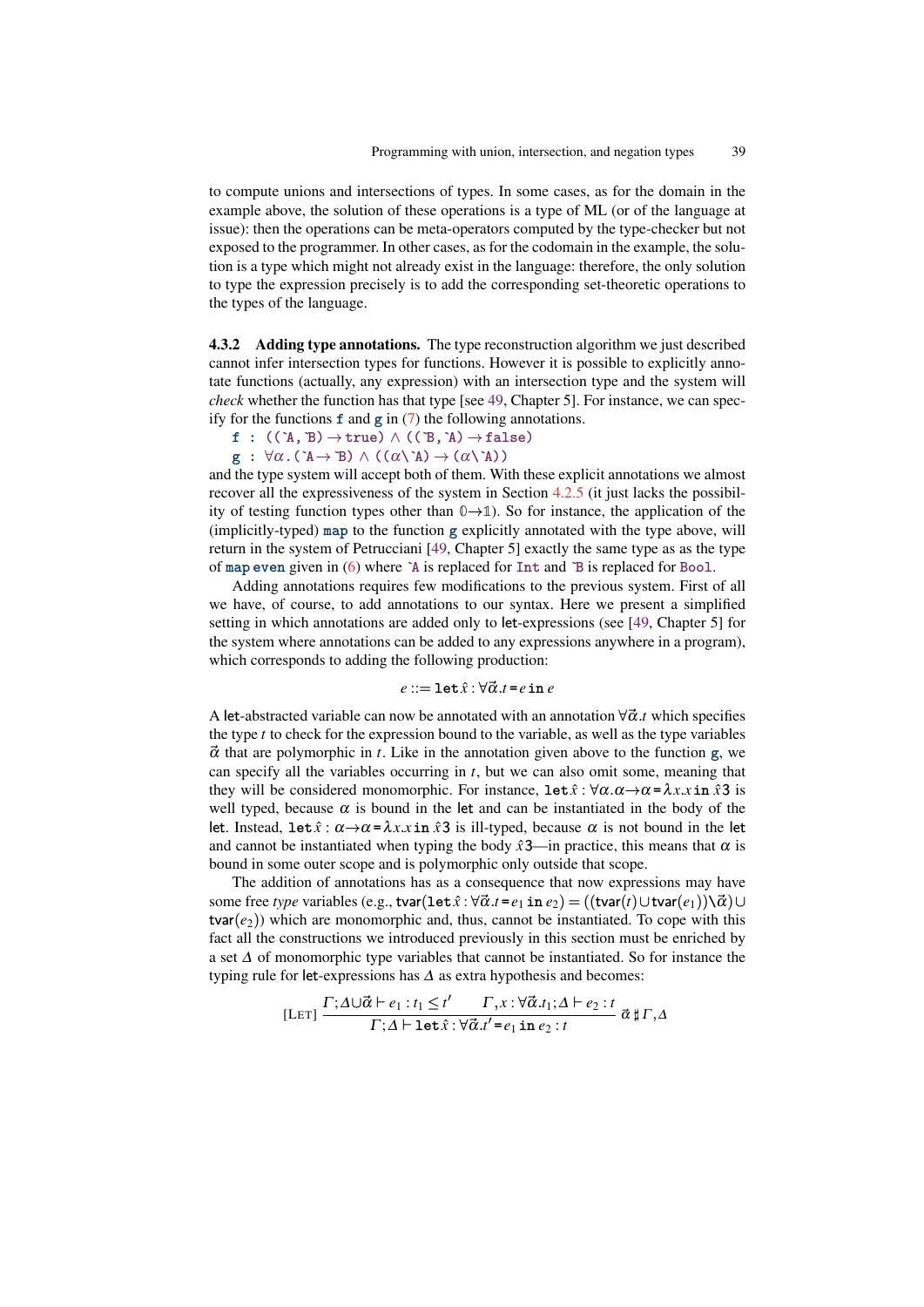The set  $\Delta$  must also be added as a parameter of constraint generation. Furthermore, constraint generation must be modified to exploit type annotations. In particular, we want to generate different constraints for an  $\hat{x}$  variable or a function when we know the type it should have. For instance, if a function  $\lambda x.e$  is annotated by an intersection type  $\bigwedge_{i \in I} t_i' \to t_i$ , then we want to generate separate constraints from *e* for each arrow: we break up the intersection into the set  $\{t'_{i} \rightarrow t_{i} \mid i \in I\}$  and generate a def-constraint for each element in the set. If the type in the annotation is not syntactically an intersection of arrows, we can still try to rewrite it to an equivalent intersection (as a trivial example, we could treat the annotation  $(t' \rightarrow t) \vee \mathbb{O}$  like  $t' \rightarrow t$ ). Formally, we need a function  $d^{\Delta}(t)$ that given a type *t* and a set of monomorphic variables ∆ returns a set of arrow types such that, if it is not empty, then it satisfies (*i*)  $t \approx \bigwedge_{t' \in d} \bigwedge_{t'} j'$ ; (*ii*) var  $\bigwedge_{t' \in d} \biguplus_{t'} j' \subseteq \Delta$ ; (*iii*) for all  $t_1 \to t_2 \in d^{\Delta}(t)$ ,  $t_1 \neq \emptyset$ . Essentially,  $d^{\Delta}(t)$  decomposes the type *t* into an equivalent intersection of arrow types such that these arrows are not of the form  $0 \rightarrow s$ (which not only would be redundat but also problematic [see [49,](#page-57-14) Section 5.2.2]) and do not contain monomorphic variables. If this decomposition is not possible  $d^2(t)$  returns the empty set. Once we have a function satisfying these properties (its definition is not important), then we can modify the constraint generation function so that it takes into account the monomorphic variables  $\Delta$  and the annotations. The crucial modifications are the following ones.

$$
\langle\!\langle \hat{x} : t \rangle\!\rangle^{\Delta} = \bigwedge_{i \in I} (\hat{x} \le t) \qquad \text{if } t \simeq \bigwedge_{i \in I} t_i
$$
\n
$$
\langle\!\langle \lambda x . e \rangle : t \rangle\!\rangle^{\Delta} = \exists \alpha_1, \alpha_2. (\text{def } x : \alpha_1 \text{ in } \langle\!\langle e : \alpha_2 \rangle\!\rangle^{\Delta}) \wedge (\alpha_1 \rightarrow \alpha_2 \prec t) \qquad \text{if } d^{\Delta}(t) = \varnothing
$$
\n
$$
\langle\!\langle \lambda x . e \rangle : t \rangle\!\rangle^{\Delta} = \bigwedge_{t_1 \rightarrow t_2 \in d^{\Delta}(t)} (\text{def } x : t_1 \text{ in } \langle\!\langle e : t_2 \rangle\!\rangle^{\Delta}) \qquad \text{otherwise}
$$
\n
$$
\langle\!\langle \text{let } \hat{x} : \forall \vec{\alpha}, t' = e_1 \text{ in } e_2 \rangle : t \rangle\!\rangle^{\Delta} = \text{let } \hat{x} : \forall \vec{\alpha}, \alpha [\langle\!\langle e_1 : t' \rangle\!\rangle^{\Delta \cup \vec{\alpha}} \wedge (t' \prec \alpha)] \text{ in } \langle\!\langle e_2 : t \rangle\!\rangle^{\Delta}
$$

with the conditions  $\alpha_1, \alpha_2 \sharp t, e, \Delta$  in the second line and  $\alpha, \vec{\alpha} \sharp e_1, \Delta$  in the last one. If a let-abstracted variable is typed by an intersection, then we generate the constraints for each type in the intersection separately and take their conjunction. If the type of a λ-abstraction can be decomposed into an intersection of arrows, then we generate the constraints for each single arrow separately and take their conjunction; otherwise we proceed as before (in this case the type *t* is likely to be a type variable). For annotated let-expressions we generate the constraint that expresses the conditions under which *e*<sup>1</sup> has the type in the annotation, adding the variables  $\vec{\alpha}$  to those that cannot be instantiated when typing  $e_1$ . Note that the freshness conditions now regard both  $\Delta$  and the subexpressions of the program (since free type variables may occur in them). Similar modifications must be done on the freshness conditions of the remaining generation rules.

Finally, the constraint simplification rules must also take into account the set of monomorphic variables. Thus, for instance, we have to modify the simplification rule for let-abstracted variables, so that the fresh instantiation does not use variables in  $\Delta$ ,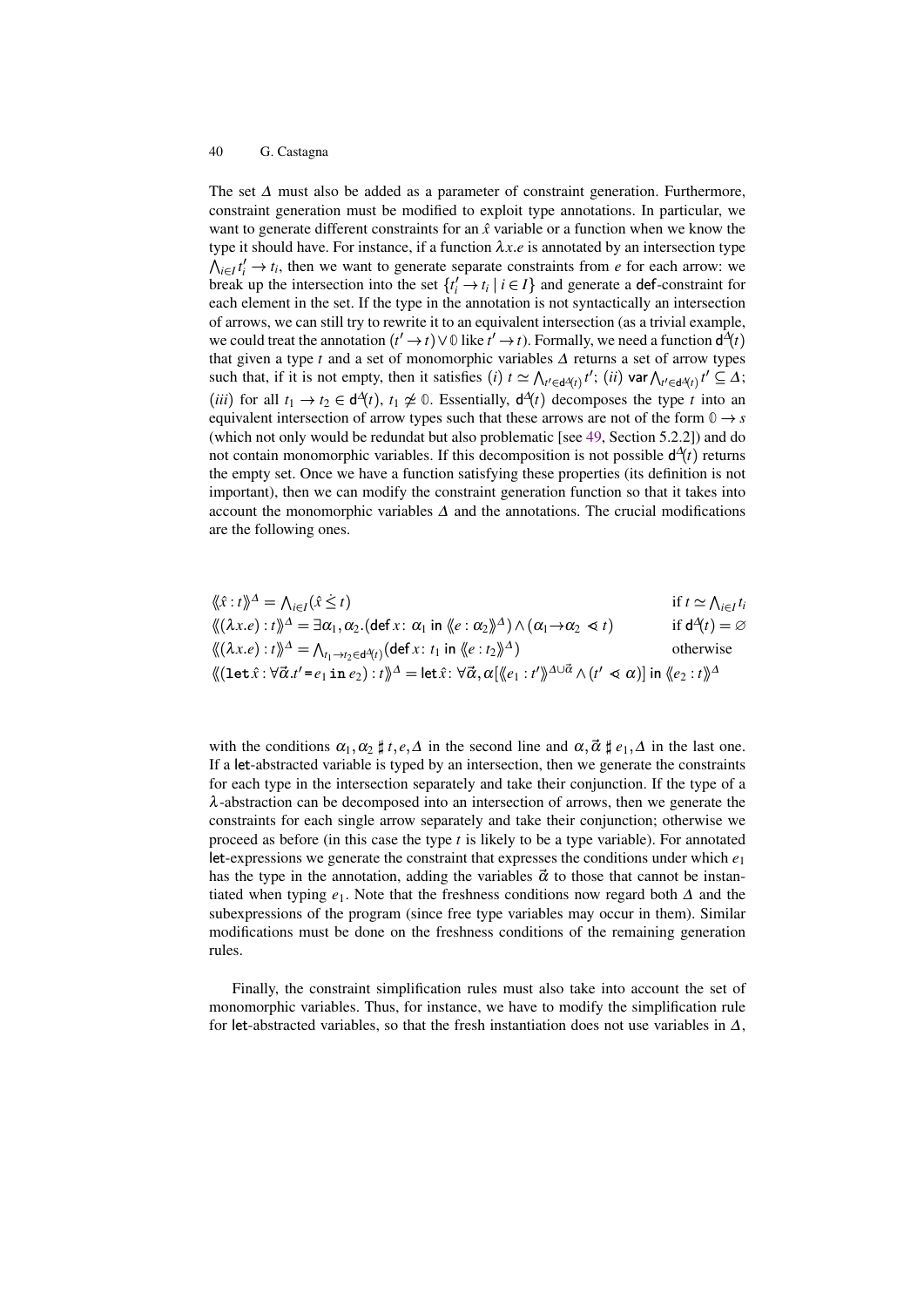and likewise for let-expressions:

$$
\begin{aligned}\n\text{[}\hat{x}\text{]} \overline{P;\Delta\vdash (\hat{x}\leq t)\leadsto \{t_1\{\vec{\alpha}\mapsto\vec{\beta}\}\}\vartriangleleft t\} \mid M_1\{\vec{\alpha}\mapsto\vec{\beta}\}\mid \vec{\beta} \end{aligned}\n\begin{aligned}\n\begin{aligned}\n\begin{aligned}\n\begin{aligned}\nP(\hat{x}) &= \langle M_1\rangle t_1 \\
\vec{\alpha} &= \text{tvar}(\langle M_1\rangle t_1)\n\end{aligned} \\
P;\Delta\vdash (\hat{x}\leq t) &\leadsto \{t_1\{\vec{\alpha}\mapsto\vec{\beta}\}\}\vartriangleleft t\} \mid M_1\{\vec{\alpha}\mapsto\vec{\beta}\}\mid \vec{\beta} \end{aligned}\n\end{aligned}\n\end{aligned}
$$
\n
$$
\begin{aligned}\n\text{[LET] } \frac{(P,\hat{x}\colon \langle M_1\sigma_1:\alpha\sigma_1\rangle); \Delta\vdash C_2 \leadsto D_2 \mid M_2 \mid \vec{\alpha}_2}{P;\Delta\vdash \text{let}\hat{x}\colon \forall \vec{\alpha}, \alpha[C_1] \text{ in } C_2 \leadsto D_2 \mid M_1\sigma_1\{\vec{\beta}\mapsto\vec{\gamma}\}\wedge M_2 \mid \vec{\alpha}_2\cup\vec{\beta} \end{aligned}\n\begin{aligned}\n\begin{aligned}\n\begin{aligned}\n\frac{\sigma_1\in \text{tally}_{\Delta\cup\vec{\alpha}}(D_1)}{\vec{\beta} &= \text{tvar}(\langle M_1\rangle t_1)} \\
\frac{\sigma_1\in \text{tally}_{\Delta\cup\vec{\alpha}}(D_1)}{\vec{\beta} &= \text{tvar}(M_1\sigma_1)\wedge \Delta t_1}\n\end{aligned}\n\end{aligned}
$$

notice in the last rule that the appropriate set of monomorphic variables is now passed to tally, so that it will not instantiate them to solve the constraints (see Petrucciani [\[49\]](#page-57-14) for details).

4.3.3 Occurrence typing As a final remark, notice that since the type-system in Figure [4](#page-32-0) does not include any form of a union elimination rule, this system cannot perform occurrence typing. It is possible to proceed as in Section [4.2.5](#page-27-1) and change the syntax of type-cases so as they specify a binding for the tested expression obtaining the same limited form of occurrence typing present in the CDuce language.

## <span id="page-40-0"></span>4.4 Occurrence Typing and Reconstruction of Intersections

The two systems described in the preceding sections—i.e., the explicitly-typed version and the implicitly-typed version of CDuce—present two limitations with respect to the theoretical framework of Section [4.1:](#page-15-1)

- 1. *No occurrence typing:* neither system includes the union elimination rule [∨] of Figure [1](#page-16-0) which, combined with the rules  $[\epsilon_i]$ , implements occurrence typing.
- 2. *No reconstruction for intersection types:* in both systems the only way to deduce an intersection type for a function is to explicitly annotate it with the sought type.

The approach we describe next, proposed by Castagna et al. [\[16\]](#page-55-1), targets precisely these two problems but, for the time being, at the expense of polymorphism. The work studies whether it is possible to define a type-inference algorithm for the system of the theoretical framework, *as is*: we use the language defined in [\(2\)](#page-15-2) with the type-system defined by rules in Figure [1](#page-16-0) and the monomorphic types of Definition [1.](#page-11-1) The technical problems to solve in order to define a typing algorithm for this system are those evoked in Sections [4.1.2](#page-19-1) and [4.1.3,](#page-21-0) namely, (*i*) how to determine the arrows that form the intersection type of a  $\lambda$ -abstraction that is not annotated,  $(ii)$  how to deduce negation types for a function, (*iii*) which expressions and which occurrences of these expressions should the system choose when it applies an instance of the rule  $[\vee]$ , and  $(iv)$  how to determine the union of types into which the system should split the type of an expression chosen for [∨].

We have seen that the previous two systems simply avoided the technical problems (*iii*) and (*iv*) by excluding the rule [∨] and by typing type-case expressions with custom rules (possibly adding an explicit binding to the syntax of the type-cases so as to have a limited form of occurrence typing). The system described in [\[16\]](#page-55-1), instead, follows the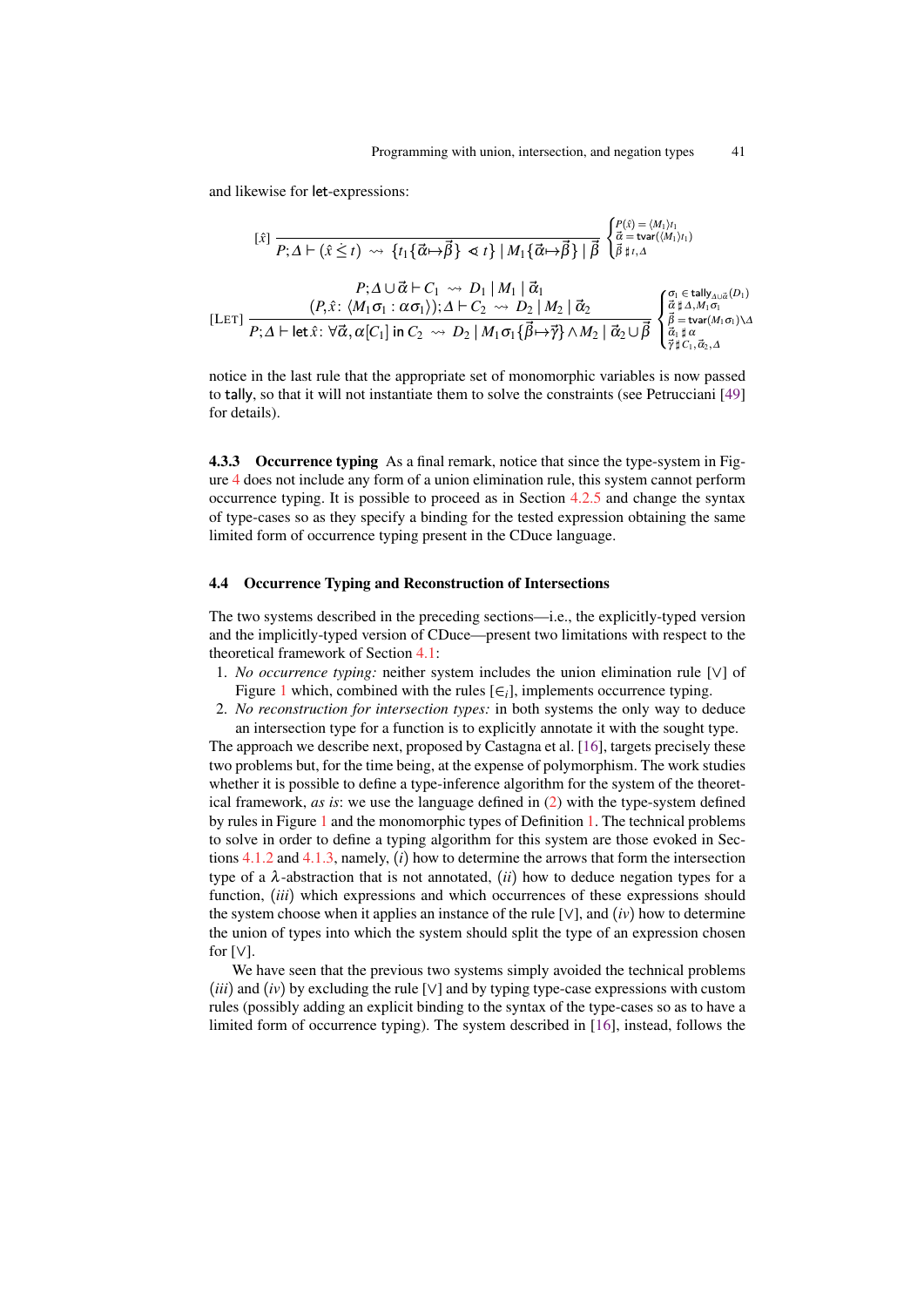opposite approach: it keeps the rule [∨] as is and introduces specific sound (though, not complete) algorithmic solutions for these two technical problems. For (*iii*) it virtually applies the [∨] rule to *all* subexpressions of a program and for each such subexpression it takes into account *all* its occurrences in the program. For  $(iv)$  it uses the type-cases and the applications of overloaded functions that occur in the program to determine the split in union types: for instance, if  $e_1$  : (Int  $\rightarrow$  Char)  $\land$  (Bool∨Char  $\rightarrow$  Bool),  $e_2$  : Int∨Bool and there is in the program a type-case of the form (*e*1*e*2∈Bool) ? ··· : ···, then the system splits the type of  $e_1e_2$  (which is Char  $\vee$  Bool) into two separates types, Char and Bool, since they yield different results for the type-case; but the system will also split the type of *e*<sup>2</sup> into Int and Bool since they yield two distinct result types for the application of the overloaded function  $e_1$  (and incidentally for the type-case at issue). The same solution as for technical problem (*iv*) is also used for the technical problem (*i*), viz., given a function with a certain domain the system uses the type-cases and the applications of overloaded functions occurring in the program to determine how to split the function's domain into a union of types to be checked separately and, thus, deduce an intersection type for the function: for instance, if  $e_1$  has the same type as above and it is applied to the parameter *x* of some function—e.g.,  $\lambda x$ .... $e_1(x)$ ...—, then the system will deduce that the domain of the function is (a subtype of) Int∨Bool∨Char and split this domain in two, that is, it tries to type the body of the function under the hypothesis *x* : Int and under the hypothesis *x* : Bool∨Char to deduce for the function a type of the form  $(\text{Int} \rightarrow ...) \land (\text{Bool} \vee \text{Char} \rightarrow ...)$ . Finally, the system in Castagna et al. [\[16\]](#page-55-1) avoids technical problem (*ii*) in the same way as implicit CDuce does: negation types are not inferred, but type-cases cannot test functional types other than  $0 \rightarrow 1$ . This of course implies that property  $(3)$  in Sectionn [4.1.1—](#page-17-0)i.e., that every value has a type or its negation—does not hold. But this does not hinder the property of type preservation since, as we explained in Section [4.1.1,](#page-17-0) the presence of the union elimination rule [∨] suffices for it (even though it holds only for *ad hoc* parallel reductions: cf. Barbanera et al. [\[1\]](#page-54-1) and Castagna et al. [\[16\]](#page-55-1)).

To obtain a type-inference algorithm with the characteristics outlined above, Castagna et al. [\[16\]](#page-55-1) proceed in four steps, that we describe next.

First, we introduce an intermediate language that adds to the theoretical framework's original language defined in [\(2\)](#page-15-2) (henceforth, the *source language*) a "bind" construct that factors out common subexpressions. The type system of this new intermediate language limits the introduction of intersection and union types in the rules for typing functions and bind forms, respectively. Typeability in the source and the intermediate language coincide up to refactoring with bind.

Second, we introduce a syntactic restriction on terms of the intermediate language dubbed *maximal-sharing canonical form* (MSC-form), reminiscent of an aggressive Anormal form [\[55\]](#page-58-5). A MSC-form is essentially a list of bindings from variables to *atoms*. An atom is either an expression of our source language in which all subexpressions are variables, or it is a  $\lambda$ -abstraction whose body is a MSC-form. These forms are called *maximal-sharing* forms because they must satisfy the property that there cannot be two distinct bindings for the same atom. This is a crucial property because it ensures that every expression of the source language (*i*) is equivalent to a unique (modulo the order of bindings) MSC-form and (*ii*) is well-typed if and only if its MSC-form is. For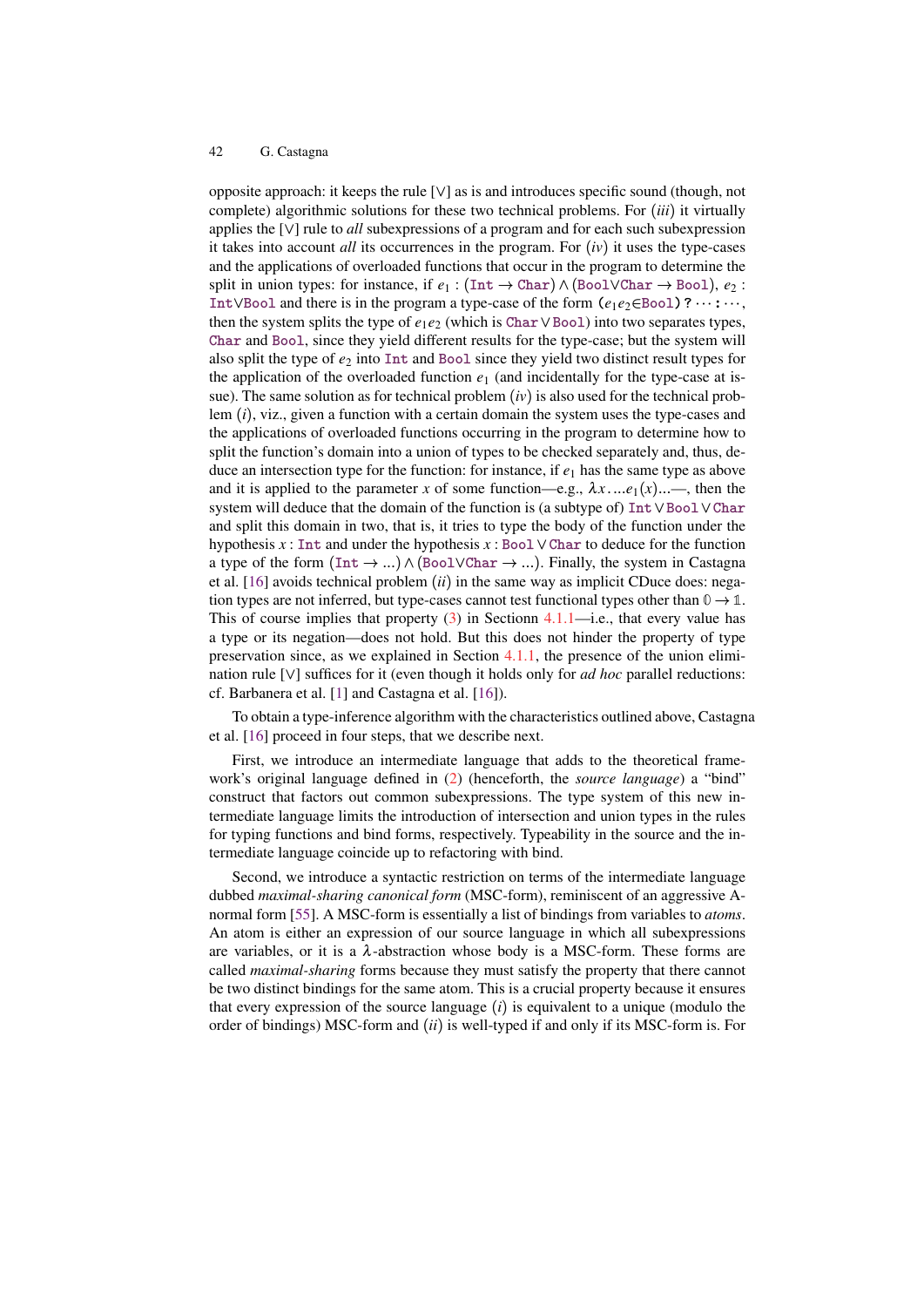instance, consider the expression

<span id="page-42-1"></span>
$$
(a_1a_2 \in \text{Int}) ? (a_2 + 1) : ((a_1a_2) @ a_2)
$$
 (8)

where  $a_1$  and  $a_2$  are generic atoms of type  $t_1 = (Int \rightarrow Int) \wedge (String \rightarrow String)$  and *t*<sup>2</sup> = Int ∨ String, respectively, and @ denotes string concatenation. This expression is well-typed with type Int∨String. Its MSC-form will look like the term in Table [1.](#page-42-0) Notice that this term satisfies the maximal sharing property because the two occur-

```
bind x_1 = a_1 in
bind x_2 = a_2 in
bind x_3 = x_1 x_2 in
bind x_4 = x_2 + 1 in
bind x_5 = x_3 \mathbf{Q} x_2 in
bind x_6 = (x_3 \in Int) ? x_4 : x_5in x_6bind x_1 : {t_1} = a_1 in
                                          bind x_2 : {Int, String} = a_2 in
                                          bind x_3: {x_2:Int\trianglerightInt, x_2:String\trianglerightString} = x_1x_2 in
                                          bind x_4: {Int} = x_2 + 1 in
                                          bind x_5 : {String} = x_3@x_2 in
                                          bind x_6 : {t_2} = (x_3 \in Int)?x_4 : x_5in x_6
```
Table 1: Pure MSC-form

#### Table 2: Annotated MSC-form

rences of the application  $a_1a_2$  in the source language expression [\(8\)](#page-42-1) are bound by the same variable *x*3. Essentially MSC-forms are our solution to technical problem (*iii*) we evoked at the beginning of this section, namely, which subexpressions and which occurrences of these subexpressions should the system choose for applying [∨]: the fact that all proper subexpressions of an atom are variables means that the system chooses *all* subexpressions, while the maximal sharing property means that the system chooses *all* occurrences of each subexpression since it replaces all of them by the same variable.

Third, we prove that an MSC-form is well-typed if and only if it is possible to explicitly annotate all the bindings of variables so that the MSC-form type-checks. The annotations essentially define how to split the type of the bound variables into a union of types (when the variable is bound by a  $\lambda$  this corresponds to splitting the type of the  $\lambda$ -abstraction into an intersection, when the variable is bound by a bind this corresponds to splitting the argument of the bind-expression into a union) and the annotated MSCform type-checks if the rest of the expression type-checks for each of the splits specified in its annotations. Table [2](#page-42-0) gives the annotations for the MSC-form of Table [1.](#page-42-0) The important annotations are those of the variables  $x_2$  and  $x_3$ . The first states that to type the expression, the type Int∨String of *a*<sup>2</sup> must be split and the expression must be checked separately for  $x_2$ : Int and  $x_2$ : String. The annotation of  $x_3$  states that when  $x_2$ has type Int then  $x_3$  must be assumed to be of type Int and when  $x_2$  has type String so must have  $x_3$ . Since we can effectively transform a source language expression into its MSC-form, then we have a method to check the well-typedness of an expression of the source language: transform it into its MSC-form and infer all the annotations of its variables, if possible. Inferring the annotations of a MSC-form boils down to deciding how to split the types of its variables.

Fourth, we define an algorithm which infers how to split the types of atoms. It starts from a MSC-form in which all variables are annotated with the top type Any and performs several passes to refine these annotations. Each pass has three possible outcomes: either (*a.*) the MSC-form type-checks with its current annotations and the algorithm stops with a success, or (*b.*) the MSC-form does not type-check, the pass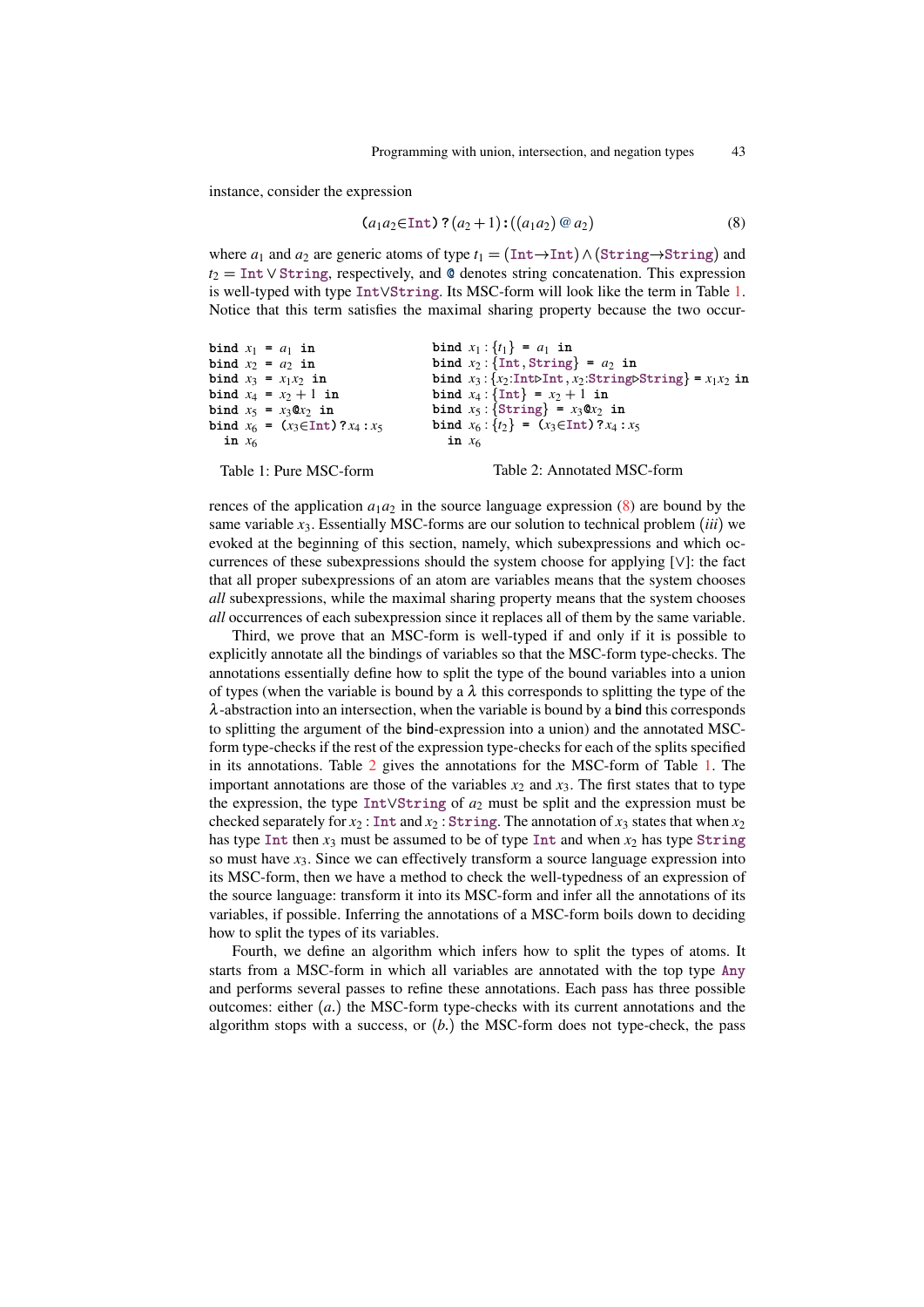proposes a new version of the same MSC-form but with refined annotations, and a new pass is started, or (*c.*) the MSC-form does not check and it is not possible to further refine the annotations so that the form may become typable, then the algorithm stops with a failure. The algorithm refines the annotations differently for variables that are bound by lambdas and by binds. For the variables in binds the algorithm produces a set of disjoint types so that their union is the type of the atom in the bind; for lambdas the algorithm splits the type of the parameter into a set of disjoint types and rejects the types in this set for which the function does not type-check, thus determining the domain of the function. The very last point that remains to explain is how to determine the split of a type: as a matter of fact, in general there are infinitely many different ways to split a type. The split of the types is driven by the types tested in type-cases and the operations applied to their components. For instance, the split of the type of  $a_2$  for the variable  $x_2$  $x_2$  in Tables [1](#page-42-0) and 2 is determined by the test  $x_3 \in Int$ : the algorithm will propose to split the type  $t_3$  of  $x_3$  into  $t_3 \wedge \text{Int}$  and  $t_3 \wedge \text{Int}$ . Since  $t_3$  is Int∨String, the split proposed for  $x_3$  is actually Int or String. This split triggers in the subsequent pass the split for the type of  $x_2$  since  $x_3$  is defined as  $x_1x_2$  and  $x_3$  can be of type Int only if  $x_2$  is of type Int and it can be of type String only if  $x_2$  is of type String. We just got the expected annotations. Essentially, this fourth step is our solution to the technical problems (*iv*) and (*i*) we evoked at the beginning of this section, namely, how to split the type of a subexpression chosen to apply  $[\vee]$  into a union of types, and how to split the type of an implicitly-typed function into an intersection of arrows: we split these types by analyzing the type-cases and the overloaded function applications occurring in the program.

Formally, [\[16\]](#page-55-1) defines the following intermediate language

# Intermediate  $\exp e:= c |x| \lambda x.e |ee|(e,e) |\pi_i e|(e\in\tau) ? e:e |bindx = eine (9)$

with the typing rules given in Figure [7](#page-43-0) (where we omitted the rules for constants, variables, and pairs since they are the same as in Figure  $1$ ).<sup>[25](#page-43-1)</sup> A well-typed expression of

<span id="page-43-0"></span>
$$
[\rightarrow I] \frac{(\forall j \in J) \qquad \Gamma, x : t_j \vdash_{\mathscr{I}} e : s_j}{\Gamma \vdash_{\mathscr{I}} \lambda x.e : \Lambda_{j \in J} t_j \rightarrow s_j} J \neq \emptyset \qquad [\rightarrow E] \frac{\Gamma \vdash_{\mathscr{I}} e_1 : t_1 \quad \Gamma \vdash_{\mathscr{I}} e_2 : t_2}{\Gamma \vdash_{\mathscr{I}} e_1 e_2 : t_1 \circ t_2} t_2 \leq d \text{om}(t_1)
$$
\n
$$
[\times E_1] \frac{\Gamma \vdash_{\mathscr{I}} e : t \leq (\mathbb{1} \times \mathbb{1})}{\Gamma \vdash_{\mathscr{I}} \pi_1 e : \pi_1(t)} [\times E_2] \frac{\Gamma \vdash_{\mathscr{I}} e : t \leq (\mathbb{1} \times \mathbb{1})}{\Gamma \vdash_{\mathscr{I}} \pi_2 e : \pi_2(t)} [\emptyset] \frac{\Gamma \vdash_{\mathscr{I}} e : \emptyset}{\Gamma \vdash_{\mathscr{I}} (e \in t) ? e_1 : e_2 : 0}
$$
\n
$$
[\in_1] \frac{\Gamma \vdash e : t_0 \leq t \qquad \Gamma \vdash e_1 : t_1}{\Gamma \vdash (e \in t) ? e_1 : e_2 : t_1} t_0 \neq \emptyset \qquad [\in_2] \frac{\Gamma \vdash_{\mathscr{I}} e : t_0 \leq \neg t \qquad \Gamma \vdash e_2 : t_2}{\Gamma \vdash_{\mathscr{I}} (e \in t) ? e_1 : e_2 : t_2} t_0 \neq \emptyset}
$$
\n
$$
[\vee_1] \frac{\Gamma \vdash_{\mathscr{I}} e_2 : s}{\Gamma \vdash_{\mathscr{I}} \text{bind} x = e_1 \text{ in } e_2 : s} x \notin \text{dom}(\Gamma) [\vee_2] \frac{\Gamma \vdash_{\mathscr{I}} e_1 : \vee_{j \in J} t_j \quad (\vee_{j \in J} \Gamma, x : t_j \vdash_{\mathscr{I}} e_2 : s_j}{\Gamma \vdash_{\mathscr{I}} \text{bind} x = e_1 \text{ in } e_2 : \vee_{j \in J} s_j} J \neq \emptyset
$$

#### Fig. 7: Intermediate typing rules

<span id="page-43-1"></span><sup>&</sup>lt;sup>25</sup> Notice that we do not define a reduction semantics for the intermediate language since the sole purpose of the intermediate expressions is to encode typing derivations. But a call-by-need semantics for the new bind-expressions would be appropriate [\[16,](#page-55-1) see Appendix A.6].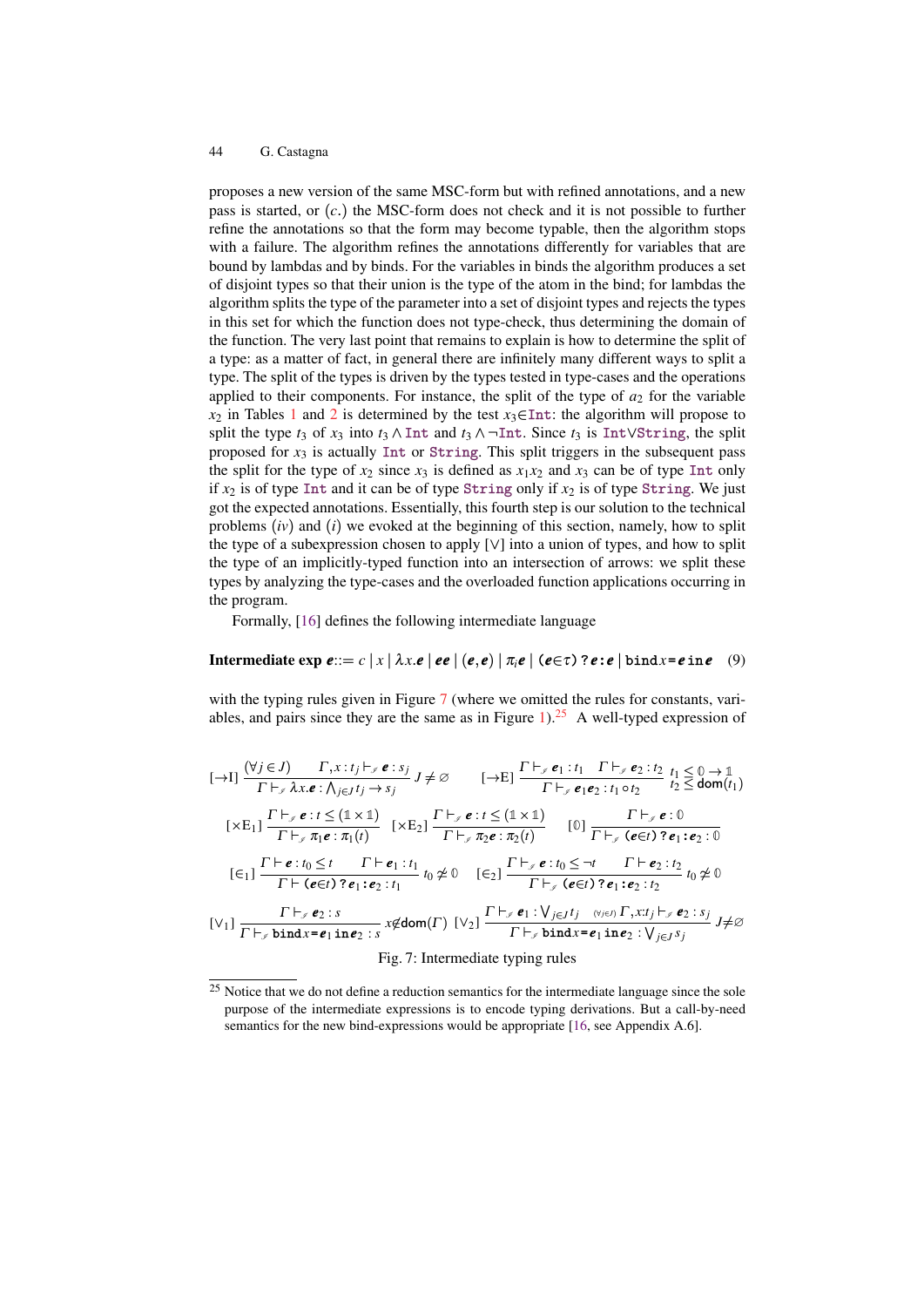the intermediate language is typed by derivations in which every instance of the [∨] rule (here declined in two forms) corresponds to a bind-expression. Any such derivation corresponds to a canonical derivation (Figure [2\)](#page-20-1) for a particular expression of the source language in [\(2\)](#page-15-2). This expression can be obtained from the intermediate language expression by unfolding its bindings. Formally, this is obtained by the *unwinding* operation, noted  $\lceil . \rceil$  and defined for binding expressions as  $\lceil \text{bind} \, x = e_1 \, \text{in} \, e_2 \rceil \, \lceil \frac{\text{def}}{e_2} \rceil \{ \lceil e_1 \rceil / x \},\$ as the identity for constants and variables, and homomorphically for all the other expressions. It is possible to prove that the problem of typing an expression of our source language is equivalent to the problem of finding a typable intermediate expression whose unwinding is that declarative expression. In other terms, a declarative expression is typable if and only if we can enrich it with bindings so that it becomes a typable intermediate expression.

The definition of the intermediate expressions is a step forward in solving the problem of typing a declarative expression, but it also brings a new problem, since we now have to decide where to add the bindings in a declarative expression so as to make it typable in the intermediate system. We get rid of this problem by defining the *maximal sharing canonical forms* (*MSC-form* for short). The idea is pretty simple, and consists in adding a new binding for every *distinct* (modulo  $\alpha$ -conversion) sub-expressions of a declarative expression. Formally, this transformation yields a MSC-form:

Definition 5 (MSC Forms). *An intermediate expression e is a* maximal sharing canonical form *if it is produced by the following grammar:*

<span id="page-44-0"></span>*Atomic expressions* 
$$
\boldsymbol{a} ::= c | \lambda x. \boldsymbol{\kappa} | (x, x) | xx | (x \in \tau) ? x : x | \pi_i x
$$
  
*MSC-forms*  $\boldsymbol{\kappa} ::= x | \text{bind} x = \boldsymbol{a} \text{ in } \boldsymbol{\kappa}$  (10)

*and is*  $\alpha$ -equivalent to an expression **k** that satisfies the following properties: (1) if  $\text{bind} x_1 = a_1$  in  $\kappa_1$  *and*  $\text{bind} x_2 = a_2$  in  $\kappa_2$  *are distinct sub-expressions of*  $\kappa$ *, then*  $[a_1] \neq \alpha$  $[a_2]$ ; (2) if  $\lambda x$ . $\kappa_1$  *is a sub-expression of*  $\kappa$  *and* bind  $y = a$  in  $\kappa_2$  *a sub-expression of*  $\kappa_1$ , *then*  $f\nu(a) \nsubseteq f\nu(\lambda x.\kappa_1)$ ; (3) if  $bindx = a$  in  $\kappa'$  is a sub-expression of  $\kappa$ , then  $x \in f\nu(\kappa')$ .

MSC-forms, ranged over by  $\kappa$ , are variables preceded by a list of bindings of variables to atoms. Atoms are either λ-abstractions whose body is a MSC-form or any other expression in which all proper sub-expressions are variables. Therefore, bindings can appear in a MSC-form either at top-level or at the beginning of the body of a function. Definition [5](#page-44-0) ensures that given an expression *e* of the source language [\(2\)](#page-15-2) there exists a unique (modulo  $\alpha$ -conversion and the order of bindings) MSC-form whose unwinding is  $e$ : we denote this MSC-form by  $\mathsf{MSC}(e)$  and it is easy to effectively produce it from *e* (roughly, visit *e* bottom up and generate a distinct binding for each distinct subexpression). Furthermore,  $e$  is typable if and only if  $\mathsf{MSC}(e)$  is: we reduced the problem of typing *e* to the one of typing MSC(*e*), a form that we can effectively produce from *e* and for which we have the syntax-directed type system of Figure [7.](#page-43-0)

The type system of Figure [7](#page-43-0) is syntax directed, but it still includes non-analytic rules for functions and bind-expressions. Thus, the next step consists in adding annotations to intermediate expressions, so as to make these rules analytic: we consider expressions of the form  $\lambda x:A.e$  and  $\text{bind } x:A = e \text{ in } e$ , where *A* ranges over annotations of the form {Γ *.t,...,*Γ *.t*}. Our annotations are, thus, finite relations between type environments and types. An annotation of the form  $x: \{ \Gamma_i \triangleright t_i \}_{i \in I}$  indicates that under the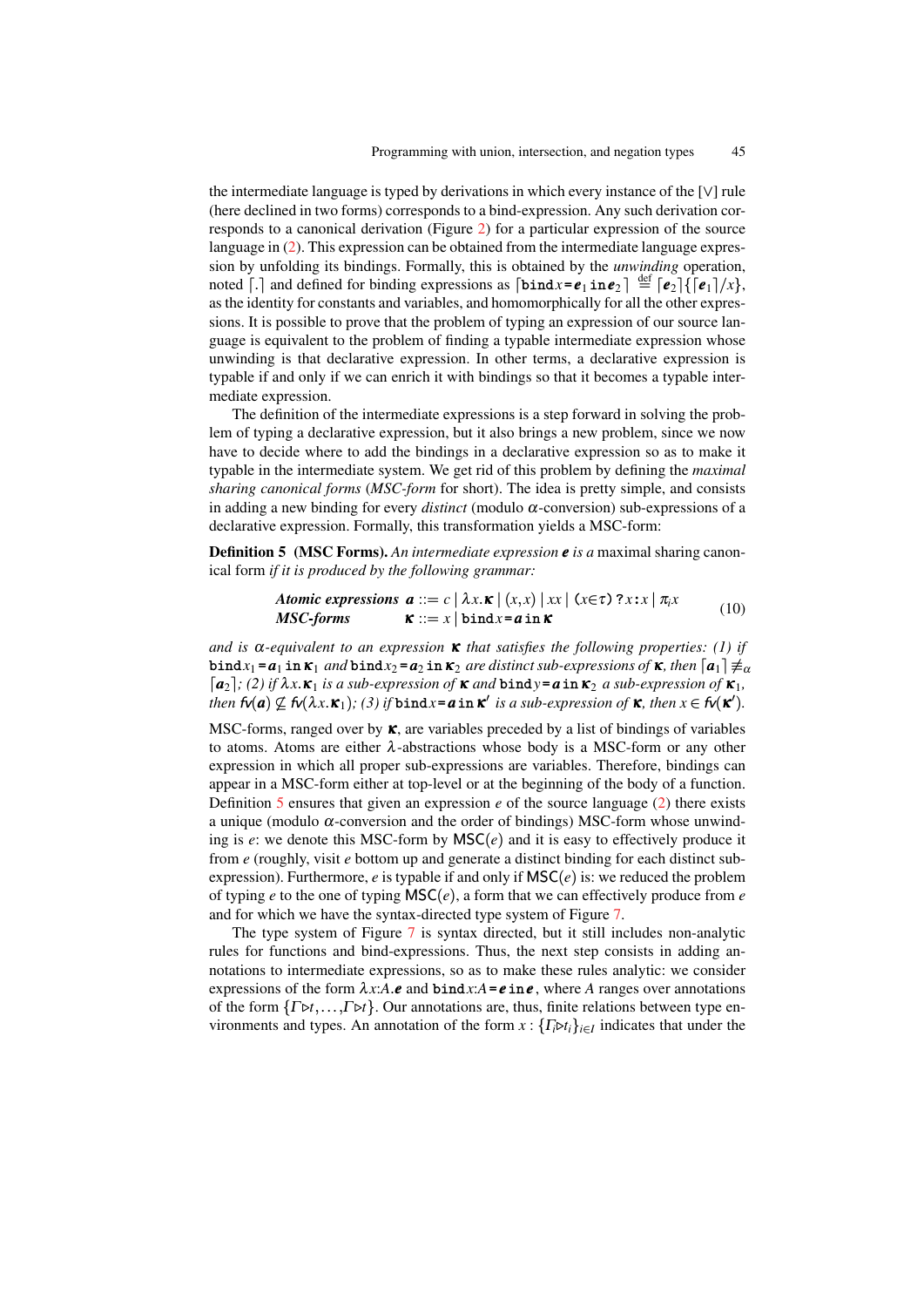hypothesis  $\Gamma$ <sup>*i*</sup> the variable *x* must be supposed to be of type  $t$ <sup>*i*</sup>. We write  $\{t_1, \ldots, t_n\}$  for  $\{\emptyset \cup \{t_1, \ldots, \emptyset \cup \{t_n\}}\}$  and just *t* for  $\{\emptyset \cup t\}$ . So for instance we write  $\lambda x : t \cdot e$  for  $\lambda x : \{\emptyset \cup t\} \cdot e$ while, say,  $\text{bind } x$ : { $t_1, \ldots, t_n$ } =  $e_1$  in  $e_2$  stands for  $\text{bind } x$ : { $\emptyset \triangleright t_1, \ldots, \emptyset \triangleright t_n$ } =  $e_1$  in  $e_2$ .

In this system terms encode derivations. Terms with simple annotations such as  $\lambda x$ :*t*.*e* represent derivations as they can be found in the simply-typed  $\lambda$ -calculus: in other terms, to type the function the system must look for a type *s* such that  $\lambda x$ :*t.e* is of type  $t \to s$ . When annotations are sets of types, such as in  $\lambda x$ :  $\{t_1, \ldots, t_n\}$ .  $e$ , then the term represents a derivation for an intersection type, such as the derivations that can be found in semantic subtyping calculi: in other terms, to type the function the system look for a set of types  $\{s_1, \ldots, s_n\}$  such that  $\lambda x$ : $\{t_1, \ldots, t_n\}$ . *e* has type  $\bigwedge_{i=1}^n t_i \to s_i$ . Finally, the reason why we need the more complex annotations of the form  $\{\Gamma_1 \triangleright t_1, \ldots, \Gamma_l \triangleright t_1\}$ can be shown by an example. Consider  $\lambda x$ .  $((\lambda y)(x)(x))x$ : in the declarative system we can deduce for it the type (Int→Int×Int)∧(Bool→Bool×Bool). We must find the annotations *A*<sub>1</sub> and *A*<sub>2</sub> such that  $\lambda x:A_1$ .( $(\lambda y:A_2,(x,y))x$ ) has type (Int→Int×Int)∧  $(Bool \rightarrow Bool \times Bool)$ . Clearly  $A_1 = \{Int, Bool\}$ . However, the typing of the parameter *y* depends on the typing of *x*: when *x*:Int then *y* must have type Int (the type of *y* must be larger than the one of *x*—the argument it will be bound to—, but also smaller than Int so as to deduce that  $\lambda y(x, y)$  returns a pair in Int $\times$ Int). Likewise when *x*:Bool, then *y* must be of type Bool, too. Therefore, we use as  $A_2$  the annotation  $\{x:\text{Int}\triangleright\text{Int}, x:\text{Bool}\triangleright\text{Bool}\}$ , which precisely states that when *x*:Int, then we must suppose that *y* (the variable annotated by  $A_2$ ) is of type Int, and likewise for Bool.

<span id="page-45-0"></span>
$$
[\neg \text{I}] \frac{(\forall j \in J) \qquad \Gamma, x : t_j \vdash_{\mathcal{A}} \kappa : s_j}{\Gamma \vdash_{\mathcal{A}} \lambda x : \{I_i \triangleright t_i\}_{i \in I} \cdot \kappa : \bigwedge_{j \in J} t_j \to s_j} J = \{i \in I \mid \Gamma \leq I_i\} \neq \emptyset
$$
\n
$$
[\vee_1] \frac{\Gamma \vdash_{\mathcal{A}} \kappa : s}{\Gamma \vdash_{\mathcal{A}} \text{ bind } x : \{I_i \triangleright t_i\}_{i \in I} = a \text{ in } \kappa : s} \{i \in I \mid \Gamma \leq I_i\} = \emptyset
$$
\n
$$
[\vee_2] \frac{\Gamma \vdash_{\mathcal{A}} a : \bigvee_{j \in J} t_j \qquad (\forall j \in J) \qquad \Gamma, x : t_j \vdash_{\mathcal{A}} \kappa : s_j}{\Gamma \vdash_{\mathcal{A}} \text{ bind } x : \{I_i \triangleright t_i\}_{i \in I} = a \text{ in } \kappa : \bigvee_{j \in J} s_j} J = \{i \in I \mid \Gamma \leq I_i\} \neq \emptyset
$$

#### Fig. 8: Algorithmic typing rules

The type system for annotated terms is given by the rules for abstractions and binding in Figure [8](#page-45-0) plus all the other rules of the intermediate type system (specialized for MSC-forms, i.e., where every subexpression is a variable). The system is algorithmic since it is syntax-directed and uses only analytic rules.

The main interest of this algorithmic system is that a well-typed annotated term univocally encodes a type derivation for a MSC-form and, therefore, it also encodes a particular canonical derivation for an expression of the source language. All this gives us a procedure to check whether an expression  $e$  of the source language  $(2)$  is well typed or not: produce  $\mathsf{MSC}(e)$  and look for a way to annotate it so that it becomes a well-typed annotated expression. If we find such annotations, then *e* is well typed. If such annotations do not exist, then *e* is not well-typed.

The last final step is then to define an algorithm to find whether there exists a way to annotate an MSC-form to make it well-typed. Different algorithms are possible. Castagna et al. [\[16,](#page-55-1) Section 5] describe an algorithm that starts by annotating all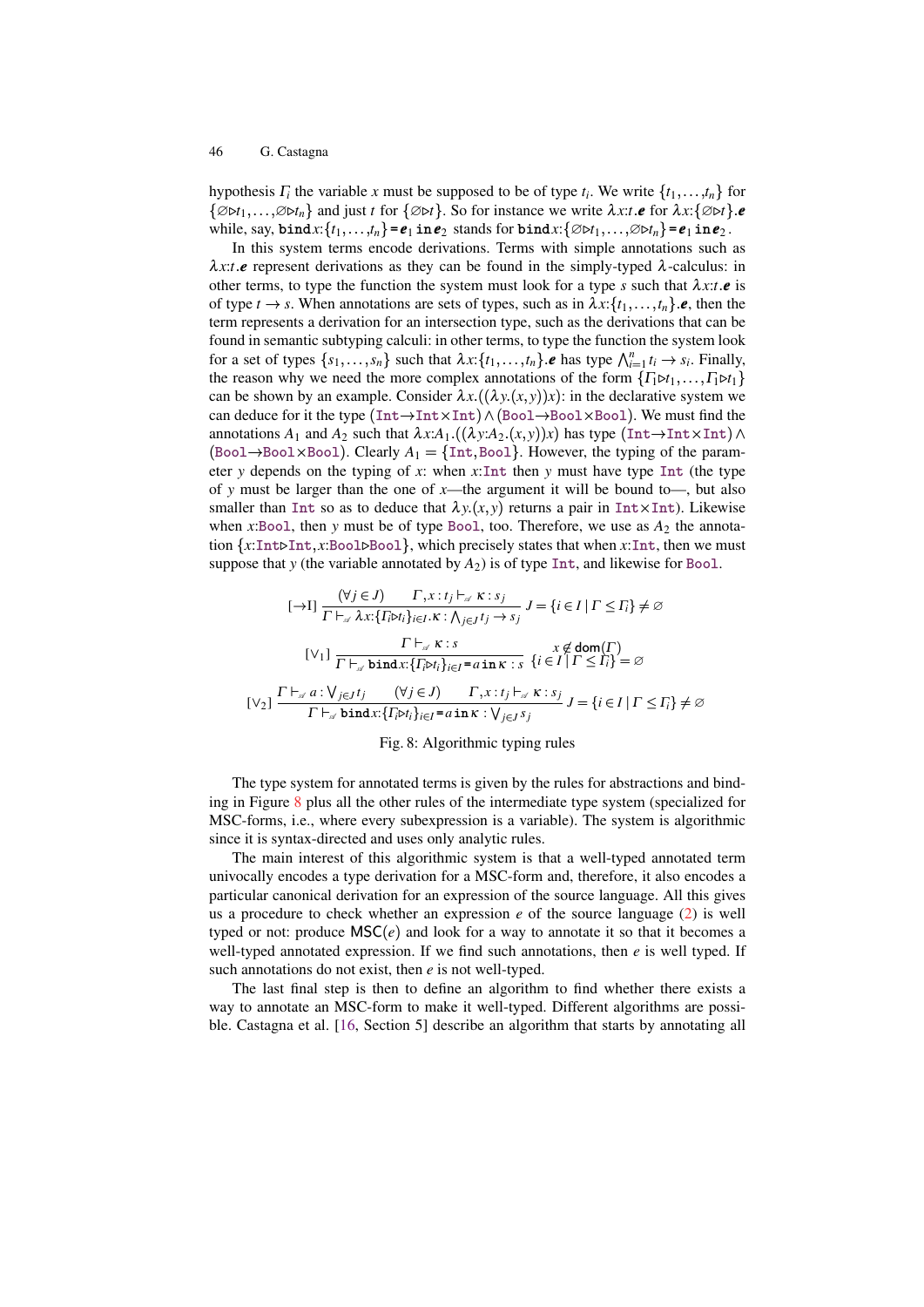bound variables with Any and then performs several passes in which it analyses the type-cases and overloaded applications of the term to determine how to split the types of the concerned expression and thus refining the annotations of their bindings. The reader may refer to [\[16,](#page-55-1) Section 5] for the details of this algorithm. Here we just stress that, contrary to the previous systems presented here, the algorithm is able to deduce the precise intersection types for the (non-annotated) functions  $not$ , and (both versions), and  $or_$  we gave at the end of the introduction, as well as reconstruct the type  $(\text{Int}\rightarrow\text{Int})\wedge(\text{Bool}\rightarrow\text{Bool})$  for the function  $\lambda x$ *.*( $x\in\text{Int}$ )?( $x+1$ ):¬*x* given in Section [2.](#page-3-0)

## 4.5 Summary

In this section we presented three practical variations of the theoretical language we defined in Section [4.1.](#page-15-1) The ultimate goal of our research is to have a unique language that covers the characteristics of the three of them. The current implementation of polymorphic CDuce corresponds to the language we presented in Section [4.2.5](#page-27-1) but work is in progress to merge it with the implicitly-typed language of Petrucciani's dissertation [\[49,](#page-57-14) Part I] that we presented in Section [4.3.](#page-30-0) The idea is to completely move to the constraint generation and resolution we surveyed in Section [4.3.1](#page-33-1) and consider the current version of polymorphic CDuce as the special case of the annotated expressions presented in Section [4.3.2.](#page-38-0) This may require to change the notation of explicitly-typed polymorphic functions, which is the reason why a polymorphic version of CDuce was not released, yet. The only problem to solve to obtain a conservative extension of (both monomorphic and polymorphic) CDuce will then be how to deal in Petrucciani's system with the type-cases of values with functional components (since in CDuce you can test whether a function has a given arrow type). The final step will be then to integrate the resulting system with the general usage of the union elimination rules on the lines of the system we described in Section [4.4.](#page-40-0)

# 5 Further Features

In this section we briefly overview few extra features that were developed in the context of the study of set-theoretic types.

## <span id="page-46-0"></span>5.1 Pattern Matching

Several examples presented in this article use pattern matching. Furthermore, in Section [2](#page-3-0) we cited the precise typing of pattern matching expressions as one of the main motivations of using set-theoretic types. However, the languages we formalized in Section [4](#page-15-0) do not include pattern matching expressions: they just have type-case expressions which, in their binding variant of Section [4.2.3,](#page-25-2) may be considered a very simplistic version of pattern matching. Here, we outline how full-fledged pattern matching can be added to the languages presented in Section [4.](#page-15-0) Similar formalizations of pattern matching for set-theoretic type systems have been described by Frisch [\[22,](#page-56-14) Chapter 6], Castagna et al. [\[12,](#page-55-8) Appendix E], and Castagna et al. [\[13\]](#page-55-9).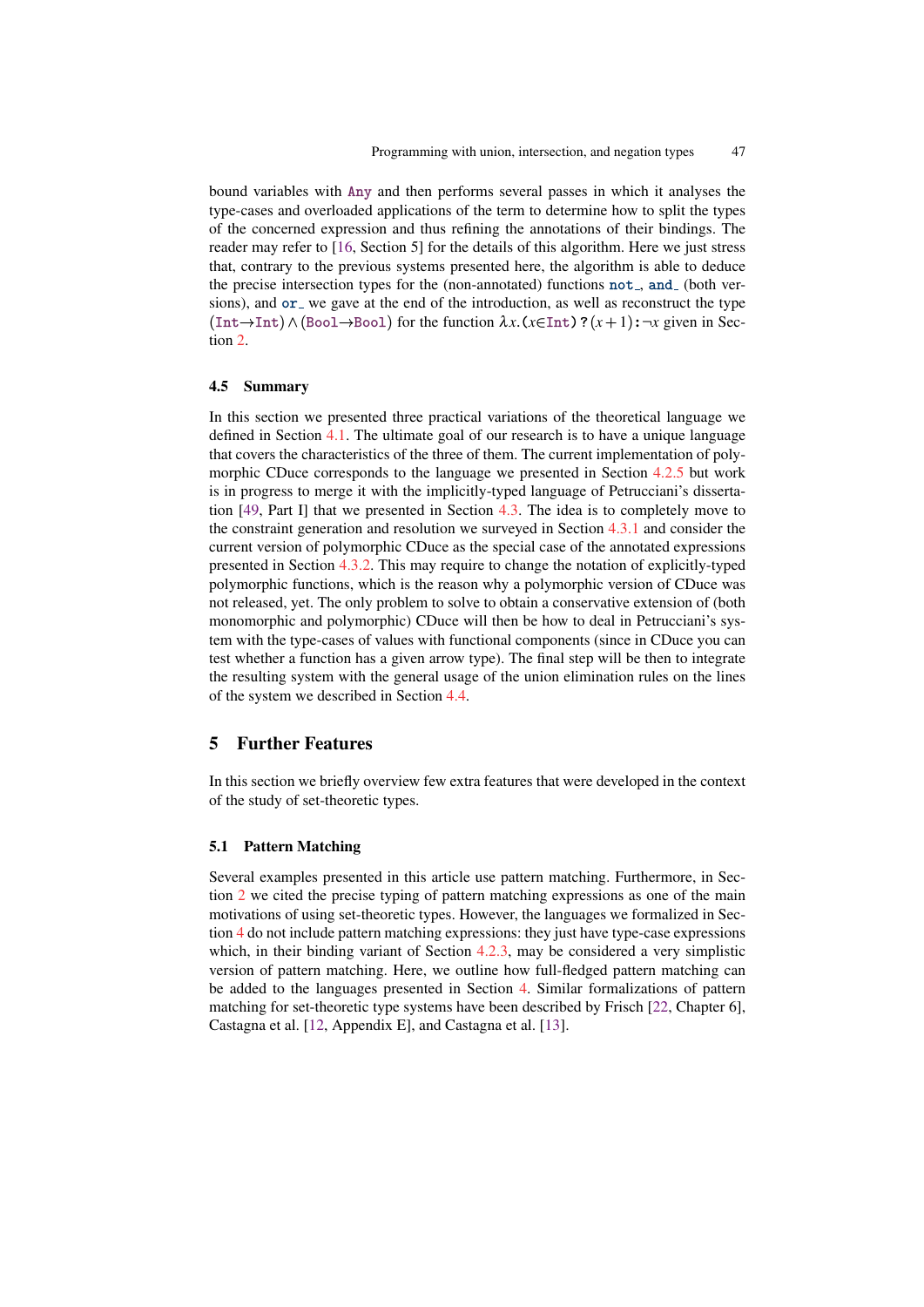For simplicity, we only consider two-branch pattern matching. We extend the syntax with the match construct and with patterns:

 $e$  ::= ··· | match *e* with  $p \rightarrow e$  |  $p \rightarrow e$   $p$  ::=  $\tau |x| (p, p) | p \& p | p | p$ ,

where  $\tau$  are the test types defined in Section [4](#page-15-0) (ground types for CDuce and its explicit polymorphic variant, ground non-functional types for implicitly-typed CDuce and the variant for occurrence typing) and with some restrictions on the variables that can appear in patterns: in  $(p_1, p_2)$  and  $p_1 \& p_2$ ,  $p_1$  and  $p_2$  must have distinct variables; in  $p_1$  |  $p_2$ ,  $p_1$  and  $p_2$  must have the same variables.

A more familiar syntax for patterns is  $p ::= \perp |c|x|(p, p) | p \text{ as } x | p | p$ , with wildcards and constants instead of  $\tau$  types and with as-patterns "*p* as *x*" (in OCaml syntax;  $x \mathbb{Q} p$  in Haskell) instead of conjunction. We can encode  $\equiv$  and *c* as 1 and *b<sub>c</sub>* (both are in the grammar for  $\tau$ ), while "*p* as *x*" is  $p \& x$ , as will soon be clear.

<span id="page-47-0"></span>

|                                                                  | $v/x = \{v/x\}$                       |
|------------------------------------------------------------------|---------------------------------------|
| if $v \in \tau$                                                  | $v/\tau = \{\}\$                      |
| if $v = (v_1, v_2), v_1/p_1 = \zeta_1$ , and $v_2/p_2 = \zeta_2$ | $v/(p_1, p_2) = \zeta_1 \cup \zeta_2$ |
| if $v/p_1 = \zeta_1$ and $v/p_2 = \zeta_2$                       | $v/p_1 \& p_2 = \zeta_1 \cup \zeta_2$ |
| if $v/p_1 \neq \text{fail}$                                      | $v/p_1   p_2 = v/p_1$                 |
| if $v/p_1 = \text{fail}$                                         | $v/p_1   p_2 = v/p_2$                 |
| otherwise                                                        | $v/p = \text{fail}$                   |

#### Fig. 9: Semantics of patterns

To describe the semantics of pattern matching, we define a function  $(\cdot)/(\cdot)$  that, given a value  $\nu$  and a pattern  $p$ , yields a result  $\nu/p$  which is either fail or a substitution ς mapping the variables in *p* to values (subterms of *v*). This function is defined in Figure [9.](#page-47-0) Then, we augment the reduction rules with

$$
(\text{match } v \text{ with } p_1 \to e_1 \mid p_2 \to e_2) \rightsquigarrow e_1 \varsigma \quad \text{if } v/p_1 = \varsigma
$$
\n
$$
(\text{match } v \text{ with } p_1 \to e_1 \mid p_2 \to e_2) \rightsquigarrow e_2 \varsigma \quad \text{if } v/p_1 = \text{fail and } v/p_2 = \varsigma
$$

and add match *E* with  $p \rightarrow e \mid p \rightarrow e$  to the grammar of evaluation contexts.

Given each pattern *p*, we can define a type  $\frac{1}{p}$  that describes exactly the values that match the pattern:

$$
\begin{aligned}\n\{ \tau \} &= \tau & \{ x \} = \mathbb{1} \\
\{ (p_1, p_2) \} &= \{ p_1 \} \times \{ p_2 \} & \{ p_1 \& p_2 \} = \{ p_1 \} \wedge \{ p_2 \} & \{ p_1 \mid p_2 \} = \{ p_1 \} \vee \{ p_2 \}\n\end{aligned}
$$

It can be shown that, for every well-typed value *v* and every pattern *p*, we have  $v/p \neq \text{fail}$ if and only if  $\emptyset \vdash v : \mathcal{p}$ . This allows us to formalize purely at the level of types the exhaustiveness and redundancy checks that are often performed on pattern matching. The typing rule for match is the following.

$$
\Gamma \vdash e_0 : t_0
$$
\n
$$
\text{either } t_0 \leq \neg \{p_1\} \text{ or } \Gamma, (t_0 \land \{p_1\})/p_1 \vdash e_1 : t
$$
\n
$$
\text{either } t_0 \leq \{p_1\} \text{ or } \Gamma, (t_0 \land \{p_1\})/p_2 \vdash e_2 : t
$$
\n
$$
\Gamma \vdash \text{match } e_0 \text{ with } p_1 \to e_1 \mid p_2 \to e_2 : t
$$
\n
$$
t_0 \leq \{p_1\} \lor \{p_2\}
$$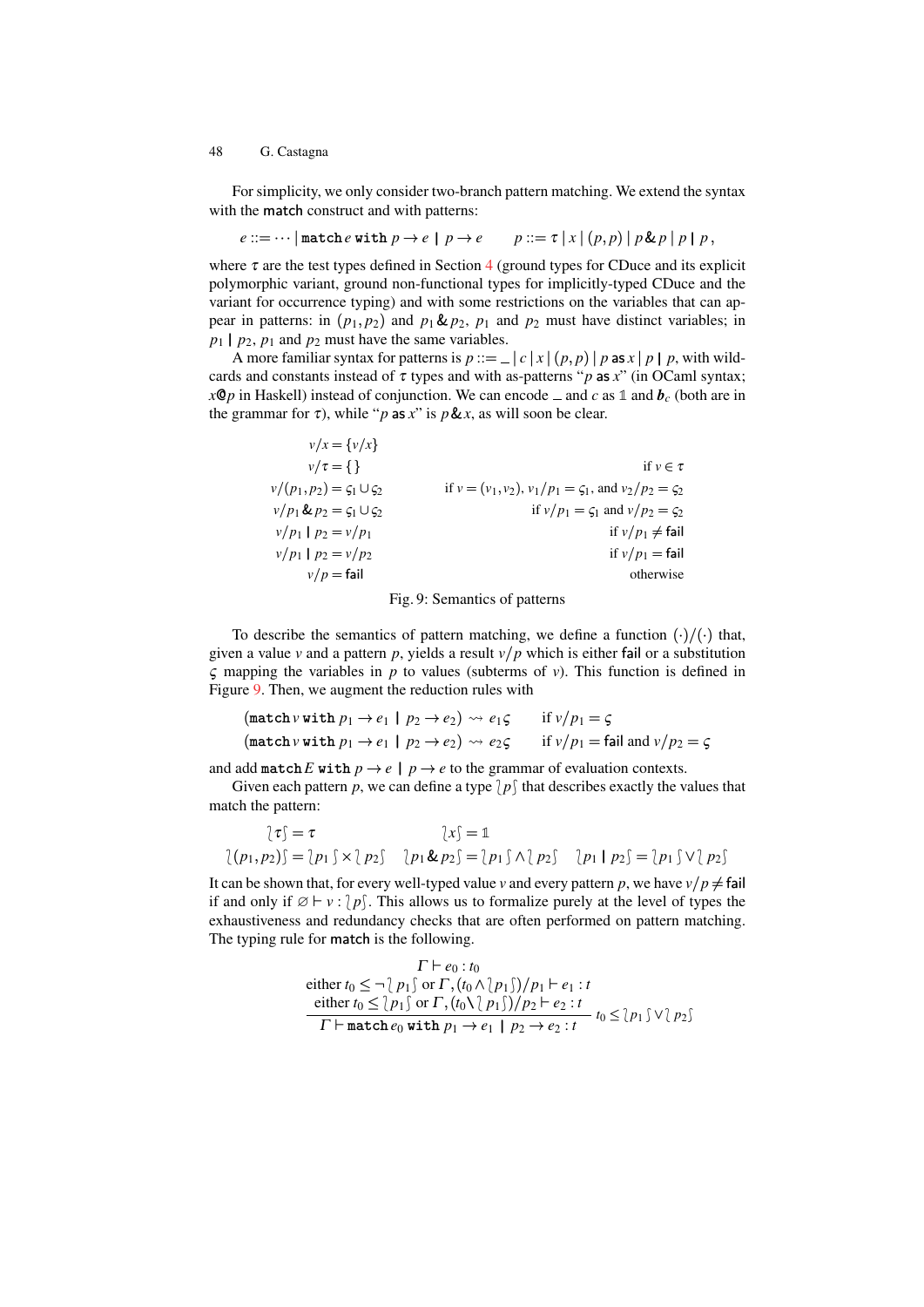The "either ... or ..." conditions have the same purpose as for type-case rule [CASE] in Figure [4,](#page-32-0) namely, they skip the typing of branches that cannot be selected. The side condition  $t_0 \leq \langle p_1 \rangle \vee \langle p_2 \rangle$  ensures that matching is exhaustive: any value produced by  $e_0$  has type  $t_0$  and therefore matches either  $p_1$  or  $p_2$ . When a branch is selectable it is typed under the hypothesis  $\Gamma$  extended with a type environment produced by applying the operator  $t/p$ , which given a type *t* and a pattern *p* with  $t \leq \lfloor p \rfloor$  produces the type environment that can be assumed for the variables in  $p$  when a value of type *t* is matched against *p* and matching succeeds. Thus  $e_1$  is typed under the hypothesis obtained supposing that  $p_1$  was matched against a value produced by  $e_0$  (i.e., in  $t_0$ ) and accepted by  $p_1$  (i.e., in  $\langle p_1 \rangle$ ), while the hypotheses for  $e_2$  are obtained supposing that  $p_2$  was matched against a value produced by  $e_0$  (i.e., in  $t_0$ ) and *not* accepted by  $p_1$  (i.e., in  $\neg \partial p_1$ : remind that  $t_0 \setminus \partial p_1 = t_0 \land \neg \partial p_1$ . The operator is defined as follows

$$
t/\tau = \varnothing
$$
  
\n
$$
t/x = x : t
$$
  
\n
$$
t/(p_1, p_2) = t/p_1 \& p_2 = (t/p_1) \cup (t/p_2)
$$
  
\n
$$
t/p_1 | p_2 = ((t \wedge p_1))/p_1) \cup ((t \wedge p_1))/p_2)
$$

and satisfies the property that for every *t*, *p*, and *v*, if  $\emptyset \vdash v : t$  and  $v/p = \varsigma$ , then, for every variable *x* in *p*, the judgment  $\emptyset \vdash x \varsigma : (t/p)(x)$  holds.

Finally, we said that the condition  $t_0 \leq \hat{p}_1 \hat{y} \vee \hat{p}_2 \hat{y}$  in the typing rule for matchexpressions ensures the exhaustiveness of pattern matching, but what about redundancy? When  $t_0 \leq -\frac{\gamma}{\rho_1}$  should not the system return a warning that  $e_1$  cannot be selected and likewise for  $e_2$  when  $t_0 \leq p_1$ ? In general it should not, since skipping the typing of some branches is necessary for inferring intersection types for overloaded functions. For instance, consider again the function that we defined in Section [2](#page-3-0) λ (Int→Int)∧(Bool→Bool) *x.*(*x*∈Int) ?(*x*+1):¬*x* whose definition with pattern matching would be:

```
\lambda<sup>(Int→Int)∧(Bool→Bool)</sup>x.match x with Int \rightarrow (x+1) | 1 \rightarrow \neg x
```
When typing the body of the function under the hypothesis  $x :$  Int it is important not to check the type of the second branch (since  $\neg x$  would be ill typed) and under the hypothesis  $x : \text{Bool}$  it is important not to check the type of the first branch (since  $x + 1$  would be ill typed). However, neither of the branches is redundant because each of them is type-checked *at least once*. Redundancy corresponds to branches that are never typechecked, as, for instance, the second branch in the following definition

 $\lambda^{(\text{Int}\rightarrow\text{Int})\land(\text{Bool}\rightarrow\text{Bool})}$ *x* .match *x* with  $(\text{Int}\lor\text{Bool})\rightarrow x\mid \mathbb{1}\rightarrow\neg x$ 

which is skipped both under the hypothesis  $x$  : Int and under the hypothesis  $x$  : Bool and, therefore, must be fingered as redundant (but the function is well-typed). In conclusion, as it is the case for exhaustiveness, redundancy of pattern matching, too, can be characterized in terms of a type system that includes set-theoretic types.

#### <span id="page-48-0"></span>5.2 Gradual Typing

Gradual typing is an approach proposed by Siek and Taha [\[56\]](#page-58-6) to combine the safety guarantees of static typing with the programming flexibility of dynamic typing. The idea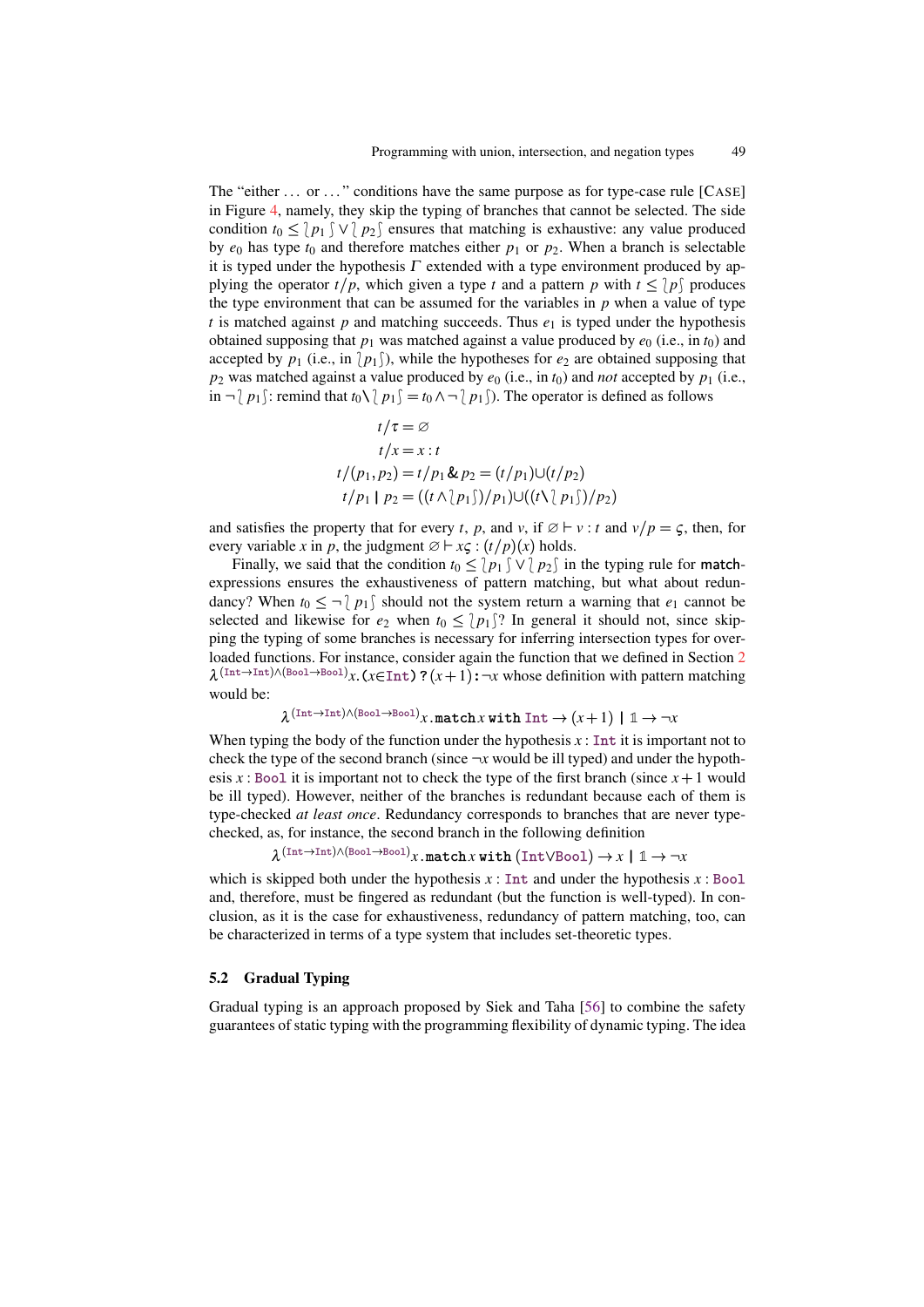is to introduce an *unknown* (or *dynamic*) type, denoted **?**, used to inform the compiler that some static type-checking can be omitted, at the cost of some additional runtime checks. The use of both static typing and dynamic typing in a same program creates a boundary between the two, where the compiler automatically adds—often costly [\[58\]](#page-58-7) dynamic type-checks to ensure that a value crossing the barrier is correctly typed.

Occurrence typing—that we discussed in Sections [2](#page-3-0) and [4.4—](#page-40-0)and gradual typing often have common use cases. For instance the example we gave for occurrence typing in Section [2,](#page-3-0)  $\lambda x$ . ( $x \in Int$ )?  $(x+1)$ : ¬*x*, can also be typed by gradual typing as follows:

<span id="page-49-1"></span>
$$
\lambda x: \mathbb{R}.(x \in \text{Int}) ?(x+1): \neg x \tag{11}
$$

"Standard" or "safe" gradual typing inserts two dynamic checks since it compiles the code above into  $\lambda x : \mathcal{E}.(x \in \text{Int})$  ?  $(x \langle \text{Int} \rangle + 1) : \neg(x \langle \text{Bool} \rangle)$ , where  $e\langle t \rangle$  is a type-cast that dynamically checks whether the value returned by *e* has type *t*. [26](#page-49-0) The type deduced for the function in [\(11\)](#page-49-1) is **?** → Int∨Bool meaning that it is a function that can be applied to any argument (which may have its type dynamically checked if needs to be) and will return either an integer or a Boolean (or a cast exception if a dynamic check fails). This type is not very precise since it allows the function to be applied to any argument, even if we already know that it will fail with a cast exception for arguments that are neither integers nor Booleans. Whence the interest of having full-fledged settheoretic types thanks to which the programmer can shrink the domain of the function as follows:

<span id="page-49-2"></span>
$$
\lambda x : (\mathfrak{F} \wedge (\text{IntVBool})) \cdot (x \in \text{Int}) ?(x+1) : \neg x \tag{12}
$$

Intuitively, this annotation means that the function above accepts for *x* a value of any type (which is indicated by **?**), as long as this value is also either an Int or a Bool. So the type-casts will never fail. This was the initial motivation of our study of integrating gradual and set-theoretic types [\[8,](#page-55-10) [15\]](#page-55-11). Of course, the example above does not need gradual typing if the systems provides occurence typing: this provides a better solution since, as we showed before, it returns a more precise type ((Int→Int)∧(Bool→Bool)) and avoids the insertion of superfluous run-time checks. But there are some cases in which the occurrence typing analysis may fail to type-check, since either they are too complex or they are not covered by the formalism (e.g., when polymorphic types are needed, which are not captured by the system presented in Section [4.4\)](#page-40-0). In those cases gradual typing is a viable alternative to no typing at all. In a sense, occurrence typing is a discipline designed to push forward the frontiers beyond which gradual typing is necessary, thus reducing the amount of runtime checks needed (see Castagna et al. [\[16,](#page-55-1) Section 3.3] for more a detailed treatment).

But the interest of integrating gradual and set-theoretic types is not limited to having a more precise typing of some applications like the ones above. The main interest of this integration is that the introduction of set-theoretic types allows us to give a semantic foundation to gradual typing, and explain the type-theory of gradual types only in terms of non-gradual ones. The core of the type-systems for gradually-typed expressions such

<span id="page-49-0"></span><sup>&</sup>lt;sup>26</sup> Intuitively,  $e(t)$  is syntactic sugar for, say, in JavaScript (typeof( $e$ )===" $t^*$ ") ?  $e$  : (throw "Type error"). Not exactly though, since to implement compilation  $\dot{a}$  la sound gradual typing it is necessary to use casts on function types that need special handling.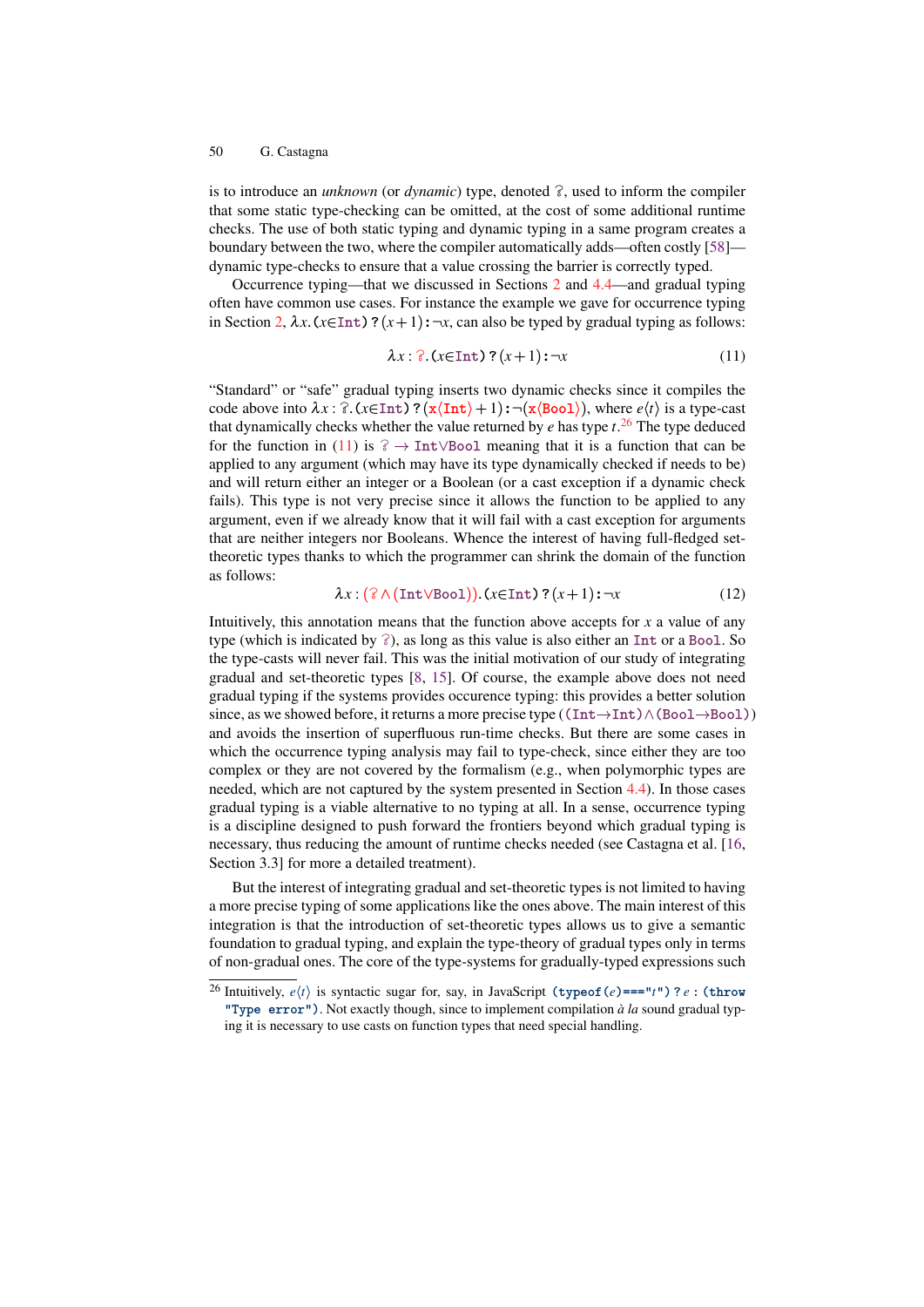as [\(11\)](#page-49-1) or [\(12\)](#page-49-2) is the definition of a *precision* relation  $\preccurlyeq$  on types [\[57,](#page-58-8) [25\]](#page-56-16) (called *naive subtyping* in [\[62\]](#page-58-9)). In the cited works the definition of this relation is very simple: given two gradual types  $\tau_1$ ,  $\tau_2$ , the type  $\tau_1$  is less precise than  $\tau_2$ , written  $\tau_1 \preccurlyeq \tau_2$ , if and only if  $\tau_2$  is obtained from  $\tau_1$  by replacing some occurrences of  $\hat{\epsilon}$  by some types (we use τ to range over *gradual types* to distinguish them from types in which **?** does not occur and that are called *static types*). So for instance  $\mathcal{P}\rightarrow\mathcal{P}\times\mathcal{P}\leq\mathcal{F}$  Int→ $\mathcal{P}\times\mathcal{P}$ bool  $\preccurlyeq$ Int→Int×Bool. Intuitively, the precision relation indicates in which types a gradual type may "materialize" (i.e., turn out to be) at runtime. So the type  $\hat{\epsilon} \rightarrow \hat{\epsilon}$  of a function materializes into Int→**?** if this function happens at runtime to be applied to an integer. Castagna et al. [\[15\]](#page-55-11) demonstrate that to extend with gradual typing an existing staticallytyped language all is needed is (*i*) to add **?** to the types (as a new basic type), (*ii*) define the precision relation  $\preccurlyeq$  (and, if used, the subtyping rela-

tion ≤) on the new types, and (*iii*) add the subsumptionlike materialization rule here on the right to the existing typing rules. Of course, this does not immediately yield an  $[\preccurlyeq] \frac{\Gamma \vdash e : \tau \qquad \tau \preccurlyeq \tau'}{\Gamma \vdash e \qquad \tau}$  $\overline{\Gamma \vdash e : \tau'}$ 

effective implementation (one has to find a type-inference algorithm, define the language with the explicit casts and the compilation of well-typed terms into it, compilation that, roughly, must insert a dynamic type-cast wherever the typing algorithm had to use a materialization rule) but conceptually this is all is needed. The difficult point is to define the precision relation (but also to extend an existing subtyping relation to gradual types). The simple definition of the precision relation we gave above is syntax based and, as such, it shows its limits as soon as we add type connectives. In semantic subtyping equivalence between types plays a central role: two types are equivalent if and only if they represent the same set of values, and this makes them to behave identically in every context. So one would expect equivalent types to materialize in the same set of types, but this is not the case: consider for example the types Int∨**?** and **?**∨Int; although they are equivalent, the former materializes into Int∨Bool while the latter does not. The latter does, however, materialize into Bool∨Int which is equivalent to Int∨Bool. A similar reasoning can be done for **?** and ¬**?** which intuitively behave in exactly the same way. We thus need a more robust, syntax independent characterization of the precision relation.

In his Ph.D. dissertation, Lanvin [\[40\]](#page-57-16) showed that this characterization can be given just in terms of static types (i.e., the types without any occurrence of **?** in them). Take as static types either the set-theoretic types of Definition [1](#page-11-1) or their polymorphic extension given by grammar [\(1\)](#page-13-3), together with their respective subtyping relations. To obtain gradual types add to the grammars of these types the production  $t ::= \hat{\epsilon}$  (still, we use  $\tau$ to range over gradual types and reserve *t* for static types). Given a gradual type  $\tau$ , the set of all static types it materializes to forms a complete lattice, with a maximum and a minimum static type that we denote by  $\tau$ <sup> $\Uparrow$ </sup> and  $\tau^{\Downarrow}$ , respectively. So we have that for all  $\tau$ , if  $\tau \preccurlyeq t$ , then  $\tau^{\Downarrow} \le t \le \tau^{\Uparrow}$ , where  $\le$  is the subtyping relation for the static types. It is very easy to derive the materialization extrema  $\tau$ <sup> $\uparrow$ </sup> and  $\tau^{\downarrow}$  from  $\tau$ : you get  $\tau^{\uparrow}$  by replacing in τ every covariant occurrence of **?** by **1** and every contravariant occurrence of  $\hat{\ }$  by  $\mathbb{0}$ ;  $\tau^{\Downarrow}$  is obtained in the same way, by replacing in  $\tau$  every covariant occurrence of **?** by **0** and every contravariant one by **1**. The definition of the minimal and maximal static materializations together with the subtyping relation on static types is all is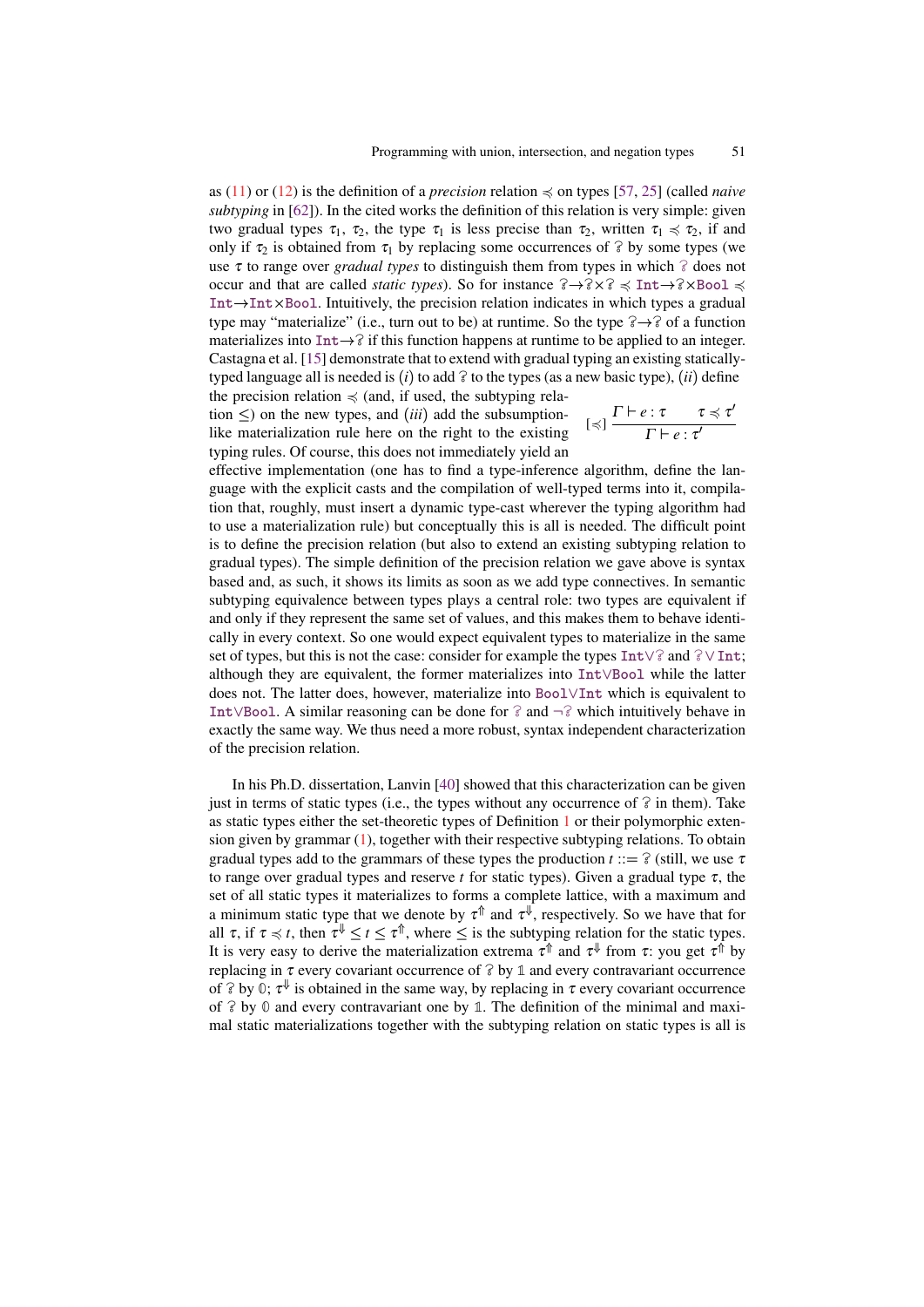needed to define the precision relation *and* the subtyping relation on the newly defined gradual types. Lanvin [\[40\]](#page-57-16) shows that it is possible to define the precision relation  $\preccurlyeq$ and the subtyping relation  $\leq$  on gradual types as follows:

<span id="page-51-1"></span>
$$
\tau_1 \preccurlyeq \tau_2 \quad \stackrel{\text{def}}{\iff} \quad \tau_1^{\Downarrow} \le \tau_2^{\Downarrow} \text{ and } \tau_2^{\Uparrow} \le \tau_1^{\Uparrow} \tag{13}
$$

$$
\tau_1 \leq \tau_2 \quad \iff \quad \tau_1^{\psi} \leq \tau_2^{\psi} \text{ and } \tau_1^{\psi} \leq \tau_2^{\psi} \tag{14}
$$

where  $\leq$  denotes the subtyping relation given on static types—e.g., the two subtyping relations induced by interpretations of types given in Sections  $3.1$  and  $3.2$ — $^{27}$  $^{27}$  $^{27}$ 

Equation [\(13\)](#page-51-1) conveys a strong message: any gradual type can be seen as an *interval* of *possible types*, where  $\hat{\epsilon}$  denotes the interval of all types, and a type  $\tau$  denotes the interval ranging from  $\tau^{\Downarrow}$  to  $\tau^{\Uparrow}$  (or, more precisely, the sub-lattice of the types included between the two). Semantic materialization then allows us to reduce this interval, by going to any type  $\tau'$  such that  $\tau^{\Downarrow} \leq \tau'^{\Downarrow}$  and  $\tau'^{\Uparrow} \leq \tau^{\Uparrow}$ , possibly until reaching a static type (that is, a type  $\tau$  such that  $\tau^{\Downarrow} = \tau^{\Uparrow}$ ).

Equation [\(14\)](#page-51-1) extends this interval interpretation to the subtyping relation of gradual types, stating that a type  $\tau_1$  is a subtype of  $\tau_2$  if the interval denoted by  $\tau_1$  only contains subtypes of elements of the interval denoted by  $\tau_2$ .

Notice that these two definitions also provide an effective way to decide precision and subtyping for gradual types: generate the gradual extrema and check on them the subtyping relations for static types according to  $(13)$  or  $(14)$ .

Lanvin justifies these definitions by giving a semantic interpretation of all gradual types (i.e., not just of the static ones) and proving all the needed properties. In particular, he proves a series of properties that show the robustness of the relations defined in [\(13\)](#page-51-1) and [\(14\)](#page-51-1). First, for all *gradual* types  $\tau$  and  $\tau'$  such that  $\tau \preccurlyeq \tau'$  we have  $\tau^{\Downarrow} \leq \tau' \leq \tau^{\Uparrow}$ , that is, all the materializations of a gradual type form a complete sub-lattice (not just the static materializations). More surprisingly, for every gradual type  $\tau$  we have  $\tau \simeq$  $\tau^{\Downarrow} \vee (\mathcal{P} \wedge \tau^{\Uparrow})$ , where  $\cong$  is the symmetric closure of the gradual subtyping relation  $\leq$ . According to this last property, every gradual type  $\tau$  is equivalent to the  $\hat{\tau}$  type as long as we bound it with the two extrema  $\tau^{\Downarrow}$  and  $\tau^{\Uparrow}$ , thus strengthening the intuition of gradual types as intervals of static types. Therefore, every gradual type can be represented by a pair of static types, and to add gradual typing to a system, it suffices to augment the types with a single constant **?** that only needs to appear at top level, that is, under neither an arrow nor a product. This characterization can then be used to define the gradual counterparts dom(*.*),  $\tilde{\sigma}$ , and  $\tilde{\pi}_i(.)$  of the type operators dom(*.*),  $\circ$ , and  $\pi_i(.)$  we defined at the end of Section [4.1.2,](#page-19-1) thus providing a further proof of the robustness of the definitions in  $(13)$  and  $(14)$ . So we have:

$$
\overline{\text{dom}}(\tau) \stackrel{\text{def}}{=} \text{dom}(\tau^{\uparrow}) \vee (\widehat{\mathcal{E}} \wedge \text{dom}(\tau^{\Downarrow}))
$$
\n
$$
\tau \circ \tau' \stackrel{\text{def}}{=} (\tau^{\Downarrow} \circ \tau'^{\uparrow}) \vee (\widehat{\mathcal{E}} \wedge (\tau^{\Uparrow} \circ \tau'^{\Downarrow}))
$$
\n
$$
\widetilde{\pi}_i(\tau) \stackrel{\text{def}}{=} (\pi_i(\tau^{\Downarrow})) \vee (\widehat{\mathcal{E}} \wedge (\pi_i(\tau^{\Uparrow})))
$$

for which we can prove that  $\overline{\text{dom}}(\tau) = \max \{\tau' | \tau \leq \tau' \to \mathbb{1}\}, \tau_1 \circ \tau_2 = \min \{\tau | \tau_1 \leq \tau' \leq \tau' \}$  $\tau_2 \to \tau$ },  $\widetilde{\pi_1}(\tau) = \min\{\tau' \mid \tau \leq \tau' \times \mathbb{1}\},\$ and  $\widetilde{\pi_2}(\tau) = \min\{\tau' \mid \tau \leq \mathbb{1} \times \tau'\}.$ 

<span id="page-51-0"></span><sup>&</sup>lt;sup>27</sup> Strictly speaking, it is necessary slightly to modify these interpretations so that all the types of the form  $0 \rightarrow t$  are not all equivalent: see Lanvin [\[40,](#page-57-16) Section 6.1.2].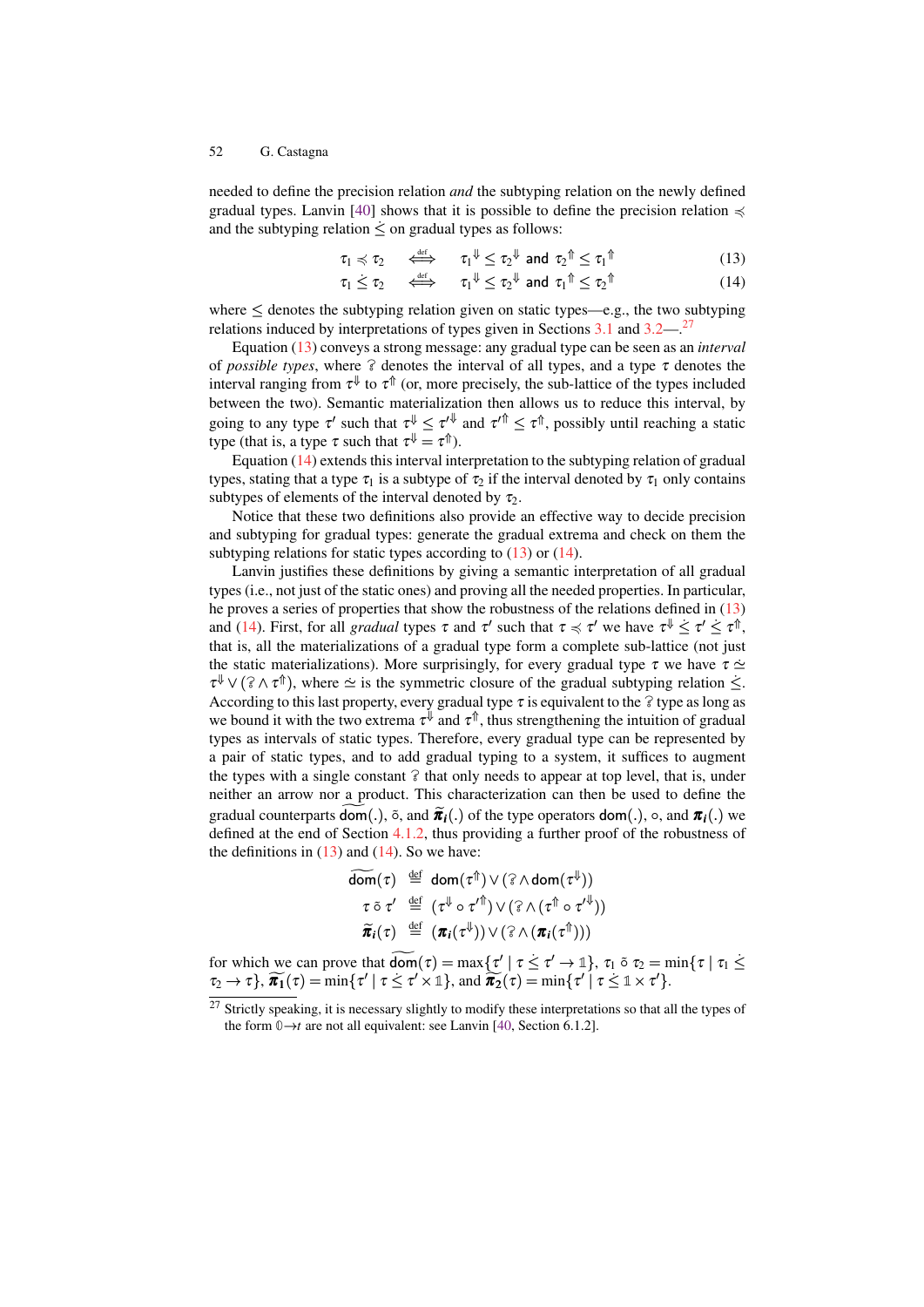#### <span id="page-52-0"></span>5.3 Denotational Semantics

We have seen in Section [3](#page-9-0) that the essence of semantic subtyping is to interpret types as sets of values. However, for the circularity problem described in Section [4.2.1](#page-22-0) this cannot be done directly on the values of some language, but must pass via an interpretation in a domain  $D$  whose elements represent these values. Furthermore, for cardinality problems, functional values cannot be represented directly as elements of the domain, and one has to interpret types as sets containing only functions with finite graphs. Even if at the end one obtains the same subtyping relation as if we had considered infinite functions (cf., Section [3.1\)](#page-10-0) this solution has been making readers uneasy. The fact of using finite graph functions to define a relation for general function spaces looked more as a technical trick than as a theoretical breakthrough. Pierre-Louis Curien suggested that the construction was a *pied de nez* to (it cocked a snook at) denotational semantics, insofar as it used a semantic construction to define a language for which a denotational semantics was not known to exist. The common belief was that the solution worked because considering *all* finite functions in the interpretation of a function space was equivalent to give the finite approximations of the non-finite functions in that space, in the same way as, say, Scott domains are built by giving finite approximations of the functions therein.

Very recently, Lanvin's Ph.D. dissertation [\[40,](#page-57-16) Part 2] has formalized this intuition and defined a denotational semantics for a language with semantic subtyping (actually, the language of Sections [4.2.2](#page-23-0)[–4.2.4\)](#page-26-0), in which functions are interpreted as the infinite set of their finite approximations. This yields a model with a simple *inductive* definition, which does not need isomorphisms or the solution of domain equation. The idea is to interpret not only types but also terms in the domain  $\mathscr{D}$  of Definition [2.](#page-11-0) Unfortunately, the domain  $\mathscr D$  cannot be used as is,  $^{28}$  $^{28}$  $^{28}$  but it must be slightly modified to account for the fact that functions map finite approximations (rather single denotations) into denotations. In practice, one has to modify the domain as follows

$$
d ::= c \mid (d,d) \mid \{(S,\partial),\ldots,(S,\partial)\} \qquad S ::= \{d,\ldots,d\} \qquad \partial ::= d \mid \Omega
$$

where, thus, the domain now includes finite maps from *finite and non-empty* sets of elements (ranged over by *S*) into other elements or  $\Omega$ . The interpretation of types must also be slightly modified to make the interpretation of arrows satisfy the following equation:

$$
\llbracket t_1 \to t_2 \rrbracket = \{ R \in \mathscr{P}_{\text{fin}}(\mathscr{P}_{\text{fin}}(\mathscr{D}) \times \mathscr{D}_{\Omega}) \mid \forall (S, \partial) \in R \,.\, S \cap \llbracket t_1 \rrbracket \neq \varnothing \implies \partial \in \llbracket t_2 \rrbracket \} \}
$$

modification that yields the same subtyping relation as the one produced by the interpretation of Definition [3.](#page-13-0) In this domain it is then not very difficult to interpret every term of the language into the (possibly infinite) *set* of its finite approximations. For instance, a constant *c* will be interpreted as the singleton  $\{c\}$ . The only delicate part is the interpretation of  $\lambda$ -abstractions, that is defined as follows:

$$
[\![\lambda x : t \cdot e]\!]_{\rho} = \{R \in \mathscr{P}_{\text{fin}}(\mathscr{P}_{\text{fin}}(\mathscr{D}) \times \mathscr{D}_{\Omega}) \mid \forall (S, \partial) \in R, \text{ either } S \subseteq [\![t]\!] \text{ and } \partial \in [\![e]\!]_{\rho, x \mapsto S}
$$
  
or  $S \subseteq [\![\neg t]\!]$  and  $\partial = \Omega\}$ 

<span id="page-52-1"></span><sup>28</sup> Actually, it can but it yields a weak property of computational soundness: cf. [\[40,](#page-57-16) Chapter 9].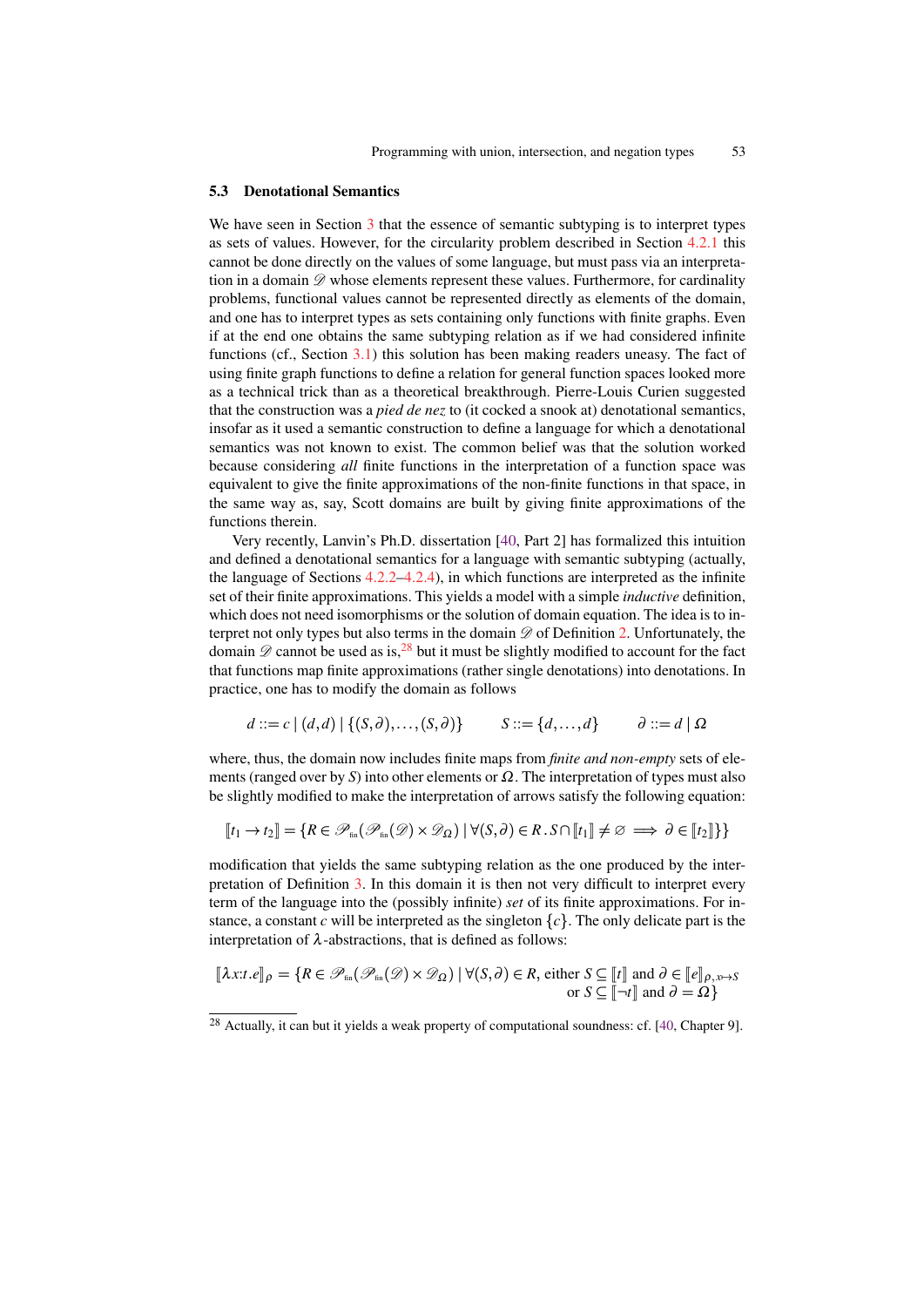where  $\rho$  is a semantic environment that maps variables into approximations, that is, into sets in  $\mathscr{P}_{\text{fin}}(\mathscr{D})$ . The definition above states that a  $\lambda$ -abstraction is interpreted as the set of all finite approximations that map any approximation in the domain of the function to the interpretation of the body where the parameter is associated to that approximation, and any approximation that is outside this domain to the failure  $\Omega$ . Notice that, as we anticipated in Section [4.2.2,](#page-23-0) the denotation of a function depends on its type annotation.

For this interpretation it is possible to prove three fundamental properties:

- 1. Type soundness: if  $\Gamma \vdash e : t$ , then  $\llbracket e \rrbracket \rho \subseteq \llbracket t \rrbracket$ , for every  $\rho \in \llbracket \Gamma \rrbracket^{29}$  $\rho \in \llbracket \Gamma \rrbracket^{29}$  $\rho \in \llbracket \Gamma \rrbracket^{29}$ .<br>2. Computational soundness: if  $\Gamma \vdash e : t$ , and  $e \otimes e'$ , then  $\llbracket e \rrbracket = \llbracket e \rrbracket$
- 2. Computational soundness: if  $\Gamma \vdash e : t$ , and  $e \leadsto e'$ , then  $[[e]]_p = [[e']_p)$ , for all  $\rho \in [[\Gamma]]$ .<br>3. Computational adequacy:  $[[e]] = \alpha$  for every well-typed closed *diversing term e*.
- 3. Computational adequacy:  $\llbracket e \rrbracket_{\rho} = \varnothing$ , for every well-typed closed *diverging* term *e*.

This interpretation works only for a language without type-cases and overloaded functions (notice the syntax of annotations which are just on the parameter of  $\lambda$ -abstractions and not on the full term). The reader can refer to Lanvin [\[40,](#page-57-16) Part 2] for all details and a denotational semantics of the whole Core CDuce language.

## 6 Conclusion

In this essay I tried to survey the multiple advantages and usages of set-theoretic types in programming. Set-theoretic types are sometimes the only way to type some particular functions, sometimes as simple as the flatten function of the introduction. This is so because set-theoretic types provide a suitable language to describe many nonconventional, but not uncommon, programming patterns. This is demonstrated by the fact that the need of set-theoretic types naturally arises when trying to fit type-systems on dynamic languages: union and negations become necessary to capture the nature of branching and of pattern matching, intersections are often the only way to describe the polymorphic use of some functions whose definition lacks the uniformity required by parametric polymorphism. The development of languages such as Flow, TypeScript, and Typed Racket is the latest witness of this fact. I also showed that even when settheoretic types are not exposed to the programmer, they are often present at meta level since they provide the basic tools to precisely type some program constructions such as type-cases and pattern matching. Finally, set-theoretic types provide a powerful theoretic toolbox to explore, understand, and formalize existing type disciplines: I demonstrated this with gradual types which, thanks to set-theoretic types, can be understood as intervals of static types, an analogy that we can use to rethink both their theory (see Lanvin's dissertation [\[40\]](#page-57-16)) and their practice (e.g., the implementation of gradual virtual machines as in [\[14\]](#page-55-12)).

This survey is necessarily incomplete. For instance I barely spoke of XML types and XML programming even though they were the first motivation for developing the theory of semantic subtyping and to design and implement programming languages such as XDuce and CDuce. Also, I completely swept under the carpet how to handle features that are common in modern programming languages such as the use of abstract types—whose integration with structural subtyping and polymorphism may result delicate—and the presence of side-effects. The latter is particular sensitive for the

<span id="page-53-0"></span><sup>&</sup>lt;sup>29</sup> Where  $\llbracket \Gamma \rrbracket = \{ \rho \mid \forall x \in \text{dom}(\Gamma) \cdot \rho(x) \subseteq \llbracket \Gamma(x) \rrbracket \}.$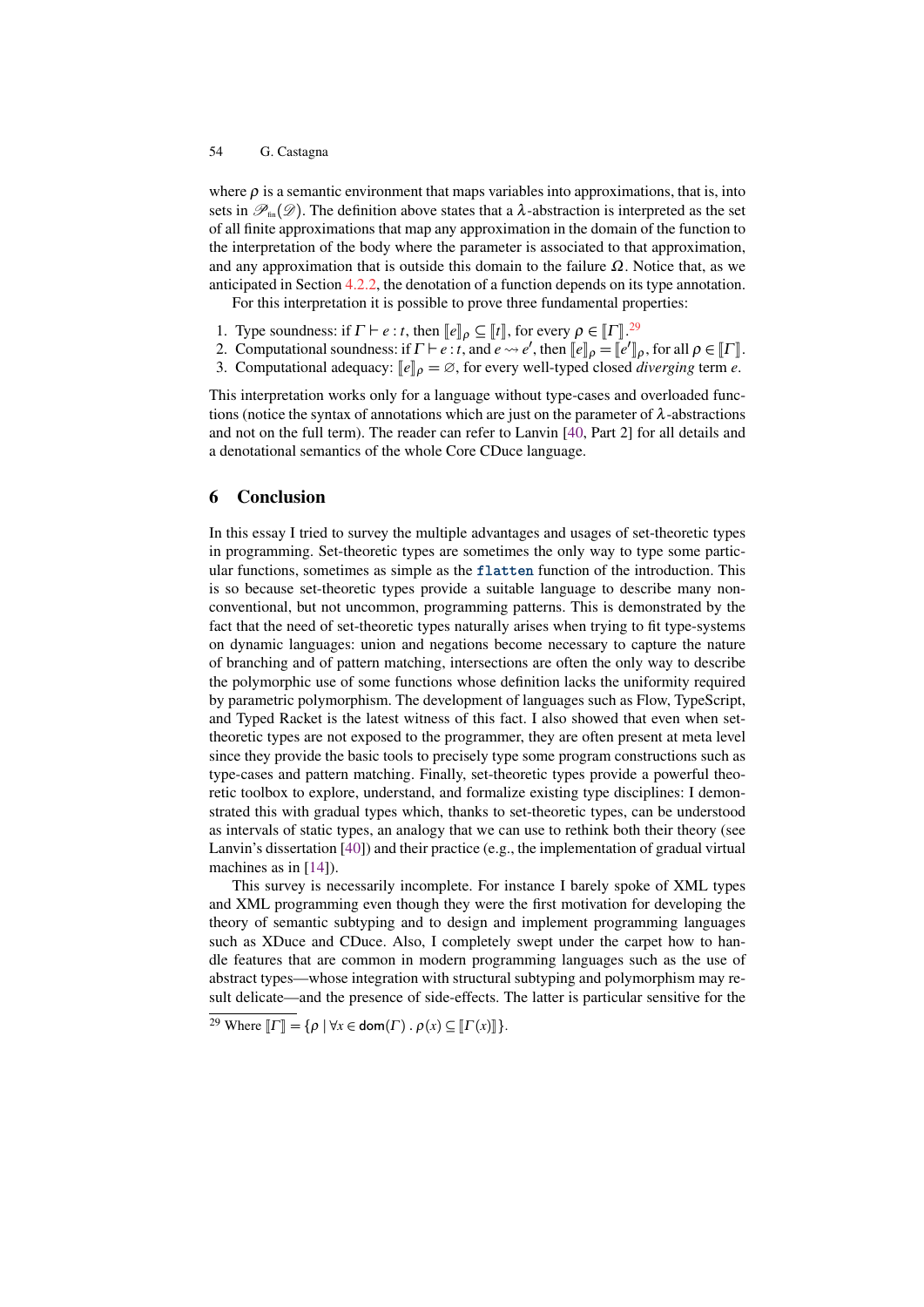language presented in Section [4.4,](#page-40-0) insofar as the use of MSC-forms is sound only for pure expressions. Nevertheless, I hope I gave a good idea of the potentiality of having set-theoretic types in a programming language and how the addition of these types can be done.

It is not all a bed of roses though. From a formal point of view we did not succeed, yet, to define a unique formalism that mixes implicitly and explicitly typed functions, reconstruction of intersection types, and an advanced use of occurrence typing. But we are not far from it. From a practical viewpoint even more work is needed. We have seen that parametric polymorphism with set-theoretic types implies constraint generation and constraint resolution (i.e., structured and (sub-)typing constraints in the implicitly-typed language and only the latter in the explicitly-typed one). This has several drawbacks. Foremost, because of the presence of unions and of subtyping, constraint solving is a potential source of computational explosion that we do not master well yet. Furthermore, constraint solving makes the generation of informative error messages very difficult for the case when it fails, but even pretty printing the deduced types in a form easily understandable by the programmer may sometimes happen to be challenging. So the positive message with which I want to conclude this presentation is that, all in all, the research of set-theoretic types still is a very nice playground that reserves us several interesting and challenging problems yet to be solved.

Acknowledgements: The work presented here is the result of many collaborations with many coauthors that I listed in the first page of this article. The "we" I used all the presentation long and abandoned from the conclusion must be intended as inclusive of all of them. Not only the results exposed here were first presented in articles I co-authored or dissertations I supervised but, in some cases, I also adapted or reused verbatim the text of these works. Thus several parts of this presentation are borrowed from Castagna et al. [\[16\]](#page-55-1). Section [2](#page-3-0) and the beginning of Section [3](#page-9-0) faithfully reproduce and extend Section 1.1 of Tommaso Petrucciani PhD thesis [\[49\]](#page-57-14) whose reading I warmly recommend. Sections [3.1](#page-10-0) and [3.2](#page-13-2) follow a presentation that can be found in several papers I co-authored. Most of Section [4.2](#page-22-1) comes from some unpublished notes that Victor Lanvin and I wrote on the denotational semantics of CDuce, while Section [5.2](#page-48-0) reuses parts of Lanvin [\[40,](#page-57-16) Chapter 6]. James Clark, Guillaume Duboc, Victor Lanvin, Mickaël Laurent, Matt Lutze, Kim Nguyen, and José Valim provided useful feedback on an early version of this manuscript.

## References

- <span id="page-54-1"></span>1. Franco Barbanera, Mariangiola Dezani-Ciancaglini, and Ugo de'Liguoro. Intersection and union types. *Inf. Comput.*, 119(2):202–230, June 1995. ISSN 0890-5401. [https://doi.org/10.1006/inco.1995.1086.](https://doi.org/10.1006/inco.1995.1086)
- <span id="page-54-2"></span>2. Véronique Benzaken, Giuseppe Castagna, and Alain Frisch. CDuce: an XMLcentric general-purpose language. In *ICFP '03, 8th ACM International Conference on Functional Programming*, pages 51–63, Uppsala, Sweden, 2003. ACM Press. [https://doi.org/10.1145/944705.944711.](https://doi.org/10.1145/944705.944711)
- <span id="page-54-0"></span>3. Luca Cardelli and Peter Wegner. On understanding types, data abstraction, and polymorphism. *ACM Comput. Surv.*, 17(4):471–522, 1985. [https://doi.org/10.1145/6041.6042.](https://doi.org/10.1145/6041.6042)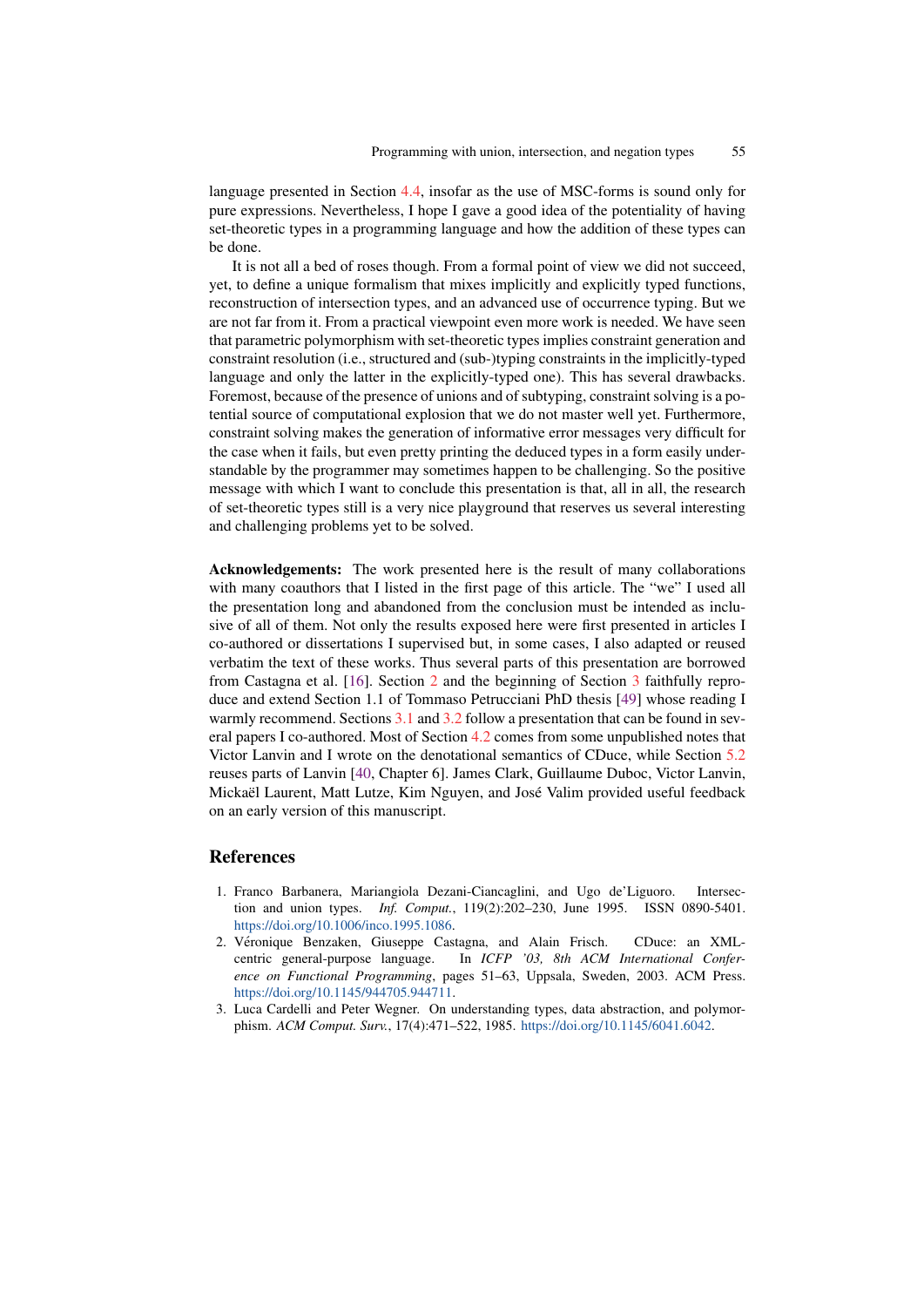- 56 G. Castagna
- <span id="page-55-2"></span>4. Luca Cardelli, Simone Martini, John C. Mitchell, and Andre Scedrov. An extension of system F with subtyping. *Inf. Comput.*, 109(1/2):4–56, 1994. [https://doi.org/10.1006/inco.1994.1013.](https://doi.org/10.1006/inco.1994.1013)
- <span id="page-55-0"></span>5. G. Castagna, M. Laurent, V. Lanvin, and K. Nguyen. Revisiting occurrence typing. *Science of Computer Programming*, 217:102781, mar 2022. ISSN 0167-6423. [https://doi.org/10.1016/j.scico.2022.102781.](https://doi.org/10.1016/j.scico.2022.102781) Preprint available at [https://arxiv.org/](https://arxiv.org/abs/1907.05590) [abs/1907.05590](https://arxiv.org/abs/1907.05590).
- <span id="page-55-5"></span>6. Giuseppe Castagna. Covariance and controvariance: a fresh look at an old issue (a primer in advanced type systems for learning functional programmers). *Logical Methods in Computer Science*, 16(1):15:1–15:58, 2020. [https://doi.org/10.23638/LMCS-16\(1:15\)2020.](https://doi.org/10.23638/LMCS-16(1:15)2020) New and extended version available at the author's web page: [https://www.irif.fr/~gc/](https://www.irif.fr/~gc/papers/covcon-again.pdf) [papers/covcon-again.pdf](https://www.irif.fr/~gc/papers/covcon-again.pdf).
- <span id="page-55-4"></span>7. Giuseppe Castagna and Alain Frisch. A gentle introduction to semantic subtyping. In Proceedings of *PPDP '05, the 7th ACM SIGPLAN International Symposium on Principles and Practice of Declarative Programming,* pages 198-208, ACM Press (full version) and *ICALP '05, 32nd International Colloquium on Automata, Languages and Programming,* Lecture Notes in Computer Science n. 3580, pages 30-34, Springer (summary), Lisboa, Portugal, July 2005. [https://doi.org/10.1145/1069774.1069793.](https://doi.org/10.1145/1069774.1069793) Joint ICALP-PPDP keynote talk.<br>8. Giuseppe Castagna and Victor Lanvin. Gradual typing with union and inter
- <span id="page-55-10"></span>Gradual typing with union and intersection types. *Proc. ACM Program. Lang.*, 1, Article 41(ICFP '17), September 2017. [https://doi.org/10.1145/3110285.](https://doi.org/10.1145/3110285)
- <span id="page-55-6"></span>9. Giuseppe Castagna and Zhiwu Xu. Set-theoretic foundation of parametric polymorphism and subtyping. In *ICFP '11: 16th ACM-SIGPLAN International Conference on Functional Programming*, pages 94–106, 2011. [https://doi.org/10.1145/2034773.2034788.](https://doi.org/10.1145/2034773.2034788)
- <span id="page-55-7"></span>10. Giuseppe Castagna, Kim Nguyen, Zhiwu Xu, Hyeonseung Im, Sergueï Lenglet, and Luca Padovani. Polymorphic functions with set-theoretic types. Part 1: Syntax, semantics, and evaluation. In *Proceedings of the 41st Annual ACM SIGPLAN-SIGACT Symposium on Principles of Programming Languages*, POPL '14, pages 5–17, January 2014. [https://doi.org/10.1145/2676726.2676991.](https://doi.org/10.1145/2676726.2676991)
- <span id="page-55-3"></span>11. Giuseppe Castagna, Kim Nguyen, Zhiwu Xu, and Pietro Abate. Polymorphic functions with set-theoretic types. Part 2: local type inference and type reconstruction. In *Proceedings of the 42nd Annual ACM SIGPLAN-SIGACT Symposium on Principles of Programming Languages* Castagna et al. [\[12\]](#page-55-8), pages 289–302. [https://doi.org/10.1145/2676726.2676991.](https://doi.org/10.1145/2676726.2676991)
- <span id="page-55-8"></span>12. Giuseppe Castagna, Kim Nguyen, Zhiwu Xu, and Pietro Abate. Polymorphic functions with set-theoretic types. Part 2: local type inference and type reconstruction. In *Proceedings of the 42nd Annual ACM SIGPLAN-SIGACT Symposium on Principles of Programming Languages*, POPL '15, pages 289–302, January 2015. [https://doi.org/10.1145/2676726.2676991.](https://doi.org/10.1145/2676726.2676991)
- <span id="page-55-9"></span>13. Giuseppe Castagna, Tommaso Petrucciani, and Kim Nguyen. Set-theoretic types for polymorphic variants. In *ICFP '16, 21st ACM SIGPLAN International Conference on Functional Programming*, pages 378–391, September 2016. [https://doi.org/10.1145/2951913.2951928.](https://doi.org/10.1145/2951913.2951928)
- <span id="page-55-12"></span>14. Giuseppe Castagna, Guillaume Duboc, Victor Lanvin, and Jeremy G. Siek. A space-efficient call-by-value virtual machine for gradual set-theoretic types. In *Proceedings of the 31st Symposium on Implementation and Application of Functional Languages*, IFL '19, New York, NY, USA, 2019. Association for Computing Machinery. ISBN 9781450375627. [https://doi.org/10.1145/3412932.3412940.](https://doi.org/10.1145/3412932.3412940)
- <span id="page-55-11"></span>15. Giuseppe Castagna, Victor Lanvin, Tommaso Petrucciani, and Jeremy G. Siek. Gradual typing: a new perspective. *Proc. ACM Program. Lang.*, 3(POPL), January 2019. [https://doi.org/10.1145/3290329.](https://doi.org/10.1145/3290329)
- <span id="page-55-1"></span>16. Giuseppe Castagna, Mickaël Laurent, Kim Nguyen, and Matthew Lutze. On type-cases, union elimination, and occurrence-typing. *Proc. ACM Program. Lang.*, 6(POPL), 2022. [https://doi.org/10.1145/3498674.](https://doi.org/10.1145/3498674) To appear.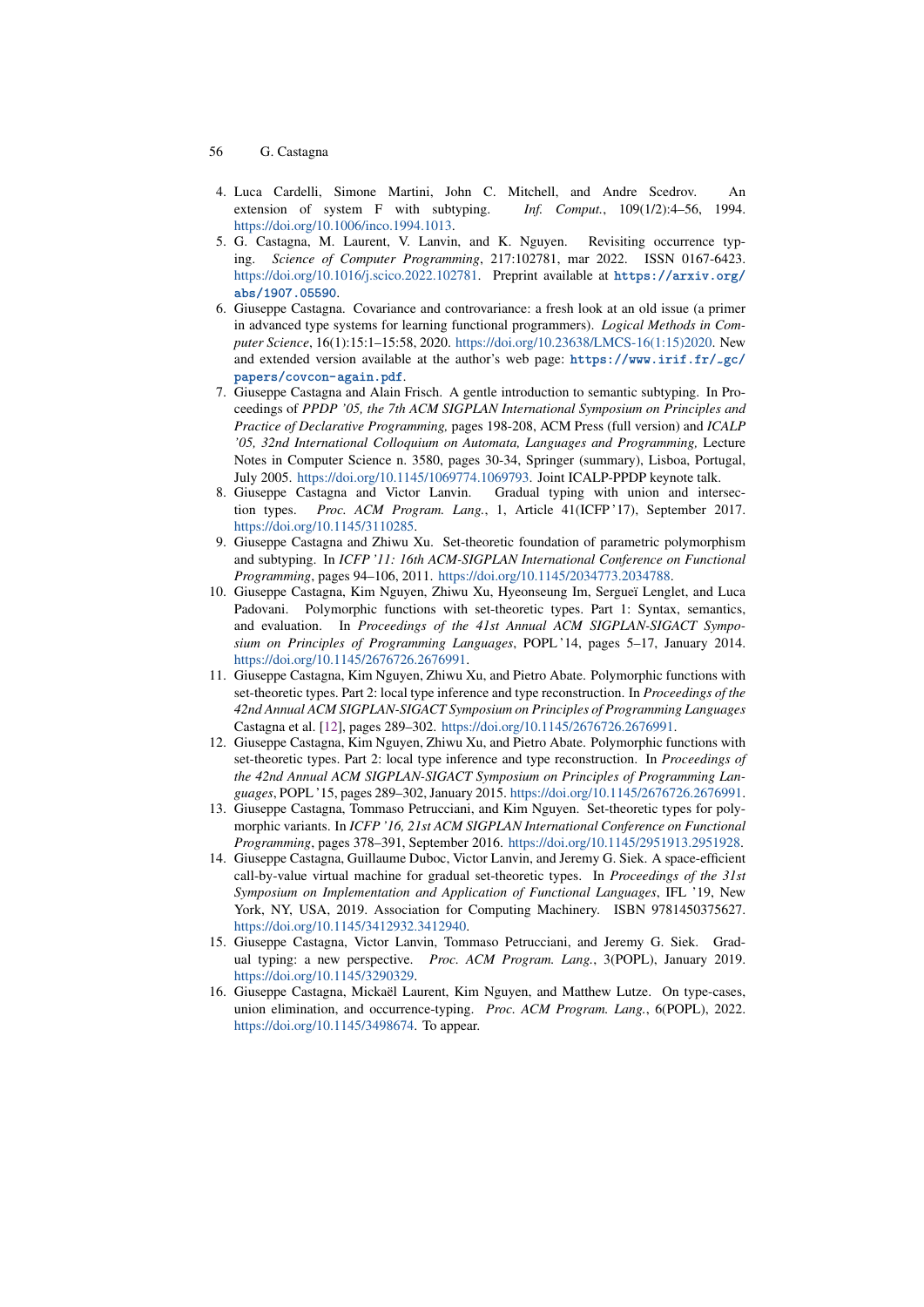- <span id="page-56-1"></span>17. CDuce. The CDuce Compiler. <https://www.cduce.org>.
- <span id="page-56-4"></span>18. Avik Chaudhuri, Panagiotis Vekris, Sam Goldman, Marshall Roch, and Gabriel Levi. Fast and precise type checking for javascript. *Proceedings of the ACM on Programming Languages*, 1(OOPSLA):48:1–48:30, October 2017. ISSN 2475-1421. [https://doi.org/10.1145/3133872.](https://doi.org/10.1145/3133872)
- <span id="page-56-11"></span>19. Mariangiola Dezani-Ciancaglini, Alain Frisch, Elio Giovannetti, and Yoko Motohama. The relevance of semantic subtyping. *Electronic Notes in Theoretical Computer Science*, 70(1): 88 – 105, 2003. ISSN 1571-0661. [https://doi.org/10.1016/S1571-0661\(04\)80492-4.](https://doi.org/10.1016/S1571-0661(04)80492-4) ITRS '02, Intersection Types and Related Systems.
- <span id="page-56-15"></span>20. Stephen Dolan and Alan Mycroft. Polymorphism, subtyping, and type inference in mlsub. In *Proceedings of the 44th ACM SIGPLAN Symposium on Principles of Programming Languages*, POPL 2017, pages 60–72. ACM, 2017. ISBN 978-1-4503-4660-3. [https://doi.org/10.1145/3009837.3009882.](https://doi.org/10.1145/3009837.3009882)
- <span id="page-56-3"></span>21. Facebook. Flow. <https://flow.org/>.
- <span id="page-56-14"></span>22. Alain Frisch. *Theorie, conception et r ´ ealisation d'un langage de programmation adapt ´ e´ a` XML*. PhD thesis, Université Paris 7 – Denis Diderot, 12 2004. [http://www.cduce.org/](http://www.cduce.org/papers/frisch_phd.pdf) [papers/frisch\\_phd.pdf](http://www.cduce.org/papers/frisch_phd.pdf).
- <span id="page-56-7"></span>23. Alain Frisch, Giuseppe Castagna, and Véronique Benzaken. Semantic Subtyping. In *LICS '02, 17th Annual IEEE Symposium on Logic in Computer Science*, pages 137–146. IEEE Computer Society Press, 2002. [https://doi.org/10.1109/LICS.2002.1029823.](https://doi.org/10.1109/LICS.2002.1029823)
- <span id="page-56-8"></span>24. Alain Frisch, Giuseppe Castagna, and Véronique Benzaken. Semantic subtyping: dealing set-theoretically with function, union, intersection, and negation types. *Journal of the ACM*, 55(4):19:1–19:64, September 2008. ISSN 0004-5411. [https://doi.org/10.1145/1391289.1391293.](https://doi.org/10.1145/1391289.1391293)
- <span id="page-56-16"></span>25. Ronald Garcia. Calculating threesomes, with blame. In *ICFP '13: Proceedings of the International Conference on Functional Programming*, 2013. [https://doi.org/10.1145/2500365.2500603.](https://doi.org/10.1145/2500365.2500603)
- <span id="page-56-9"></span>26. Nils Gesbert, Pierre Genevès, and Nabil Layaïda. Parametric polymorphism and semantic subtyping: the logical connection. In *Proceedings of the 16th ACM SIGPLAN International Conference on Functional Programming*, ICFP '11, pages 107–116, New York, NY, USA, 2011. ACM. ISBN 978-1-4503-0865-6. [https://doi.org/10.1145/2034773.2034789.](https://doi.org/10.1145/2034773.2034789)
- <span id="page-56-10"></span>27. Nils Gesbert, Pierre Genevès, and Nabil Layaïda. A logical approach to deciding semantic subtyping. *ACM Transactions on Programming Languages and Systems*, 38(1):3, 2015. [https://doi.org/10.1145/2812805.](https://doi.org/10.1145/2812805)
- <span id="page-56-5"></span>28. Google. Dart programming language specification. [https://dart.dev/guides/](https://dart.dev/guides/language/spec) [language/spec](https://dart.dev/guides/language/spec).
- <span id="page-56-0"></span>29. Michael Greenberg. The Dynamic Practice and Static Theory of Gradual Typing. In *3rd Summit on Advances in Programming Languages (SNAPL 2019)*, volume 136 of *Leibniz International Proceedings in Informatics (LIPIcs)*, pages 6:1–6:20, 2019. ISBN 978-3-95977- 113-9. [https://doi.org/10.4230/LIPIcs.SNAPL.2019.6.](https://doi.org/10.4230/LIPIcs.SNAPL.2019.6)
- <span id="page-56-6"></span>30. Leo J. Guibas and Robert Sedgewick. A dichromatic framework for balanced trees. In *19th Annual Symposium on Foundations of Computer Science (sfcs 1978)*, pages 8–21, 1978. [https://doi.org/10.1109/SFCS.1978.3.](https://doi.org/10.1109/SFCS.1978.3)
- <span id="page-56-2"></span>31. Robert Harper. *Programming Languages: Theory and Practice*. Carnegie Mellon University, 2006. Available on the web: [http://fpl.cs.depaul.edu/jriely/547/extras/](http://fpl.cs.depaul.edu/jriely/547/extras/online.pdf) [online.pdf](http://fpl.cs.depaul.edu/jriely/547/extras/online.pdf).
- <span id="page-56-12"></span>32. J. Roger Hindley and Jonathan P. Seldin. *Lambda-Calculus and Combinators An Introduction*. Cambridge University Press, 2008.
- <span id="page-56-13"></span>33. Haruo Hosoya. *Regular Expression Types for XML*. PhD thesis, The University of Tokyo, 2001.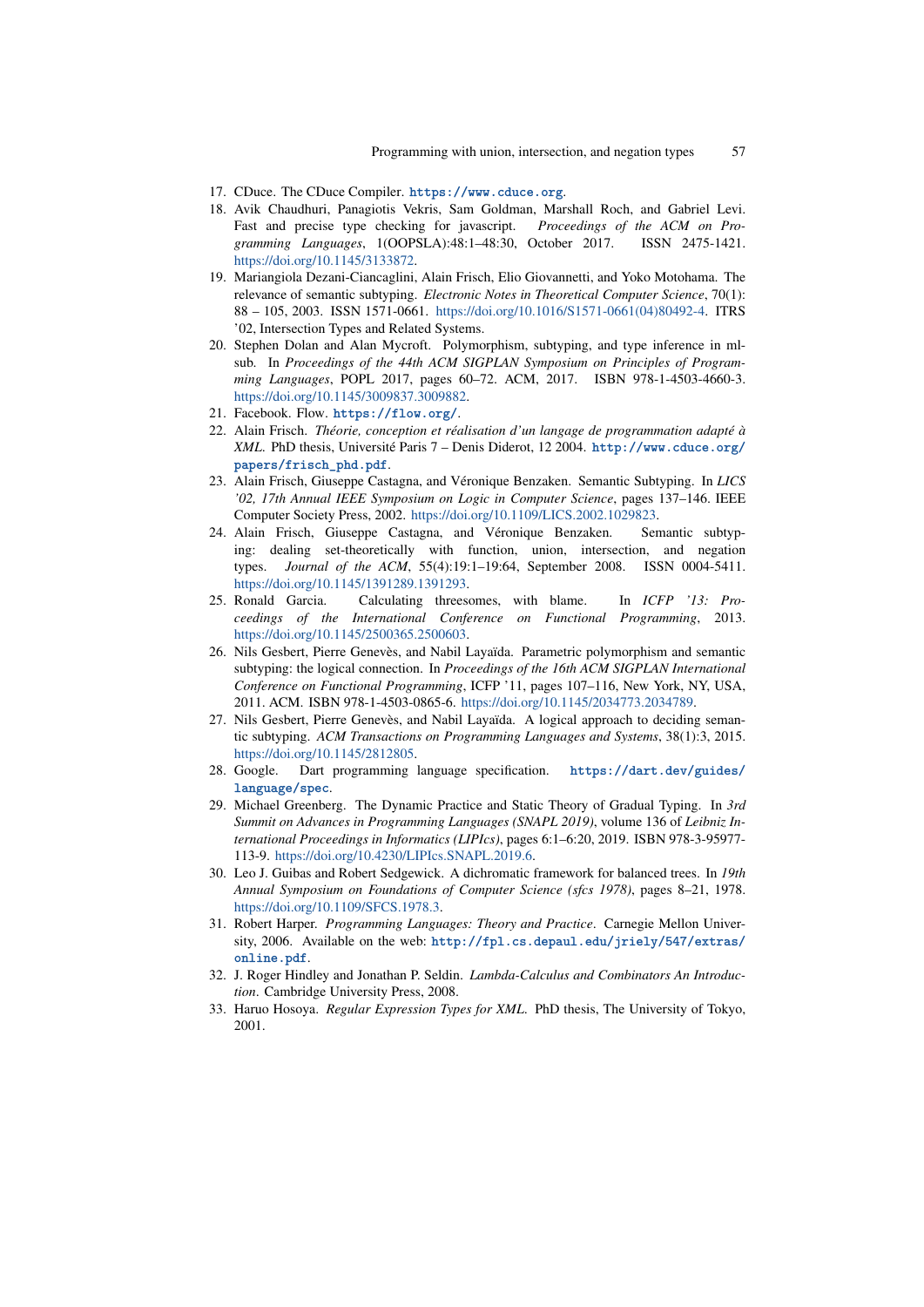- 58 G. Castagna
- <span id="page-57-12"></span>34. Haruo Hosoya and Benjamin C. Pierce. Regular expression pattern matching for XML. In *POPL '01, 25th ACM Symposium on Principles of Programming Languages*, 2001. [https://doi.org/10.1145/360204.360209.](https://doi.org/10.1145/360204.360209)
- <span id="page-57-13"></span>35. Haruo Hosoya and Benjamin C. Pierce. XDuce: A statically typed XML processing language. *ACM Trans. Internet Techn.*, 3(2):117–148, 2003. processing language. *ACM Trans. Internet Techn.*, 3(2):117–148, 2003. [https://doi.org/10.1145/767193.767195.](https://doi.org/10.1145/767193.767195)
- <span id="page-57-11"></span>36. Haruo Hosoya, Jérôme Vouillon, and Benjamin C. Pierce. Regular expression types for XML. In *ICFP '00*, volume 35(9) of *SIGPLAN Notices*, 2000. [https://doi.org/10.1145/351240.351242.](https://doi.org/10.1145/351240.351242)
- <span id="page-57-8"></span>37. Haruo Hosoya, Alain Frisch, and Giuseppe Castagna. Parametric polymorphism for XML. *ACM Transactions on Programming Languages and Systems*, 32(1):1–56, 2009. [https://doi.org/10.1145/1596527.1596529.](https://doi.org/10.1145/1596527.1596529)
- <span id="page-57-3"></span>38. JetBrains. Kotlin documentation. Available at [http://kotlinlang.org/docs/](http://kotlinlang.org/docs/reference) [reference](http://kotlinlang.org/docs/reference), 2018.
- <span id="page-57-2"></span>39. Gavin King. The ceylon language specification, version 1.3. Available at [https://](https://ceylon-lang.org/documentation/1.3/spec) [ceylon-lang.org/documentation/1.3/spec](https://ceylon-lang.org/documentation/1.3/spec), 2017.
- <span id="page-57-16"></span>40. Victor Lanvin. *A Semantic Foundation for Gradual Set-Theoretic Types*. PhD thesis, Université de Paris, November 2021. URL [https://tel.archives-ouvertes.fr/tel-?????](https://tel.archives-ouvertes.fr/tel-????????) [???](https://tel.archives-ouvertes.fr/tel-????????)
- <span id="page-57-9"></span>41. David MacQueen, Gordon Plotkin, and Ravi Sethi. An ideal model for recursive polymorphic types. *Information and Control*, 71(1):95–130, 1986. ISSN 0019-9958. [https://doi.org/10.1016/S0019-9958\(86\)80019-5.](https://doi.org/10.1016/S0019-9958(86)80019-5)
- <span id="page-57-10"></span>42. Per Martin-Löf. Analytic and Synthetic Judgements in Type Theory, pages 87–99. Springer Netherlands, Dordrecht, 1994. ISBN 978-94-011-0834-8. [https://doi.org/10.1007/978-94-](https://doi.org/10.1007/978-94-011-0834-8_5) [011-0834-8](https://doi.org/10.1007/978-94-011-0834-8_5) 5.
- <span id="page-57-0"></span>43. Microsoft. TypeScript. <https://www.typescriptlang.org/>.
- <span id="page-57-5"></span>44. Fabian Muehlboeck and Ross Tate. Empowering union and intersection types with integrated subtyping. *Proceedings of the ACM on Programming Languages*, 2(OOPSLA):112:1– 112:29, October 2018. ISSN 2475-1421. [https://doi.org/10.1145/3276482.](https://doi.org/10.1145/3276482)
- <span id="page-57-6"></span>45. Chris Okasaki. *Purely Functional Data Structures*. Cambridge University Press, 1998. [https://doi.org/10.1017/CBO9780511530104.](https://doi.org/10.1017/CBO9780511530104)
- <span id="page-57-7"></span>46. Chris Okasaki. Red-black trees in a functional setting. *J. Funct. Program.*, 9(4):471–477, 1999.
- <span id="page-57-1"></span>47. David J. Pearce. Sound and complete flow typing with unions, intersections and negations. In *Verification, Model Checking, and Abstract Interpretation*, pages 335–354. Springer, 2013.
- <span id="page-57-4"></span>48. David J. Pearce and Lindsay Groves. Whiley: a platform for research in software verification. In *Software Language Engineering*, pages 238–248, Cham, 2013. Springer International Publishing. ISBN 978-3-319-02654-1.
- <span id="page-57-14"></span>49. Tommaso Petrucciani. *Polymorphic Set-Theoretic Types for Functional Languages*. PhD thesis, Joint Ph.D. Thesis, Università di Genova and Université Paris Diderot, March 2019. URL <https://tel.archives-ouvertes.fr/tel-02119930>.
- <span id="page-57-19"></span>50. Benjamin C. Pierce. *Types and programming languages*. MIT Press, 2002.
- <span id="page-57-18"></span>51. Benjamin Crawford Pierce. *Programming with Intersection Types and Bounded Polymorphism*. PhD thesis, Carnegie Mellon University, USA, 1992. URL [https://www.cis.](https://www.cis.upenn.edu/~bcpierce/papers/thesis.pdf) [upenn.edu/~bcpierce/papers/thesis.pdf](https://www.cis.upenn.edu/~bcpierce/papers/thesis.pdf).
- <span id="page-57-20"></span>52. François Pottier and Didier Rémy. The essence of ML type inference, chapter 10, pages 389–489. MIT Press, 2005.
- <span id="page-57-17"></span>53. John C. Reynolds. Design of the programming language Forsythe. Technical Report CMU-CS-96-146, Carnegie Mellon University, 1996.
- <span id="page-57-15"></span>54. John C. Reynolds. *Programming Methodology*, chapter What do types mean? – From intrinsic to extrinsic semantics. Monographs in Computer Science. Springer, 2003.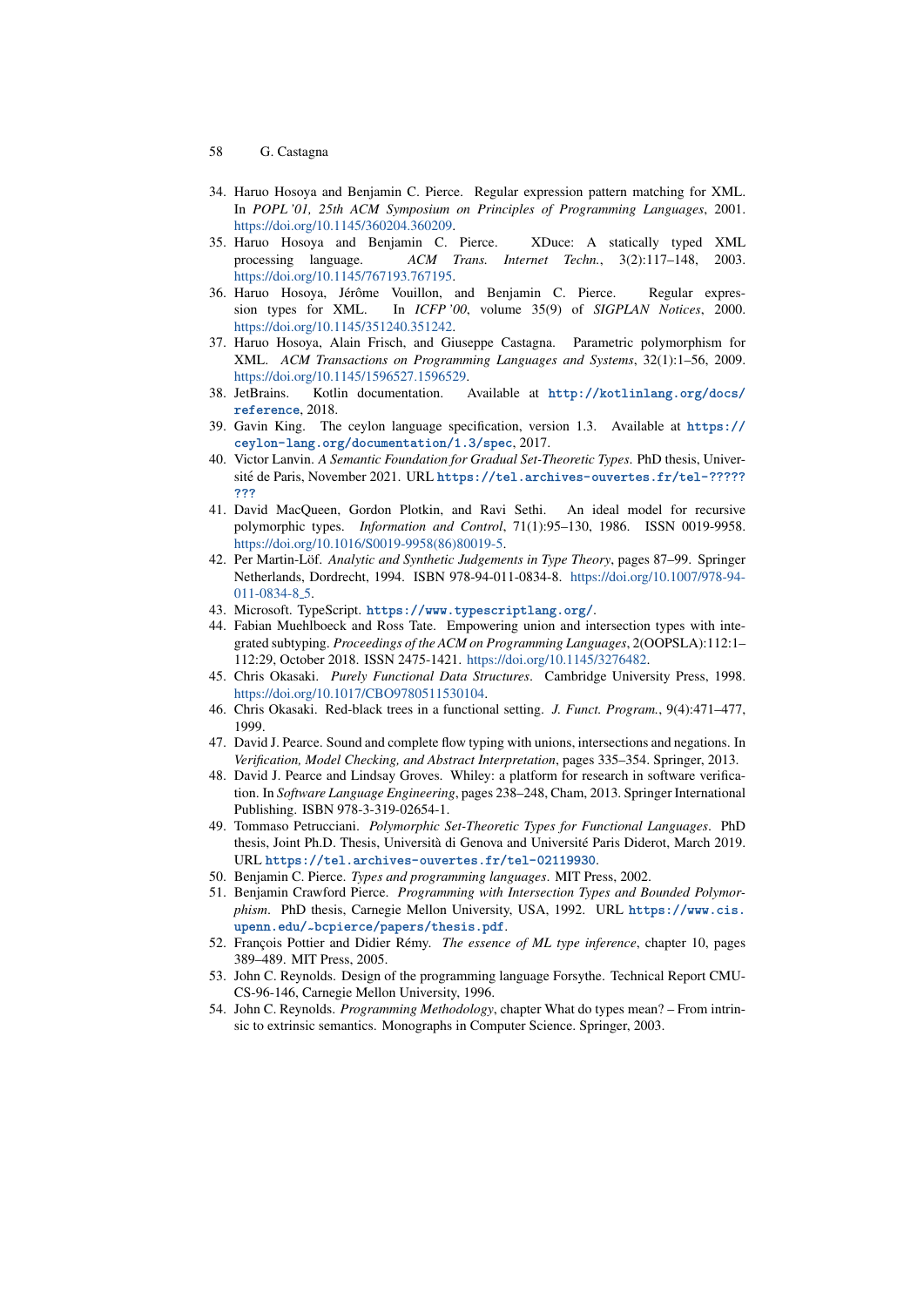- <span id="page-58-5"></span>55. Amr Sabry and Matthias Felleisen. Reasoning about programs in continuation-passing style. In *Proceedings of the 1992 ACM Conference on LISP and Functional Programming*, page 288–298, New York, NY, USA, 1992. Association for Computing Machinery. [https://doi.org/10.1145/141471.141563.](https://doi.org/10.1145/141471.141563)
- <span id="page-58-6"></span>56. Jeremy G. Siek and Walid Taha. Gradual typing for functional languages. In *Scheme and Functional Programming Workshop*, volume 6, pages 81–92, 2006.
- <span id="page-58-8"></span>57. Jeremy G. Siek and Manish Vachharajani. Gradual typing with unification-based inference. Technical Report CU-CS-1039-08, University of Colorado at Boulder, January 2008.
- <span id="page-58-7"></span>58. Asumu Takikawa, Daniel Feltey, Ben Greenman, Max S. New, Jan Vitek, and Matthias Felleisen. Is sound gradual typing dead? In *Proceedings of the 43rd Annual ACM SIG-PLAN Symposium on Principles of Programming Languages*, POPL '16, pages 456–468. ACM, 2016. ISBN 978-1-4503-3549-2. [https://doi.org/10.1145/2914770.2837630.](https://doi.org/10.1145/2914770.2837630) URL <http://doi.acm.org/10.1145/2914770.2837630>.
- <span id="page-58-0"></span>59. Sam Tobin-Hochstadt and Matthias Felleisen. The design and implementation of typed scheme. In *Proceedings of the 35th Annual ACM SIGPLAN-SIGACT Symposium on Principles of Programming Languages*, POPL '08, pages 395–406, New York, NY, USA, 2008. ACM. ISBN 978-1-59593-689-9. [https://doi.org/10.1145/1328438.1328486.](https://doi.org/10.1145/1328438.1328486) URL <http://doi.acm.org/10.1145/1328438.1328486>.
- <span id="page-58-1"></span>60. Sam Tobin-Hochstadt and Matthias Felleisen. Logical types for untyped languages. In *Proceedings of the 15th ACM SIGPLAN International Conference on Functional Programming*, ICFP '10, pages 117–128, New York, NY, USA, 2010. ACM. ISBN 978-1-60558- 794-3. [https://doi.org/10.1145/1863543.1863561.](https://doi.org/10.1145/1863543.1863561) URL [http://doi.acm.org/10.1145/](http://doi.acm.org/10.1145/1863543.1863561) [1863543.1863561](http://doi.acm.org/10.1145/1863543.1863561).
- <span id="page-58-2"></span>61. Types. What exactly should we call syntax-directed inference rules? Discussion on the Types mailing list, jun 2019. [http://lists.seas.upenn.edu/pipermail/types-list/](http://lists.seas.upenn.edu/pipermail/types-list/2019/002138.html) [2019/002138.html](http://lists.seas.upenn.edu/pipermail/types-list/2019/002138.html).
- <span id="page-58-9"></span>62. Philip Wadler and Robert Bruce Findler. Well-typed programs can't be blamed. In *European Symposium on Programming*, ESOP '09, pages 1–16. Springer, 2009. [https://doi.org/10.1007/978-3-642-00590-9](https://doi.org/10.1007/978-3-642-00590-9_1)<sub>-</sub>1.
- <span id="page-58-4"></span>63. Mitchell Wand. A simple algorithm and proof for type inference. *Fundamenta Informaticæ*, 10:115–122, 1987. [https://doi.org/10.3233/FI-1987-10202.](https://doi.org/10.3233/FI-1987-10202)
- <span id="page-58-3"></span>64. Andrew K. Wright. Simple imperative polymorphism. *LISP Symb. Comput.*, 8(4):343–355, 1995. [https://doi.org/10.1007/BF01018828.](https://doi.org/10.1007/BF01018828)